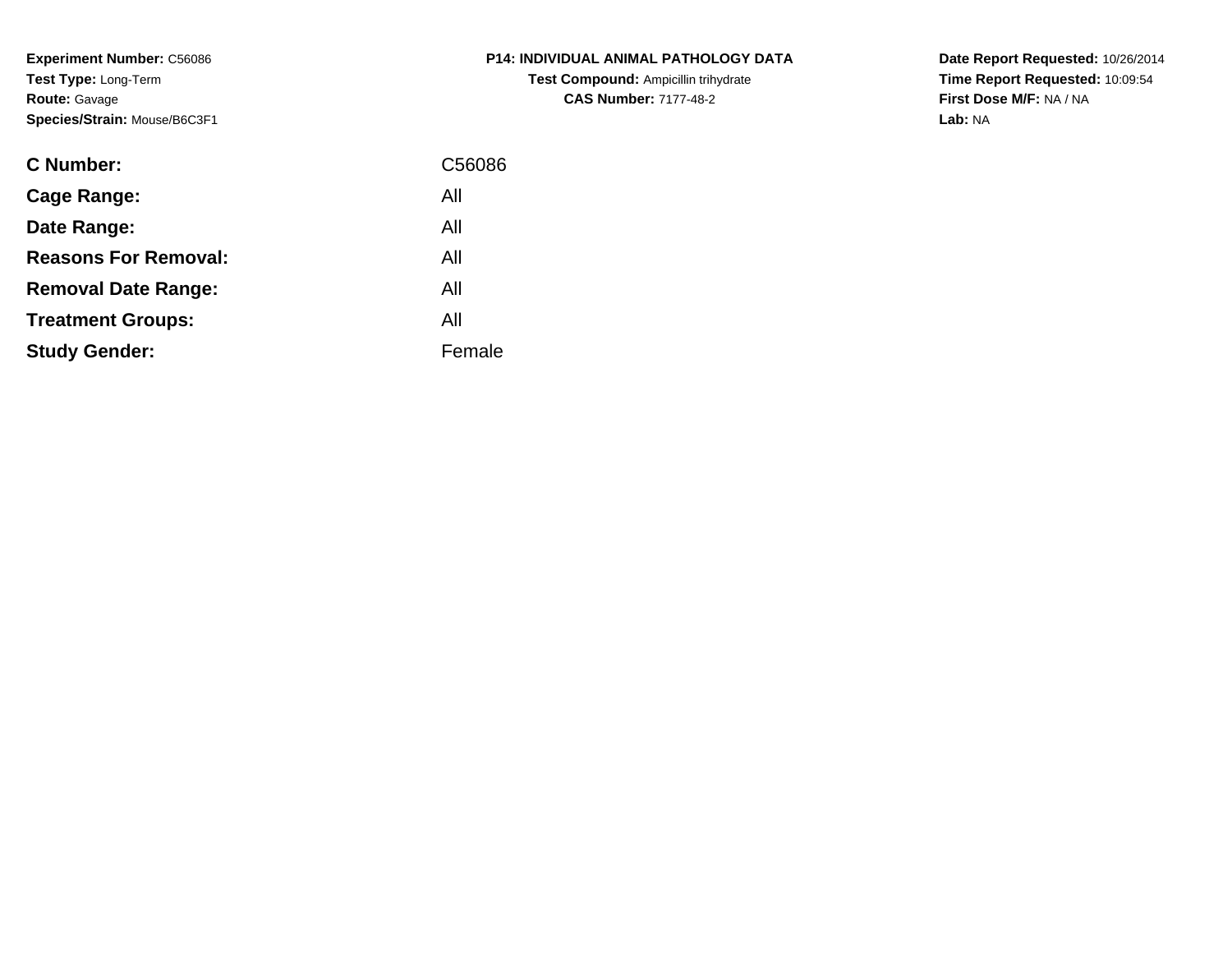**Test Type:** Long-Term**Route:** Gavage

**Species/Strain:** Mouse/B6C3F1

## **P14: INDIVIDUAL ANIMAL PATHOLOGY DATA**

**Test Compound:** Ampicillin trihydrate**CAS Number:** 7177-48-2

| <b>ANIMAL ID: 1_001</b> | <b>TRT#: 1</b>          | <b>SEX: Female</b>                  | DAY ON TEST: |  |
|-------------------------|-------------------------|-------------------------------------|--------------|--|
|                         | <b>DOSE: 003.0 G/KG</b> | <b>DISP:</b> Terminal Sacrifice     | HISTO:       |  |
| <b>OBSERVATIONS</b>     |                         |                                     |              |  |
| Adrenal gland           | <b>Cortex Nos</b>       | Amyloid, Nos                        |              |  |
|                         | Capsule                 | Hyperplasia, Diffuse                |              |  |
| Brain                   |                         | Mineralization                      |              |  |
| Kidney                  | Tubule                  | Atrophy, Focal                      |              |  |
| Lung                    |                         | Alveolar/Bronchiolar Adenoma        |              |  |
| Ovary                   |                         | Cyst, Nos                           |              |  |
| Spleen                  |                         | Hyperplasia, Lymphoid               |              |  |
| Stomach                 | Forestomach             | Acanthosis                          |              |  |
|                         | Forestomach             | Hyperkeratosis                      |              |  |
| Unspecified             | Multiple Organs Nos     | Lymphocytic Inflammatory Infiltrate |              |  |
| Uterus                  | Endometrium             | Hyperplasia, Cystic                 |              |  |
| PRIMARY CAUSE OF DEATH  |                         |                                     |              |  |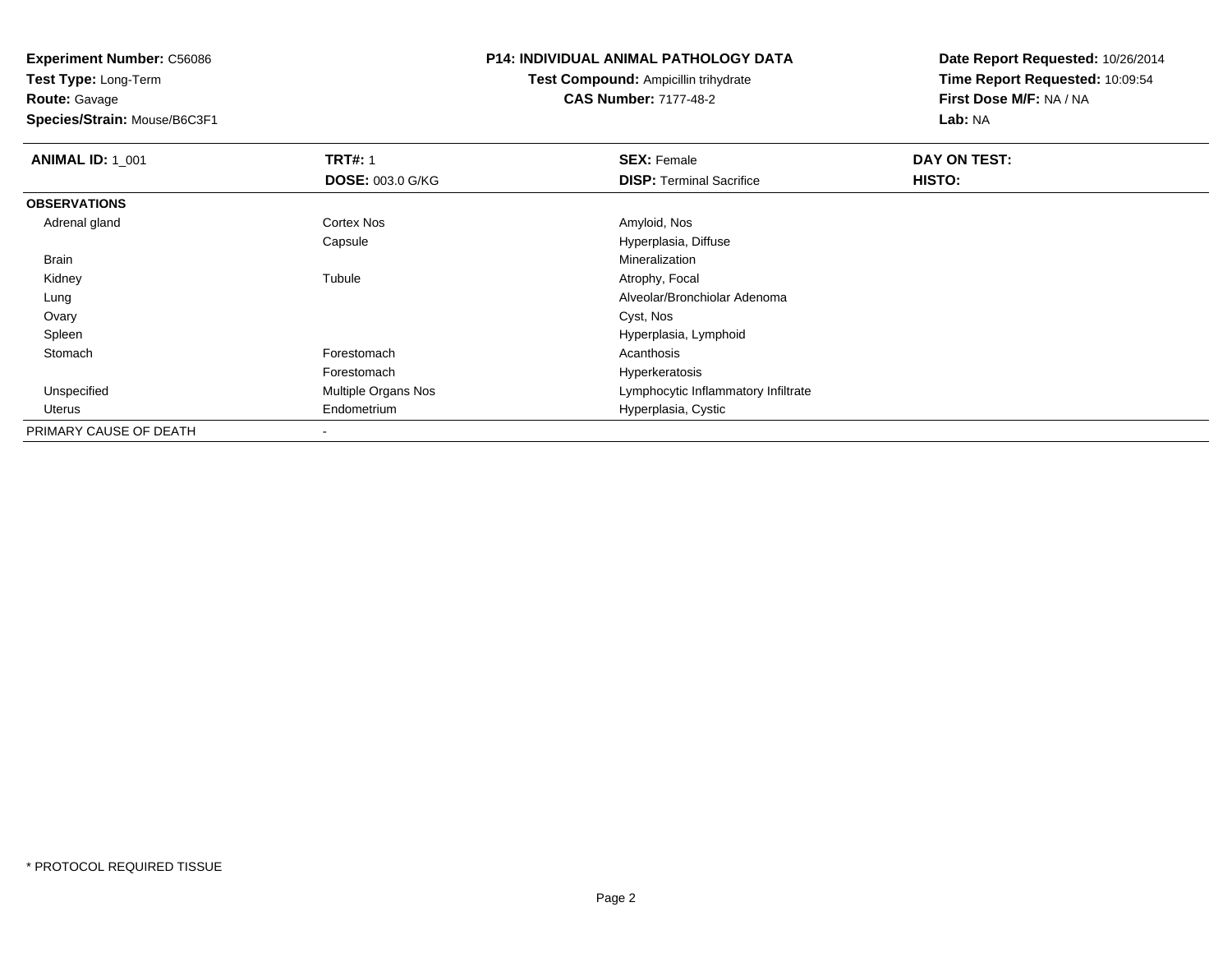**Test Type:** Long-Term**Route:** Gavage

**Species/Strain:** Mouse/B6C3F1

## **P14: INDIVIDUAL ANIMAL PATHOLOGY DATA**

**Test Compound:** Ampicillin trihydrate**CAS Number:** 7177-48-2

| <b>ANIMAL ID: 1_002</b> | <b>TRT#: 1</b>           | <b>SEX: Female</b>                | DAY ON TEST: |  |
|-------------------------|--------------------------|-----------------------------------|--------------|--|
|                         | <b>DOSE: 003.0 G/KG</b>  | <b>DISP: Natural Death</b>        | HISTO:       |  |
| <b>OBSERVATIONS</b>     |                          |                                   |              |  |
| Adrenal gland           | Cortex Nos               | Cytoplasmic Change, Eosinophilic  |              |  |
|                         | Capsule                  | Hyperplasia, Diffuse              |              |  |
| Bone marrow             |                          | Hyperplasia, Erythroid            |              |  |
| Kidney                  | Cortex                   | Cytoplasmic Change, Eosinophilic  |              |  |
| Liver                   | Centrilobular            | Cytoplasmic Vacuolization         |              |  |
|                         |                          | Hematopoiesis                     |              |  |
| Lung                    |                          | Alveolar/Bronchiolar Adenoma      |              |  |
| Ovary                   |                          | Hematoma, Nos                     |              |  |
| Skin                    |                          | Edema, Nos                        |              |  |
| Spleen                  | Red Pulp                 | Hematopoiesis                     |              |  |
| Stomach                 | <b>Glandular Stomach</b> | Inflammation, Chronic Suppurative |              |  |
| Thymus                  |                          | Depletion, Lymphoid               |              |  |
| PRIMARY CAUSE OF DEATH  |                          |                                   |              |  |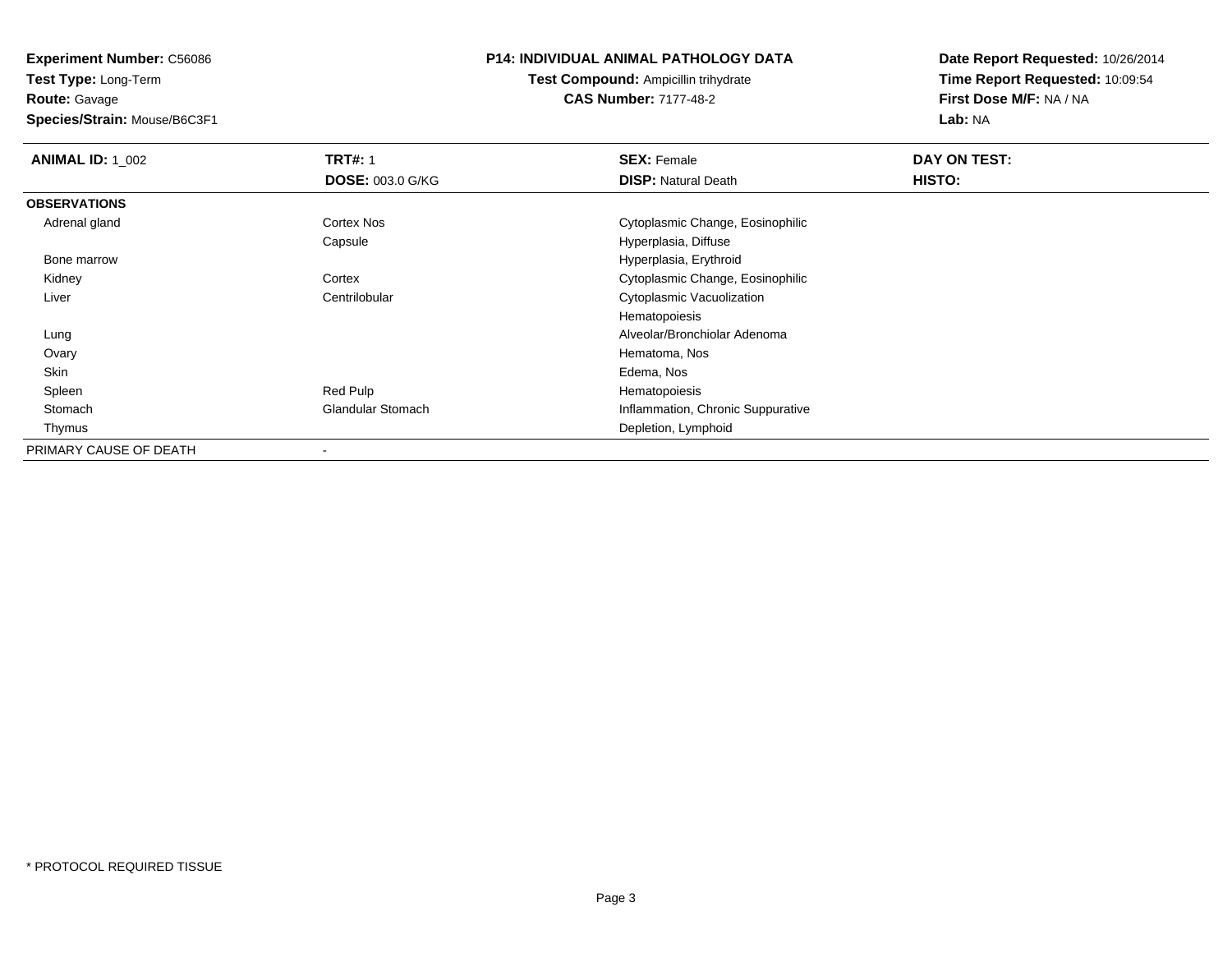**Experiment Number:** C56086**Test Type:** Long-Term**Route:** Gavage **Species/Strain:** Mouse/B6C3F1**P14: INDIVIDUAL ANIMAL PATHOLOGY DATATest Compound:** Ampicillin trihydrate**CAS Number:** 7177-48-2**Date Report Requested:** 10/26/2014**Time Report Requested:** 10:09:54**First Dose M/F:** NA / NA**Lab:** NA**ANIMAL ID: 1\_003 TRT#:** 1 **SEX:** Female **DAY ON TEST: DOSE:** 003.0 G/KG**DISP:** Terminal Sacrifice **HISTO: OBSERVATIONS** Adrenal glandd and the Cortex Nos and the Cortex Nos and the Amyloid, Nos and the Amyloid, Nos CapsuleHyperplasia, Focal<br>Hyperplasia, Lymphoid Lymph nodeMediastinal Lymph Node Spleen Hyperplasia, Lymphoid **Stomach** h anns an t-India anns an t-India anns an t-India anns an t-India anns an t-India anns an t-India anns an t-In Forestomach Hyperkeratosis ForestomachForestomach **Inflammation, Suppurative**<br>
Multiple Organs Nos **Inflammation** Lymphocytic Inflammatory UnspecifiedLymphocytic Inflammatory Infiltrate Uterus Endometrium Hyperplasia, Cystic PRIMARY CAUSE OF DEATH-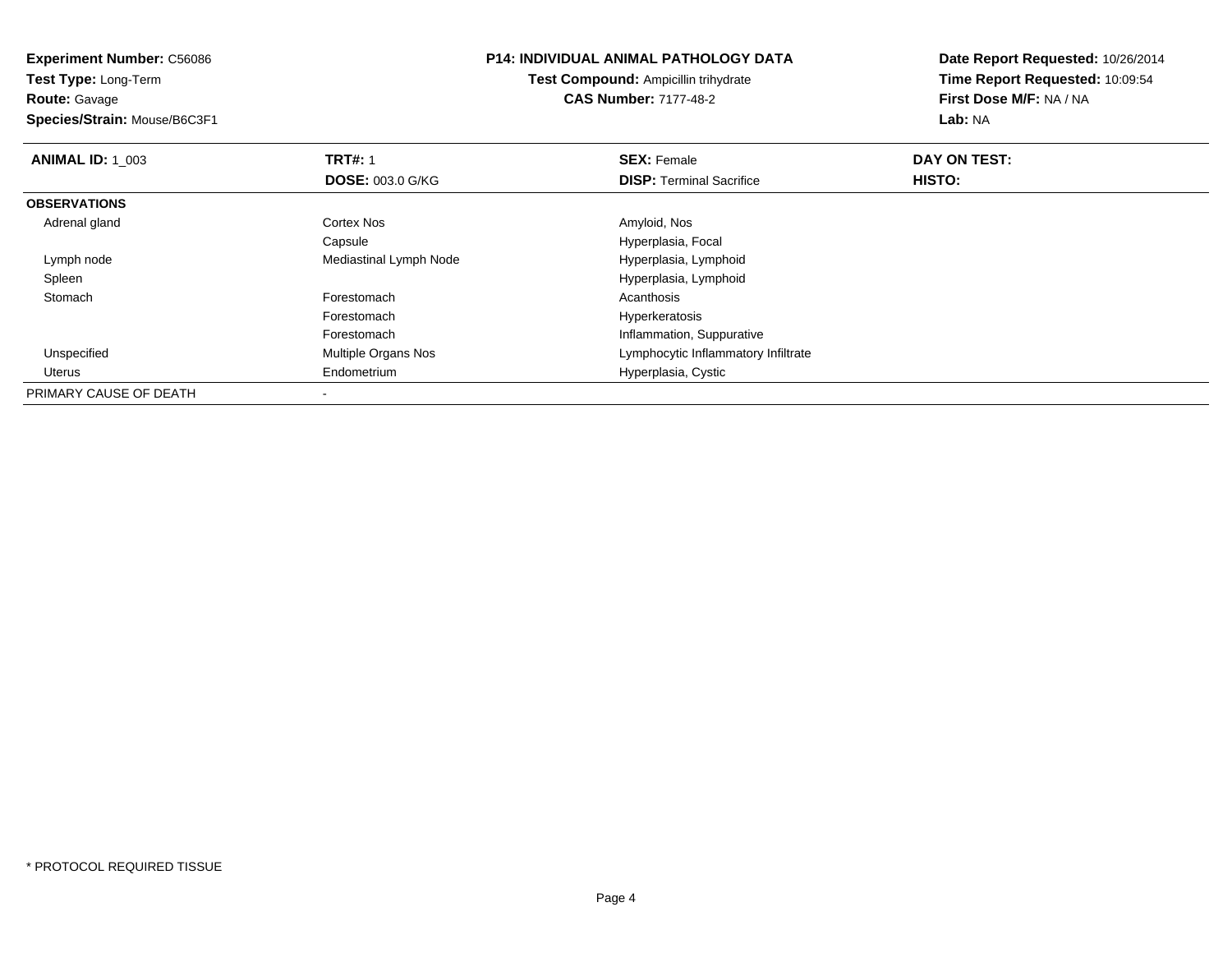**Test Type:** Long-Term**Route:** Gavage

**Species/Strain:** Mouse/B6C3F1

## **P14: INDIVIDUAL ANIMAL PATHOLOGY DATA**

**Test Compound:** Ampicillin trihydrate**CAS Number:** 7177-48-2

| <b>ANIMAL ID: 1_004</b> | <b>TRT#: 1</b>          | <b>SEX: Female</b>                   | DAY ON TEST: |  |
|-------------------------|-------------------------|--------------------------------------|--------------|--|
|                         | <b>DOSE: 003.0 G/KG</b> | <b>DISP: Terminal Sacrifice</b>      | HISTO:       |  |
| <b>OBSERVATIONS</b>     |                         |                                      |              |  |
| Adrenal gland           | Capsule                 | Hyperplasia, Focal                   |              |  |
|                         | Cortex Nos              | Lymphocytic Inflammatory Infiltrate  |              |  |
| Kidney                  |                         | Lymphocytic Inflammatory Infiltrate  |              |  |
| Liver                   |                         | Lymphoma, Lymphocytic-Malignant Type |              |  |
| Ovary                   |                         | Cyst, Hemorrhagic                    |              |  |
|                         |                         | Granulosa-Cell Tumor                 |              |  |
| Salivary gland          |                         | Lymphocytic Inflammatory Infiltrate  |              |  |
| Spleen                  |                         | Hyperplasia, Lymphoid                |              |  |
| Stomach                 | Forestomach             | Acanthosis                           |              |  |
|                         | Forestomach             | Hyperkeratosis                       |              |  |
|                         | Forestomach             | Inflammation, Suppurative            |              |  |
| Thyroid                 |                         | Inflammation, Focal                  |              |  |
| Uterus                  | Endometrium             | Hyperplasia, Cystic                  |              |  |
| PRIMARY CAUSE OF DEATH  |                         |                                      |              |  |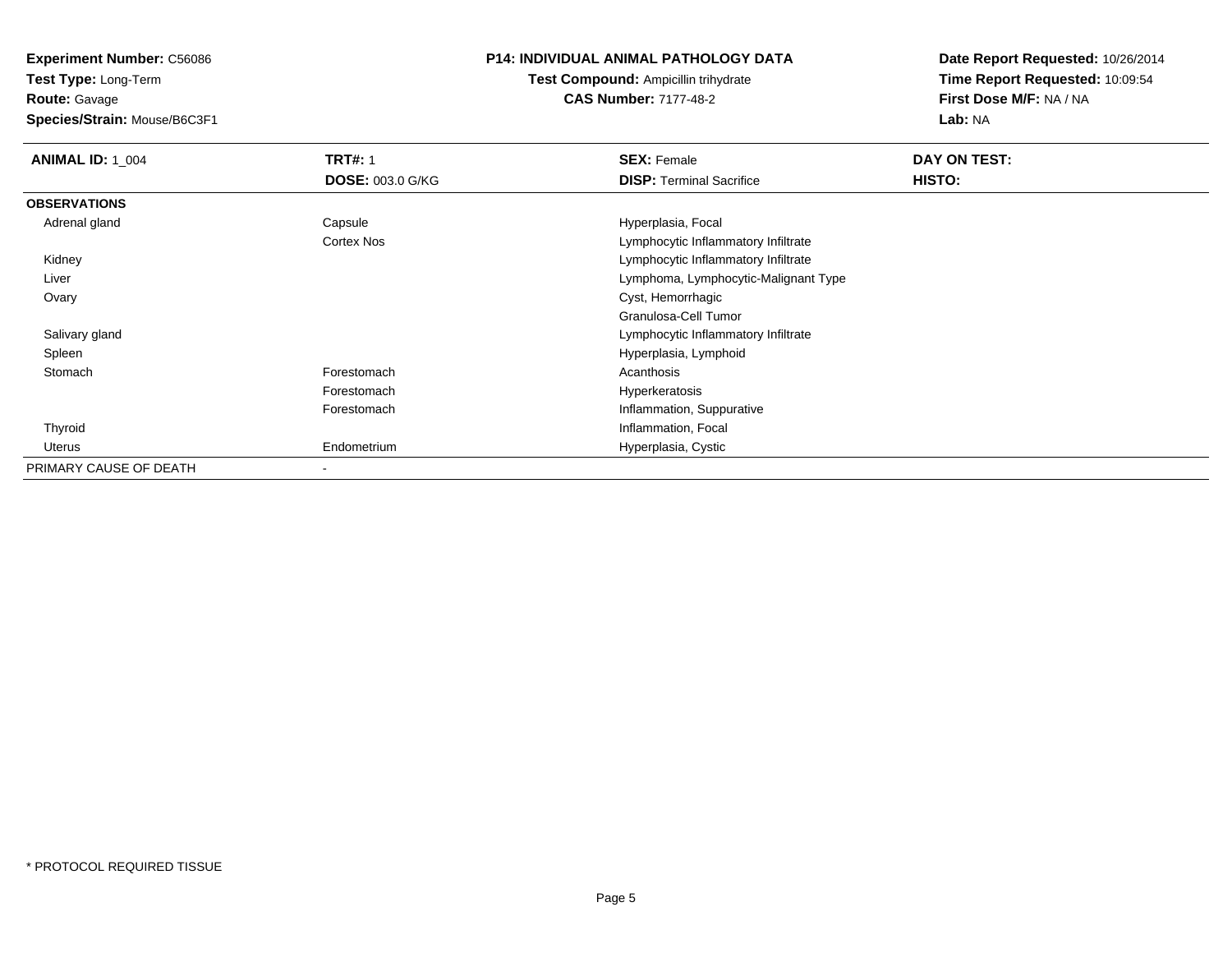**Test Type:** Long-Term**Route:** Gavage

**Species/Strain:** Mouse/B6C3F1

# **P14: INDIVIDUAL ANIMAL PATHOLOGY DATA**

**Test Compound:** Ampicillin trihydrate**CAS Number:** 7177-48-2

| <b>ANIMAL ID: 1 005</b> | <b>TRT#: 1</b>             | <b>SEX: Female</b>                   | DAY ON TEST: |  |
|-------------------------|----------------------------|--------------------------------------|--------------|--|
|                         | <b>DOSE: 003.0 G/KG</b>    | <b>DISP:</b> Terminal Sacrifice      | HISTO:       |  |
| <b>OBSERVATIONS</b>     |                            |                                      |              |  |
| Adrenal gland           | Capsule                    | Hyperplasia, Diffuse                 |              |  |
| Bone marrow             |                            | Fibrosis, Myelo                      |              |  |
| Lung                    |                            | Lymphocytic Inflammatory Infiltrate  |              |  |
| Ovary                   |                            | Lymphocytic Inflammatory Infiltrate  |              |  |
| Pancreas                |                            | Lymphocytic Inflammatory Infiltrate  |              |  |
| Stomach                 | Forestomach                | Acanthosis                           |              |  |
|                         | Forestomach                | Hyperkeratosis                       |              |  |
|                         | Forestomach                | Inflammation, Suppurative            |              |  |
| Thyroid                 |                            | Hyperplasia, Follicular Cell         |              |  |
| Unspecified             | <b>Multiple Organs Nos</b> | Lymphoma, Lymphocytic-Malignant Type |              |  |
| Uterus                  | Endometrium                | Hyperplasia, Cystic                  |              |  |
| PRIMARY CAUSE OF DEATH  |                            |                                      |              |  |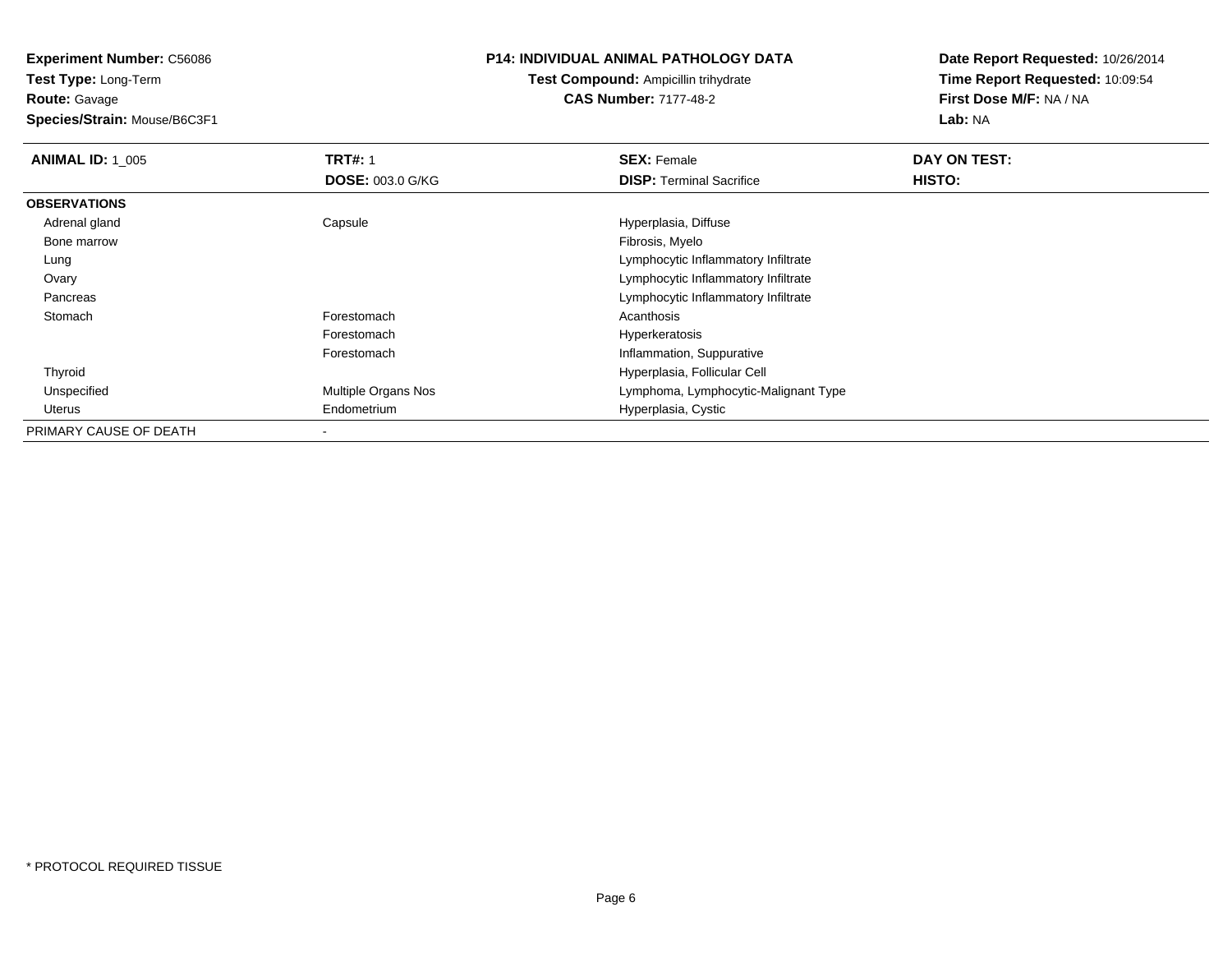| <b>Experiment Number: C56086</b><br>Test Type: Long-Term<br><b>Route: Gavage</b><br>Species/Strain: Mouse/B6C3F1 |                         | <b>P14: INDIVIDUAL ANIMAL PATHOLOGY DATA</b><br><b>Test Compound: Ampicillin trihydrate</b><br><b>CAS Number: 7177-48-2</b> | Date Report Requested: 10/26/2014<br>Time Report Requested: 10:09:54<br>First Dose M/F: NA / NA<br><b>Lab: NA</b> |
|------------------------------------------------------------------------------------------------------------------|-------------------------|-----------------------------------------------------------------------------------------------------------------------------|-------------------------------------------------------------------------------------------------------------------|
| <b>ANIMAL ID: 1 006</b>                                                                                          | <b>TRT#: 1</b>          | <b>SEX: Female</b>                                                                                                          | DAY ON TEST:                                                                                                      |
|                                                                                                                  | <b>DOSE: 003.0 G/KG</b> | <b>DISP:</b> Accidently Killed                                                                                              | HISTO:                                                                                                            |
| <b>OBSERVATIONS</b>                                                                                              |                         |                                                                                                                             |                                                                                                                   |
| Adrenal gland                                                                                                    | <b>Cortex Nos</b>       | Cytoplasmic Change, Eosinophilic                                                                                            |                                                                                                                   |
|                                                                                                                  | Capsule                 | Hyperplasia, Focal                                                                                                          |                                                                                                                   |
| Lung                                                                                                             |                         | Aspiration, Foreign Body                                                                                                    |                                                                                                                   |
|                                                                                                                  |                         | Congestion, Acute                                                                                                           |                                                                                                                   |
| Skin                                                                                                             |                         | Inflammation, Suppurative                                                                                                   |                                                                                                                   |
| Spleen                                                                                                           |                         | Depletion, Lymphoid                                                                                                         |                                                                                                                   |
| Stomach                                                                                                          | Forestomach             | Hyperkeratosis                                                                                                              |                                                                                                                   |
|                                                                                                                  | Forestomach             | Inflammation, Suppurative                                                                                                   |                                                                                                                   |
| PRIMARY CAUSE OF DEATH                                                                                           |                         |                                                                                                                             |                                                                                                                   |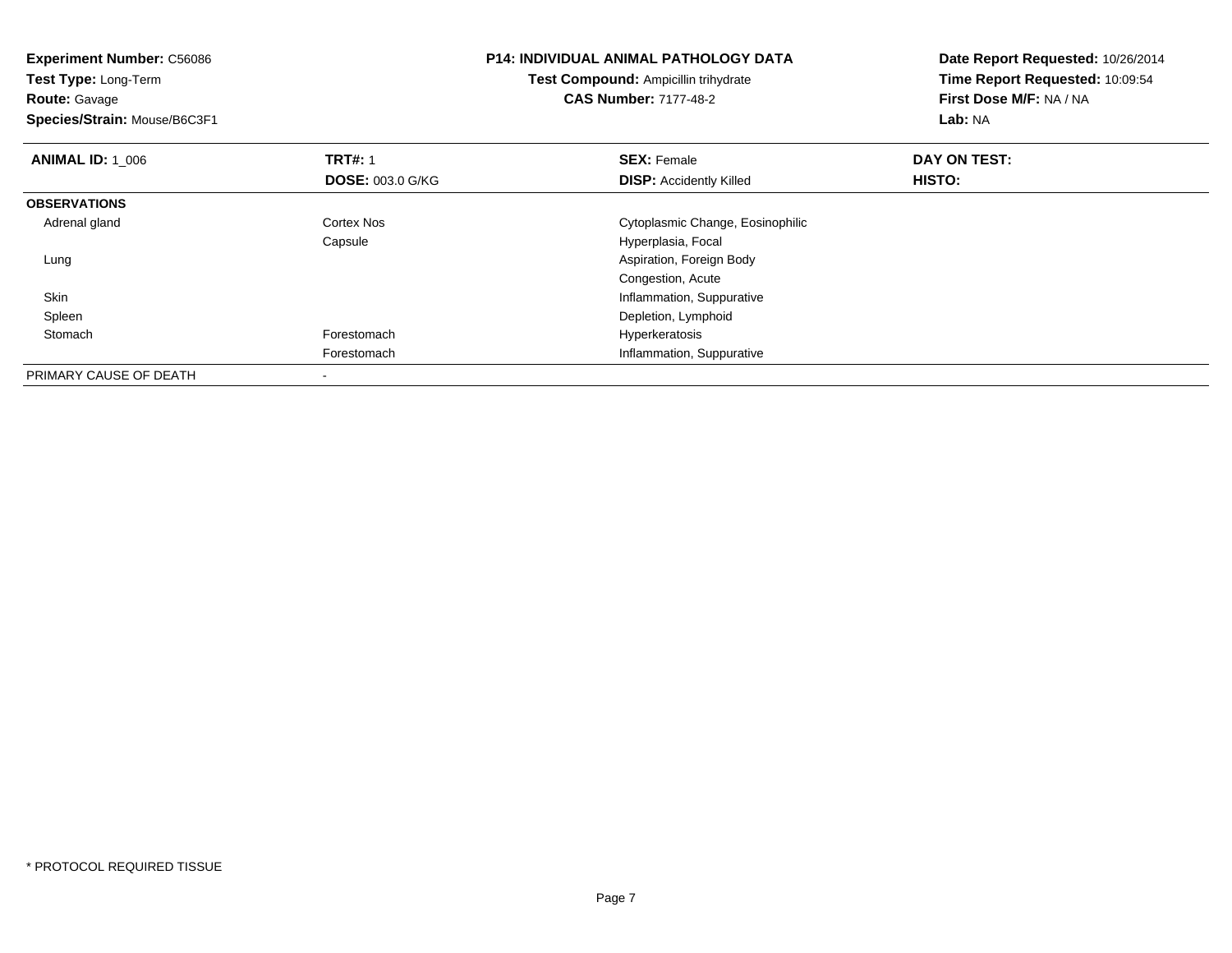| <b>Experiment Number: C56086</b><br>Test Type: Long-Term<br><b>Route: Gavage</b> |                         | <b>P14: INDIVIDUAL ANIMAL PATHOLOGY DATA</b><br><b>Test Compound: Ampicillin trihydrate</b><br><b>CAS Number: 7177-48-2</b> | Date Report Requested: 10/26/2014<br>Time Report Requested: 10:09:54<br>First Dose M/F: NA / NA |
|----------------------------------------------------------------------------------|-------------------------|-----------------------------------------------------------------------------------------------------------------------------|-------------------------------------------------------------------------------------------------|
| Species/Strain: Mouse/B6C3F1                                                     |                         |                                                                                                                             | Lab: NA                                                                                         |
| <b>ANIMAL ID: 1 007</b>                                                          | <b>TRT#: 1</b>          | <b>SEX: Female</b>                                                                                                          | DAY ON TEST:                                                                                    |
|                                                                                  | <b>DOSE: 003.0 G/KG</b> | <b>DISP:</b> Terminal Sacrifice                                                                                             | HISTO:                                                                                          |
| <b>OBSERVATIONS</b>                                                              |                         |                                                                                                                             |                                                                                                 |
| Adrenal gland                                                                    | Capsule                 | Hyperplasia, Focal                                                                                                          |                                                                                                 |
| <b>Brain</b>                                                                     |                         | Mineralization                                                                                                              |                                                                                                 |
| <b>Intestine Small</b>                                                           | <b>Mesentery Nos</b>    | Necrosis, Fat                                                                                                               |                                                                                                 |
| Stomach                                                                          | Forestomach             | Acanthosis                                                                                                                  |                                                                                                 |
|                                                                                  | Forestomach             | Inflammation, Suppurative                                                                                                   |                                                                                                 |
| Unspecified                                                                      | Multiple Organs Nos     | Hyperplasia, Lymphoid                                                                                                       |                                                                                                 |
|                                                                                  | Multiple Organs Nos     | Lymphocytic Inflammatory Infiltrate                                                                                         |                                                                                                 |
| Uterus                                                                           | Endometrium             | Hyperplasia, Cystic                                                                                                         |                                                                                                 |
| PRIMARY CAUSE OF DEATH                                                           |                         |                                                                                                                             |                                                                                                 |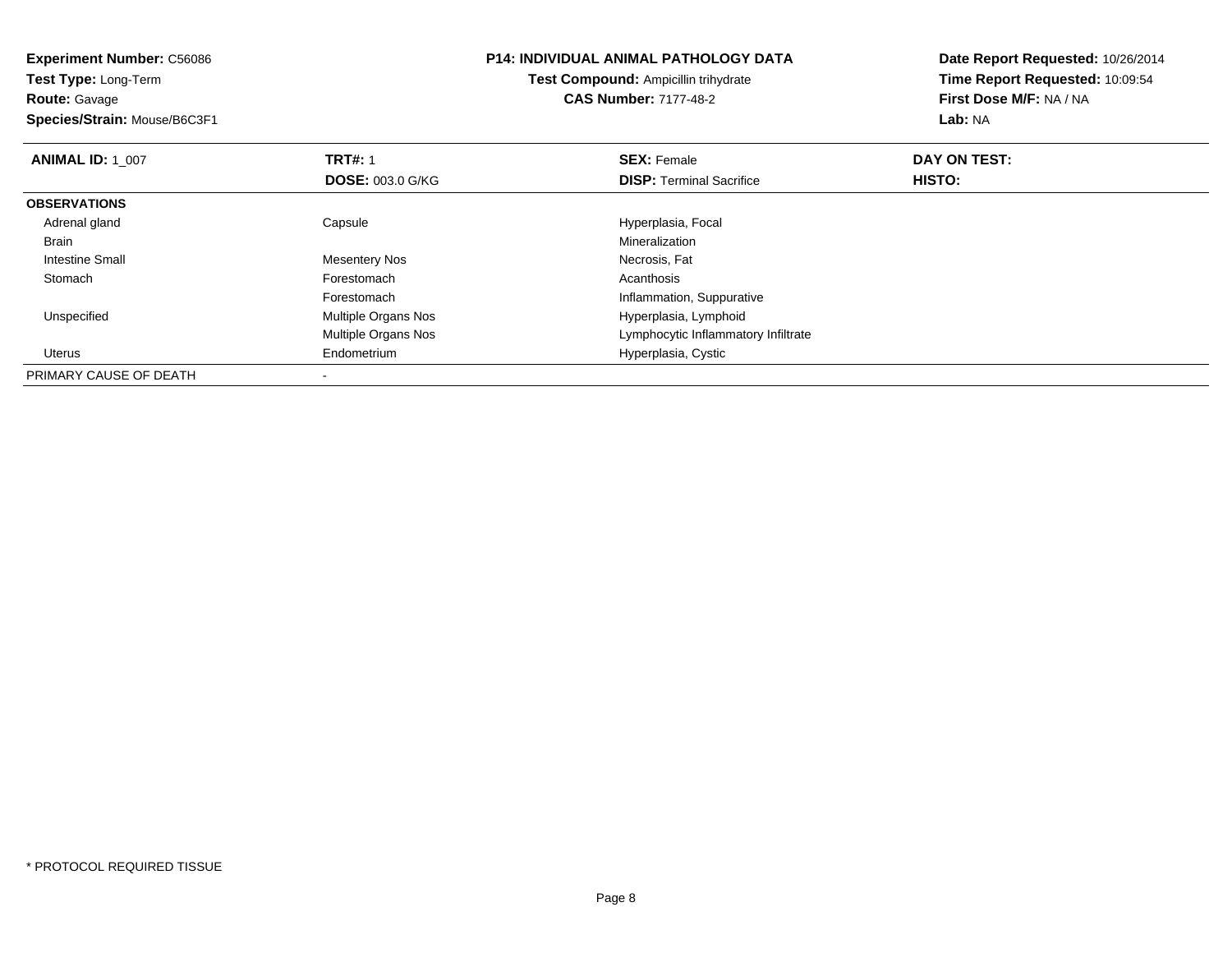| <b>Experiment Number: C56086</b><br>Test Type: Long-Term<br><b>Route: Gavage</b><br>Species/Strain: Mouse/B6C3F1 |                         | <b>P14: INDIVIDUAL ANIMAL PATHOLOGY DATA</b><br>Test Compound: Ampicillin trihydrate<br><b>CAS Number: 7177-48-2</b> | Date Report Requested: 10/26/2014<br>Time Report Requested: 10:09:54<br>First Dose M/F: NA / NA<br>Lab: NA |
|------------------------------------------------------------------------------------------------------------------|-------------------------|----------------------------------------------------------------------------------------------------------------------|------------------------------------------------------------------------------------------------------------|
| <b>ANIMAL ID: 1 008</b>                                                                                          | <b>TRT#: 1</b>          | <b>SEX: Female</b>                                                                                                   | DAY ON TEST:                                                                                               |
|                                                                                                                  | <b>DOSE: 003.0 G/KG</b> | <b>DISP: Accidently Killed</b>                                                                                       | HISTO:                                                                                                     |
| <b>OBSERVATIONS</b>                                                                                              |                         |                                                                                                                      |                                                                                                            |
| Adrenal gland                                                                                                    | Capsule                 | Hyperplasia, Focal                                                                                                   |                                                                                                            |
| Lung                                                                                                             |                         | Aspiration, Foreign Body                                                                                             |                                                                                                            |
|                                                                                                                  |                         | Congestion, Acute                                                                                                    |                                                                                                            |
| Spleen                                                                                                           |                         | Depletion, Lymphoid                                                                                                  |                                                                                                            |
| Urinary bladder                                                                                                  |                         | Lymphocytic Inflammatory Infiltrate                                                                                  |                                                                                                            |
| PRIMARY CAUSE OF DEATH                                                                                           |                         |                                                                                                                      |                                                                                                            |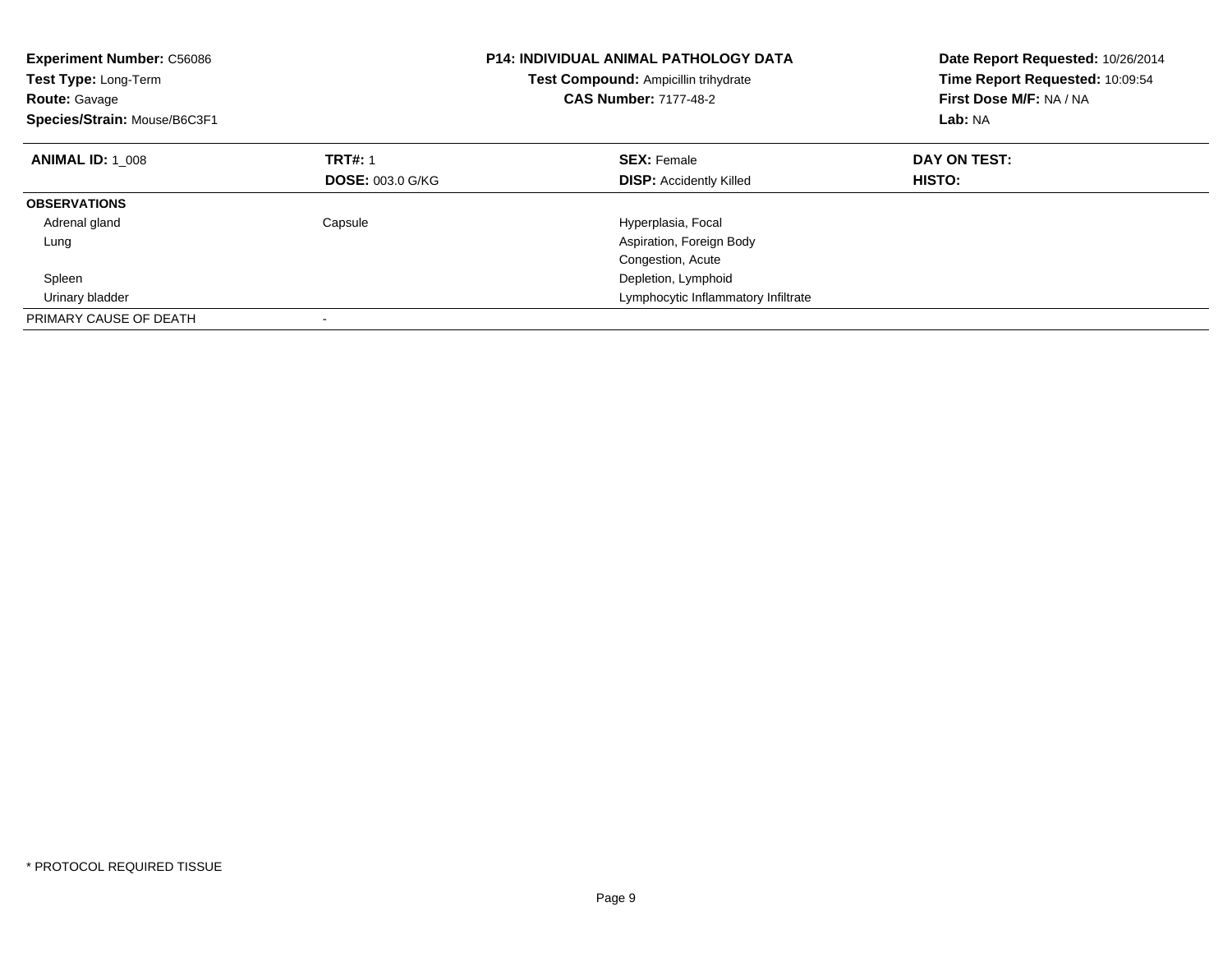**Route:** Gavage

**Species/Strain:** Mouse/B6C3F1

## **P14: INDIVIDUAL ANIMAL PATHOLOGY DATA**

**Test Compound:** Ampicillin trihydrate**CAS Number:** 7177-48-2

| <b>ANIMAL ID: 1 009</b> | <b>TRT#: 1</b>           | <b>SEX: Female</b>               | DAY ON TEST: |  |
|-------------------------|--------------------------|----------------------------------|--------------|--|
|                         | <b>DOSE: 003.0 G/KG</b>  | <b>DISP: Accidently Killed</b>   | HISTO:       |  |
| <b>OBSERVATIONS</b>     |                          |                                  |              |  |
| Adrenal gland           | Cortex Nos               | Cytoplasmic Change, Eosinophilic |              |  |
|                         | Capsule                  | Hyperplasia, Focal               |              |  |
| Kidney                  | Tubule                   | Cytoplasmic Vacuolization        |              |  |
| Lung                    |                          | Congestion, Acute                |              |  |
| Skin                    |                          | Inflammation, Suppurative        |              |  |
| Spleen                  |                          | Depletion, Lymphoid              |              |  |
| Stomach                 | Forestomach              | Acanthosis                       |              |  |
|                         | Forestomach              | Hyperkeratosis                   |              |  |
|                         | Forestomach              | Inflammation, Suppurative        |              |  |
|                         | <b>Glandular Stomach</b> | Necrosis, Focal                  |              |  |
| <b>Uterus</b>           | Endometrium              | Hyperplasia, Cystic              |              |  |
| PRIMARY CAUSE OF DEATH  | $\,$                     |                                  |              |  |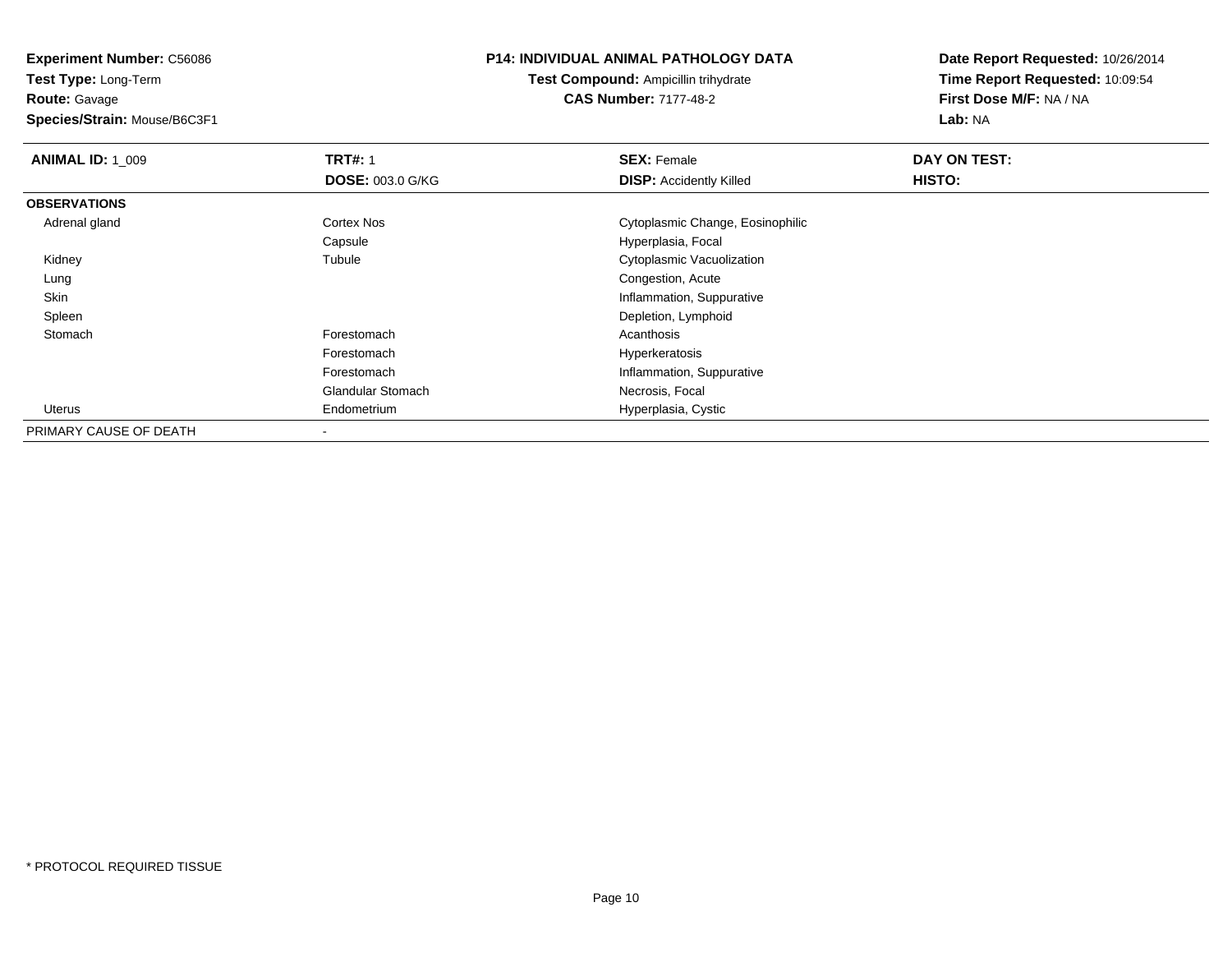| <b>Experiment Number: C56086</b><br>Test Type: Long-Term |                         | <b>P14: INDIVIDUAL ANIMAL PATHOLOGY DATA</b> | Date Report Requested: 10/26/2014<br>Time Report Requested: 10:09:54 |  |
|----------------------------------------------------------|-------------------------|----------------------------------------------|----------------------------------------------------------------------|--|
|                                                          |                         | Test Compound: Ampicillin trihydrate         |                                                                      |  |
| <b>Route: Gavage</b>                                     |                         | <b>CAS Number: 7177-48-2</b>                 | First Dose M/F: NA / NA                                              |  |
| Species/Strain: Mouse/B6C3F1                             |                         |                                              | Lab: NA                                                              |  |
| <b>ANIMAL ID: 1 010</b>                                  | <b>TRT#: 1</b>          | <b>SEX: Female</b>                           | DAY ON TEST:                                                         |  |
|                                                          | <b>DOSE: 003.0 G/KG</b> | <b>DISP: Accidently Killed</b>               | <b>HISTO:</b>                                                        |  |
| <b>OBSERVATIONS</b>                                      |                         |                                              |                                                                      |  |
| Adrenal gland                                            | Capsule                 | Hyperplasia, Focal                           |                                                                      |  |
| Kidney                                                   |                         | Lymphocytic Inflammatory Infiltrate          |                                                                      |  |
| Lung                                                     |                         | Aspiration, Foreign Body                     |                                                                      |  |
|                                                          |                         | Congestion, Acute                            |                                                                      |  |
| Skin                                                     |                         | Inflammation, Suppurative                    |                                                                      |  |
| Stomach                                                  | Forestomach             | Acanthosis                                   |                                                                      |  |
|                                                          | Forestomach             | Hyperkeratosis                               |                                                                      |  |
|                                                          | Forestomach             | Inflammation, Suppurative                    |                                                                      |  |
| PRIMARY CAUSE OF DEATH                                   |                         |                                              |                                                                      |  |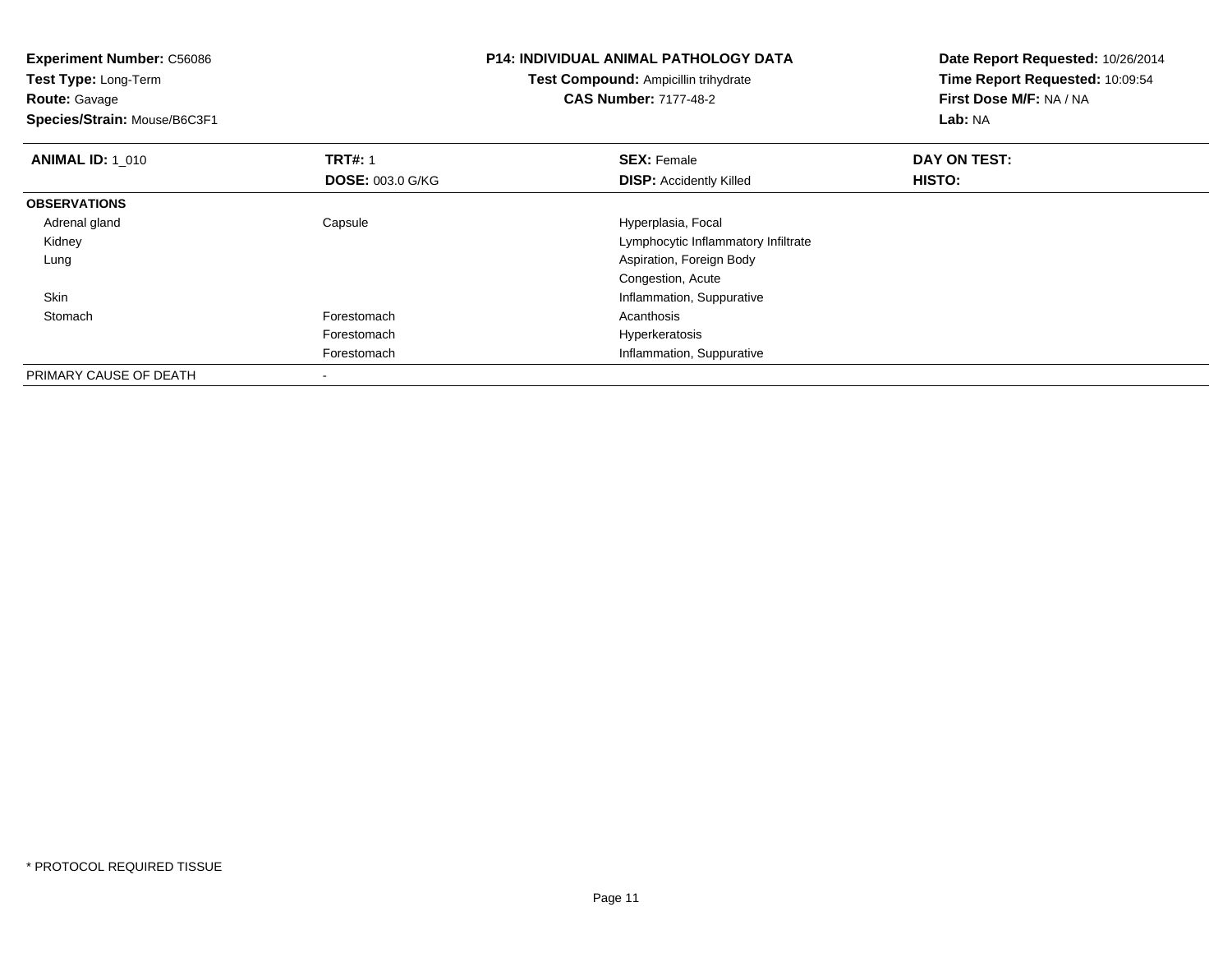| <b>Experiment Number: C56086</b><br><b>Test Type: Long-Term</b><br><b>Route: Gavage</b><br>Species/Strain: Mouse/B6C3F1 |                         | <b>P14: INDIVIDUAL ANIMAL PATHOLOGY DATA</b><br>Test Compound: Ampicillin trihydrate<br><b>CAS Number: 7177-48-2</b> | Date Report Requested: 10/26/2014<br>Time Report Requested: 10:09:54<br>First Dose M/F: NA / NA<br>Lab: NA |
|-------------------------------------------------------------------------------------------------------------------------|-------------------------|----------------------------------------------------------------------------------------------------------------------|------------------------------------------------------------------------------------------------------------|
| <b>ANIMAL ID: 1 011</b>                                                                                                 | <b>TRT#: 1</b>          | <b>SEX: Female</b>                                                                                                   | DAY ON TEST:                                                                                               |
|                                                                                                                         | <b>DOSE: 003.0 G/KG</b> | <b>DISP:</b> Terminal Sacrifice                                                                                      | <b>HISTO:</b>                                                                                              |
| <b>OBSERVATIONS</b>                                                                                                     |                         |                                                                                                                      |                                                                                                            |
| Adrenal gland                                                                                                           | Capsule                 | Hyperplasia, Focal                                                                                                   |                                                                                                            |
| Spleen                                                                                                                  |                         | Hyperplasia, Lymphoid                                                                                                |                                                                                                            |
| Stomach                                                                                                                 | Forestomach             | Acanthosis                                                                                                           |                                                                                                            |
| Unspecified                                                                                                             | Multiple Organs Nos     | Lymphocytic Inflammatory Infiltrate                                                                                  |                                                                                                            |
|                                                                                                                         | Multiple Organs Nos     | Lymphoma, Lymphocytic-Malignant Type                                                                                 |                                                                                                            |
| Uterus                                                                                                                  | Endometrium             | Hyperplasia, Cystic                                                                                                  |                                                                                                            |
| PRIMARY CAUSE OF DEATH                                                                                                  |                         |                                                                                                                      |                                                                                                            |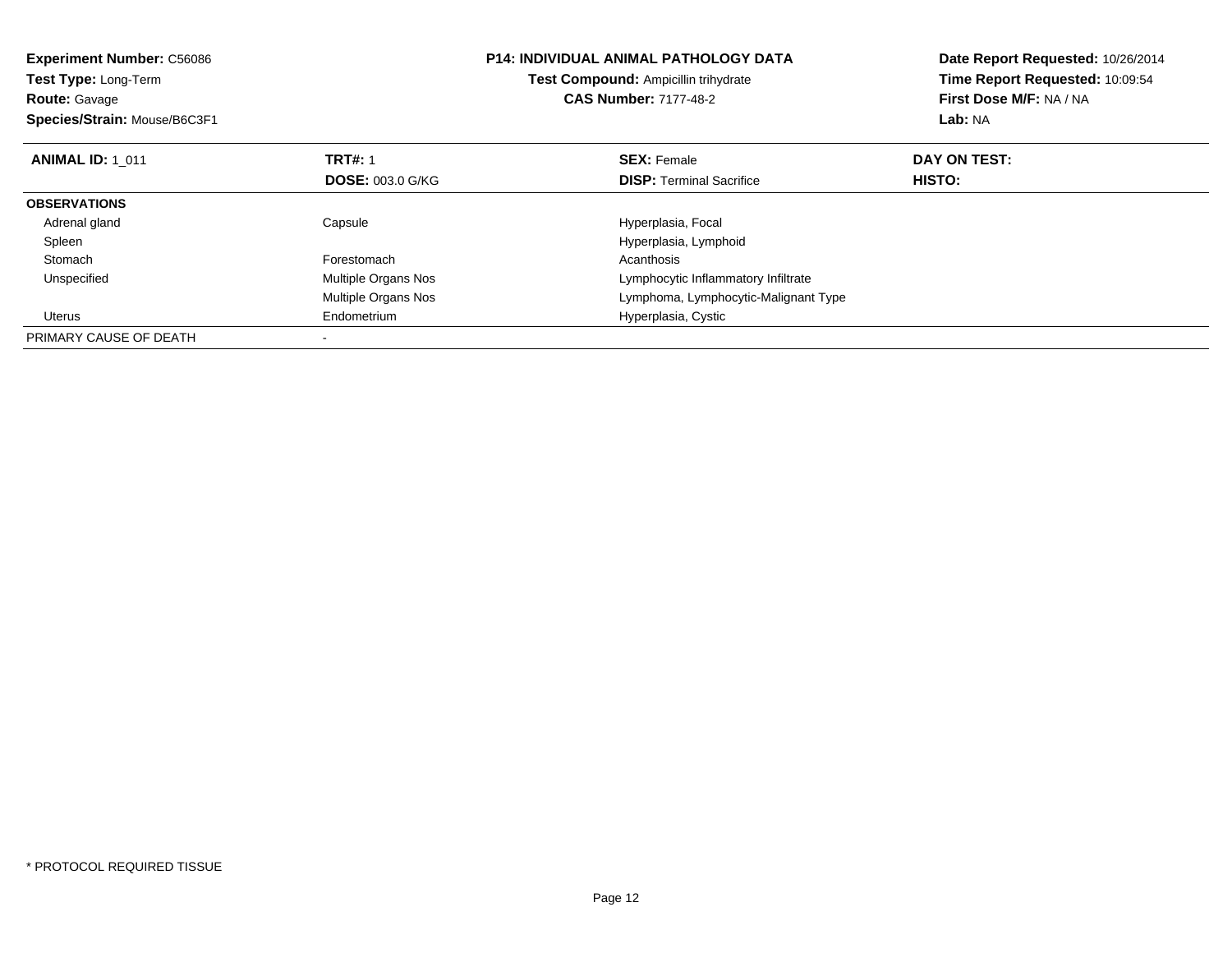**Route:** Gavage

**Species/Strain:** Mouse/B6C3F1

## **P14: INDIVIDUAL ANIMAL PATHOLOGY DATA**

**Test Compound:** Ampicillin trihydrate**CAS Number:** 7177-48-2

| <b>ANIMAL ID: 1 012</b> | <b>TRT#: 1</b>             | <b>SEX: Female</b>                  | DAY ON TEST: |  |
|-------------------------|----------------------------|-------------------------------------|--------------|--|
|                         | DOSE: 003.0 G/KG           | <b>DISP: Terminal Sacrifice</b>     | HISTO:       |  |
| <b>OBSERVATIONS</b>     |                            |                                     |              |  |
| Adrenal gland           | Capsule                    | Hyperplasia, Focal                  |              |  |
| Brain                   | Meninges                   | Hyperplasia, Lymphoid               |              |  |
| Liver                   |                            | Inflammation, Granulomatous Focal   |              |  |
| Lymph node              | Mandibular Lymph Node      | Hyperplasia, Lymphoid               |              |  |
| Pancreas                |                            | Atrophy, Focal                      |              |  |
| Spleen                  |                            | Hyperplasia, Lymphoid               |              |  |
| Stomach                 | Forestomach                | Acanthosis                          |              |  |
|                         | Forestomach                | Hyperkeratosis                      |              |  |
|                         | Forestomach                | Infection, Fungal                   |              |  |
|                         | Forestomach                | Inflammation, Suppurative           |              |  |
| Thyroid                 |                            | Follicular-Cell Adenoma             |              |  |
| Unspecified             | <b>Multiple Organs Nos</b> | Lymphocytic Inflammatory Infiltrate |              |  |
| PRIMARY CAUSE OF DEATH  |                            |                                     |              |  |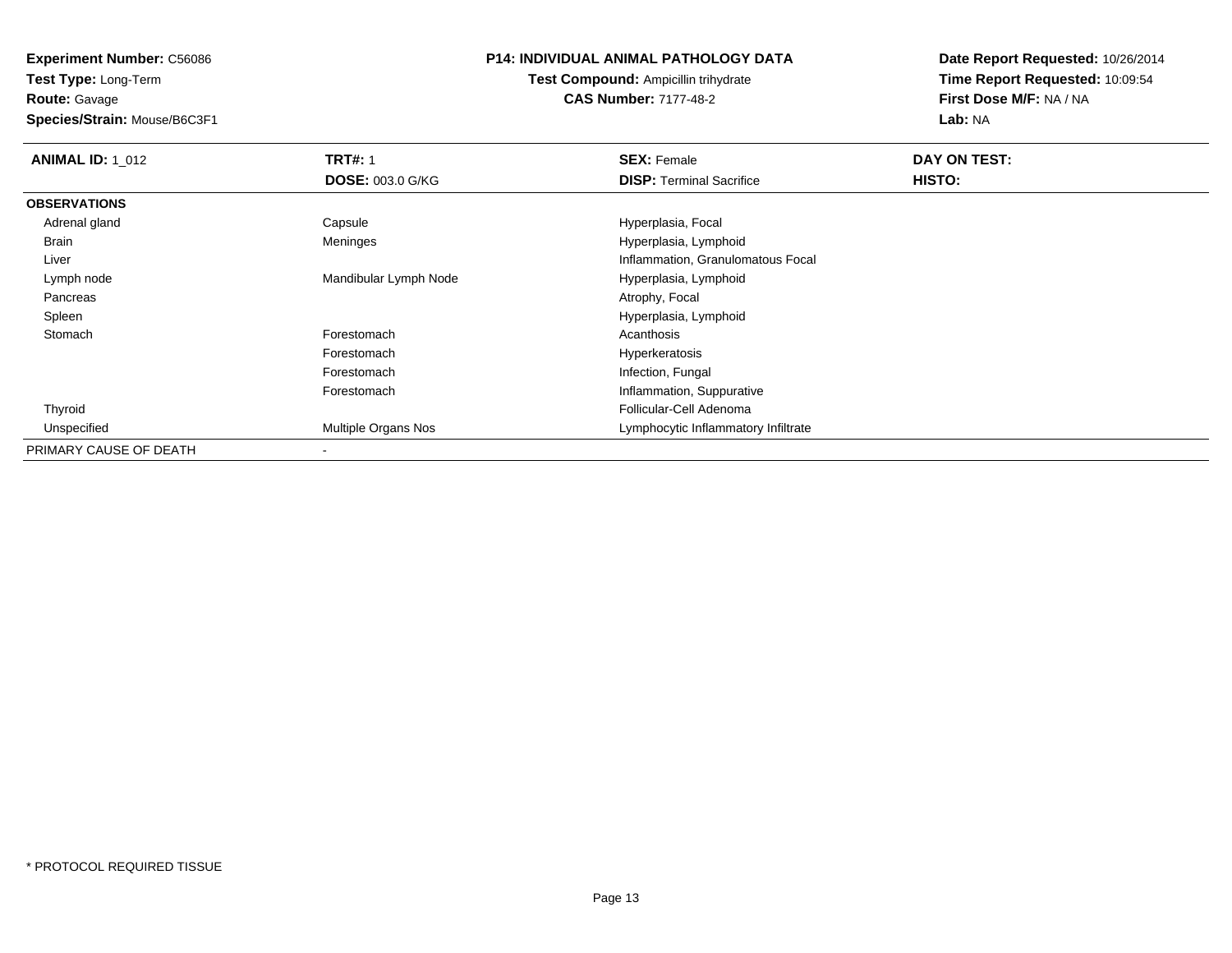**Route:** Gavage

**Species/Strain:** Mouse/B6C3F1

## **P14: INDIVIDUAL ANIMAL PATHOLOGY DATA**

**Test Compound:** Ampicillin trihydrate**CAS Number:** 7177-48-2

| <b>ANIMAL ID: 1 013</b> | <b>TRT#: 1</b>          | <b>SEX: Female</b>                  | <b>DAY ON TEST:</b> |  |
|-------------------------|-------------------------|-------------------------------------|---------------------|--|
|                         | <b>DOSE: 003.0 G/KG</b> | <b>DISP: Terminal Sacrifice</b>     | <b>HISTO:</b>       |  |
| <b>OBSERVATIONS</b>     |                         |                                     |                     |  |
| Adrenal gland           | Capsule                 | Hyperplasia, Diffuse                |                     |  |
| Harderian gland         | Hardarian Gland         | Adenocarcinoma, Nos                 |                     |  |
| Liver                   |                         | Hematopoiesis                       |                     |  |
| Skin                    |                         | Hyperkeratosis                      |                     |  |
| Spleen                  | Red Pulp                | Hematopoiesis                       |                     |  |
|                         |                         | Hyperplasia, Lymphoid               |                     |  |
| Stomach                 | Forestomach             | Acanthosis                          |                     |  |
|                         | Forestomach             | Hyperkeratosis                      |                     |  |
| Unspecified             | Multiple Organs Nos     | Adenocarcinoma, Nos, Metastatic     |                     |  |
|                         | Multiple Organs Nos     | Lymphocytic Inflammatory Infiltrate |                     |  |
| Uterus                  | Endometrium             | Hyperplasia, Cystic                 |                     |  |
| PRIMARY CAUSE OF DEATH  |                         |                                     |                     |  |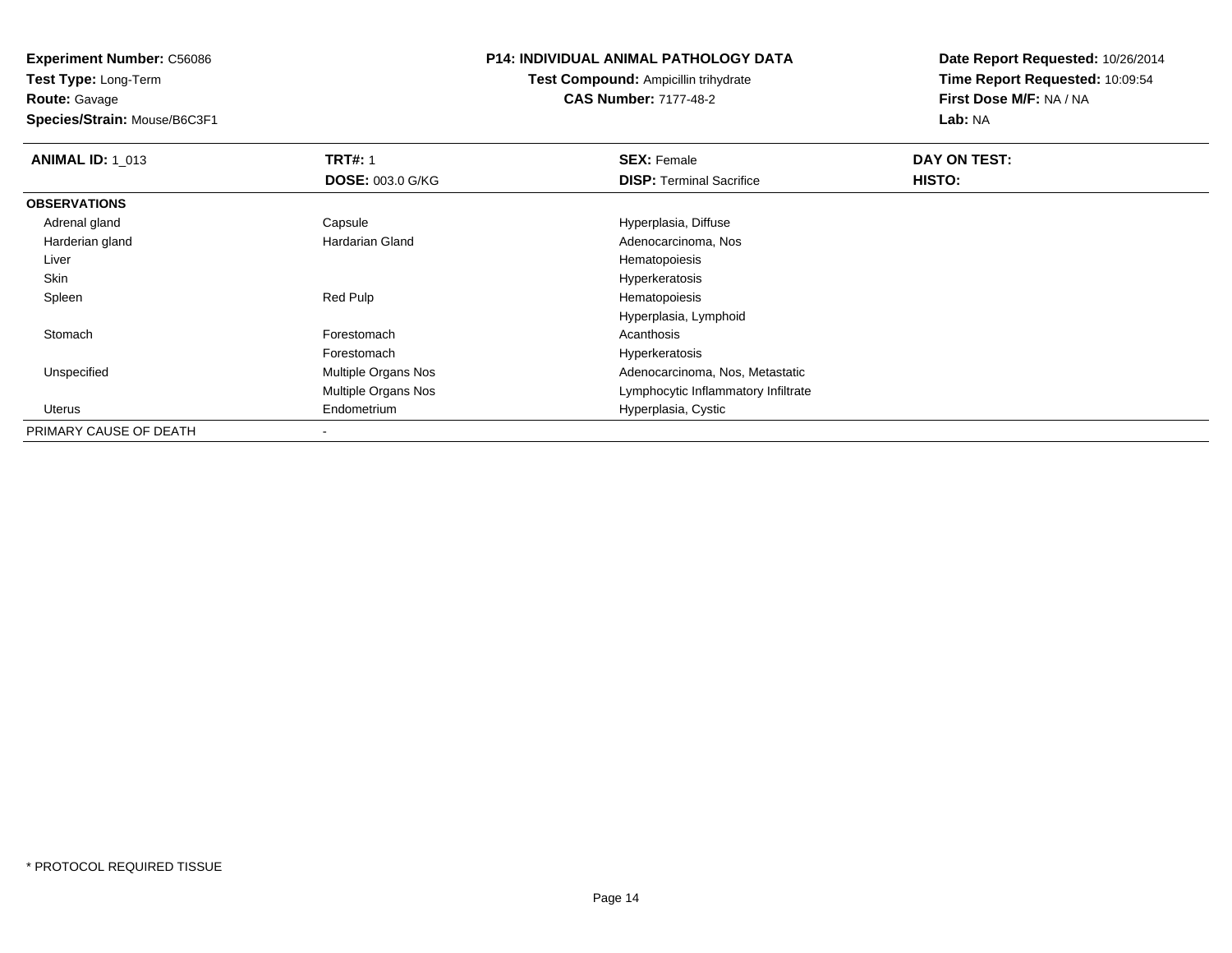**Route:** Gavage

**Species/Strain:** Mouse/B6C3F1

#### **P14: INDIVIDUAL ANIMAL PATHOLOGY DATA**

**Test Compound:** Ampicillin trihydrate**CAS Number:** 7177-48-2

| <b>ANIMAL ID: 1 014</b> | <b>TRT#: 1</b>            | <b>SEX: Female</b>                  | DAY ON TEST: |  |
|-------------------------|---------------------------|-------------------------------------|--------------|--|
|                         | <b>DOSE: 003.0 G/KG</b>   | <b>DISP:</b> Natural Death          | HISTO:       |  |
| <b>OBSERVATIONS</b>     |                           |                                     |              |  |
| Brain                   |                           | Mineralization                      |              |  |
| Kidney                  |                           | Lymphocytic Inflammatory Infiltrate |              |  |
| Lung                    |                           | Inflammation, Suppurative           |              |  |
| Lymph node              | Mesenteric Lymph Node     | Hyperplasia, Lymphoid               |              |  |
| Pituitary gland         | <b>Anterior Pituitary</b> | Hyperplasia, Focal                  |              |  |
| Salivary gland          |                           | Lymphocytic Inflammatory Infiltrate |              |  |
| Stomach                 | Forestomach               | Acanthosis                          |              |  |
|                         | Forestomach               | Hyperkeratosis                      |              |  |
| Urinary bladder         |                           | Lymphocytic Inflammatory Infiltrate |              |  |
| PRIMARY CAUSE OF DEATH  |                           |                                     |              |  |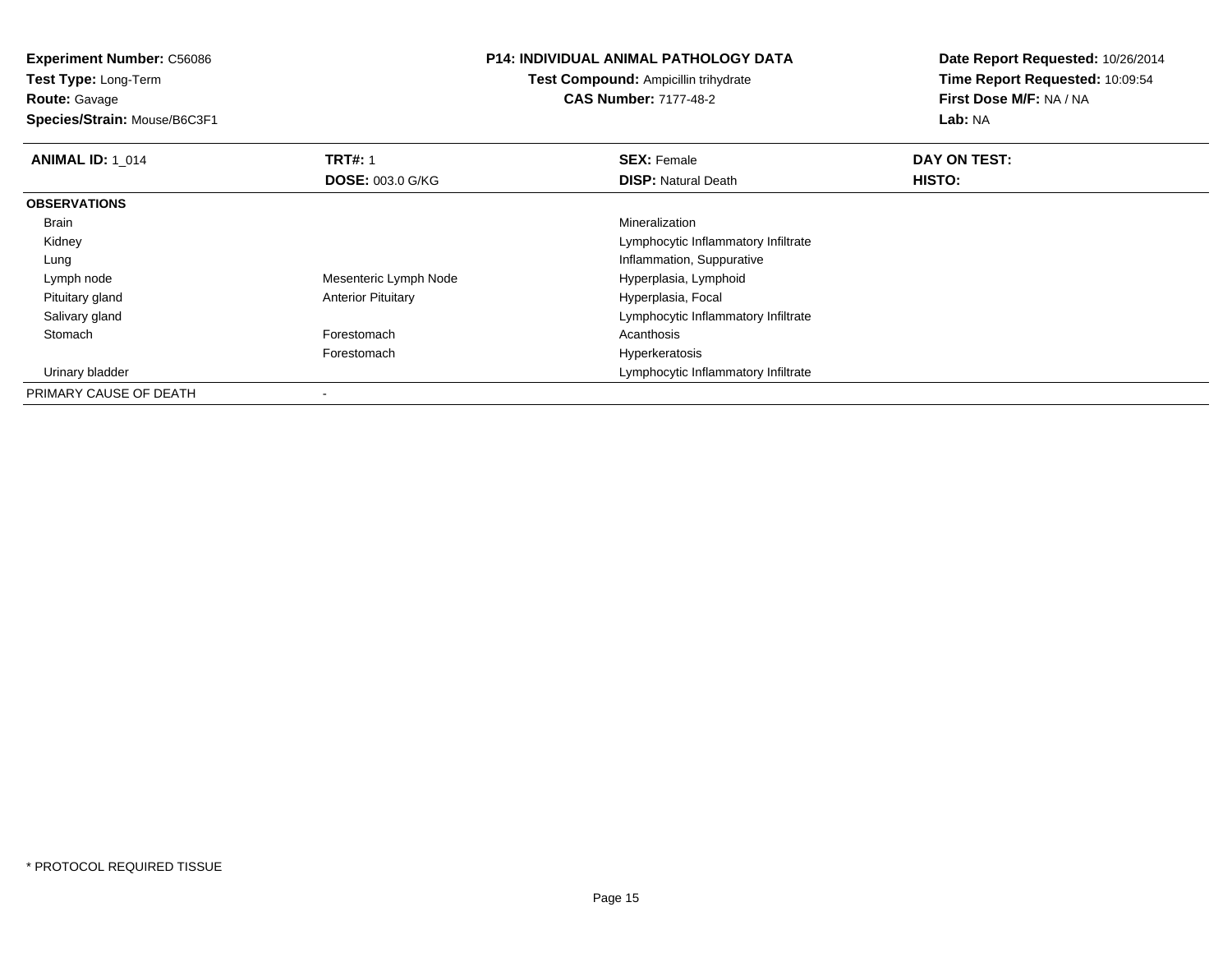**Test Type:** Long-Term**Route:** Gavage

**Species/Strain:** Mouse/B6C3F1

## **P14: INDIVIDUAL ANIMAL PATHOLOGY DATA**

**Test Compound:** Ampicillin trihydrate**CAS Number:** 7177-48-2

| <b>ANIMAL ID: 1 015</b> | <b>TRT#: 1</b>             | <b>SEX: Female</b>                   | DAY ON TEST: |  |
|-------------------------|----------------------------|--------------------------------------|--------------|--|
|                         | <b>DOSE: 003.0 G/KG</b>    | <b>DISP:</b> Terminal Sacrifice      | HISTO:       |  |
| <b>OBSERVATIONS</b>     |                            |                                      |              |  |
| Adrenal gland           | Cortex Nos                 | Amyloid, Nos                         |              |  |
|                         | Capsule                    | Hyperplasia, Diffuse                 |              |  |
| Bone marrow             |                            | Fibrosis, Myelo                      |              |  |
| Kidney                  |                            | Lymphocytic Inflammatory Infiltrate  |              |  |
| Liver                   |                            | Lymphocytic Inflammatory Infiltrate  |              |  |
| Lung                    |                            | Lymphocytic Inflammatory Infiltrate  |              |  |
| Stomach                 | Forestomach                | Acanthosis                           |              |  |
|                         | Forestomach                | Hyperkeratosis                       |              |  |
|                         | Forestomach                | Inflammation, Suppurative            |              |  |
| Unspecified             | <b>Multiple Organs Nos</b> | Lymphoma, Lymphocytic-Malignant Type |              |  |
| Uterus                  | Endometrium                | Hyperplasia, Cystic                  |              |  |
| PRIMARY CAUSE OF DEATH  |                            |                                      |              |  |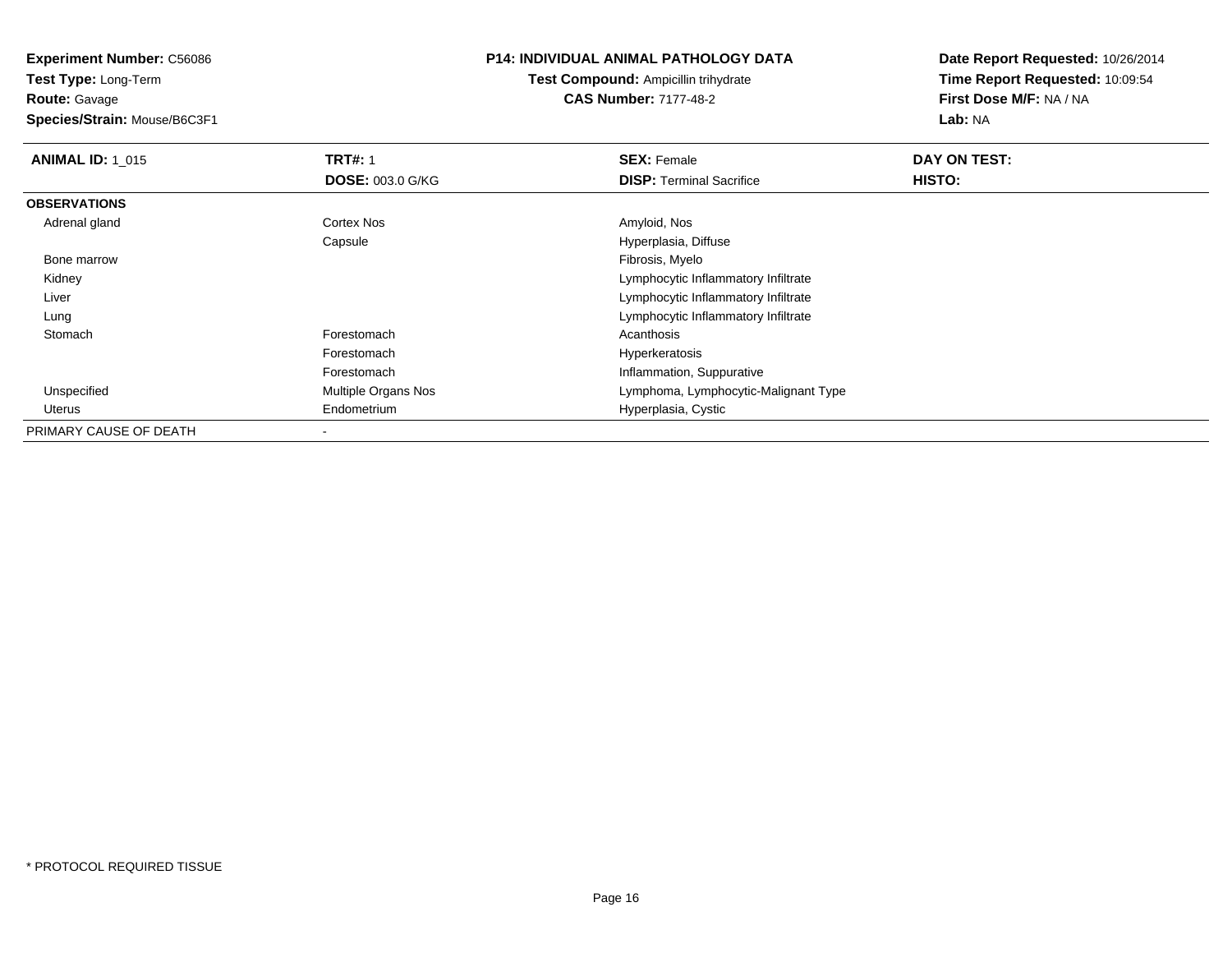**Route:** Gavage

**Species/Strain:** Mouse/B6C3F1

## **P14: INDIVIDUAL ANIMAL PATHOLOGY DATA**

**Test Compound:** Ampicillin trihydrate**CAS Number:** 7177-48-2

| <b>ANIMAL ID: 1 016</b> | <b>TRT#: 1</b>            | <b>SEX: Female</b>                  | DAY ON TEST: |  |
|-------------------------|---------------------------|-------------------------------------|--------------|--|
|                         | <b>DOSE: 003.0 G/KG</b>   | <b>DISP: Terminal Sacrifice</b>     | HISTO:       |  |
| <b>OBSERVATIONS</b>     |                           |                                     |              |  |
| Adrenal gland           | Capsule                   | Hyperplasia, Diffuse                |              |  |
|                         | <b>Cortex Nos</b>         | Hyperplasia, Focal                  |              |  |
| Intestine Small         | <b>Mesentery Nos</b>      | Inflammation, Suppurative           |              |  |
| Kidney                  |                           | Infarct, Healed                     |              |  |
| Pancreas                |                           | Hypoplasia, Nos                     |              |  |
| Pituitary gland         | <b>Anterior Pituitary</b> | Carcinoma, Nos                      |              |  |
| Spleen                  |                           | Hyperplasia, Lymphoid               |              |  |
| Thyroid                 |                           | Cyst, Follicular Nos                |              |  |
| Unspecified             | Multiple Organs Nos       | Lymphocytic Inflammatory Infiltrate |              |  |
| Uterus                  | Endometrium               | Hyperplasia, Cystic                 |              |  |
| PRIMARY CAUSE OF DEATH  |                           |                                     |              |  |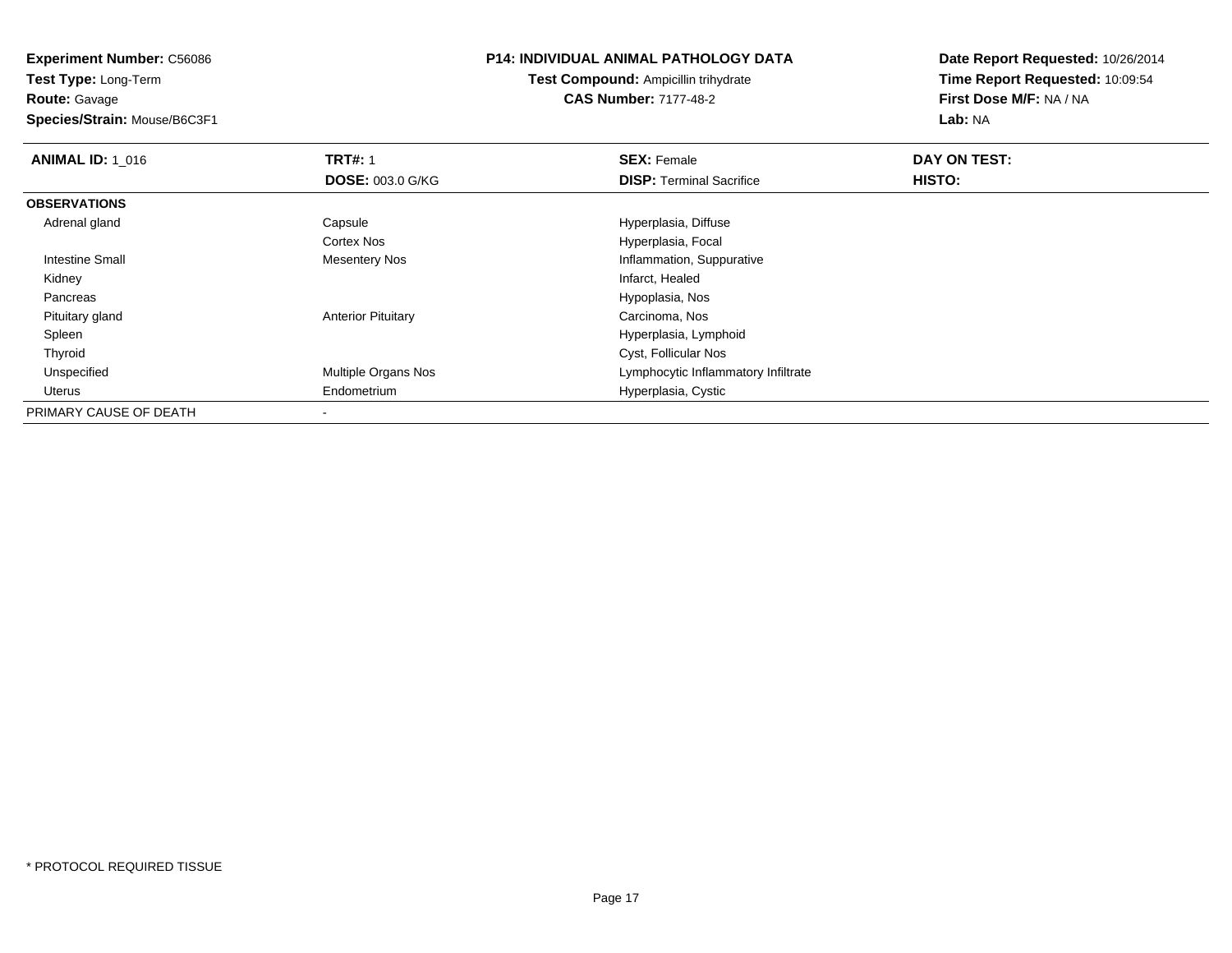| <b>Experiment Number: C56086</b><br>Test Type: Long-Term |                         | <b>P14: INDIVIDUAL ANIMAL PATHOLOGY DATA</b> | Date Report Requested: 10/26/2014 |
|----------------------------------------------------------|-------------------------|----------------------------------------------|-----------------------------------|
|                                                          |                         | Test Compound: Ampicillin trihydrate         | Time Report Requested: 10:09:54   |
| <b>Route: Gavage</b>                                     |                         | <b>CAS Number: 7177-48-2</b>                 | First Dose M/F: NA / NA           |
| Species/Strain: Mouse/B6C3F1                             |                         |                                              | <b>Lab: NA</b>                    |
| <b>ANIMAL ID: 1 017</b>                                  | <b>TRT#: 1</b>          | <b>SEX: Female</b>                           | DAY ON TEST:                      |
|                                                          | <b>DOSE: 003.0 G/KG</b> | <b>DISP: Natural Death</b>                   | HISTO:                            |
| <b>OBSERVATIONS</b>                                      |                         |                                              |                                   |
| Adrenal gland                                            | Capsule                 | Hyperplasia, Focal                           |                                   |
| Kidney                                                   | Cortex                  | Necrosis, Nos                                |                                   |
|                                                          | Papilla                 | Necrosis, Nos                                |                                   |
| Liver                                                    | <b>Hepatic Sinusoid</b> | Dilatation, Nos                              |                                   |
| Stomach                                                  | Forestomach             | Hyperkeratosis                               |                                   |
|                                                          | Forestomach             | Inflammation, Suppurative                    |                                   |
| Unspecified                                              |                         | Abscess, Nos                                 |                                   |
| Uterus                                                   | Endometrium             | Hyperplasia, Cystic                          |                                   |
| PRIMARY CAUSE OF DEATH                                   |                         |                                              |                                   |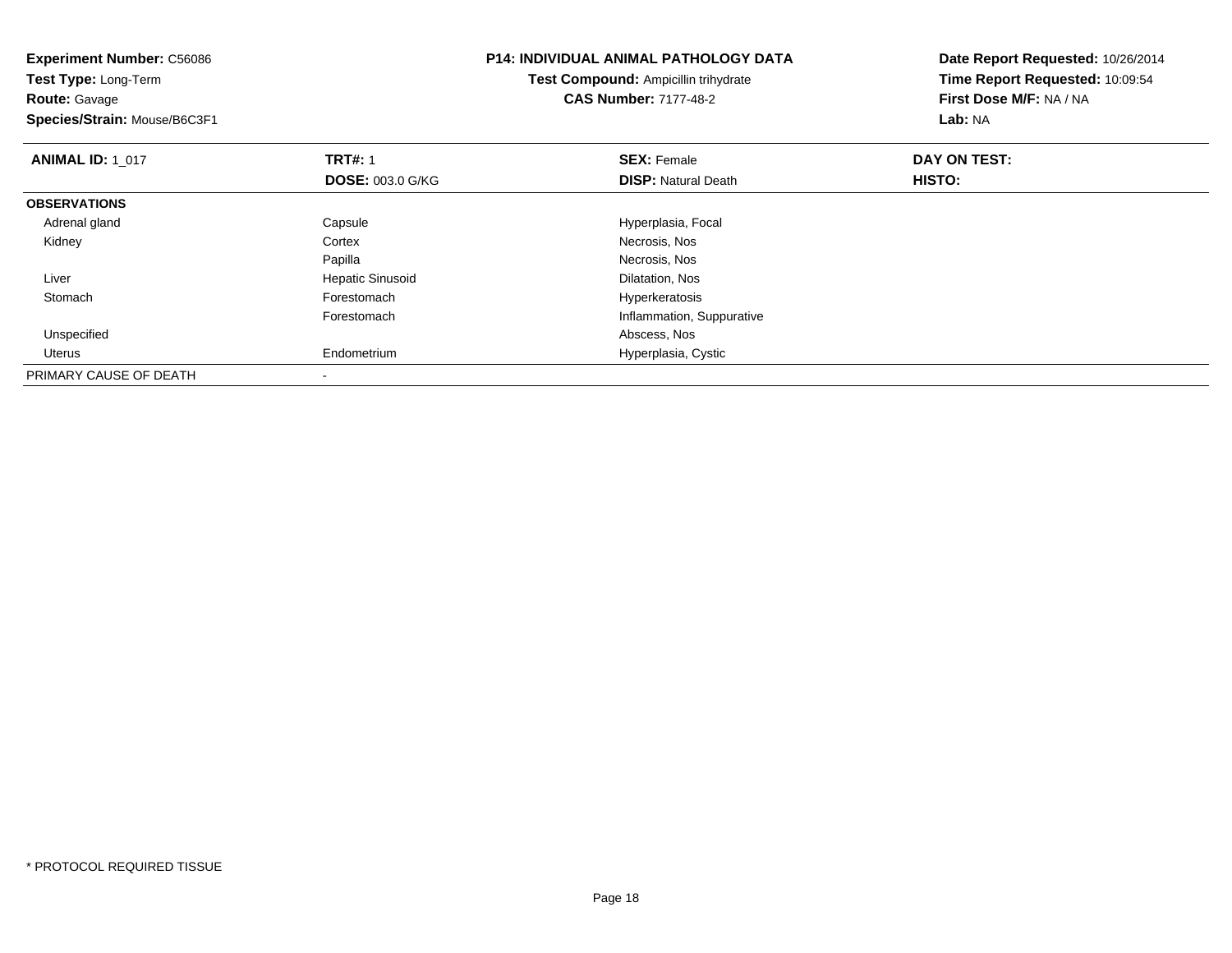**Test Type:** Long-Term**Route:** Gavage

**Species/Strain:** Mouse/B6C3F1

## **P14: INDIVIDUAL ANIMAL PATHOLOGY DATA**

**Test Compound:** Ampicillin trihydrate**CAS Number:** 7177-48-2

| <b>ANIMAL ID: 1_018</b> | <b>TRT#: 1</b>          | <b>SEX: Female</b>                   | DAY ON TEST: |  |
|-------------------------|-------------------------|--------------------------------------|--------------|--|
|                         | <b>DOSE: 003.0 G/KG</b> | <b>DISP: Terminal Sacrifice</b>      | HISTO:       |  |
| <b>OBSERVATIONS</b>     |                         |                                      |              |  |
| Adrenal gland           | Capsule                 | Hyperplasia, Diffuse                 |              |  |
|                         | Cortex Nos              | Hyperplasia, Focal                   |              |  |
| Bone                    |                         | Osteosclerosis                       |              |  |
| Bone marrow             |                         | Fibrosis, Myelo                      |              |  |
| <b>Intestine Small</b>  | <b>Mesentery Nos</b>    | Necrosis, Fat                        |              |  |
| Liver                   |                         | Hematopoiesis                        |              |  |
| Stomach                 | Forestomach             | Acanthosis                           |              |  |
|                         | Forestomach             | Hyperkeratosis                       |              |  |
|                         | Forestomach             | Inflammation, Suppurative            |              |  |
| Unspecified             | Multiple Organs Nos     | Lymphocytic Inflammatory Infiltrate  |              |  |
|                         | Multiple Organs Nos     | Lymphoma, Lymphocytic-Malignant Type |              |  |
| Uterus                  | Endometrium             | Hyperplasia, Cystic                  |              |  |
| PRIMARY CAUSE OF DEATH  |                         |                                      |              |  |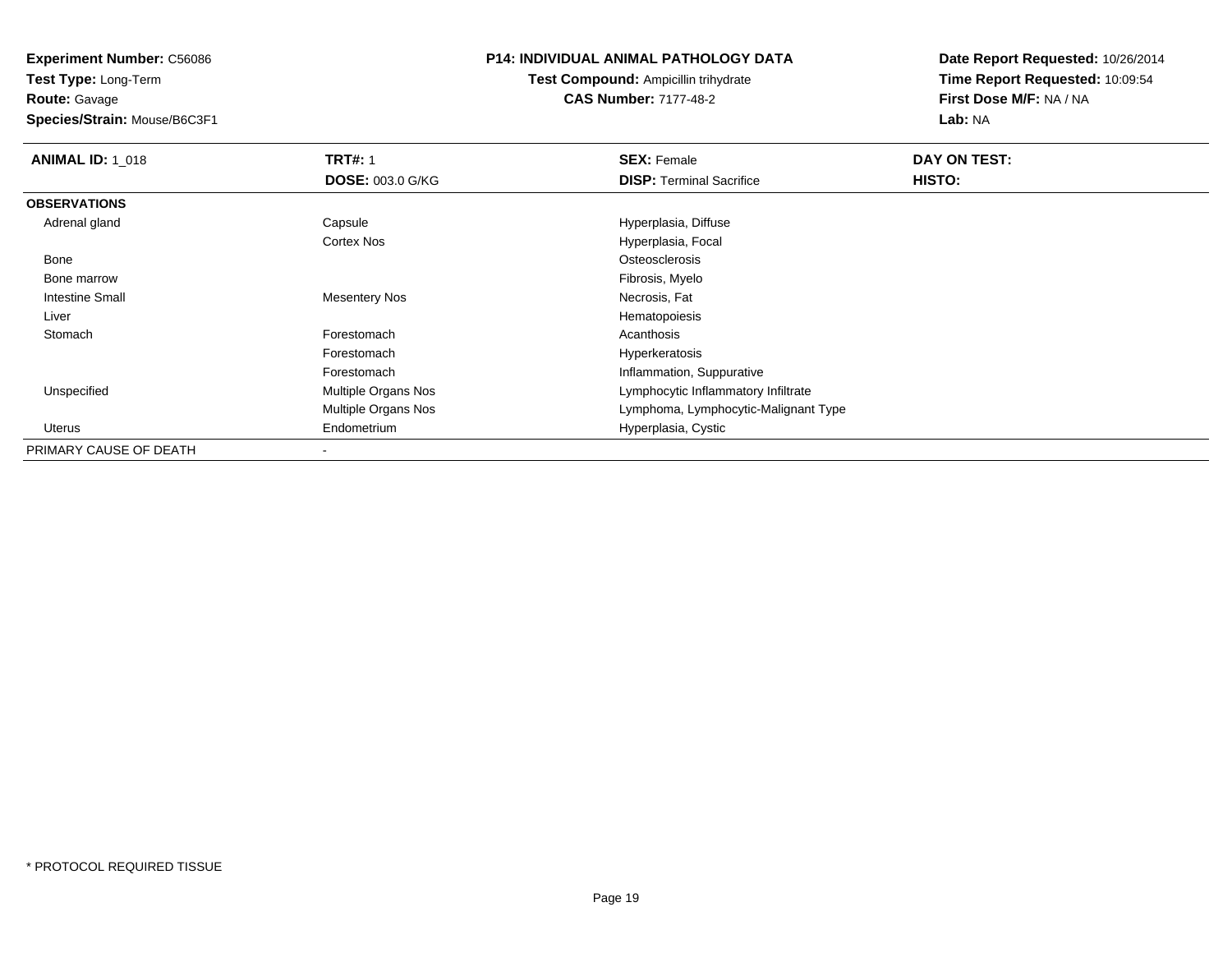| <b>Experiment Number: C56086</b><br>Test Type: Long-Term<br><b>Route: Gavage</b><br>Species/Strain: Mouse/B6C3F1 |                         | <b>P14: INDIVIDUAL ANIMAL PATHOLOGY DATA</b><br>Test Compound: Ampicillin trihydrate<br><b>CAS Number: 7177-48-2</b> | Date Report Requested: 10/26/2014<br>Time Report Requested: 10:09:54<br>First Dose M/F: NA / NA<br>Lab: NA |
|------------------------------------------------------------------------------------------------------------------|-------------------------|----------------------------------------------------------------------------------------------------------------------|------------------------------------------------------------------------------------------------------------|
| <b>ANIMAL ID: 1 019</b>                                                                                          | <b>TRT#: 1</b>          | <b>SEX: Female</b>                                                                                                   | DAY ON TEST:                                                                                               |
|                                                                                                                  | <b>DOSE: 003.0 G/KG</b> | <b>DISP:</b> Natural Death                                                                                           | HISTO:                                                                                                     |
| <b>OBSERVATIONS</b>                                                                                              |                         |                                                                                                                      |                                                                                                            |
| Adrenal gland                                                                                                    | Capsule                 | Hyperplasia, Focal                                                                                                   |                                                                                                            |
| <b>Brain</b>                                                                                                     |                         | Mineralization                                                                                                       |                                                                                                            |
| Kidney                                                                                                           |                         | Lymphocytic Inflammatory Infiltrate                                                                                  |                                                                                                            |
| Spleen                                                                                                           |                         | Hyperplasia, Lymphoid                                                                                                |                                                                                                            |
| Thymus                                                                                                           |                         | Depletion, Lymphoid                                                                                                  |                                                                                                            |
| Urinary bladder                                                                                                  |                         | Lymphocytic Inflammatory Infiltrate                                                                                  |                                                                                                            |
| PRIMARY CAUSE OF DEATH                                                                                           |                         |                                                                                                                      |                                                                                                            |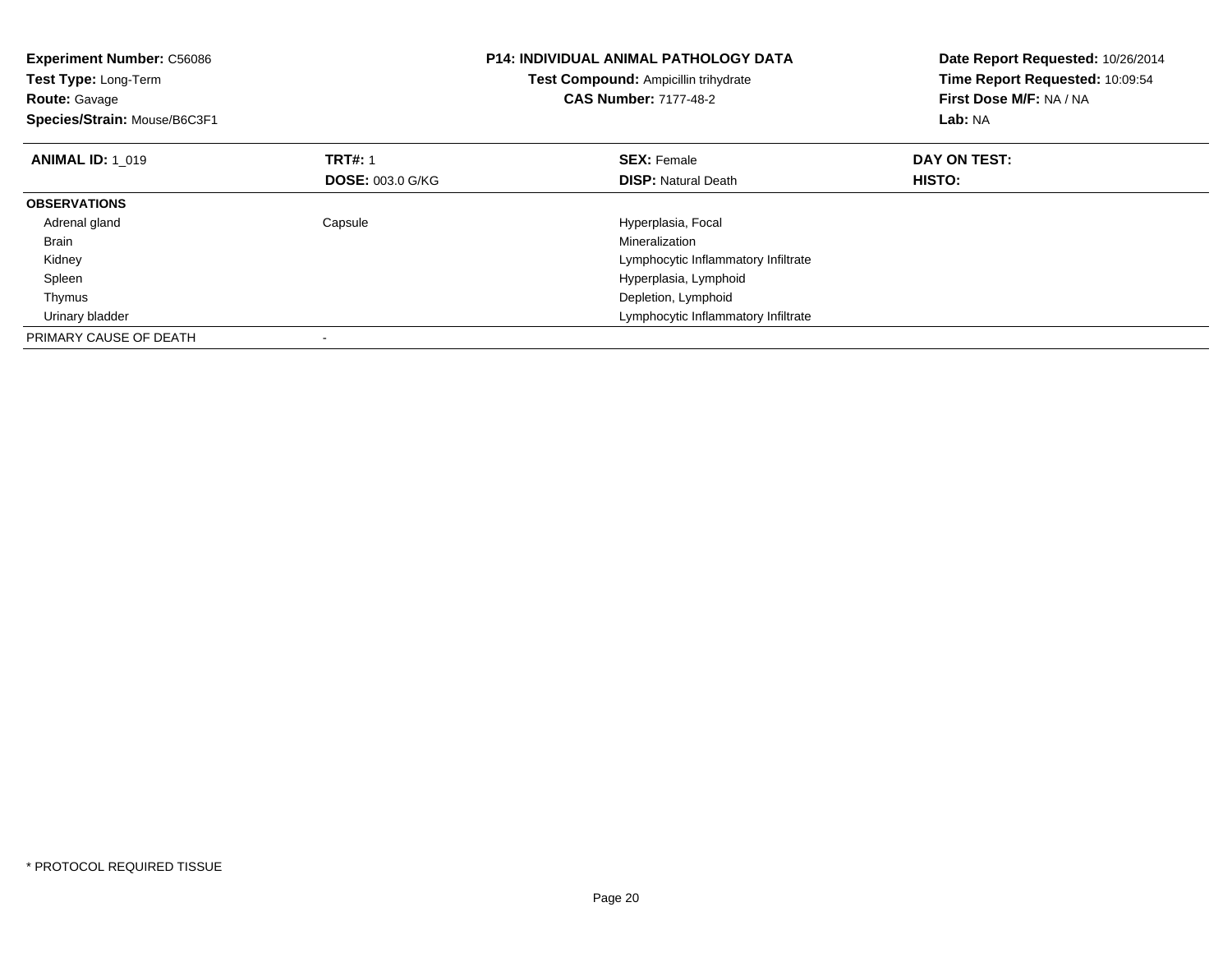**Test Type:** Long-Term**Route:** Gavage

**Species/Strain:** Mouse/B6C3F1

# **P14: INDIVIDUAL ANIMAL PATHOLOGY DATA**

**Test Compound:** Ampicillin trihydrate**CAS Number:** 7177-48-2

| <b>ANIMAL ID: 1_020</b> | <b>TRT#: 1</b>           | <b>SEX: Female</b>               | DAY ON TEST: |  |
|-------------------------|--------------------------|----------------------------------|--------------|--|
|                         | DOSE: 003.0 G/KG         | <b>DISP: Natural Death</b>       | HISTO:       |  |
| <b>OBSERVATIONS</b>     |                          |                                  |              |  |
| Adrenal gland           | Capsule                  | Hyperplasia, Focal               |              |  |
| Bone marrow             |                          | Hyperplasia, Granulocytic        |              |  |
| Kidney                  | Tubule                   | Cytoplasmic Change, Eosinophilic |              |  |
|                         |                          | Infection, Bacterial             |              |  |
|                         | Papilla                  | Necrosis, Nos                    |              |  |
| Liver                   |                          | Hematopoiesis                    |              |  |
| Spleen                  |                          | Depletion, Lymphoid              |              |  |
|                         | Red Pulp                 | Hematopoiesis                    |              |  |
| Stomach                 | Forestomach              | Acanthosis                       |              |  |
|                         | <b>Glandular Stomach</b> | Cyst, Multiple                   |              |  |
|                         | Forestomach              | Hyperkeratosis                   |              |  |
|                         | Forestomach              | Infection, Fungal                |              |  |
| Unspecified             | Multiple Organs Nos      | Inflammation, Suppurative        |              |  |
| Uterus                  | Endometrium              | Hyperplasia, Cystic              |              |  |
| PRIMARY CAUSE OF DEATH  | $\,$ $\,$                |                                  |              |  |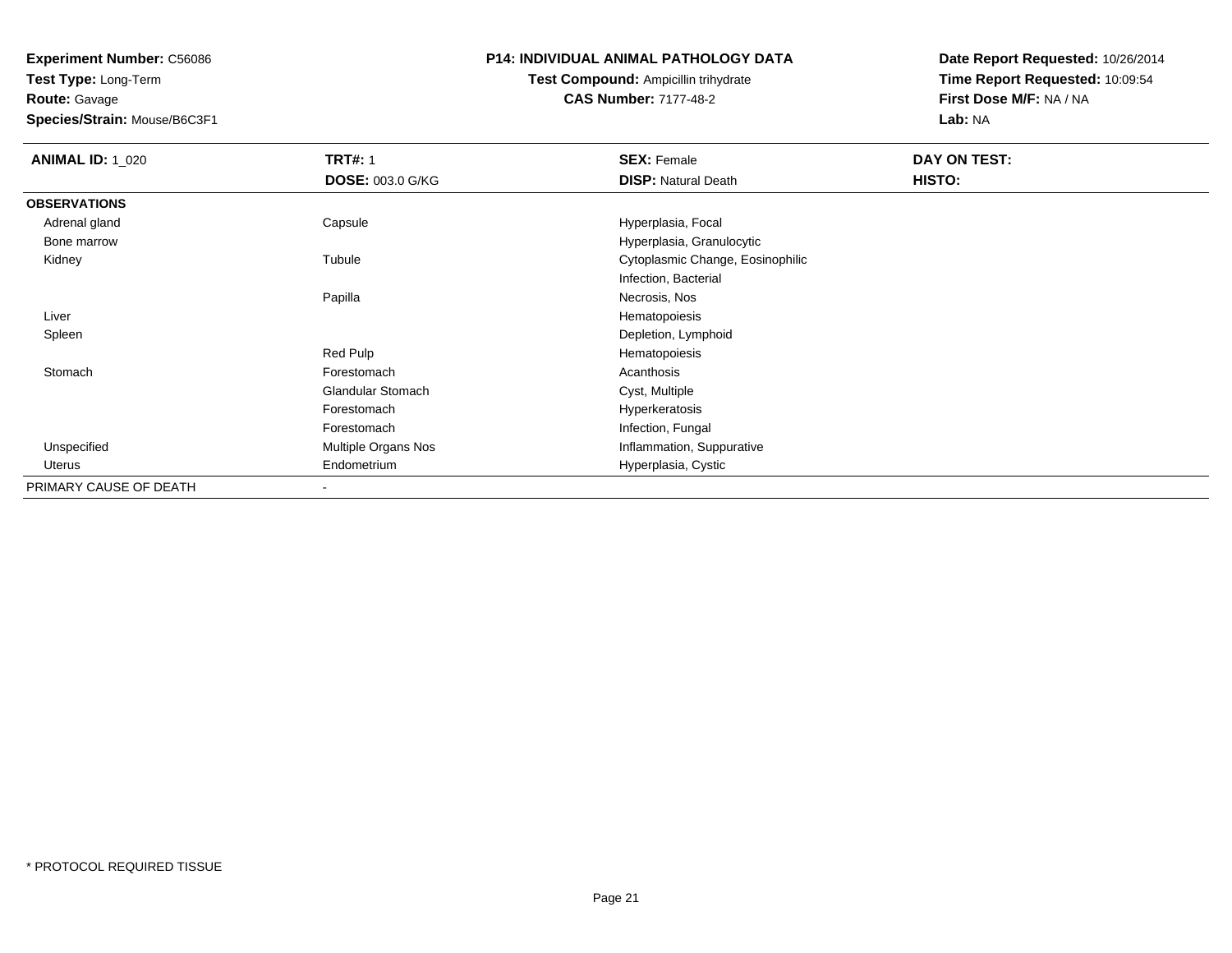**Route:** Gavage

**Species/Strain:** Mouse/B6C3F1

## **P14: INDIVIDUAL ANIMAL PATHOLOGY DATA**

**Test Compound:** Ampicillin trihydrate**CAS Number:** 7177-48-2

| <b>ANIMAL ID: 1_021</b> | <b>TRT#: 1</b>            | <b>SEX: Female</b>                  | DAY ON TEST: |
|-------------------------|---------------------------|-------------------------------------|--------------|
|                         | <b>DOSE: 003.0 G/KG</b>   | <b>DISP: Terminal Sacrifice</b>     | HISTO:       |
| <b>OBSERVATIONS</b>     |                           |                                     |              |
| Adrenal gland           | Cortex Nos                | Cytoplasmic Change, Eosinophilic    |              |
|                         | Capsule                   | Hyperplasia, Diffuse                |              |
| Kidney                  | Tubule                    | Atrophy, Focal                      |              |
| Lung                    |                           | Alveolar/Bronchiolar Adenoma        |              |
|                         |                           | Inflammation, Interstitial          |              |
| Lymph node              | Mandibular Lymph Node     | Hyperplasia, Lymphoid               |              |
| Pituitary gland         | <b>Anterior Pituitary</b> | Adenoma, Nos                        |              |
| Spleen                  |                           | Hyperplasia, Lymphoid               |              |
| Stomach                 | Forestomach               | Acanthosis                          |              |
|                         | Forestomach               | Hyperkeratosis                      |              |
|                         | Forestomach               | Inflammation, Suppurative           |              |
| Unspecified             | Multiple Organs Nos       | Lymphocytic Inflammatory Infiltrate |              |
| Uterus                  | Endometrium               | Hyperplasia, Cystic                 |              |
| PRIMARY CAUSE OF DEATH  |                           |                                     |              |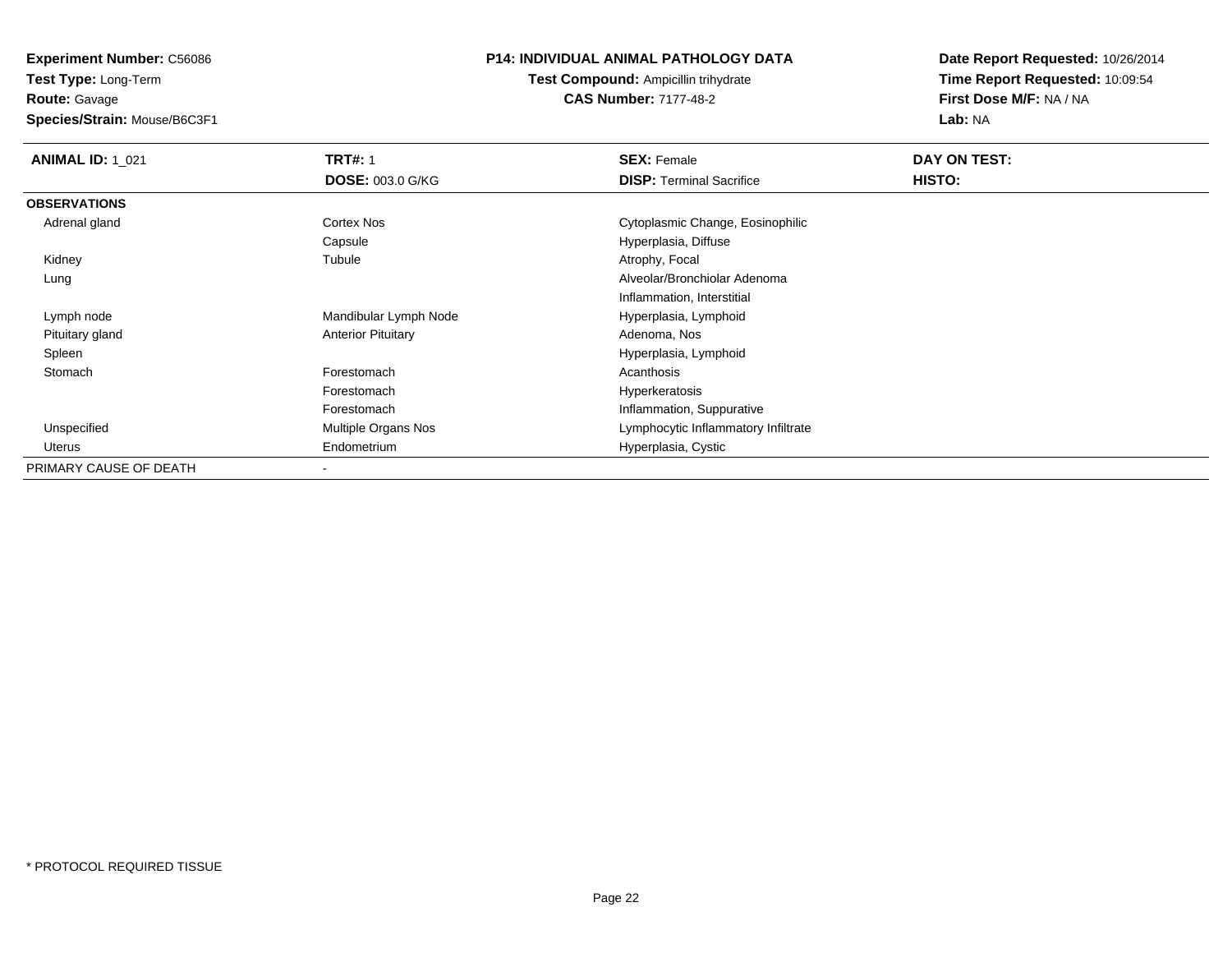**Experiment Number:** C56086**Test Type:** Long-Term**Route:** Gavage **Species/Strain:** Mouse/B6C3F1**P14: INDIVIDUAL ANIMAL PATHOLOGY DATATest Compound:** Ampicillin trihydrate**CAS Number:** 7177-48-2**Date Report Requested:** 10/26/2014**Time Report Requested:** 10:09:54**First Dose M/F:** NA / NA**Lab:** NA**ANIMAL ID: 1\_022 TRT#:** 1 **SEX:** Female **DAY ON TEST: DOSE:** 003.0 G/KG**DISP:** Terminal Sacrifice **HISTO: OBSERVATIONS** Adrenal glandCapsule **Capsule Capsule Capsule Capsule Capsule Capsule Capsule Capsule Capsule Capsule Capsule Capsule Capsule Capsule Capsule Capsule Capsule Capsule Capsule Capsule Capsule Cap**  Kidney Tubule Atrophy, Focal Pituitary glandAnterior Pituitary Spleen Hyperplasia, Lymphoid **Stomach** h anns an t-India anns an t-India anns an t-India anns an t-India anns an t-India anns an t-India anns an t-In ForestomachForestomach Multiple Organs Nos and the Multiple Organs Nos and the Multiple Organs Nos<br>
Hymphocytic Inf UnspecifiedLymphocytic Inflammatory Infiltrate Uterus Endometrium Hyperplasia, Cystic PRIMARY CAUSE OF DEATH-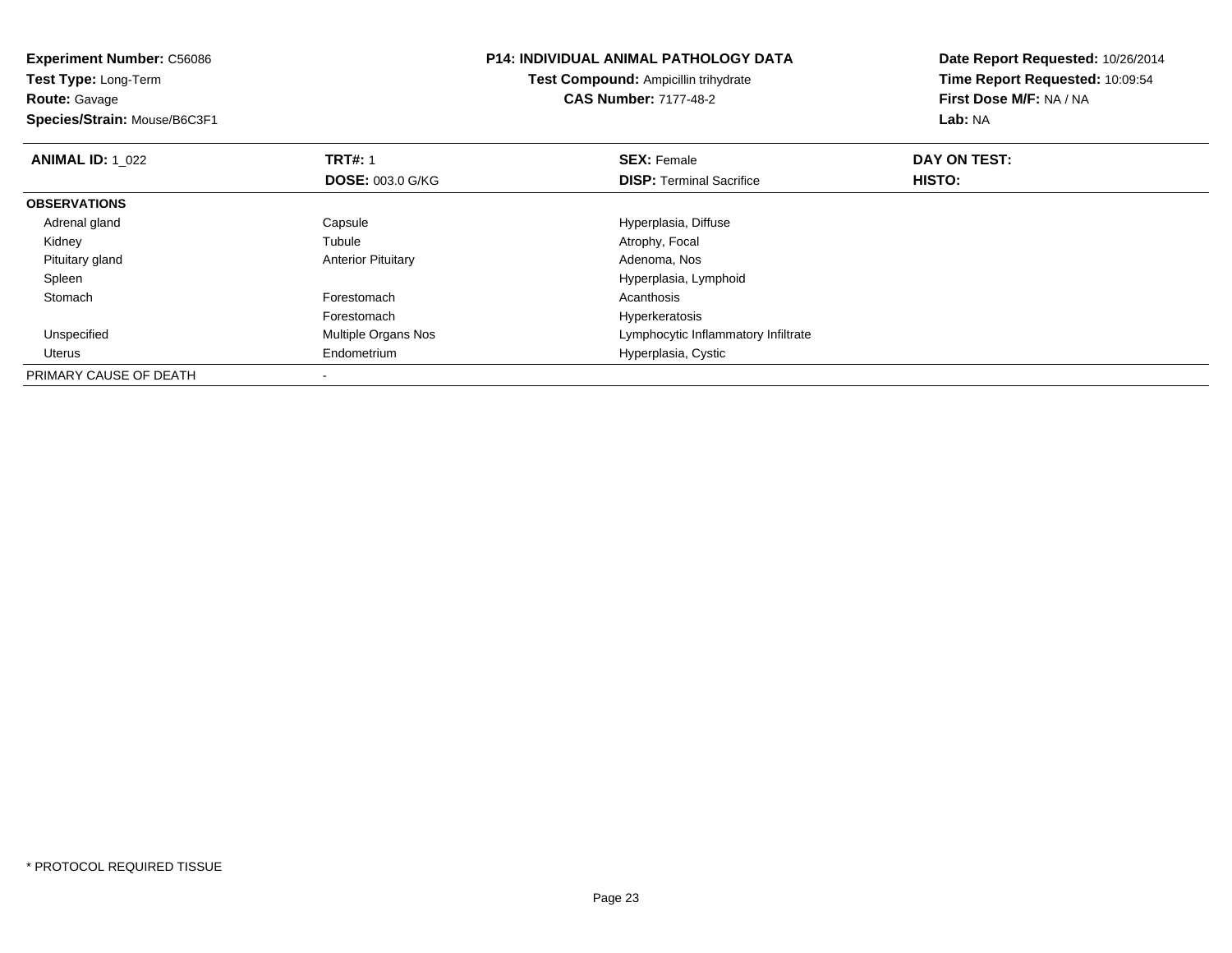| <b>Experiment Number: C56086</b><br>Test Type: Long-Term<br><b>Route: Gavage</b><br>Species/Strain: Mouse/B6C3F1 |                         | <b>P14: INDIVIDUAL ANIMAL PATHOLOGY DATA</b><br><b>Test Compound: Ampicillin trihydrate</b><br><b>CAS Number: 7177-48-2</b> | Date Report Requested: 10/26/2014<br>Time Report Requested: 10:09:54<br>First Dose M/F: NA / NA<br>Lab: NA |
|------------------------------------------------------------------------------------------------------------------|-------------------------|-----------------------------------------------------------------------------------------------------------------------------|------------------------------------------------------------------------------------------------------------|
| <b>ANIMAL ID: 1 023</b>                                                                                          | <b>TRT#: 1</b>          | <b>SEX: Female</b>                                                                                                          | DAY ON TEST:                                                                                               |
|                                                                                                                  | <b>DOSE: 003.0 G/KG</b> | <b>DISP:</b> Terminal Sacrifice                                                                                             | <b>HISTO:</b>                                                                                              |
| <b>OBSERVATIONS</b>                                                                                              |                         |                                                                                                                             |                                                                                                            |
| Adrenal gland                                                                                                    | Capsule                 | Hyperplasia, Diffuse                                                                                                        |                                                                                                            |
| Lymph node                                                                                                       |                         | Hyperplasia, Lymphoid                                                                                                       |                                                                                                            |
| Spleen                                                                                                           |                         | Hyperplasia, Lymphoid                                                                                                       |                                                                                                            |
| Stomach                                                                                                          | Forestomach             | Acanthosis                                                                                                                  |                                                                                                            |
|                                                                                                                  | Forestomach             | Hyperkeratosis                                                                                                              |                                                                                                            |
|                                                                                                                  | Forestomach             | Inflammation, Suppurative                                                                                                   |                                                                                                            |
| Unspecified                                                                                                      | Multiple Organs Nos     | Lymphocytic Inflammatory Infiltrate                                                                                         |                                                                                                            |
| Uterus                                                                                                           | Endometrium             | Hyperplasia, Cystic                                                                                                         |                                                                                                            |
| PRIMARY CAUSE OF DEATH                                                                                           |                         |                                                                                                                             |                                                                                                            |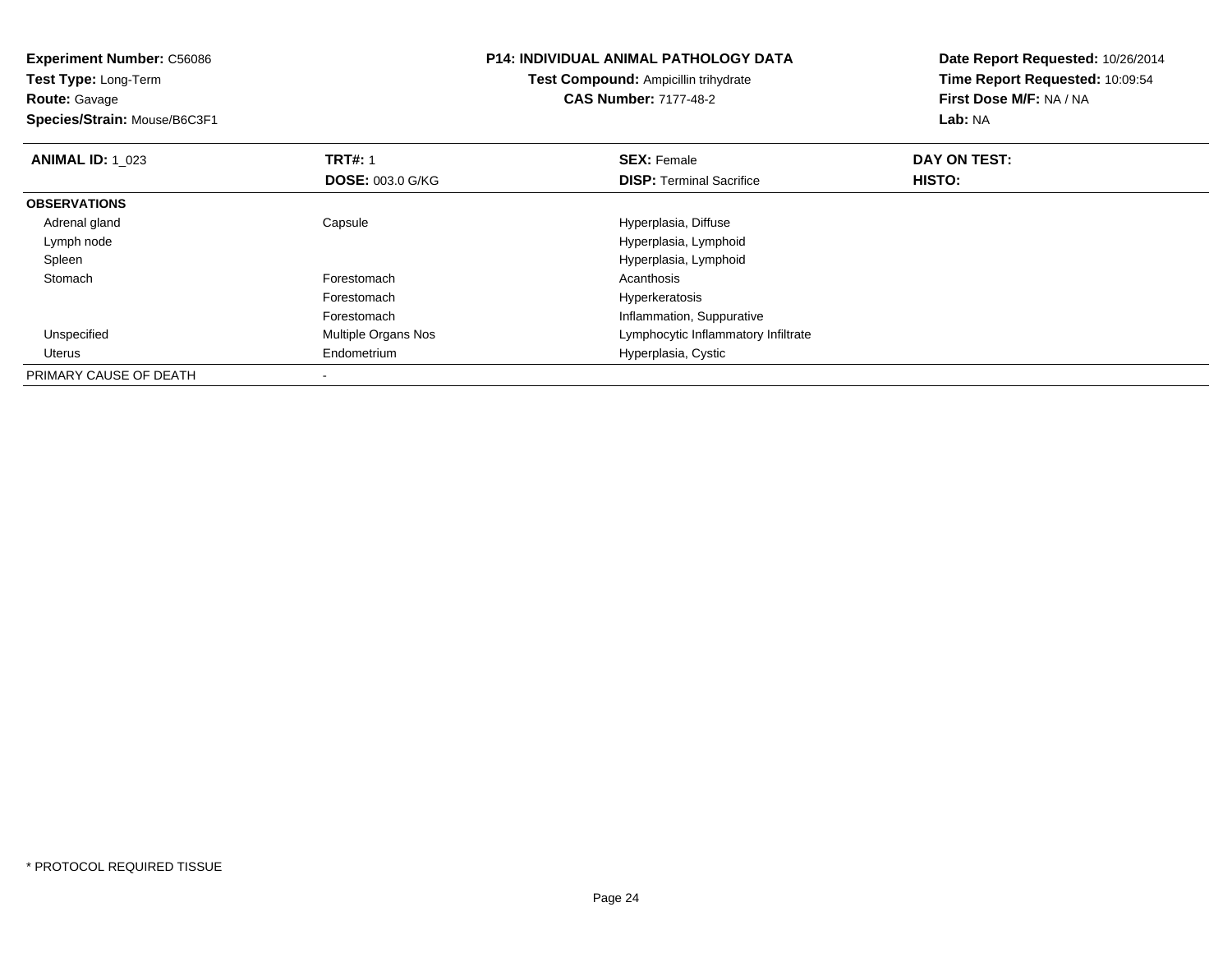**Experiment Number:** C56086**Test Type:** Long-Term**Route:** Gavage **Species/Strain:** Mouse/B6C3F1**P14: INDIVIDUAL ANIMAL PATHOLOGY DATATest Compound:** Ampicillin trihydrate**CAS Number:** 7177-48-2**Date Report Requested:** 10/26/2014**Time Report Requested:** 10:09:54**First Dose M/F:** NA / NA**Lab:** NA**ANIMAL ID: 1\_024 TRT#:** 1 **SEX:** Female **DAY ON TEST: DOSE:** 003.0 G/KG**DISP:** Moribund Sacrifice **HISTO: OBSERVATIONS** Adrenal glandCapsule **Capsule Hyperplasia**, Focal Capsule Lymphocytic Inflammatory Infiltrate Bone marroww the contract of the contract of the contract of the contract of the contract of the Hemangioma  $\mathbb{H}$  Kidney Lymphocytic Inflammatory Infiltrate Ovaryy and the control of the control of the control of the control of the control of the control of the control of the control of the control of the control of the control of the control of the control of the control of the co Skinhyperkeratosis and the control of the control of the control of the control of the control of the control of the control of the control of the control of the control of the control of the control of the control of the cont **Stomach** h anns an t-India anns an t-India anns an t-India anns an t-India anns an t-India anns an t-India anns an t-In Forestomach Inflammation, Suppurative Uterus Endometrium Hyperplasia, Cystic PRIMARY CAUSE OF DEATH-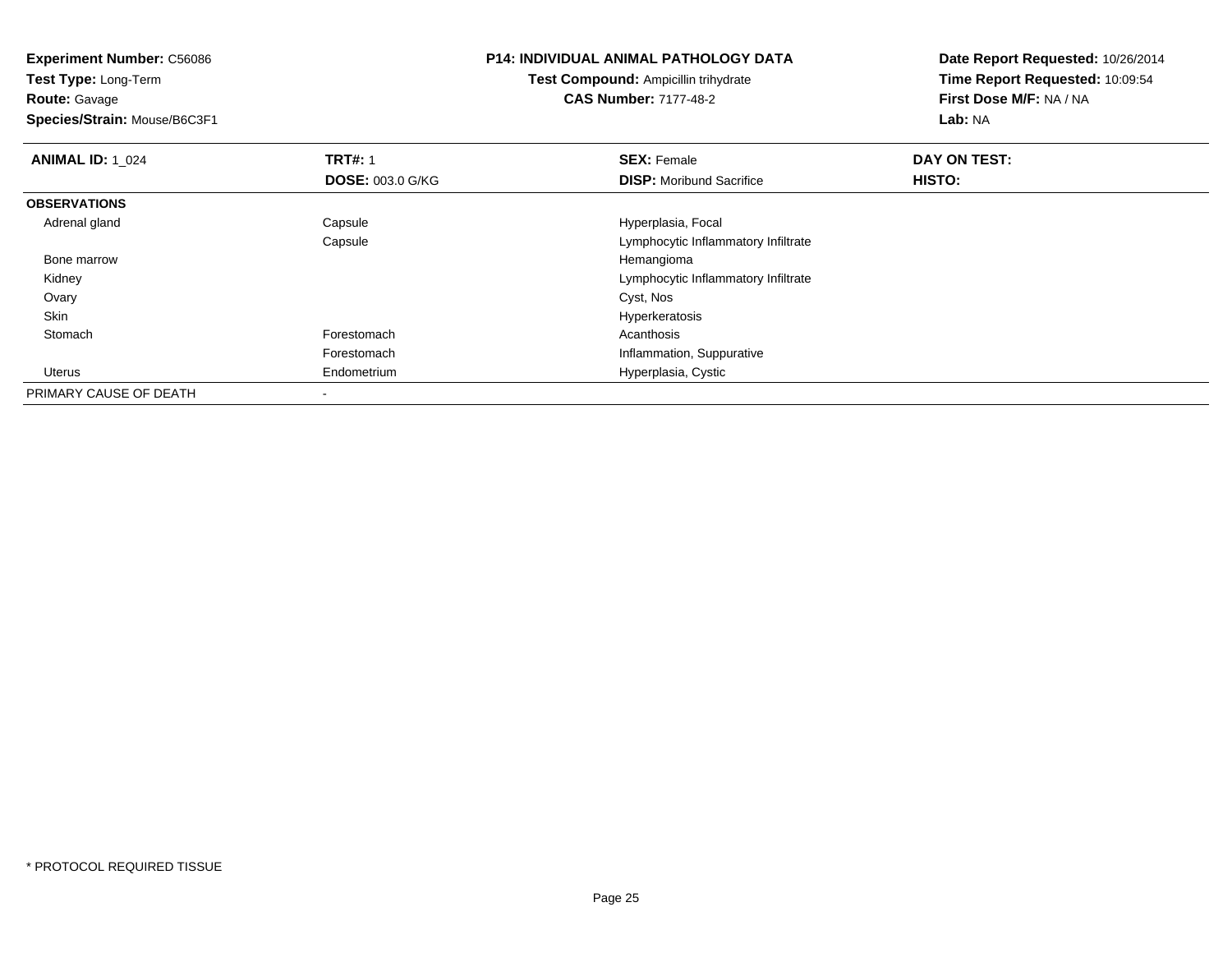| <b>Experiment Number: C56086</b><br>Test Type: Long-Term |                         | <b>P14: INDIVIDUAL ANIMAL PATHOLOGY DATA</b> | Date Report Requested: 10/26/2014 |
|----------------------------------------------------------|-------------------------|----------------------------------------------|-----------------------------------|
|                                                          |                         | <b>Test Compound: Ampicillin trihydrate</b>  | Time Report Requested: 10:09:54   |
| <b>Route: Gavage</b>                                     |                         | <b>CAS Number: 7177-48-2</b>                 | First Dose M/F: NA / NA           |
| Species/Strain: Mouse/B6C3F1                             |                         |                                              | Lab: NA                           |
| <b>ANIMAL ID: 1 025</b>                                  | <b>TRT#: 1</b>          | <b>SEX: Female</b>                           | DAY ON TEST:                      |
|                                                          | <b>DOSE: 003.0 G/KG</b> | <b>DISP:</b> Terminal Sacrifice              | HISTO:                            |
| <b>OBSERVATIONS</b>                                      |                         |                                              |                                   |
| Adrenal gland                                            | Capsule                 | Hyperplasia, Diffuse                         |                                   |
| Bone marrow                                              |                         | Hyperplasia, Granulocytic                    |                                   |
| Stomach                                                  | Forestomach             | Acanthosis                                   |                                   |
|                                                          | Forestomach             | Hyperkeratosis                               |                                   |
|                                                          | Forestomach             | Infection, Fungal                            |                                   |
|                                                          | Forestomach             | Inflammation, Suppurative                    |                                   |
| Unspecified                                              | Multiple Organs Nos     | Lymphoma, Lymphocytic-Malignant Type         |                                   |
| Urinary bladder                                          |                         | Lymphocytic Inflammatory Infiltrate          |                                   |
| Uterus                                                   | Endometrium             | Hyperplasia, Cystic                          |                                   |
| PRIMARY CAUSE OF DEATH                                   |                         |                                              |                                   |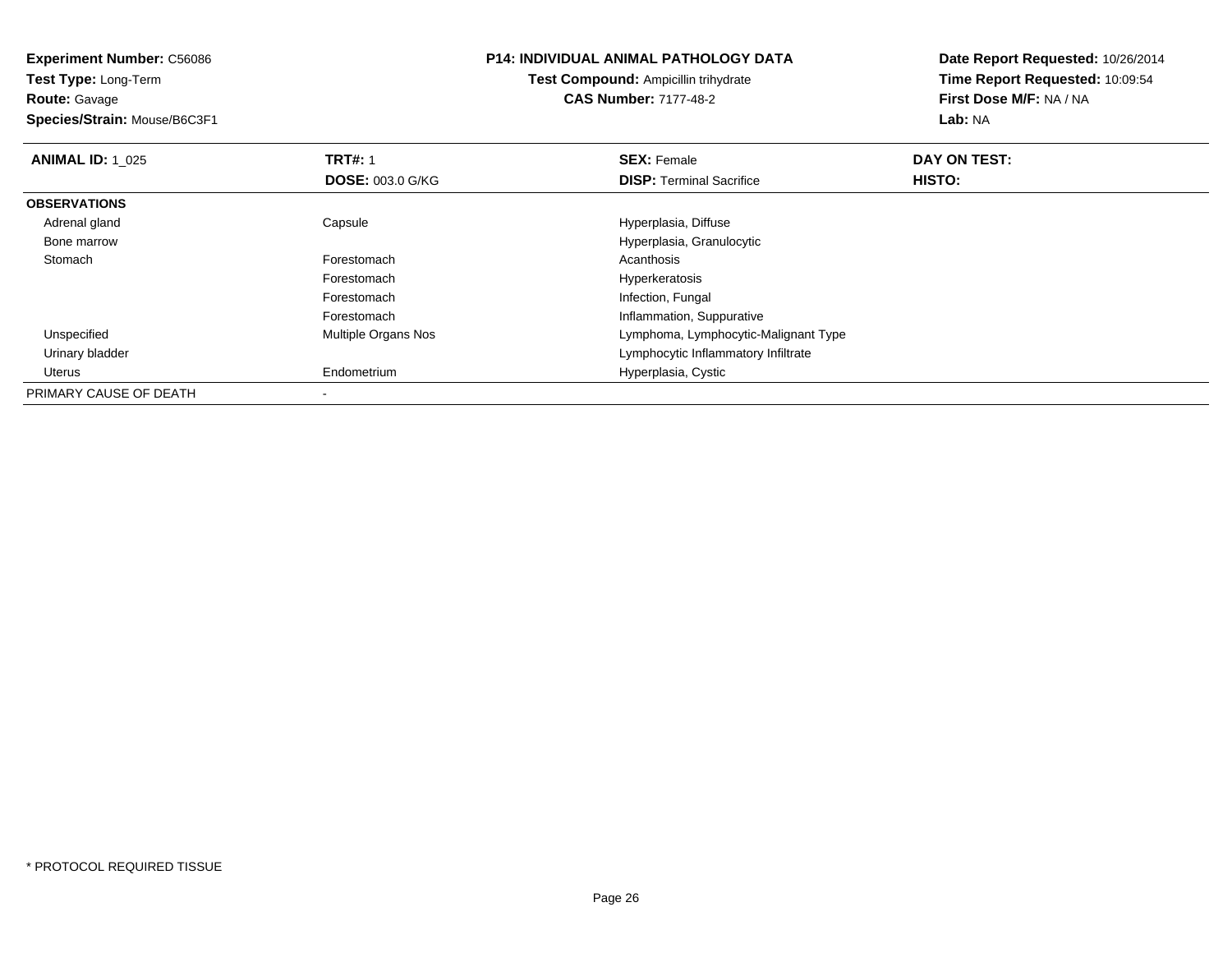**Route:** Gavage

**Species/Strain:** Mouse/B6C3F1

## **P14: INDIVIDUAL ANIMAL PATHOLOGY DATA**

**Test Compound:** Ampicillin trihydrate**CAS Number:** 7177-48-2

| <b>ANIMAL ID: 1 026</b> | <b>TRT#: 1</b>            | <b>SEX: Female</b>                   | DAY ON TEST: |  |
|-------------------------|---------------------------|--------------------------------------|--------------|--|
|                         | <b>DOSE: 003.0 G/KG</b>   | <b>DISP: Terminal Sacrifice</b>      | HISTO:       |  |
| <b>OBSERVATIONS</b>     |                           |                                      |              |  |
| Adrenal gland           | Capsule                   | Hyperplasia, Focal                   |              |  |
| Kidney                  |                           | Lymphocytic Inflammatory Infiltrate  |              |  |
| Lymph node              | Mandibular Lymph Node     | Hyperplasia, Lymphoid                |              |  |
| Ovary                   |                           | Cyst, Nos                            |              |  |
| Pituitary gland         | <b>Anterior Pituitary</b> | Adenoma, Nos                         |              |  |
| Salivary gland          |                           | Lymphocytic Inflammatory Infiltrate  |              |  |
| Spleen                  | Red Pulp                  | Hematopoiesis                        |              |  |
| Stomach                 | <b>Fundal Gland</b>       | Dilatation, Nos                      |              |  |
| Unspecified             | Multiple Organs Nos       | Lymphoma, Lymphocytic-Malignant Type |              |  |
| Urinary bladder         |                           | Lymphocytic Inflammatory Infiltrate  |              |  |
| Uterus                  | Endometrium               | Hyperplasia, Cystic                  |              |  |
|                         | <b>Fallopian Tube</b>     | Hyperplasia, Intraductal             |              |  |
| PRIMARY CAUSE OF DEATH  |                           |                                      |              |  |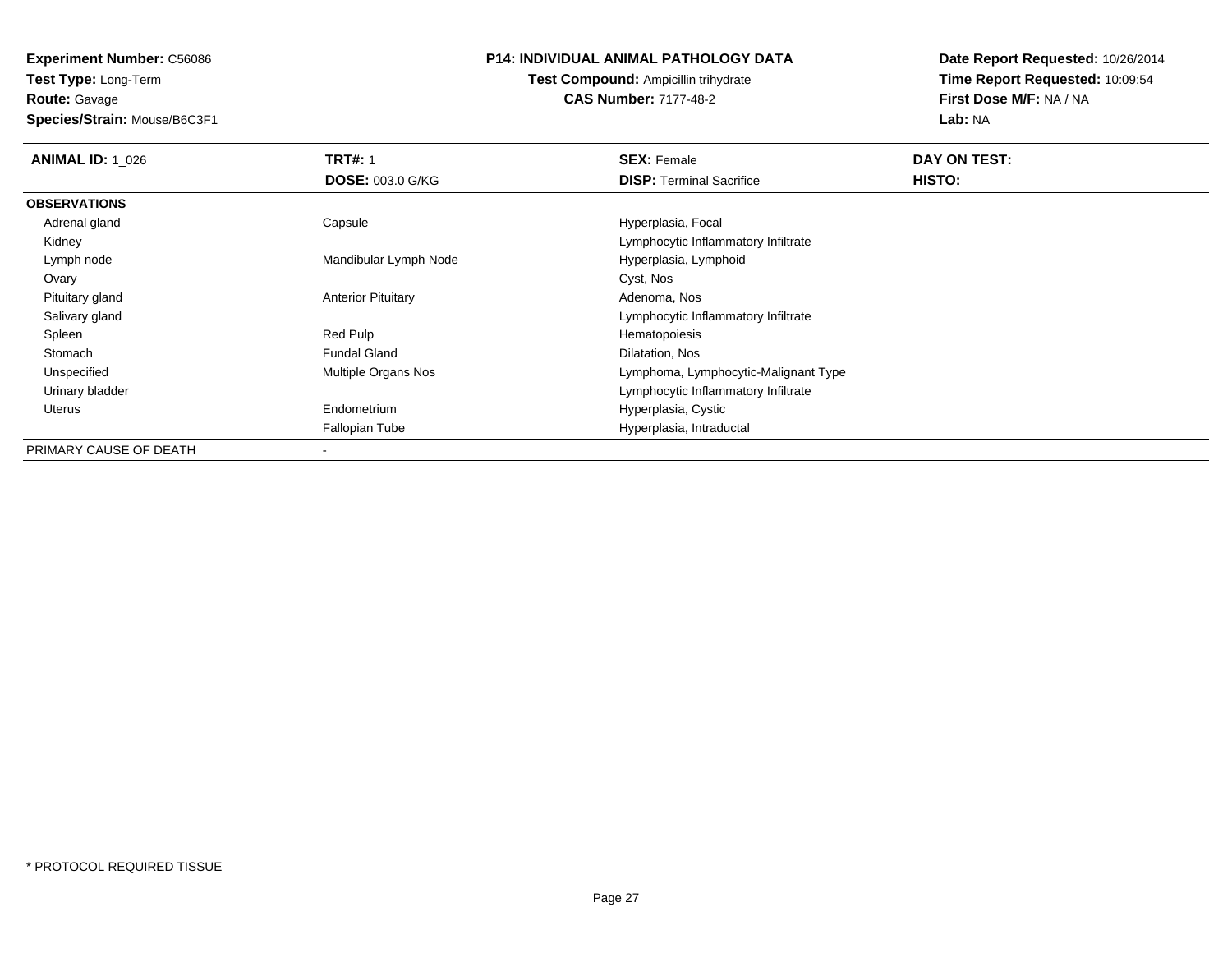**Route:** Gavage

**Species/Strain:** Mouse/B6C3F1

# **P14: INDIVIDUAL ANIMAL PATHOLOGY DATA**

**Test Compound:** Ampicillin trihydrate**CAS Number:** 7177-48-2

| <b>ANIMAL ID: 1 027</b> | <b>TRT#: 1</b>          | <b>SEX: Female</b>                   | DAY ON TEST: |
|-------------------------|-------------------------|--------------------------------------|--------------|
|                         | <b>DOSE: 003.0 G/KG</b> | <b>DISP:</b> Terminal Sacrifice      | HISTO:       |
| <b>OBSERVATIONS</b>     |                         |                                      |              |
| Adrenal gland           | Cortex Nos              | Hamartoma                            |              |
|                         | Capsule                 | Hyperplasia, Diffuse                 |              |
| Bone marrow             |                         | Fibrosis, Myelo                      |              |
| <b>Intestine Small</b>  | <b>Mesentery Nos</b>    | Necrosis, Fat                        |              |
| Lung                    |                         | Alveolar/Bronchiolar Adenoma         |              |
|                         |                         | Lymphocytic Inflammatory Infiltrate  |              |
| Lymph node              | Mandibular Lymph Node   | Hyperplasia, Lymphoid                |              |
| Ovary                   |                         | Cyst, Nos                            |              |
| Salivary gland          |                         | Lymphocytic Inflammatory Infiltrate  |              |
| Spleen                  | Red Pulp                | Hematopoiesis                        |              |
| Stomach                 | Forestomach             | Acanthosis                           |              |
| Unspecified             | Multiple Organs Nos     | Lymphoma, Histiocytic-Malignant Type |              |
| Urinary bladder         |                         | Lymphocytic Inflammatory Infiltrate  |              |
| Uterus                  | Endometrium             | Hyperplasia, Cystic                  |              |
| PRIMARY CAUSE OF DEATH  | $\blacksquare$          |                                      |              |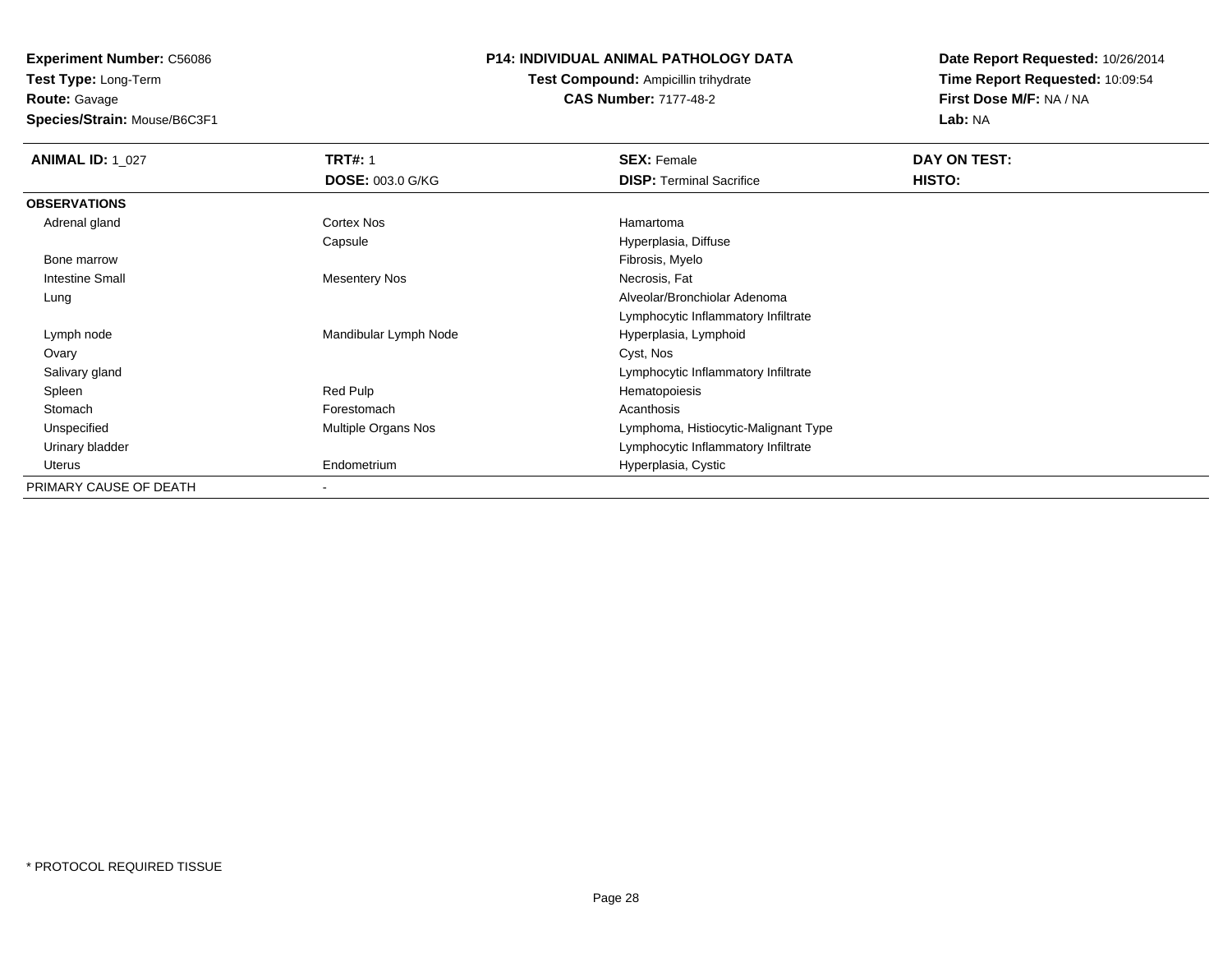**Experiment Number:** C56086**Test Type:** Long-Term**Route:** Gavage **Species/Strain:** Mouse/B6C3F1**P14: INDIVIDUAL ANIMAL PATHOLOGY DATATest Compound:** Ampicillin trihydrate**CAS Number:** 7177-48-2**Date Report Requested:** 10/26/2014**Time Report Requested:** 10:09:54**First Dose M/F:** NA / NA**Lab:** NA**ANIMAL ID: 1\_028 REX:** Female **DAY ON TEST: CONSIST: SEX:** Female **DAY ON TEST: DOSE:** 003.0 G/KG**DISP:** Natural Death **HISTO: OBSERVATIONS** Adrenal glandCapsule **Capsule Hyperplasia**, Focal Bone marrow Hyperplasia, Granulocytic Kidneyy the contract of the contract of the contract of the contract of the contract of the contract of the contract of the contract of the contract of the contract of the contract of the contract of the contract of the contract Cytoplasmic Change, Eosinophilic Glomerulonephritis, Subacute Liver Hematopoiesish Constanting Lymphocytic Inflammatory Infiltrate Stomach UnspecifiedMultiple Organs Nos **Multiple Organs Nos** Lymphoma, Mixed-Malignant Type Uterus Endometrium Hyperplasia, Cystic PRIMARY CAUSE OF DEATH-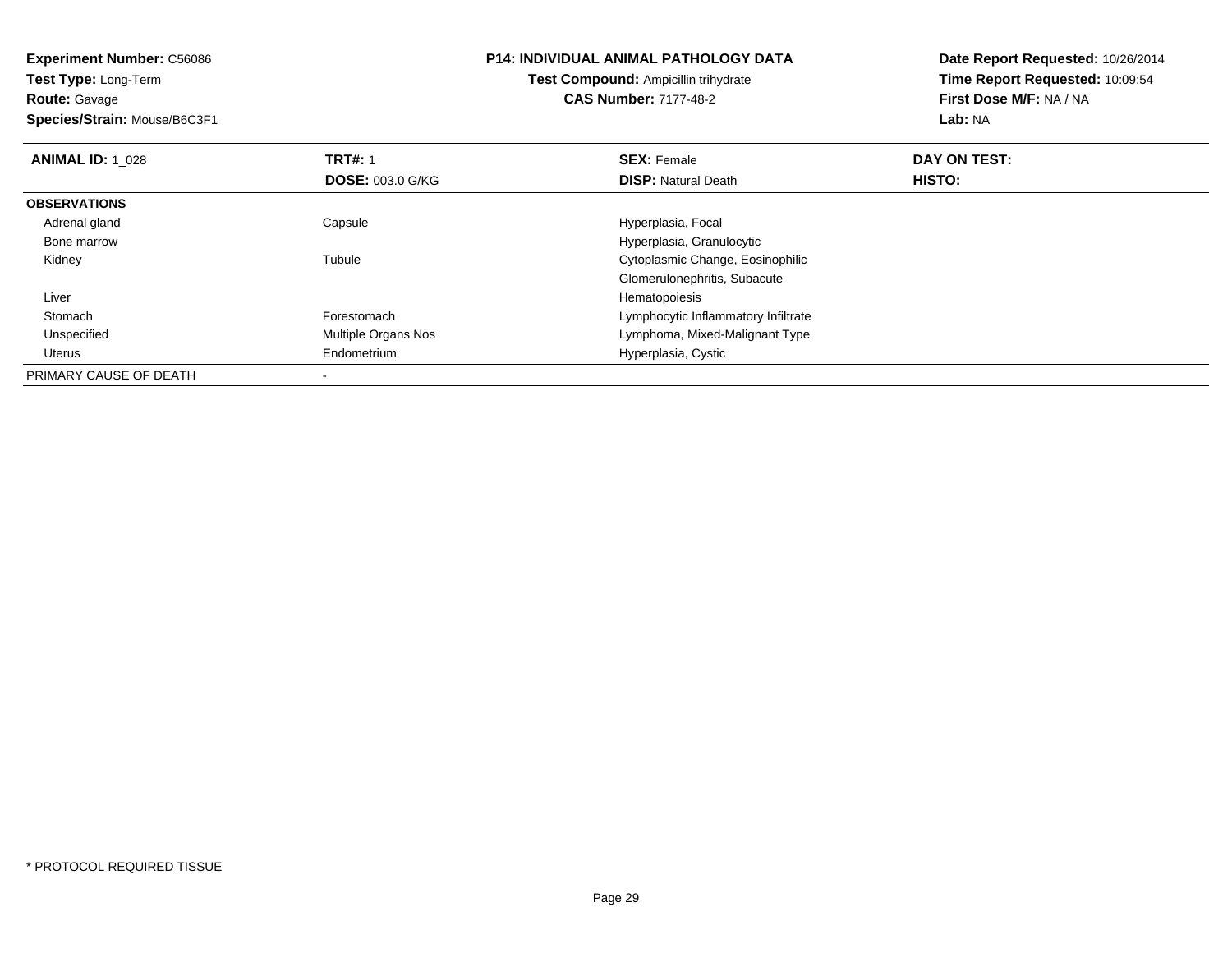| <b>Experiment Number: C56086</b> |                           | P14: INDIVIDUAL ANIMAL PATHOLOGY DATA | Date Report Requested: 10/26/2014 |  |
|----------------------------------|---------------------------|---------------------------------------|-----------------------------------|--|
| Test Type: Long-Term             |                           | Test Compound: Ampicillin trihydrate  | Time Report Requested: 10:09:54   |  |
| <b>Route: Gavage</b>             |                           | <b>CAS Number: 7177-48-2</b>          | First Dose M/F: NA / NA           |  |
| Species/Strain: Mouse/B6C3F1     |                           |                                       | Lab: NA                           |  |
| <b>ANIMAL ID: 1_029</b>          | <b>TRT#: 1</b>            | <b>SEX: Female</b>                    | DAY ON TEST:                      |  |
|                                  | <b>DOSE: 003.0 G/KG</b>   | <b>DISP:</b> Terminal Sacrifice       | HISTO:                            |  |
| <b>OBSERVATIONS</b>              |                           |                                       |                                   |  |
| Adrenal gland                    | Capsule                   | Hyperplasia, Focal                    |                                   |  |
| Brain                            |                           | Mineralization                        |                                   |  |
| Pituitary gland                  | <b>Anterior Pituitary</b> | Hyperplasia, Focal                    |                                   |  |
| Spleen                           | Red Pulp                  | Hematopoiesis                         |                                   |  |
| Unspecified                      | Multiple Organs Nos       | Hyperplasia, Lymphoid                 |                                   |  |
|                                  | Multiple Organs Nos       | Lymphocytic Inflammatory Infiltrate   |                                   |  |
| Uterus                           | Endometrium               | Angiectasis                           |                                   |  |
|                                  | Endometrium               | Hyperplasia, Cystic                   |                                   |  |
| PRIMARY CAUSE OF DEATH           |                           |                                       |                                   |  |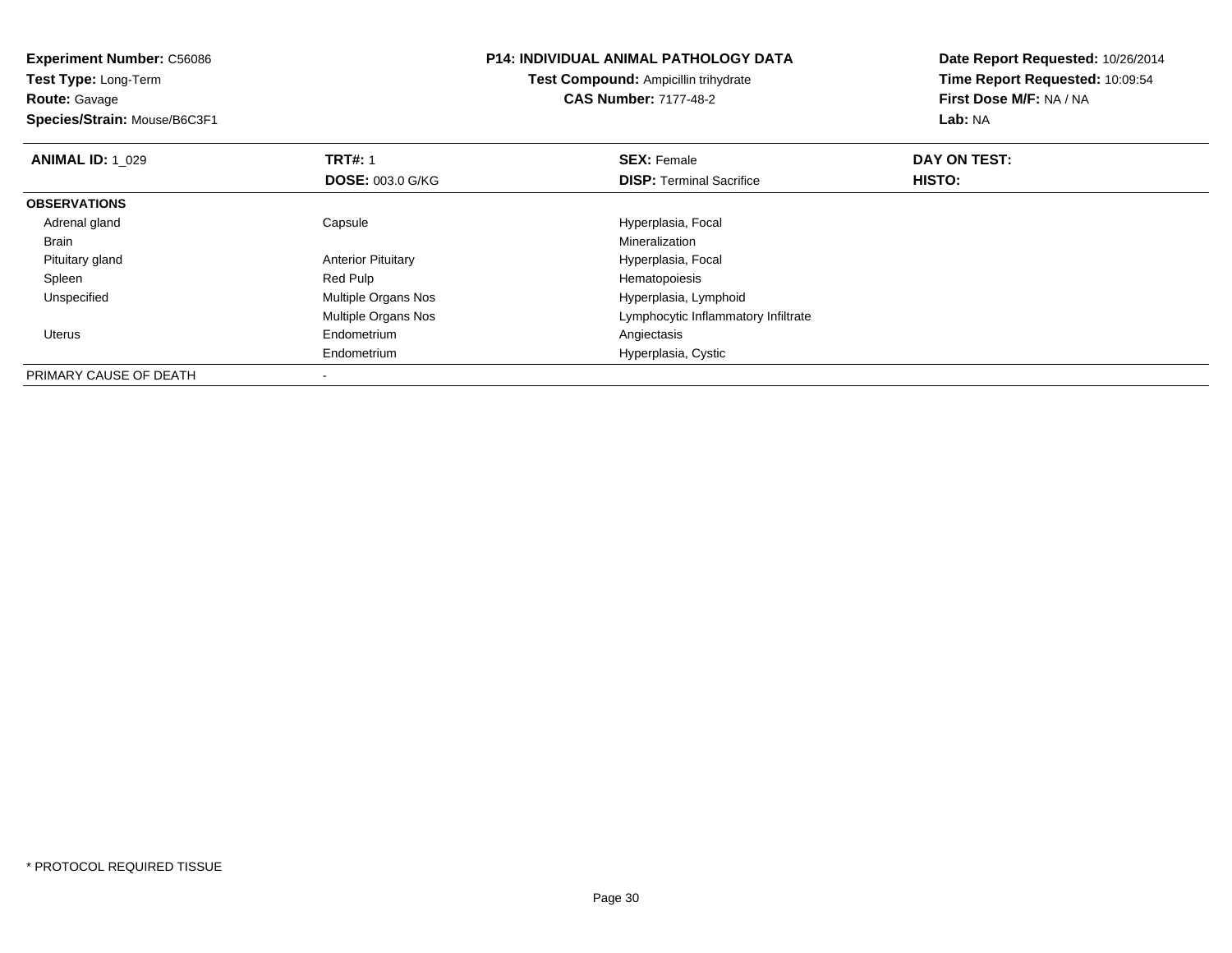**Test Type:** Long-Term**Route:** Gavage

**Species/Strain:** Mouse/B6C3F1

# **P14: INDIVIDUAL ANIMAL PATHOLOGY DATA**

**Test Compound:** Ampicillin trihydrate**CAS Number:** 7177-48-2

| <b>ANIMAL ID: 1 030</b> | <b>TRT#: 1</b>             | <b>SEX: Female</b>                   | DAY ON TEST: |  |
|-------------------------|----------------------------|--------------------------------------|--------------|--|
|                         | <b>DOSE: 003.0 G/KG</b>    | <b>DISP:</b> Terminal Sacrifice      | HISTO:       |  |
| <b>OBSERVATIONS</b>     |                            |                                      |              |  |
| Adrenal gland           | Cortex Nos                 | Amyloid, Nos                         |              |  |
|                         | Cortex Nos                 | Hamartoma                            |              |  |
|                         | Capsule                    | Hyperplasia, Diffuse                 |              |  |
| Liver                   |                            | Hematopoiesis                        |              |  |
| Lymph node              | Mandibular Lymph Node      | Hyperplasia, Lymphoid                |              |  |
| Stomach                 | Forestomach                | Acanthosis                           |              |  |
|                         | Forestomach                | Inflammation, Suppurative            |              |  |
|                         | Forestomach                | Ulcer, Nos                           |              |  |
| Unspecified             | <b>Multiple Organs Nos</b> | Lymphocytic Inflammatory Infiltrate  |              |  |
|                         | <b>Multiple Organs Nos</b> | Lymphoma, Lymphocytic-Malignant Type |              |  |
| Uterus                  | Endometrium                | Hyperplasia, Cystic                  |              |  |
| PRIMARY CAUSE OF DEATH  |                            |                                      |              |  |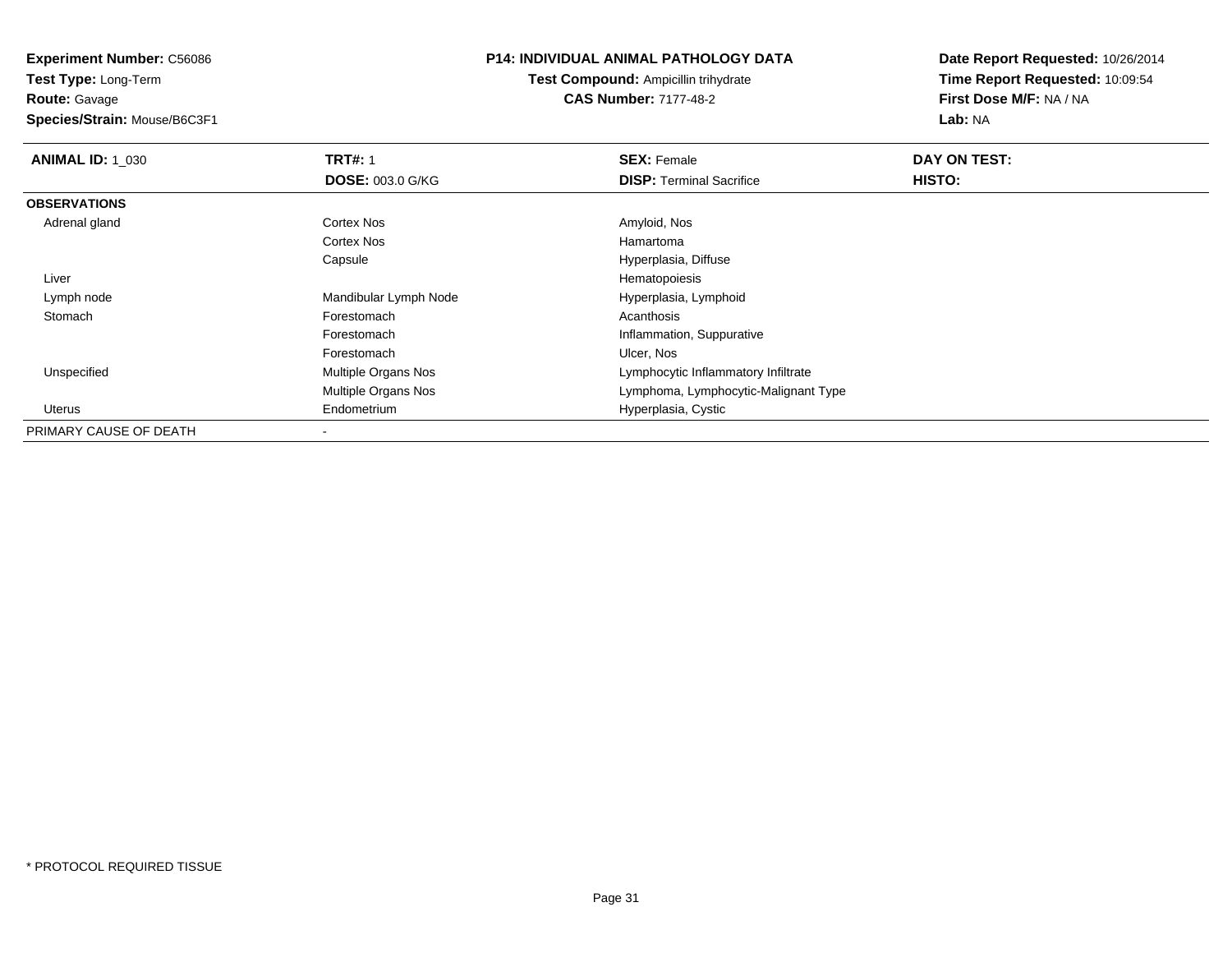| <b>Experiment Number: C56086</b><br>Test Type: Long-Term<br><b>Route: Gavage</b><br>Species/Strain: Mouse/B6C3F1 |                         | <b>P14: INDIVIDUAL ANIMAL PATHOLOGY DATA</b><br>Test Compound: Ampicillin trihydrate<br><b>CAS Number: 7177-48-2</b> | Date Report Requested: 10/26/2014<br>Time Report Requested: 10:09:54<br>First Dose M/F: NA / NA<br>Lab: NA |
|------------------------------------------------------------------------------------------------------------------|-------------------------|----------------------------------------------------------------------------------------------------------------------|------------------------------------------------------------------------------------------------------------|
| <b>ANIMAL ID: 1 031</b>                                                                                          | <b>TRT#: 1</b>          | <b>SEX: Female</b>                                                                                                   | DAY ON TEST:                                                                                               |
|                                                                                                                  | <b>DOSE: 003.0 G/KG</b> | <b>DISP: Accidently Killed</b>                                                                                       | HISTO:                                                                                                     |
| <b>OBSERVATIONS</b>                                                                                              |                         |                                                                                                                      |                                                                                                            |
| Adrenal gland                                                                                                    | Capsule                 | Hyperplasia, Focal                                                                                                   |                                                                                                            |
| Bone marrow                                                                                                      |                         | Hyperplasia, Granulocytic                                                                                            |                                                                                                            |
| Lung                                                                                                             |                         | Congestion, Acute                                                                                                    |                                                                                                            |
| <b>Skin</b>                                                                                                      |                         | Inflammation, Suppurative                                                                                            |                                                                                                            |
| Urinary bladder                                                                                                  |                         | Lymphocytic Inflammatory Infiltrate                                                                                  |                                                                                                            |
| PRIMARY CAUSE OF DEATH                                                                                           |                         |                                                                                                                      |                                                                                                            |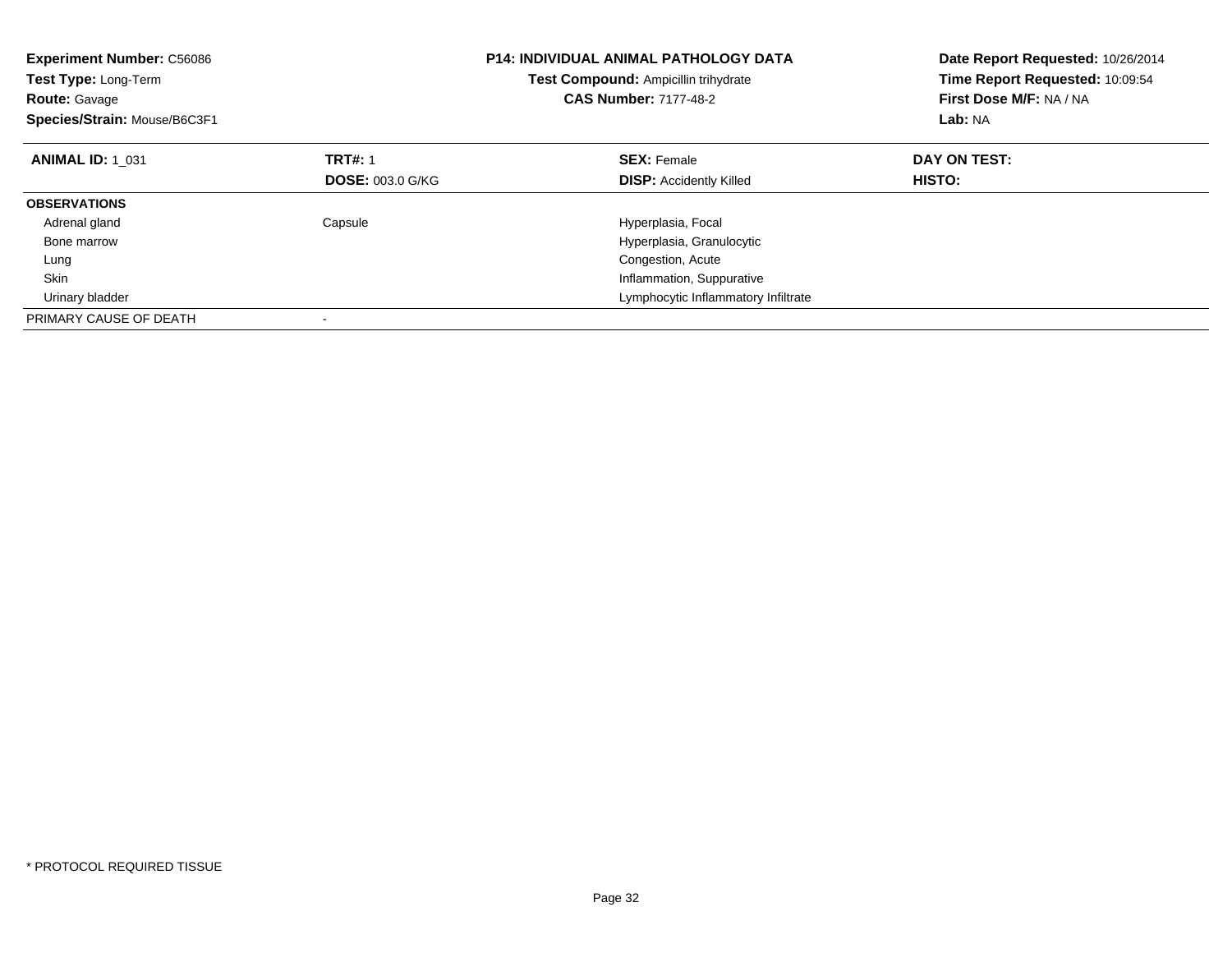**Test Type:** Long-Term**Route:** Gavage

**Species/Strain:** Mouse/B6C3F1

# **P14: INDIVIDUAL ANIMAL PATHOLOGY DATA**

**Test Compound:** Ampicillin trihydrate**CAS Number:** 7177-48-2

| <b>ANIMAL ID: 1_032</b> | <b>TRT#: 1</b>          | <b>SEX: Female</b>             | DAY ON TEST: |  |
|-------------------------|-------------------------|--------------------------------|--------------|--|
|                         | <b>DOSE: 003.0 G/KG</b> | <b>DISP:</b> Accidently Killed | HISTO:       |  |
| <b>OBSERVATIONS</b>     |                         |                                |              |  |
| Adrenal gland           | Capsule                 | Hyperplasia, Focal             |              |  |
| Lung                    |                         | Aspiration, Foreign Body       |              |  |
|                         |                         | Congestion, Acute              |              |  |
| Skin                    |                         | Inflammation, Suppurative      |              |  |
| Stomach                 | Forestomach             | Acanthosis                     |              |  |
|                         | Forestomach             | Hyperkeratosis                 |              |  |
|                         | Forestomach             | Inflammation, Suppurative      |              |  |
| Thymus                  |                         | Depletion, Lymphoid            |              |  |
| Uterus                  | Endometrium             | Hyperplasia, Cystic            |              |  |
|                         | Endometrium             | Metaplasia, Squamous           |              |  |
| PRIMARY CAUSE OF DEATH  | ۰                       |                                |              |  |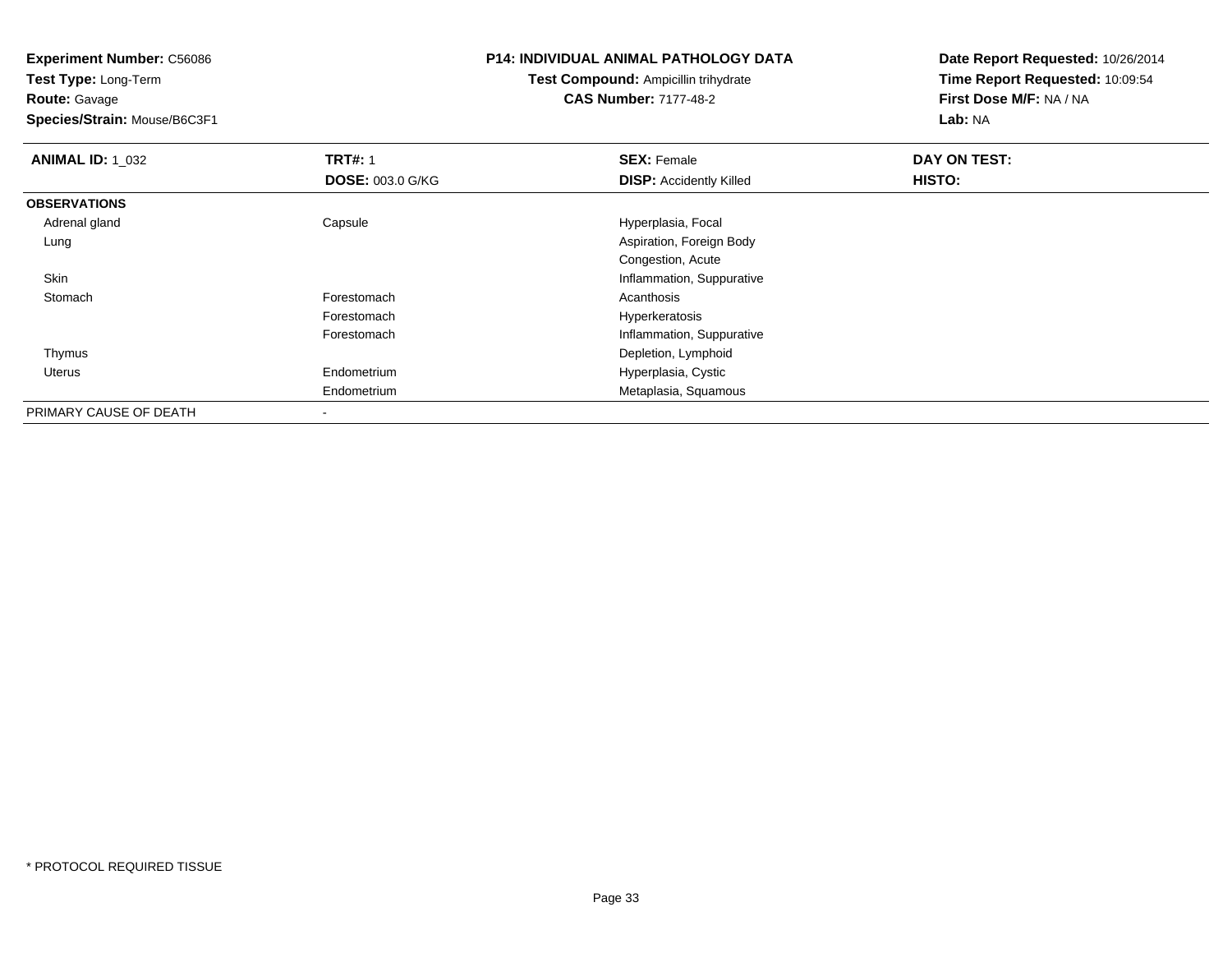| <b>Experiment Number: C56086</b><br>Test Type: Long-Term<br><b>Route: Gavage</b><br>Species/Strain: Mouse/B6C3F1 |                         | <b>P14: INDIVIDUAL ANIMAL PATHOLOGY DATA</b><br><b>Test Compound: Ampicillin trihydrate</b><br><b>CAS Number: 7177-48-2</b> | Date Report Requested: 10/26/2014<br>Time Report Requested: 10:09:54<br>First Dose M/F: NA / NA<br>Lab: NA |
|------------------------------------------------------------------------------------------------------------------|-------------------------|-----------------------------------------------------------------------------------------------------------------------------|------------------------------------------------------------------------------------------------------------|
| <b>ANIMAL ID: 1 033</b>                                                                                          | <b>TRT#: 1</b>          | <b>SEX: Female</b>                                                                                                          | DAY ON TEST:                                                                                               |
|                                                                                                                  | <b>DOSE: 003.0 G/KG</b> | <b>DISP: Accidently Killed</b>                                                                                              | HISTO:                                                                                                     |
| <b>OBSERVATIONS</b>                                                                                              |                         |                                                                                                                             |                                                                                                            |
| Intestine Large                                                                                                  | Colon                   | Inflammation, Granulomatous Focal                                                                                           |                                                                                                            |
| Lung                                                                                                             |                         | Congestion, Acute                                                                                                           |                                                                                                            |
| Spleen                                                                                                           |                         | Depletion, Lymphoid                                                                                                         |                                                                                                            |
| Stomach                                                                                                          | Forestomach             | Hyperkeratosis                                                                                                              |                                                                                                            |
|                                                                                                                  | Forestomach             | Inflammation, Suppurative                                                                                                   |                                                                                                            |
| PRIMARY CAUSE OF DEATH                                                                                           |                         |                                                                                                                             |                                                                                                            |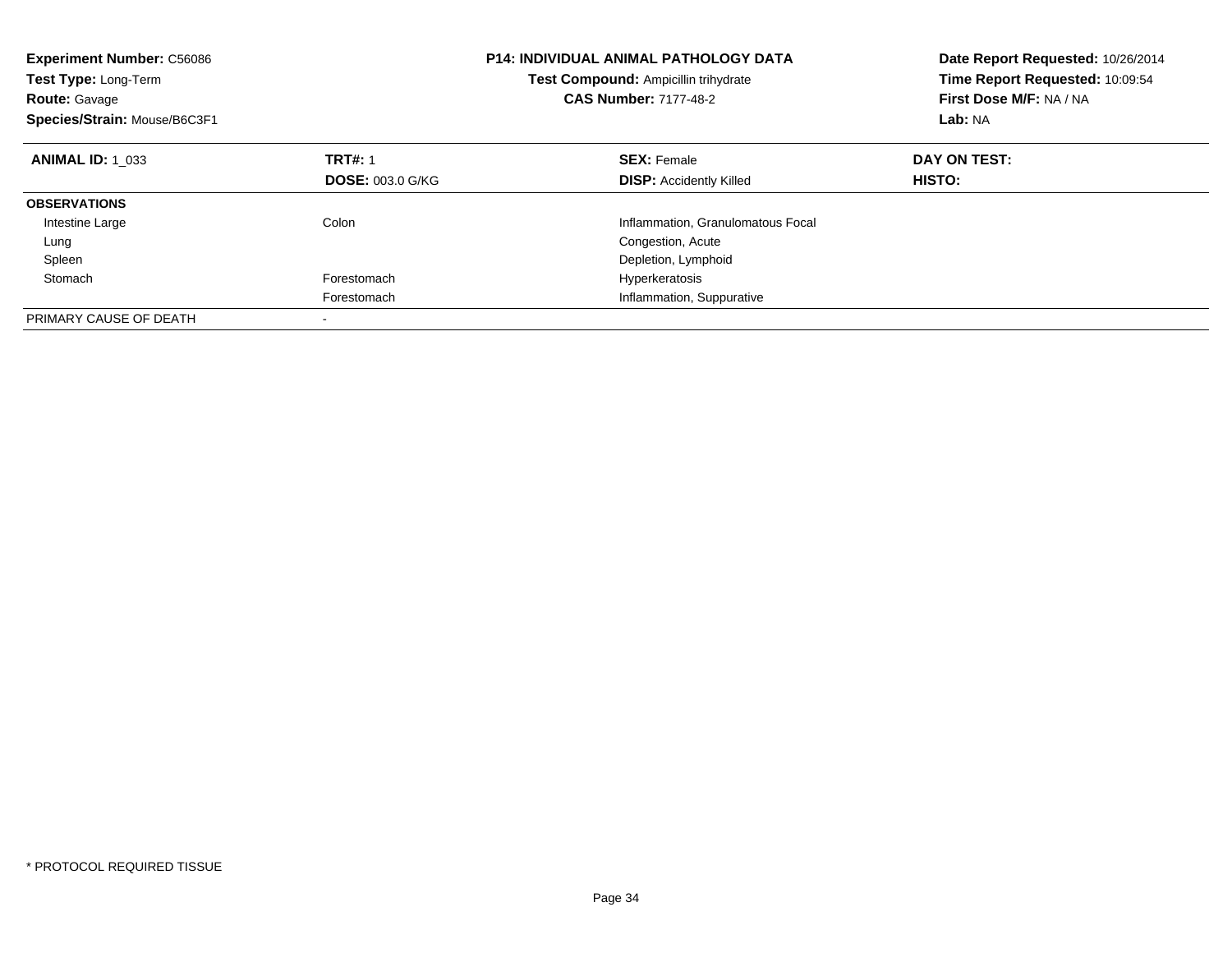| <b>Experiment Number: C56086</b><br>Test Type: Long-Term |                         | P14: INDIVIDUAL ANIMAL PATHOLOGY DATA | Date Report Requested: 10/26/2014<br>Time Report Requested: 10:09:54 |  |
|----------------------------------------------------------|-------------------------|---------------------------------------|----------------------------------------------------------------------|--|
|                                                          |                         | Test Compound: Ampicillin trihydrate  |                                                                      |  |
| <b>Route: Gavage</b>                                     |                         | <b>CAS Number: 7177-48-2</b>          | First Dose M/F: NA / NA                                              |  |
| Species/Strain: Mouse/B6C3F1                             |                         |                                       | Lab: NA                                                              |  |
| <b>ANIMAL ID: 1 034</b>                                  | <b>TRT#: 1</b>          | <b>SEX: Female</b>                    | DAY ON TEST:                                                         |  |
|                                                          | <b>DOSE: 003.0 G/KG</b> | <b>DISP:</b> Accidently Killed        | <b>HISTO:</b>                                                        |  |
| <b>OBSERVATIONS</b>                                      |                         |                                       |                                                                      |  |
| Adrenal gland                                            | Capsule                 | Hyperplasia, Diffuse                  |                                                                      |  |
| Bone marrow                                              |                         | Hyperplasia, Granulocytic             |                                                                      |  |
| Lung                                                     |                         | Congestion, Acute                     |                                                                      |  |
| Stomach                                                  | Forestomach             | Acanthosis                            |                                                                      |  |
|                                                          | Forestomach             | Hyperkeratosis                        |                                                                      |  |
|                                                          | Forestomach             | Inflammation, Suppurative             |                                                                      |  |
|                                                          | Forestomach             | Ulcer, Nos                            |                                                                      |  |
| Uterus                                                   | Endometrium             | Hyperplasia, Cystic                   |                                                                      |  |
| PRIMARY CAUSE OF DEATH                                   |                         |                                       |                                                                      |  |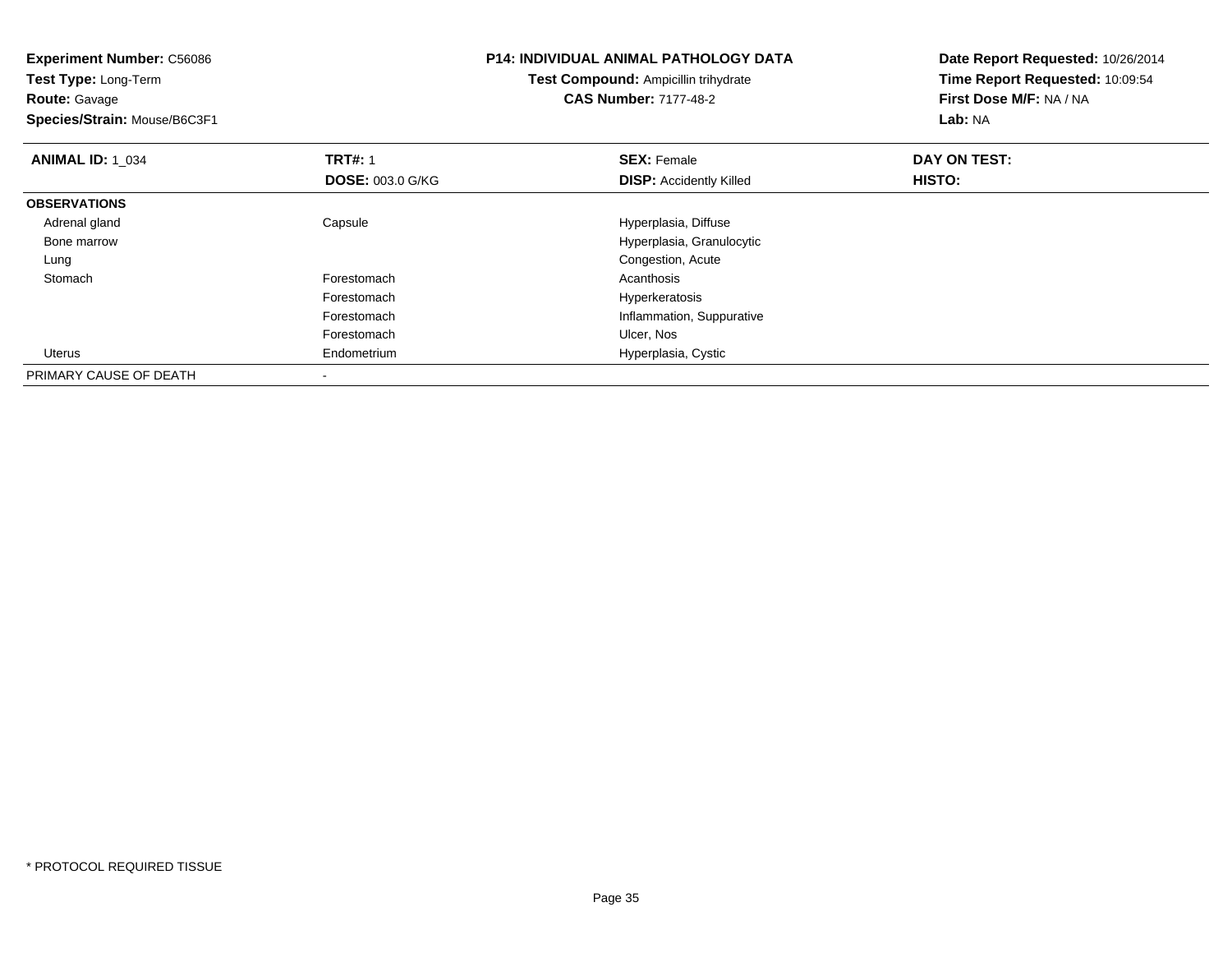| <b>Experiment Number: C56086</b><br>Test Type: Long-Term<br><b>Route: Gavage</b><br>Species/Strain: Mouse/B6C3F1 |                         | <b>P14: INDIVIDUAL ANIMAL PATHOLOGY DATA</b><br>Test Compound: Ampicillin trihydrate<br><b>CAS Number: 7177-48-2</b> | Date Report Requested: 10/26/2014<br>Time Report Requested: 10:09:54<br>First Dose M/F: NA / NA<br>Lab: NA |
|------------------------------------------------------------------------------------------------------------------|-------------------------|----------------------------------------------------------------------------------------------------------------------|------------------------------------------------------------------------------------------------------------|
| <b>ANIMAL ID: 1 035</b>                                                                                          | <b>TRT#: 1</b>          | <b>SEX: Female</b>                                                                                                   | DAY ON TEST:                                                                                               |
|                                                                                                                  | <b>DOSE: 003.0 G/KG</b> | <b>DISP: Accidently Killed</b>                                                                                       | HISTO:                                                                                                     |
| <b>OBSERVATIONS</b>                                                                                              |                         |                                                                                                                      |                                                                                                            |
| Adrenal gland                                                                                                    | Capsule                 | Hyperplasia, Focal                                                                                                   |                                                                                                            |
| Lung                                                                                                             |                         | Congestion, Acute                                                                                                    |                                                                                                            |
| Salivary gland                                                                                                   |                         | Lymphocytic Inflammatory Infiltrate                                                                                  |                                                                                                            |
| Skeletal muscle                                                                                                  | Trunk                   | Necrosis, Focal                                                                                                      |                                                                                                            |
| Spleen                                                                                                           |                         | Depletion, Lymphoid                                                                                                  |                                                                                                            |
| PRIMARY CAUSE OF DEATH                                                                                           |                         |                                                                                                                      |                                                                                                            |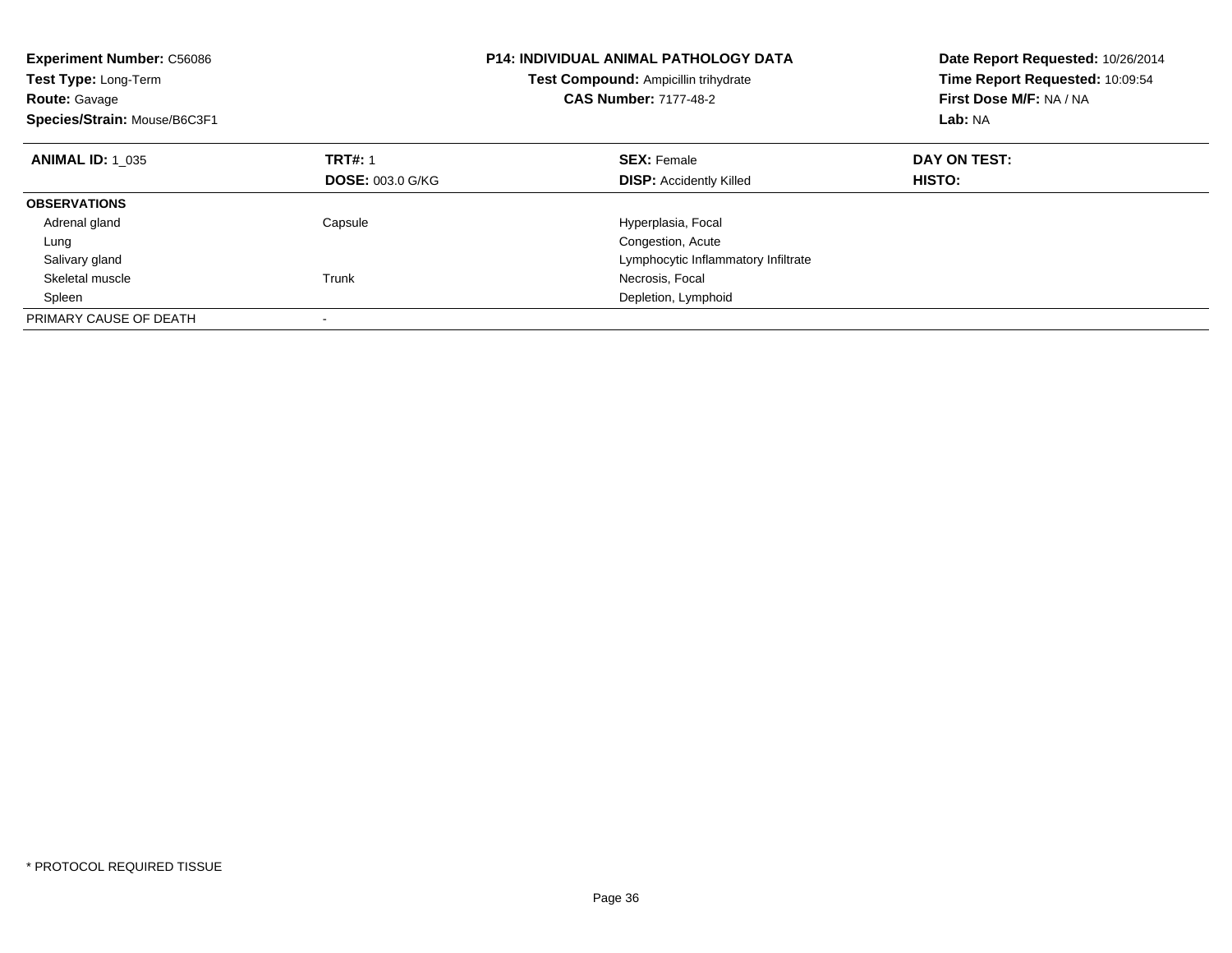**Experiment Number:** C56086**Test Type:** Long-Term**Route:** Gavage **Species/Strain:** Mouse/B6C3F1**P14: INDIVIDUAL ANIMAL PATHOLOGY DATATest Compound:** Ampicillin trihydrate**CAS Number:** 7177-48-2**Date Report Requested:** 10/26/2014**Time Report Requested:** 10:09:54**First Dose M/F:** NA / NA**Lab:** NA**ANIMAL ID: 1\_036 6 DAY ON TEST:** 1 **SEX:** Female **SEX: Female DAY ON TEST: DOSE:** 003.0 G/KG**DISP:** Terminal Sacrifice **HISTO: OBSERVATIONS** Adrenal glandCapsule **Capsule Capsule Capsule** Hyperplasia, Diffuse **Capsule 1, 2016**<br>
Mineralization Brainn and the control of the control of the control of the control of the control of the control of the control of the control of the control of the control of the control of the control of the control of the control of the co Lymph nodeMandibular Lymph Node Hyperplasia, Lymphoid Spleen Hyperplasia, Lymphoid Stomachh anns an t-India anns an t-India anns an t-India anns an t-India anns an t-India anns an t-India anns an t-In ForestomachForestomach<br>
Multiple Organs Nos<br>
Multiple Organs Nos<br>
Computer Lymphocytic Inflammatory UnspecifiedLymphocytic Inflammatory Infiltrate Uterus Endometrium Hyperplasia, Cystic PRIMARY CAUSE OF DEATH-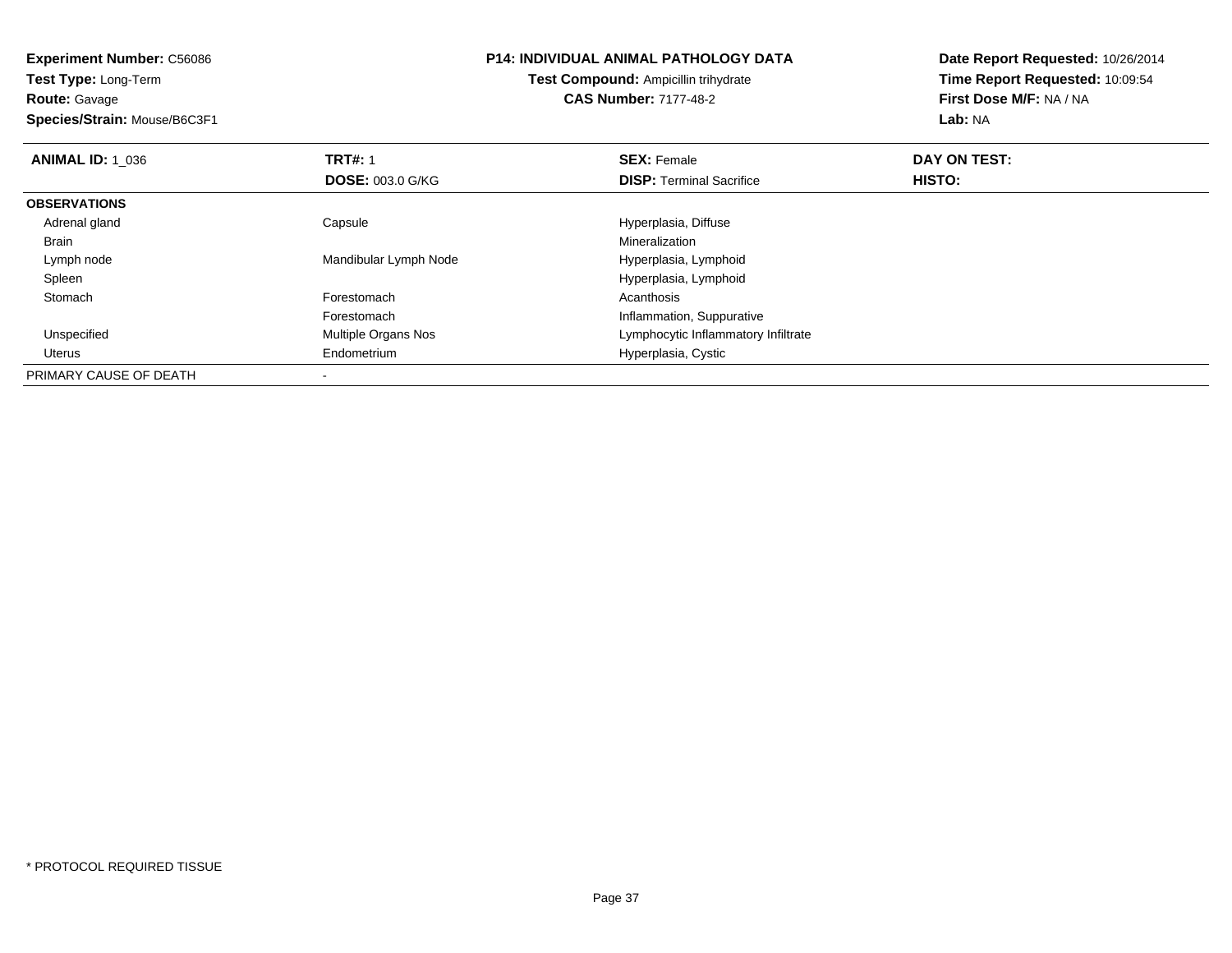| <b>Experiment Number: C56086</b><br>Test Type: Long-Term<br><b>Route: Gavage</b> |                         | <b>P14: INDIVIDUAL ANIMAL PATHOLOGY DATA</b><br><b>Test Compound: Ampicillin trihydrate</b><br><b>CAS Number: 7177-48-2</b> | Date Report Requested: 10/26/2014<br>Time Report Requested: 10:09:54<br>First Dose M/F: NA / NA |
|----------------------------------------------------------------------------------|-------------------------|-----------------------------------------------------------------------------------------------------------------------------|-------------------------------------------------------------------------------------------------|
| Species/Strain: Mouse/B6C3F1                                                     |                         |                                                                                                                             | Lab: NA                                                                                         |
| <b>ANIMAL ID: 1 037</b>                                                          | <b>TRT#: 1</b>          | <b>SEX: Female</b>                                                                                                          | DAY ON TEST:                                                                                    |
|                                                                                  | <b>DOSE: 003.0 G/KG</b> | <b>DISP:</b> Terminal Sacrifice                                                                                             | HISTO:                                                                                          |
| <b>OBSERVATIONS</b>                                                              |                         |                                                                                                                             |                                                                                                 |
| Adrenal gland                                                                    | Capsule                 | Hyperplasia, Focal                                                                                                          |                                                                                                 |
| Brain                                                                            |                         | Mineralization                                                                                                              |                                                                                                 |
| Liver                                                                            |                         | Hyperplasia, Focal                                                                                                          |                                                                                                 |
| Stomach                                                                          | Forestomach             | Acanthosis                                                                                                                  |                                                                                                 |
|                                                                                  | Forestomach             | Hyperkeratosis                                                                                                              |                                                                                                 |
|                                                                                  | Forestomach             | Inflammation, Suppurative                                                                                                   |                                                                                                 |
| Unspecified                                                                      | Multiple Organs Nos     | Lymphocytic Inflammatory Infiltrate                                                                                         |                                                                                                 |
| Uterus                                                                           | Endometrium             | Hyperplasia, Cystic                                                                                                         |                                                                                                 |
| PRIMARY CAUSE OF DEATH                                                           |                         |                                                                                                                             |                                                                                                 |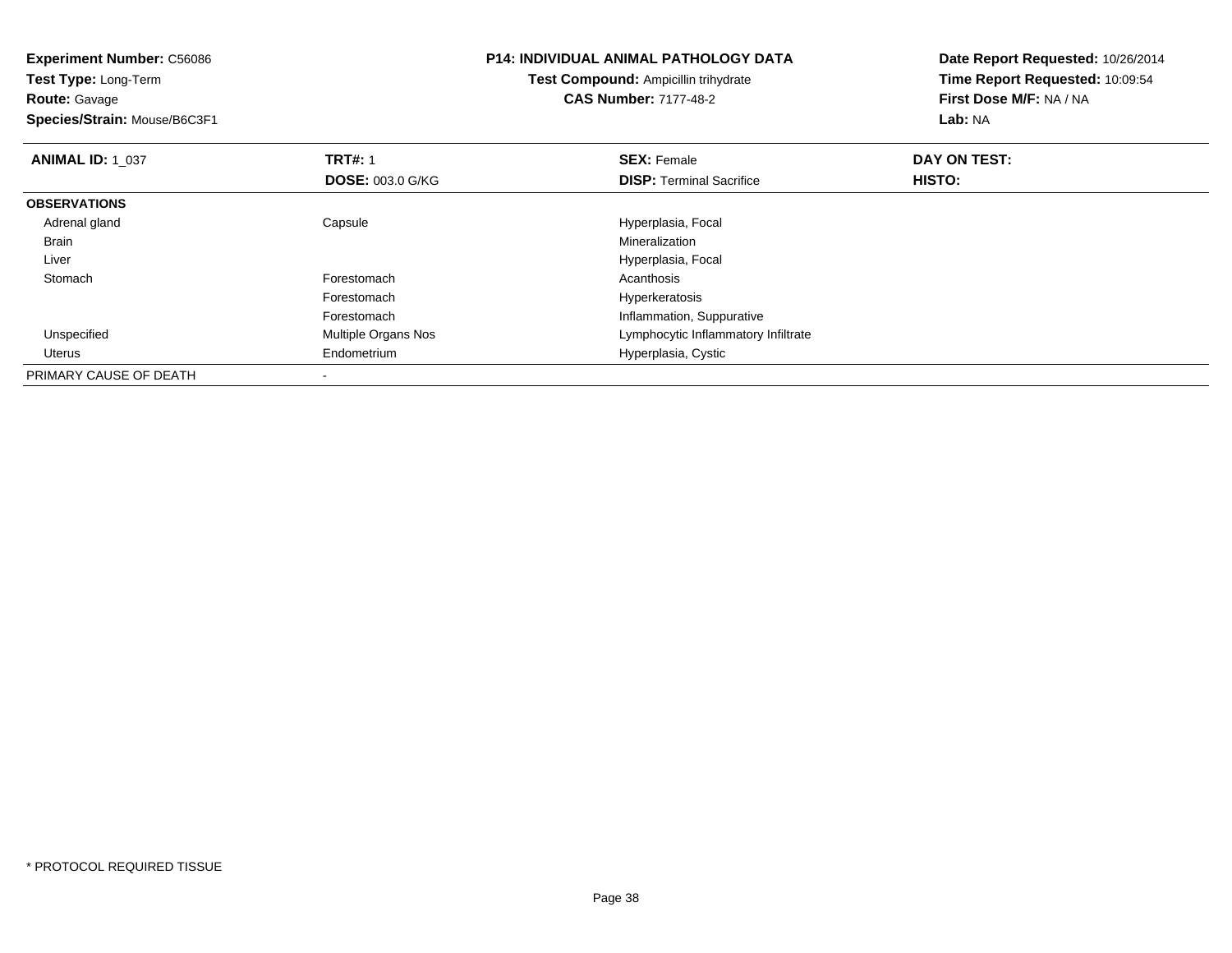**Route:** Gavage

**Species/Strain:** Mouse/B6C3F1

## **P14: INDIVIDUAL ANIMAL PATHOLOGY DATA**

## **Test Compound:** Ampicillin trihydrate**CAS Number:** 7177-48-2

| <b>ANIMAL ID: 1_038</b> | <b>TRT#: 1</b>          | <b>SEX: Female</b>                  | DAY ON TEST: |
|-------------------------|-------------------------|-------------------------------------|--------------|
|                         | <b>DOSE: 003.0 G/KG</b> | <b>DISP: Terminal Sacrifice</b>     | HISTO:       |
| <b>OBSERVATIONS</b>     |                         |                                     |              |
| Adrenal gland           | Capsule                 | Hyperplasia, Diffuse                |              |
| Kidney                  |                         | Lymphocytic Inflammatory Infiltrate |              |
| Liver                   |                         | Hematopoiesis                       |              |
| Lymph node              | Mandibular Lymph Node   | Plasma-Cell Infiltrate              |              |
| Salivary gland          |                         | Lymphocytic Inflammatory Infiltrate |              |
| Spleen                  | Red Pulp                | Hematopoiesis                       |              |
| Stomach                 | Forestomach             | Acanthosis                          |              |
|                         | Forestomach             | Hyperkeratosis                      |              |
|                         | Forestomach             | Infection, Fungal                   |              |
|                         | Forestomach             | Inflammation, Suppurative           |              |
|                         | Forestomach             | Ulcer, Nos                          |              |
| Urinary bladder         |                         | Lymphocytic Inflammatory Infiltrate |              |
| Uterus                  | Endometrium             | Hyperplasia, Cystic                 |              |
|                         | Endometrium             | Inflammation, Suppurative           |              |
|                         | Fallopian Tube          | Inflammation, Suppurative           |              |
| PRIMARY CAUSE OF DEATH  |                         |                                     |              |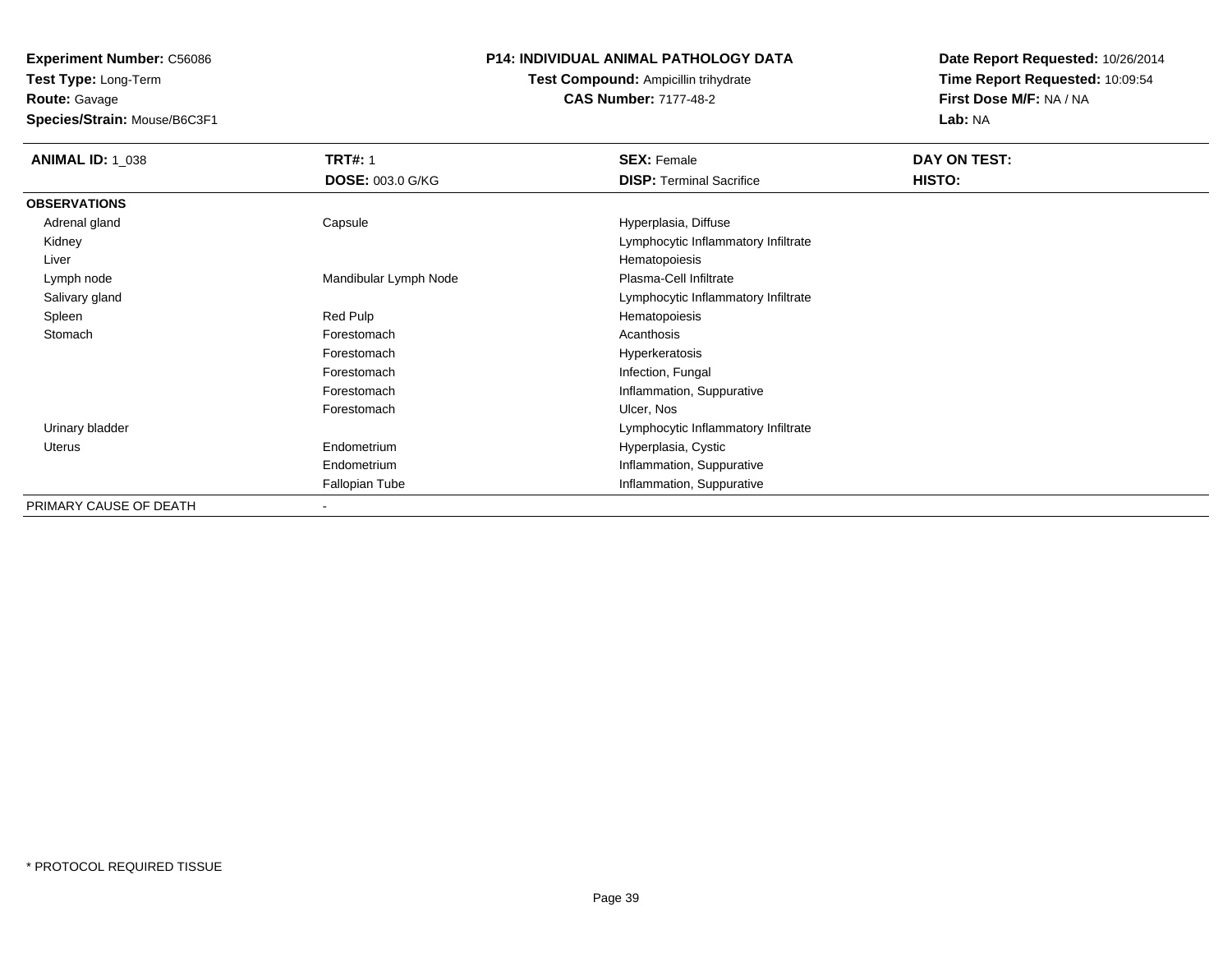**Test Type:** Long-Term**Route:** Gavage

**Species/Strain:** Mouse/B6C3F1

## **P14: INDIVIDUAL ANIMAL PATHOLOGY DATA**

**Test Compound:** Ampicillin trihydrate**CAS Number:** 7177-48-2

| <b>ANIMAL ID: 1 039</b> | <b>TRT#: 1</b>             | <b>SEX: Female</b>                   | DAY ON TEST: |  |
|-------------------------|----------------------------|--------------------------------------|--------------|--|
|                         | <b>DOSE: 003.0 G/KG</b>    | <b>DISP: Terminal Sacrifice</b>      | HISTO:       |  |
| <b>OBSERVATIONS</b>     |                            |                                      |              |  |
| Adrenal gland           | Capsule                    | Hyperplasia, Diffuse                 |              |  |
| Liver                   |                            | Hyperplasia, Focal                   |              |  |
|                         |                            | Lymphocytic Inflammatory Infiltrate  |              |  |
| Pituitary gland         | <b>Anterior Pituitary</b>  | Hyperplasia, Focal                   |              |  |
| Salivary gland          |                            | Mineralization                       |              |  |
| Stomach                 | Forestomach                | Acanthosis                           |              |  |
|                         | Forestomach                | Hyperkeratosis                       |              |  |
| Unspecified             | <b>Multiple Organs Nos</b> | Lymphoma, Lymphocytic-Malignant Type |              |  |
| Urinary bladder         |                            | Lymphocytic Inflammatory Infiltrate  |              |  |
| Uterus                  | Endometrium                | Hyperplasia, Cystic                  |              |  |
| PRIMARY CAUSE OF DEATH  | $\overline{\phantom{a}}$   |                                      |              |  |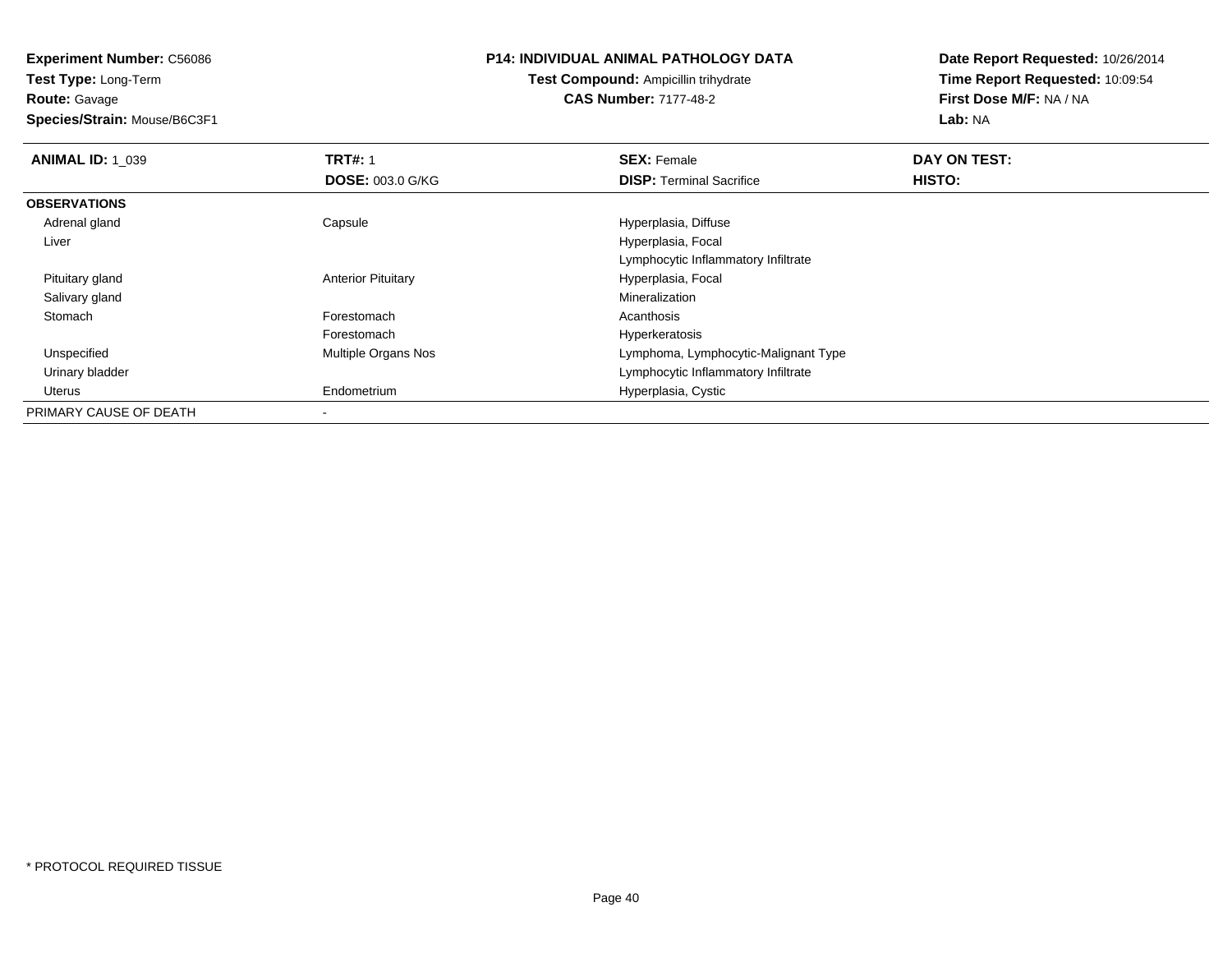**Experiment Number:** C56086**Test Type:** Long-Term**Route:** Gavage **Species/Strain:** Mouse/B6C3F1**P14: INDIVIDUAL ANIMAL PATHOLOGY DATATest Compound:** Ampicillin trihydrate**CAS Number:** 7177-48-2**Date Report Requested:** 10/26/2014**Time Report Requested:** 10:09:54**First Dose M/F:** NA / NA**Lab:** NA**ANIMAL ID: 1\_040 C TRT#:** 1 **SEX:** Female **DAY ON TEST: DOSE:** 003.0 G/KG**DISP:** Natural Death **HISTO: OBSERVATIONS** Adrenal glandCapsule **Capsule Hyperplasia**, Focal Kidney Lymphocytic Inflammatory Infiltrated contract the contract of the contract of the contract of the contract of the contract of the contract of the contract of the contract of the contract of the contract of the contract of the contract of the contract of the Salivary gland SpleenRed Pulp Congestion, Nos<br>
Forestomach Congestion, Nos<br>
Congestion, Nos<br>
Acanthosis **Stomach** h anns an t-India anns an t-India anns an t-India anns an t-India anns an t-India anns an t-India anns an t-In Glandular Stomach Cytoplasmic Change, Eosinophilic Glandular Stomach Inflammation, Chronic Suppurative Forestomach Inflammation, Suppurative Uterus Endometrium Hyperplasia, Cystic PRIMARY CAUSE OF DEATH-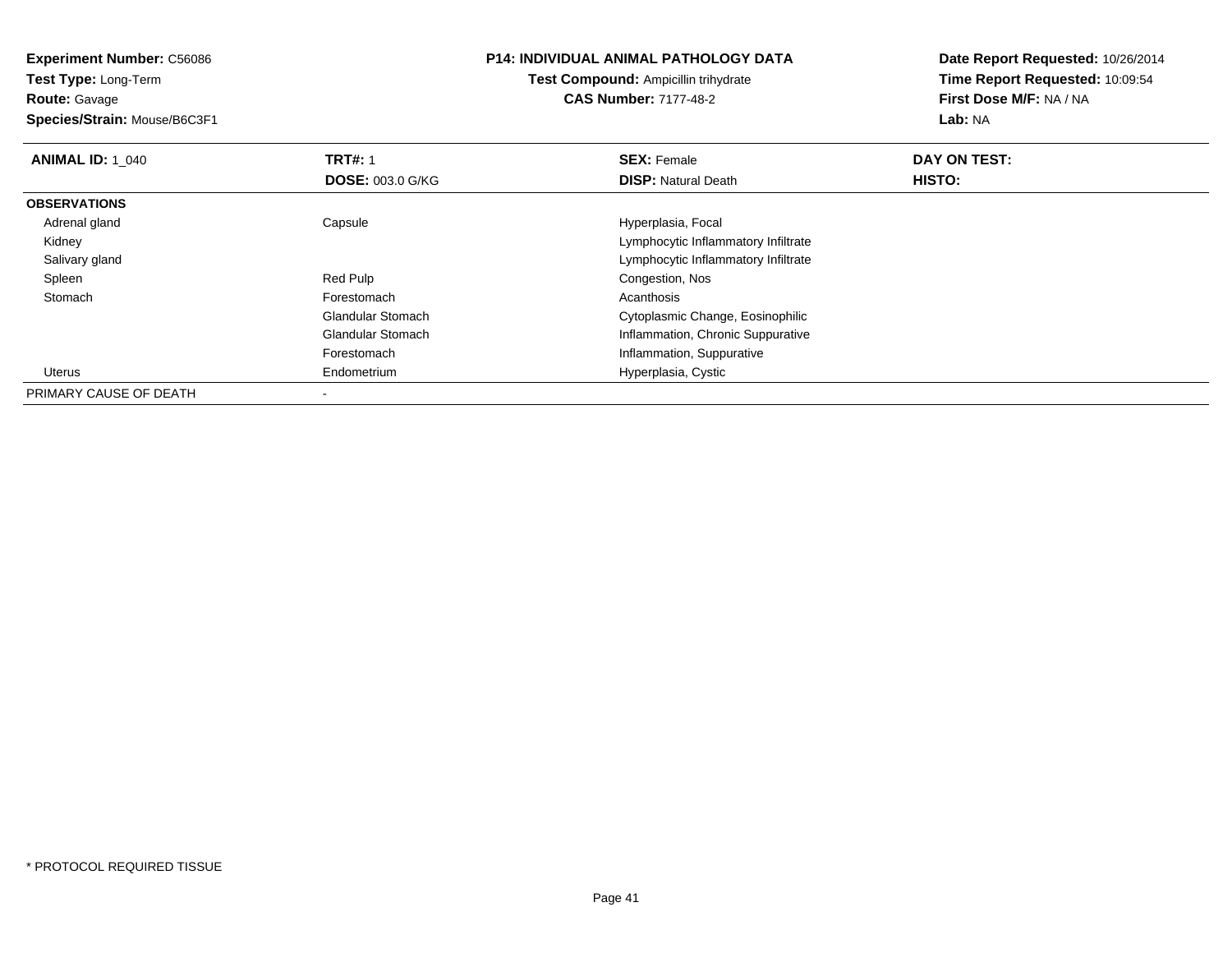**Test Type:** Long-Term**Route:** Gavage

**Species/Strain:** Mouse/B6C3F1

#### **P14: INDIVIDUAL ANIMAL PATHOLOGY DATA**

**Test Compound:** Ampicillin trihydrate**CAS Number:** 7177-48-2

| <b>ANIMAL ID: 1_041</b> | <b>TRT#: 1</b>             | <b>SEX: Female</b>                  | DAY ON TEST: |  |
|-------------------------|----------------------------|-------------------------------------|--------------|--|
|                         | <b>DOSE: 003.0 G/KG</b>    | <b>DISP: Terminal Sacrifice</b>     | HISTO:       |  |
| <b>OBSERVATIONS</b>     |                            |                                     |              |  |
| Adrenal gland           | Capsule                    | Hyperplasia, Focal                  |              |  |
| Bone marrow             |                            | Fibrosis, Myelo                     |              |  |
| Ovary                   |                            | Cyst, Nos                           |              |  |
| Stomach                 | Forestomach                | Acanthosis                          |              |  |
|                         | Forestomach                | Hyperkeratosis                      |              |  |
|                         | Forestomach                | Infection, Fungal                   |              |  |
|                         | Forestomach                | Inflammation, Suppurative           |              |  |
|                         | Forestomach                | Ulcer, Nos                          |              |  |
| Unspecified             | <b>Multiple Organs Nos</b> | Lymphocytic Inflammatory Infiltrate |              |  |
| Uterus                  | Endometrium                | Hyperplasia, Cystic                 |              |  |
|                         |                            | Leiomyoma                           |              |  |
| PRIMARY CAUSE OF DEATH  |                            |                                     |              |  |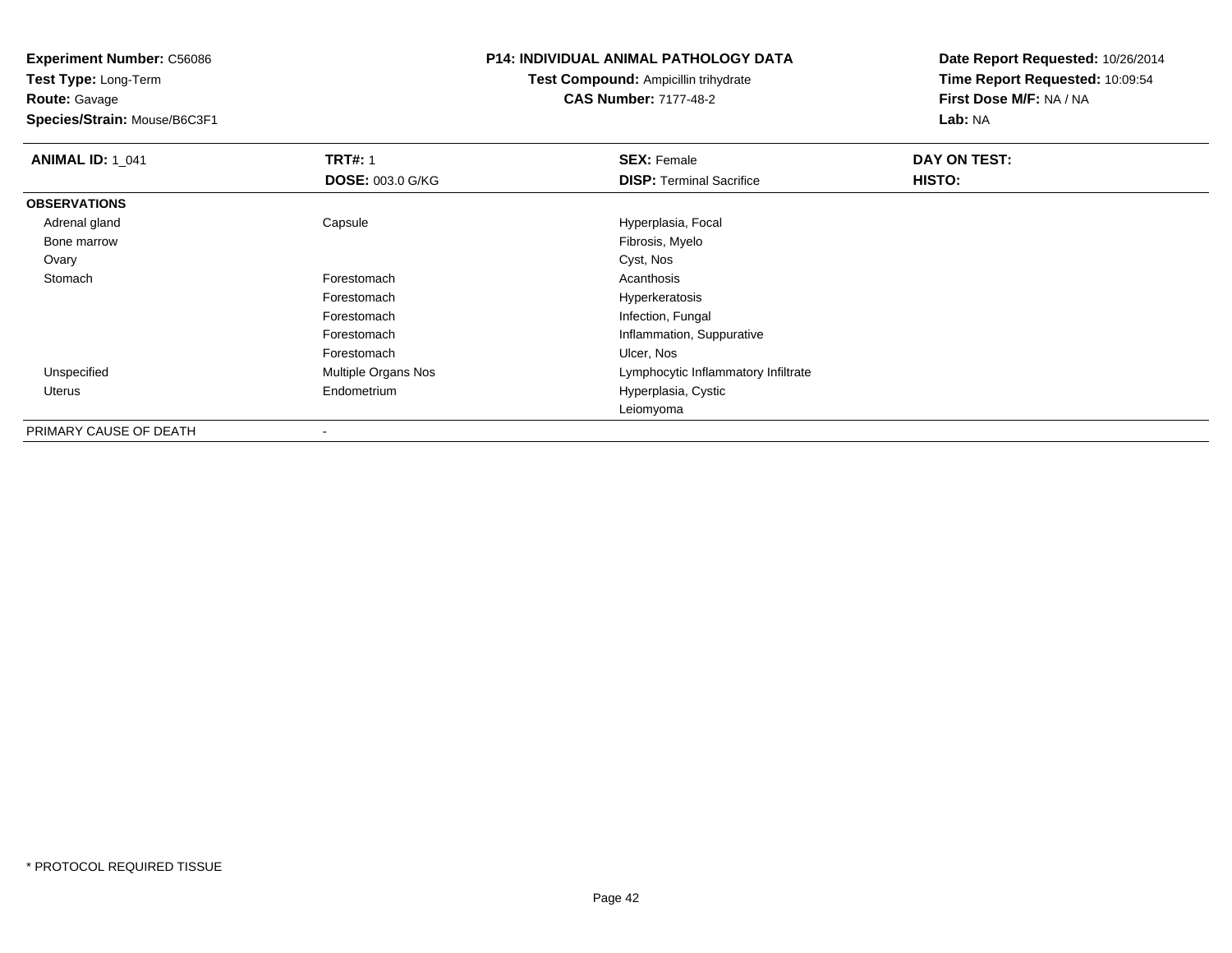# **Route:** Gavage

**Species/Strain:** Mouse/B6C3F1

#### **P14: INDIVIDUAL ANIMAL PATHOLOGY DATA**

## **Test Compound:** Ampicillin trihydrate**CAS Number:** 7177-48-2

| <b>ANIMAL ID: 1_042</b> | <b>TRT#: 1</b>             | <b>SEX: Female</b>                  | DAY ON TEST: |
|-------------------------|----------------------------|-------------------------------------|--------------|
|                         | DOSE: 003.0 G/KG           | <b>DISP:</b> Terminal Sacrifice     | HISTO:       |
| <b>OBSERVATIONS</b>     |                            |                                     |              |
| Adrenal gland           | Capsule                    | Hyperplasia, Diffuse                |              |
| Brain                   |                            | Mineralization                      |              |
| <b>Intestine Small</b>  | <b>Mesentery Nos</b>       | Necrosis, Fat                       |              |
| Liver                   |                            | Hematopoiesis                       |              |
| Pituitary gland         | <b>Anterior Pituitary</b>  | Adenoma, Nos                        |              |
| Stomach                 | Forestomach                | Acanthosis                          |              |
|                         | Forestomach                | Hyperkeratosis                      |              |
|                         | Forestomach                | Infection, Fungal                   |              |
|                         | Forestomach                | Inflammation, Suppurative           |              |
| Thyroid                 |                            | Hyperplasia, Follicular Cell        |              |
| Unspecified             | <b>Multiple Organs Nos</b> | Lymphoma, Mixed-Malignant Type      |              |
| Urinary bladder         |                            | Lymphocytic Inflammatory Infiltrate |              |
| Uterus                  | Endometrium                | Hyperplasia, Cystic                 |              |
| PRIMARY CAUSE OF DEATH  |                            |                                     |              |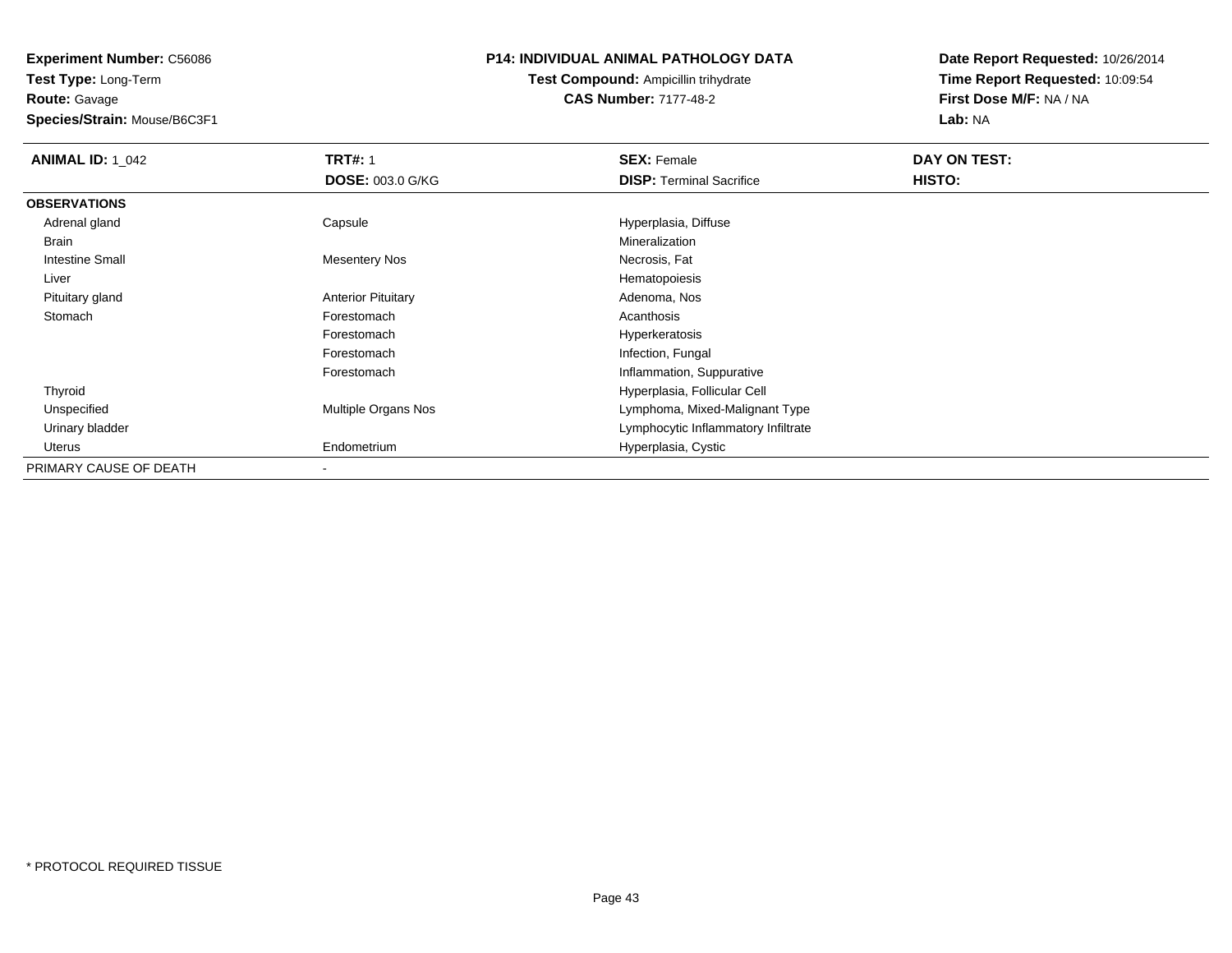| <b>Experiment Number: C56086</b><br><b>Test Type: Long-Term</b><br>Route: Gavage<br>Species/Strain: Mouse/B6C3F1 |                                           | <b>P14: INDIVIDUAL ANIMAL PATHOLOGY DATA</b><br>Test Compound: Ampicillin trihydrate<br><b>CAS Number: 7177-48-2</b> | Date Report Requested: 10/26/2014<br>Time Report Requested: 10:09:54<br>First Dose M/F: NA / NA<br>Lab: NA |
|------------------------------------------------------------------------------------------------------------------|-------------------------------------------|----------------------------------------------------------------------------------------------------------------------|------------------------------------------------------------------------------------------------------------|
| <b>ANIMAL ID: 1 043</b>                                                                                          | <b>TRT#: 1</b><br><b>DOSE: 003.0 G/KG</b> | <b>SEX: Female</b><br><b>DISP: Natural Death</b>                                                                     | DAY ON TEST:<br>HISTO:                                                                                     |
| <b>OBSERVATIONS</b>                                                                                              |                                           |                                                                                                                      |                                                                                                            |
| <b>Skin</b>                                                                                                      |                                           | Hyperkeratosis                                                                                                       |                                                                                                            |
| Stomach                                                                                                          | Forestomach                               | Acanthosis                                                                                                           |                                                                                                            |
|                                                                                                                  | Forestomach                               | Hyperkeratosis                                                                                                       |                                                                                                            |
|                                                                                                                  | Forestomach                               | Infection, Fungal                                                                                                    |                                                                                                            |
|                                                                                                                  | Forestomach                               | Inflammation, Suppurative                                                                                            |                                                                                                            |
|                                                                                                                  | Forestomach                               | Ulcer, Nos                                                                                                           |                                                                                                            |
| Unspecified                                                                                                      | Multiple Organs Nos                       | Lymphoma, Lymphocytic-Malignant Type                                                                                 |                                                                                                            |
| PRIMARY CAUSE OF DEATH                                                                                           |                                           |                                                                                                                      |                                                                                                            |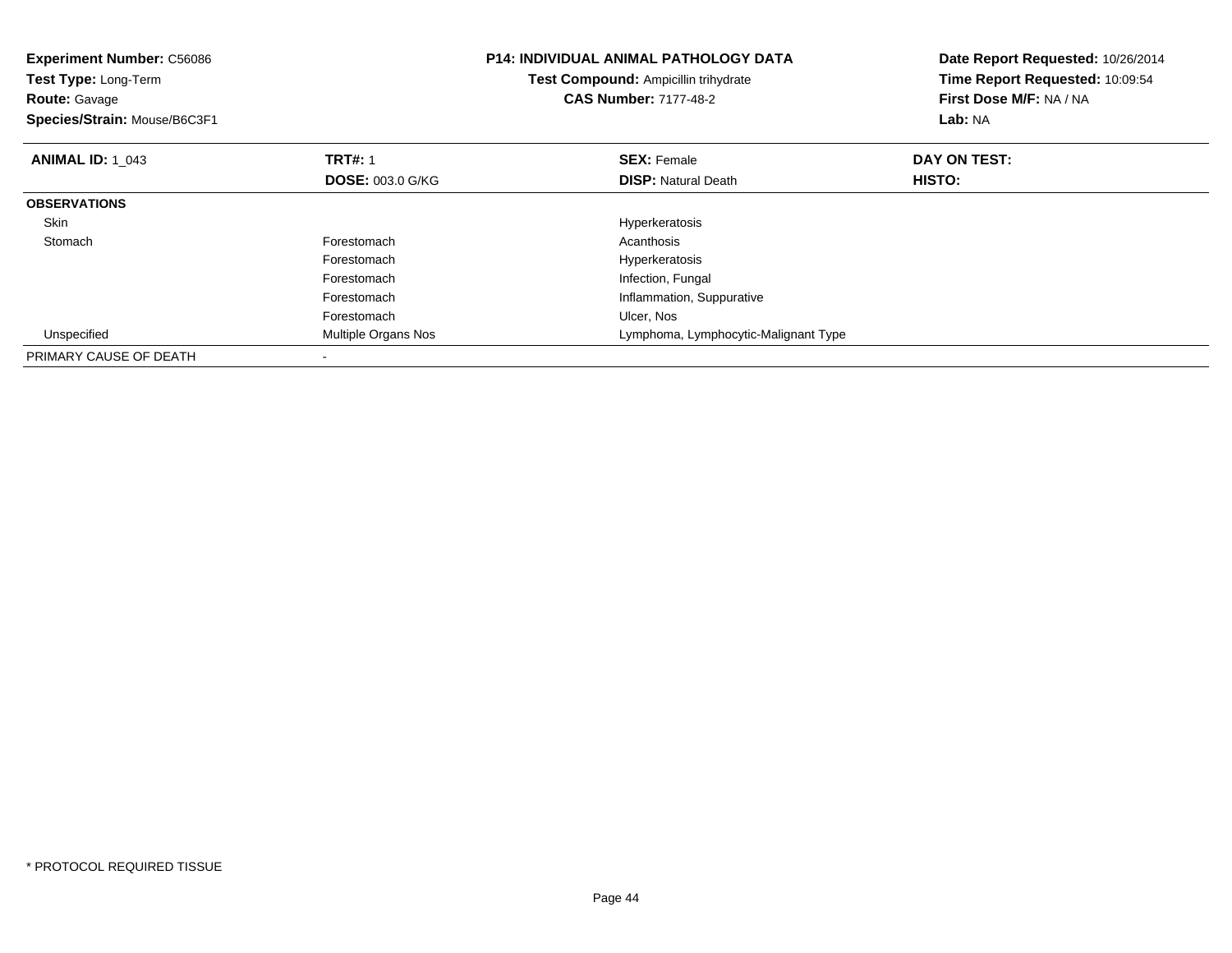**Route:** Gavage

**Species/Strain:** Mouse/B6C3F1

#### **P14: INDIVIDUAL ANIMAL PATHOLOGY DATA**

**Test Compound:** Ampicillin trihydrate**CAS Number:** 7177-48-2

| <b>ANIMAL ID: 1_044</b> | <b>TRT#: 1</b>          | <b>SEX: Female</b>                  | DAY ON TEST: |  |
|-------------------------|-------------------------|-------------------------------------|--------------|--|
|                         | <b>DOSE: 003.0 G/KG</b> | <b>DISP: Natural Death</b>          | HISTO:       |  |
| <b>OBSERVATIONS</b>     |                         |                                     |              |  |
| Adrenal gland           | Cortex Nos              | Cytoplasmic Change, Eosinophilic    |              |  |
|                         | Capsule                 | Hyperplasia, Focal                  |              |  |
| Bone marrow             |                         | Hyperplasia, Granulocytic           |              |  |
| Brain                   |                         | Mineralization                      |              |  |
| Kidney                  |                         | Lymphocytic Inflammatory Infiltrate |              |  |
| Liver                   |                         | Lymphocytic Inflammatory Infiltrate |              |  |
| Lung                    |                         | Sarcoma, Nos, Metastatic            |              |  |
| Lymph node              | Thoracic Lymph Node     | Sarcoma, Nos, Metastatic            |              |  |
| Ovary                   |                         | Abscess, Chronic                    |              |  |
| Skin                    |                         | Hyperkeratosis                      |              |  |
| Spleen                  |                         | Depletion, Lymphoid                 |              |  |
|                         | Red Pulp                | Hematopoiesis                       |              |  |
| Stomach                 | Forestomach             | Hyperkeratosis                      |              |  |
| Unspecified             |                         | Sarcoma, Nos                        |              |  |
| Uterus                  | Fallopian Tube          | Inflammation, Suppurative           |              |  |
|                         |                         | Inflammation, Suppurative           |              |  |
| PRIMARY CAUSE OF DEATH  |                         |                                     |              |  |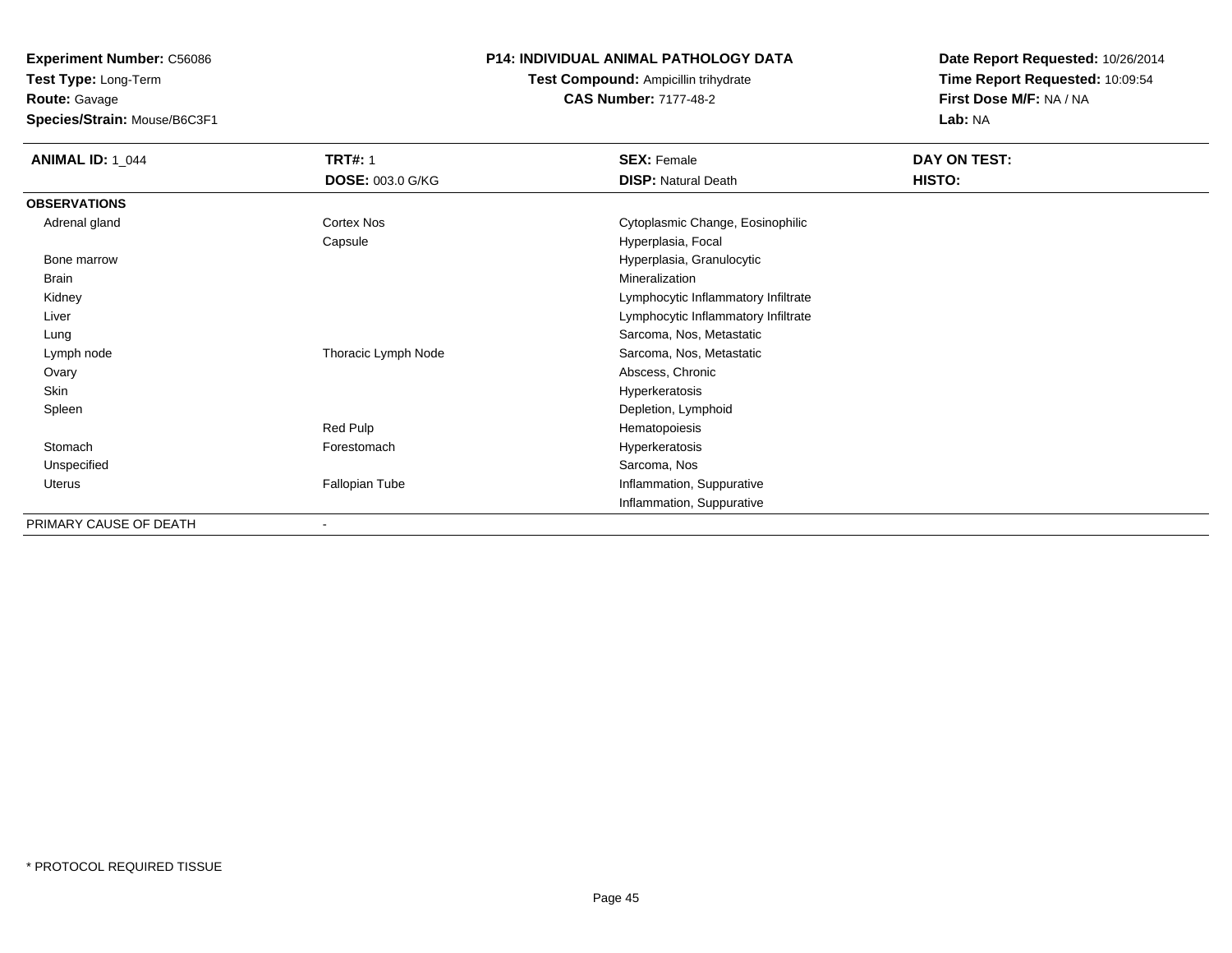**Route:** Gavage

**Species/Strain:** Mouse/B6C3F1

#### **P14: INDIVIDUAL ANIMAL PATHOLOGY DATA**

**Test Compound:** Ampicillin trihydrate**CAS Number:** 7177-48-2

| <b>ANIMAL ID: 1 045</b> | <b>TRT#: 1</b>            | <b>SEX: Female</b>                  | DAY ON TEST: |  |
|-------------------------|---------------------------|-------------------------------------|--------------|--|
|                         | <b>DOSE: 003.0 G/KG</b>   | <b>DISP:</b> Terminal Sacrifice     | HISTO:       |  |
| <b>OBSERVATIONS</b>     |                           |                                     |              |  |
| Adrenal gland           | Capsule                   | Hyperplasia, Focal                  |              |  |
| Bone marrow             |                           | Fibrosis, Myelo                     |              |  |
| Lymph node              | Mandibular Lymph Node     | Hyperplasia, Lymphoid               |              |  |
| Pituitary gland         | <b>Anterior Pituitary</b> | Adenoma, Nos                        |              |  |
| Skin                    |                           | Papilloma, Nos                      |              |  |
| Spleen                  | Red Pulp                  | Hematopoiesis                       |              |  |
|                         |                           | Hyperplasia, Lymphoid               |              |  |
| Stomach                 | Forestomach               | Acanthosis                          |              |  |
|                         | Forestomach               | Hyperkeratosis                      |              |  |
| Unspecified             | Multiple Organs Nos       | Lymphocytic Inflammatory Infiltrate |              |  |
| Uterus                  | Endometrium               | Hyperplasia, Cystic                 |              |  |
| PRIMARY CAUSE OF DEATH  |                           |                                     |              |  |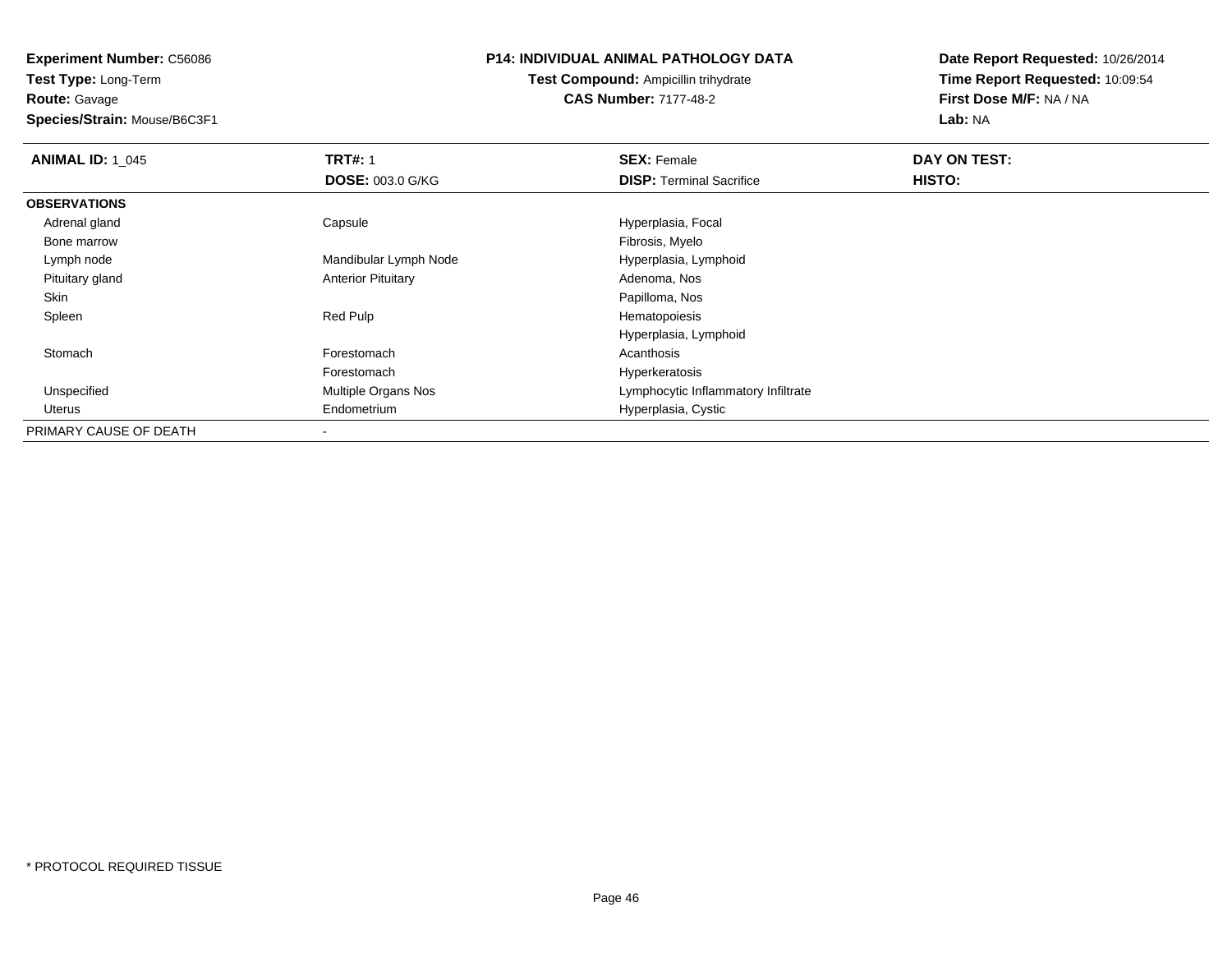| <b>Experiment Number: C56086</b><br>Test Type: Long-Term<br><b>Route: Gavage</b><br>Species/Strain: Mouse/B6C3F1 |                                           | <b>P14: INDIVIDUAL ANIMAL PATHOLOGY DATA</b><br>Test Compound: Ampicillin trihydrate<br><b>CAS Number: 7177-48-2</b> | Date Report Requested: 10/26/2014<br>Time Report Requested: 10:09:54<br>First Dose M/F: NA / NA<br>Lab: NA |
|------------------------------------------------------------------------------------------------------------------|-------------------------------------------|----------------------------------------------------------------------------------------------------------------------|------------------------------------------------------------------------------------------------------------|
| <b>ANIMAL ID: 1 046</b>                                                                                          | <b>TRT#: 1</b><br><b>DOSE: 003.0 G/KG</b> | <b>SEX: Female</b><br><b>DISP: Natural Death</b>                                                                     | DAY ON TEST:<br>HISTO:                                                                                     |
| <b>OBSERVATIONS</b>                                                                                              |                                           |                                                                                                                      |                                                                                                            |
| Adrenal gland<br>Kidney                                                                                          | Capsule                                   | Hyperplasia, Focal<br>Nephrosis, Hydro                                                                               |                                                                                                            |
| Unspecified                                                                                                      | Multiple Organs Nos                       | Leukemia, Lymphocytic                                                                                                |                                                                                                            |
| Uterus                                                                                                           | Endometrium                               | Hyperplasia, Cystic                                                                                                  |                                                                                                            |
| PRIMARY CAUSE OF DEATH                                                                                           |                                           |                                                                                                                      |                                                                                                            |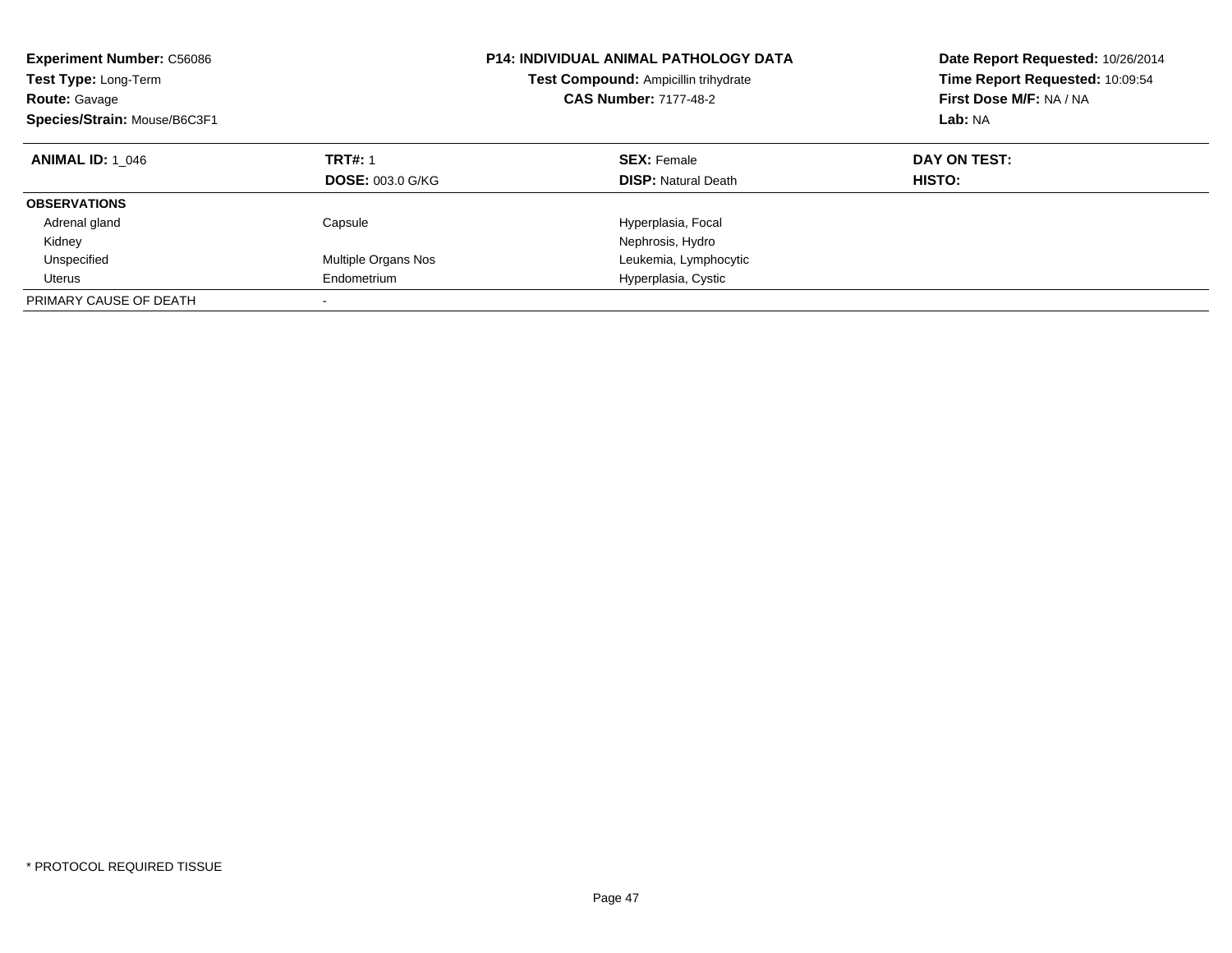**Route:** Gavage

**Species/Strain:** Mouse/B6C3F1

#### **P14: INDIVIDUAL ANIMAL PATHOLOGY DATA**

## **Test Compound:** Ampicillin trihydrate**CAS Number:** 7177-48-2

| <b>ANIMAL ID: 1_047</b> | <b>TRT#: 1</b>        | <b>SEX: Female</b>                   | DAY ON TEST: |  |
|-------------------------|-----------------------|--------------------------------------|--------------|--|
|                         | DOSE: 003.0 G/KG      | <b>DISP: Terminal Sacrifice</b>      | HISTO:       |  |
| <b>OBSERVATIONS</b>     |                       |                                      |              |  |
| Adrenal gland           | Capsule               | Hyperplasia, Diffuse                 |              |  |
| Bone                    |                       | Osteosclerosis                       |              |  |
| Brain                   |                       | Mineralization                       |              |  |
| Kidney                  | Tubule                | Atrophy, Focal                       |              |  |
| Liver                   |                       | Hematopoiesis                        |              |  |
| Lymph node              | Mandibular Lymph Node | Hyperplasia, Lymphoid                |              |  |
| Ovary                   |                       | Cyst, Nos                            |              |  |
| Spleen                  | Red Pulp              | Hematopoiesis                        |              |  |
|                         |                       | Lymphoma, Lymphocytic-Malignant Type |              |  |
| Stomach                 | Forestomach           | Acanthosis                           |              |  |
|                         | Forestomach           | Hyperkeratosis                       |              |  |
| Unspecified             | Multiple Organs Nos   | Lymphocytic Inflammatory Infiltrate  |              |  |
| Uterus                  | Endometrium           | Hyperplasia, Cystic                  |              |  |
| PRIMARY CAUSE OF DEATH  |                       |                                      |              |  |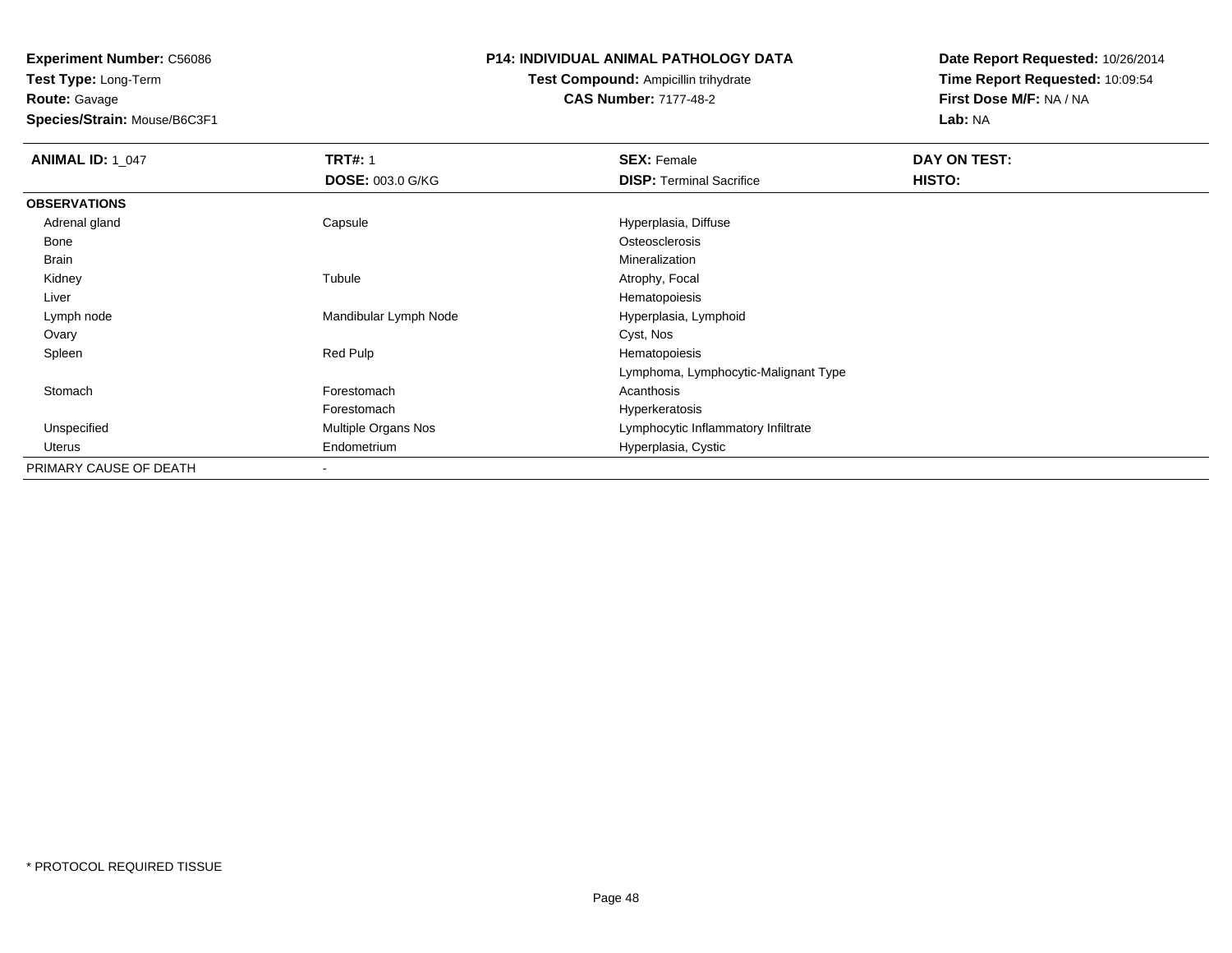**Route:** Gavage

**Species/Strain:** Mouse/B6C3F1

## **P14: INDIVIDUAL ANIMAL PATHOLOGY DATA**

**Test Compound:** Ampicillin trihydrate**CAS Number:** 7177-48-2

| <b>ANIMAL ID: 1_048</b> | <b>TRT#: 1</b>        | <b>SEX: Female</b>                  | DAY ON TEST: |  |
|-------------------------|-----------------------|-------------------------------------|--------------|--|
|                         | DOSE: 003.0 G/KG      | <b>DISP: Terminal Sacrifice</b>     | HISTO:       |  |
| <b>OBSERVATIONS</b>     |                       |                                     |              |  |
| Adrenal gland           | Capsule               | Adenoma, Nos                        |              |  |
|                         | Capsule               | Hyperplasia, Diffuse                |              |  |
| <b>Brain</b>            |                       | Mineralization                      |              |  |
| <b>Intestine Small</b>  | <b>Mesentery Nos</b>  | Necrosis, Fat                       |              |  |
| Lymph node              | Mesenteric Lymph Node | Inflammation, Granulomatous Focal   |              |  |
| Ovary                   |                       | Hyperplasia, Granulosa Cell         |              |  |
| Spleen                  | Red Pulp              | Hematopoiesis                       |              |  |
| Stomach                 | Forestomach           | Acanthosis                          |              |  |
|                         | Forestomach           | Hyperkeratosis                      |              |  |
|                         | Forestomach           | Infection, Fungal                   |              |  |
|                         | Forestomach           | Inflammation, Suppurative           |              |  |
|                         | Forestomach           | Ulcer, Nos                          |              |  |
| Unspecified             | Multiple Organs Nos   | Hyperplasia, Lymphoid               |              |  |
|                         | Multiple Organs Nos   | Lymphocytic Inflammatory Infiltrate |              |  |
| Uterus                  |                       | <b>Endometrial Stromal Polyp</b>    |              |  |
|                         | Endometrium           | Hyperplasia, Cystic                 |              |  |
| PRIMARY CAUSE OF DEATH  | $\blacksquare$        |                                     |              |  |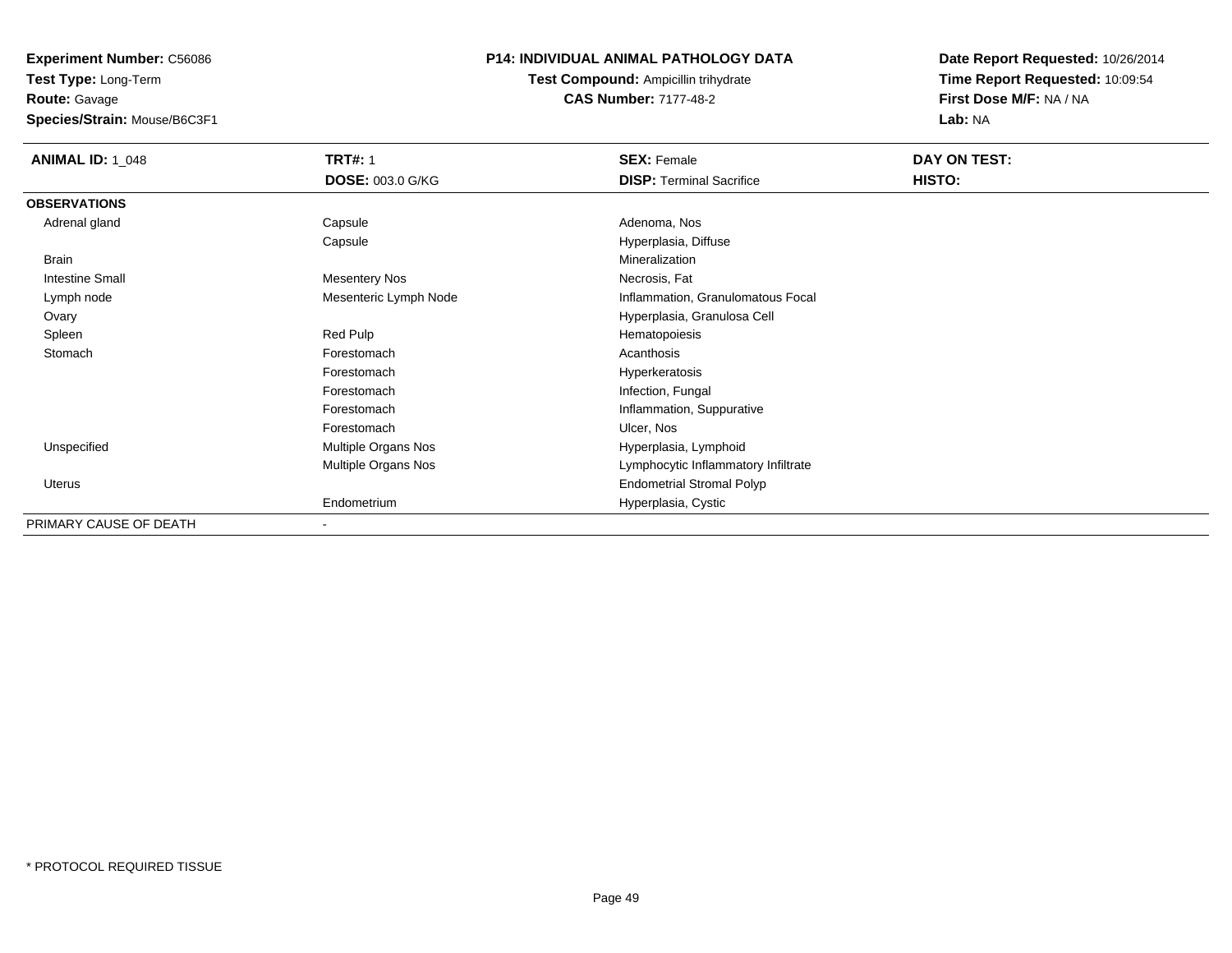| <b>Experiment Number: C56086</b><br>Test Type: Long-Term<br><b>Route: Gavage</b><br>Species/Strain: Mouse/B6C3F1 |                                           | <b>P14: INDIVIDUAL ANIMAL PATHOLOGY DATA</b><br>Test Compound: Ampicillin trihydrate<br><b>CAS Number: 7177-48-2</b> | Date Report Requested: 10/26/2014<br>Time Report Requested: 10:09:54<br>First Dose M/F: NA / NA<br>Lab: NA |
|------------------------------------------------------------------------------------------------------------------|-------------------------------------------|----------------------------------------------------------------------------------------------------------------------|------------------------------------------------------------------------------------------------------------|
| <b>ANIMAL ID: 1 049</b>                                                                                          | <b>TRT#: 1</b><br><b>DOSE: 003.0 G/KG</b> | <b>SEX: Female</b><br><b>DISP:</b> Accidently Killed                                                                 | DAY ON TEST:<br>HISTO:                                                                                     |
| <b>OBSERVATIONS</b>                                                                                              |                                           |                                                                                                                      |                                                                                                            |
| Adrenal gland                                                                                                    | Capsule                                   | Hyperplasia, Focal                                                                                                   |                                                                                                            |
| Liver                                                                                                            |                                           | Cytoplasmic Vacuolization                                                                                            |                                                                                                            |
| Stomach                                                                                                          | Forestomach                               | Hyperkeratosis                                                                                                       |                                                                                                            |
| Uterus                                                                                                           | Endometrium                               | Hyperplasia, Cystic                                                                                                  |                                                                                                            |
| PRIMARY CAUSE OF DEATH                                                                                           |                                           |                                                                                                                      |                                                                                                            |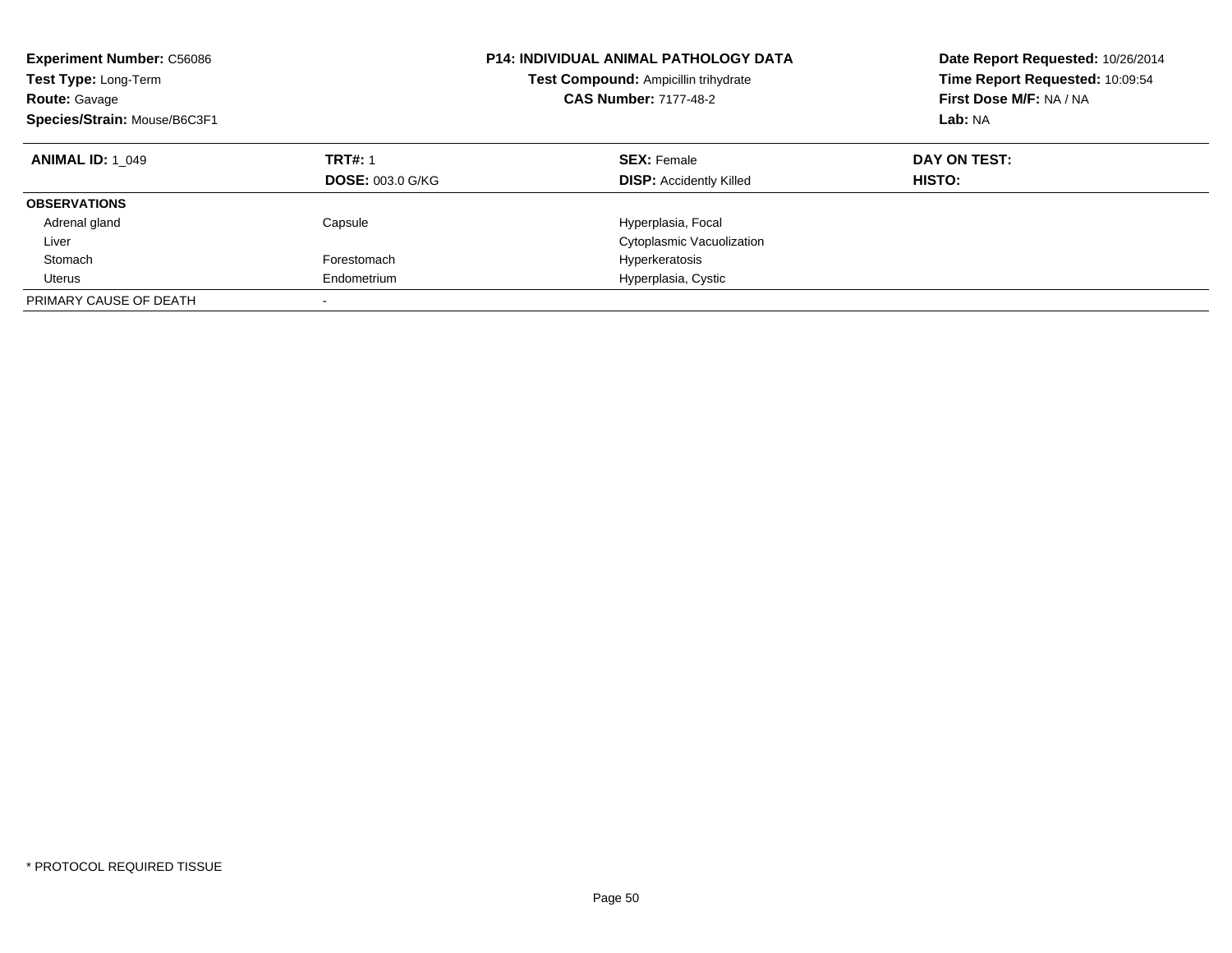**Experiment Number:** C56086**Test Type:** Long-Term**Route:** Gavage **Species/Strain:** Mouse/B6C3F1**P14: INDIVIDUAL ANIMAL PATHOLOGY DATATest Compound:** Ampicillin trihydrate**CAS Number:** 7177-48-2**Date Report Requested:** 10/26/2014**Time Report Requested:** 10:09:54**First Dose M/F:** NA / NA**Lab:** NA**ANIMAL ID: 1\_050 C TRT#:** 1 **SEX:** Female **DAY ON TEST: DOSE:** 003.0 G/KG**DISP:** Moribund Sacrifice **HISTO: OBSERVATIONS** Adrenal glandd and the Cortex Nos and the Cortex Nos and the Amyloid, Nos and the Amyloid, Nos Capsule Hyperplasia, Diffuse Brainn and the control of the control of the control of the control of the control of the control of the control of the control of the control of the control of the control of the control of the control of the control of the co Intestine Small Jejunum Amyloid, Nos Peyers Patch Hyperplasia, Lymphoid Lymph nodeMandibular Lymph Node Hyperplasia, Lymphoide Hyperplasia, Lymphonide Hyperplasia, Lymphonide Hematopoiesis Spleen Red Pulp Hematopoiesis Unspecifiedd **Example 2018** and the control of the control of the control of the control of the control of the control of the control of the control of the control of the control of the control of the control of the control of the co Multiple Organs Nos Lymphocytic Inflammatory Infiltrate Uterus Endometrium Hyperplasia, Cystic PRIMARY CAUSE OF DEATH-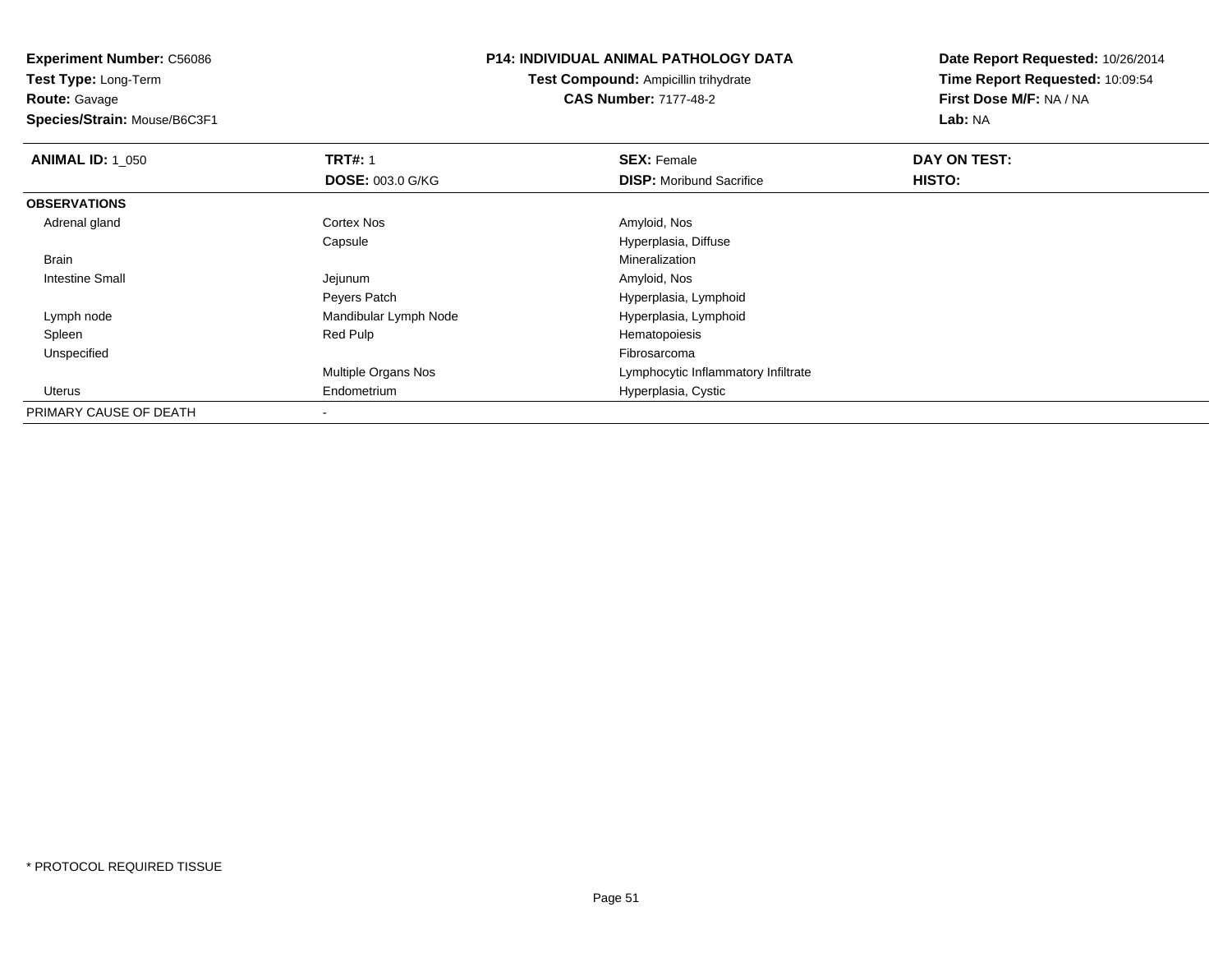**Experiment Number:** C56086**Test Type:** Long-Term**Route:** Gavage **Species/Strain:** Mouse/B6C3F1**P14: INDIVIDUAL ANIMAL PATHOLOGY DATATest Compound:** Ampicillin trihydrate**CAS Number:** 7177-48-2**Date Report Requested:** 10/26/2014**Time Report Requested:** 10:09:54**First Dose M/F:** NA / NA**Lab:** NA**ANIMAL ID: 2 001 TRT#:** 2 **SEX:** Female **DAY ON TEST: DOSE:** 001.5 G/KG**DISP:** Moribund Sacrifice **HISTO: OBSERVATIONS** Adrenal glandd and the Cortex Nos and the Cortex Nos and the Amyloid, Nos and the Amyloid, Nos Cortex Nos Cytoplasmic Change, Eosinophilic CapsuleCapsule Capsulation Capsulation of Capsulation Capsulation Capsulation Capsulation Capsulation Capsulation Capsulation Capsulation Capsulation Capsulation Capsulation Capsulation Capsulation Capsulation Capsulation Capsula **Stomach** h anns an t-India anns an t-India anns an t-India anns an t-India anns an t-India anns an t-India anns an t-In Glandular Stomach Cytoplasmic Change, Eosinophilic Forestomach Hyperkeratosis ForestomachForestomach **Inflammation, Suppurative**<br>
Multiple Organs Nos **Inflammation** Lymphocytic Inflammatory UnspecifiedLymphocytic Inflammatory Infiltrate Uterus Endometrium Hyperplasia, Cystic PRIMARY CAUSE OF DEATH-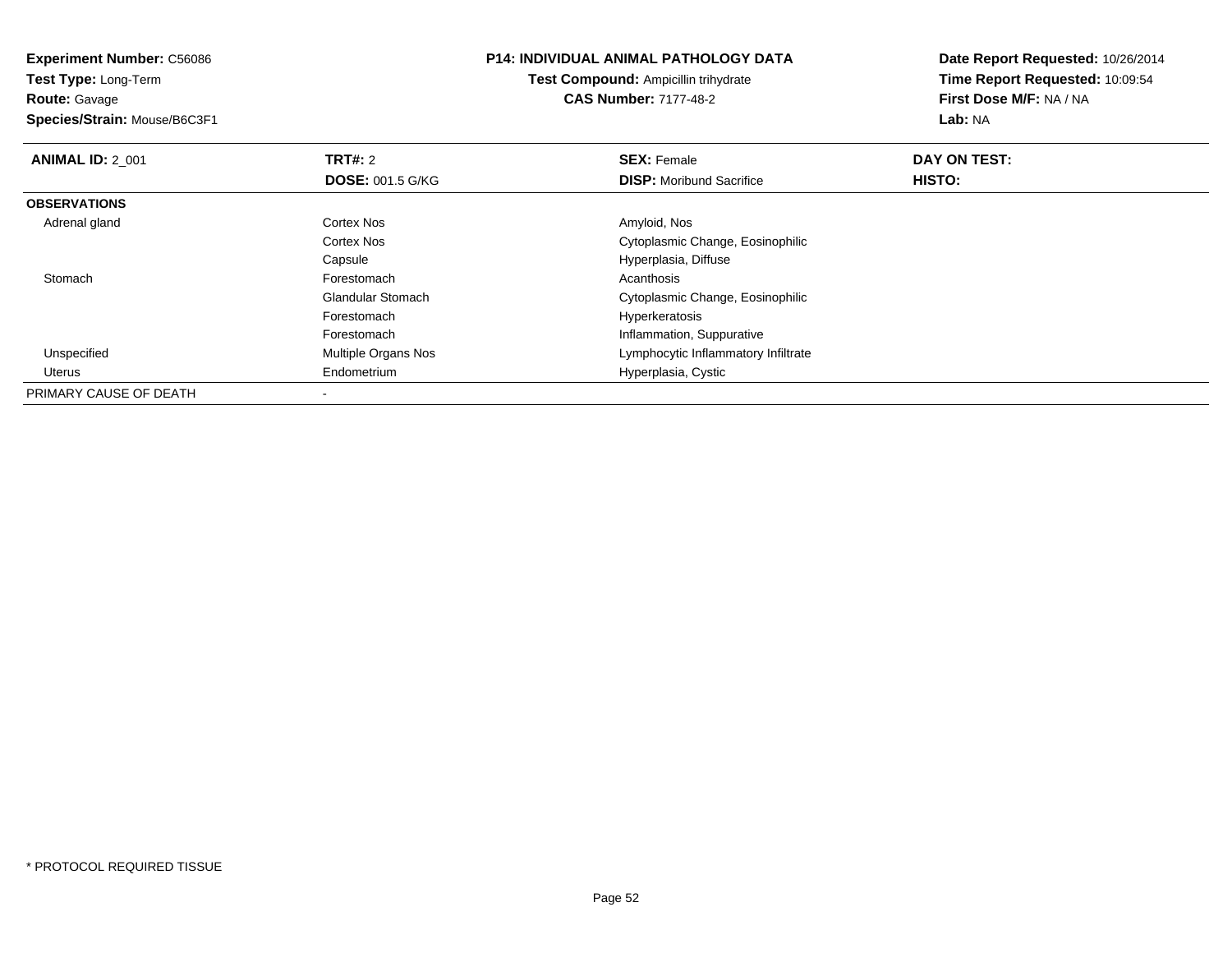**Test Type:** Long-Term**Route:** Gavage

**Species/Strain:** Mouse/B6C3F1

## **P14: INDIVIDUAL ANIMAL PATHOLOGY DATA**

## **Test Compound:** Ampicillin trihydrate**CAS Number:** 7177-48-2

| <b>ANIMAL ID: 2_002</b> | <b>TRT#: 2</b>          | <b>SEX: Female</b>                  | DAY ON TEST: |  |
|-------------------------|-------------------------|-------------------------------------|--------------|--|
|                         | <b>DOSE: 001.5 G/KG</b> | <b>DISP: Natural Death</b>          | HISTO:       |  |
| <b>OBSERVATIONS</b>     |                         |                                     |              |  |
| Adrenal gland           | Capsule                 | Hyperplasia, Diffuse                |              |  |
| Kidney                  |                         | Lymphocytic Inflammatory Infiltrate |              |  |
| Lung                    |                         | Alveolar/Bronchiolar Carcinoma      |              |  |
| Salivary gland          |                         | Lymphocytic Inflammatory Infiltrate |              |  |
| Spleen                  | Red Pulp                | Hematopoiesis                       |              |  |
| Stomach                 | Forestomach             | Acanthosis                          |              |  |
|                         | <b>Fundal Gland</b>     | Dilatation, Nos                     |              |  |
|                         | Forestomach             | Hyperkeratosis                      |              |  |
|                         | Forestomach             | Inflammation, Suppurative           |              |  |
|                         | Forestomach             | Ulcer, Nos                          |              |  |
| Thymus                  |                         | Depletion, Lymphoid                 |              |  |
| Urinary bladder         |                         | Lymphocytic Inflammatory Infiltrate |              |  |
| Uterus                  | Endometrium             | Hyperplasia, Cystic                 |              |  |
| PRIMARY CAUSE OF DEATH  |                         |                                     |              |  |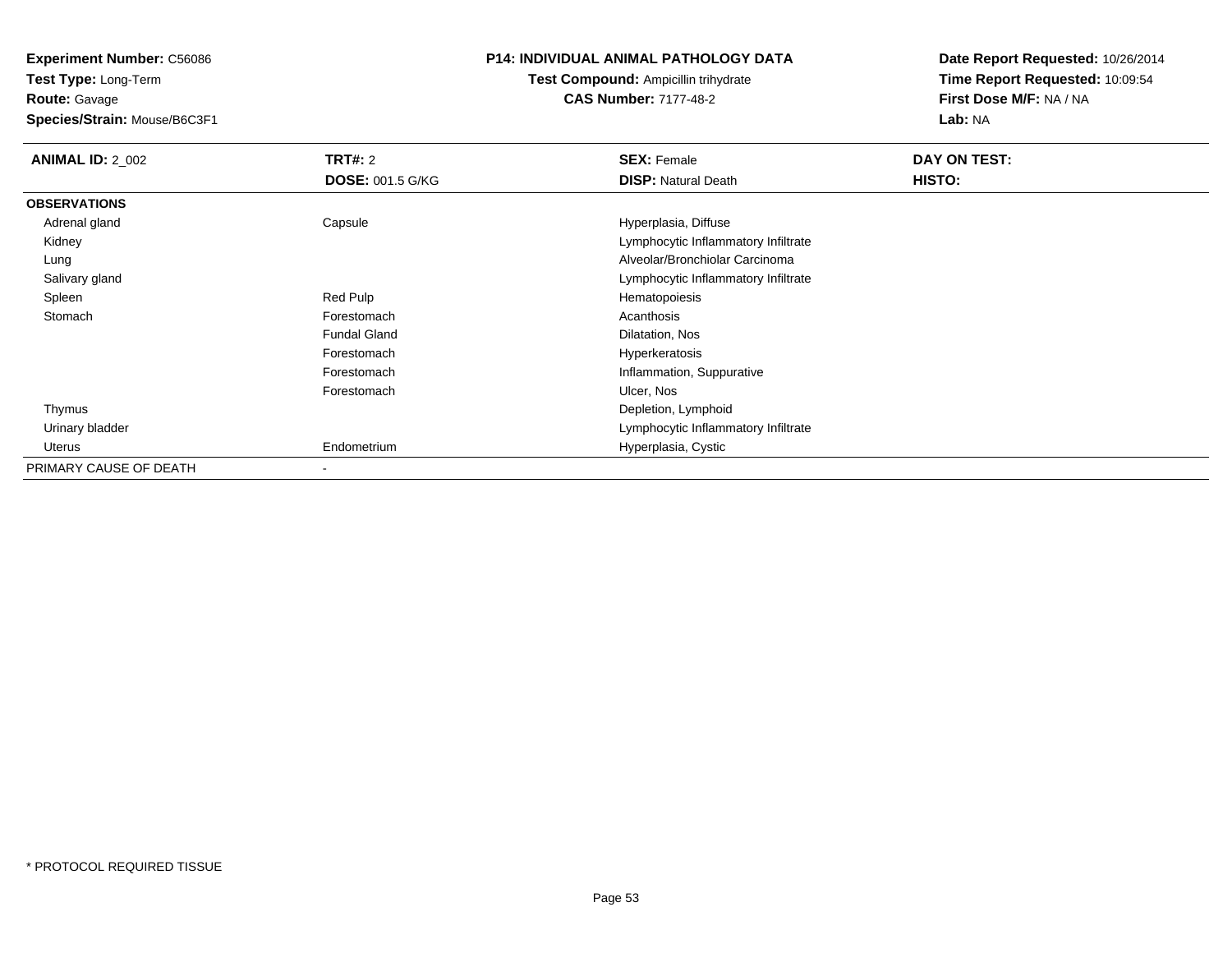| <b>Experiment Number: C56086</b><br><b>Test Type: Long-Term</b><br><b>Route: Gavage</b><br>Species/Strain: Mouse/B6C3F1 |                         | <b>P14: INDIVIDUAL ANIMAL PATHOLOGY DATA</b><br>Date Report Requested: 10/26/2014<br>Time Report Requested: 10:09:54<br>Test Compound: Ampicillin trihydrate<br>First Dose M/F: NA / NA<br><b>CAS Number: 7177-48-2</b><br>Lab: NA |              |
|-------------------------------------------------------------------------------------------------------------------------|-------------------------|------------------------------------------------------------------------------------------------------------------------------------------------------------------------------------------------------------------------------------|--------------|
| <b>ANIMAL ID: 2 003</b>                                                                                                 | TRT#: 2                 | <b>SEX: Female</b>                                                                                                                                                                                                                 | DAY ON TEST: |
|                                                                                                                         | <b>DOSE: 001.5 G/KG</b> | <b>DISP:</b> Terminal Sacrifice                                                                                                                                                                                                    | HISTO:       |
| <b>OBSERVATIONS</b>                                                                                                     |                         |                                                                                                                                                                                                                                    |              |
| Adrenal gland                                                                                                           | Capsule                 | Hyperplasia, Diffuse                                                                                                                                                                                                               |              |
| Skin                                                                                                                    |                         | Hyperkeratosis                                                                                                                                                                                                                     |              |
| Stomach                                                                                                                 | Forestomach             | Acanthosis                                                                                                                                                                                                                         |              |
|                                                                                                                         | Forestomach             | Inflammation, Suppurative                                                                                                                                                                                                          |              |
| Unspecified                                                                                                             | Multiple Organs Nos     | Lymphoma, Lymphocytic-Malignant Type                                                                                                                                                                                               |              |
| Uterus                                                                                                                  | Endometrium             | Hyperplasia, Cystic                                                                                                                                                                                                                |              |
| PRIMARY CAUSE OF DEATH                                                                                                  |                         |                                                                                                                                                                                                                                    |              |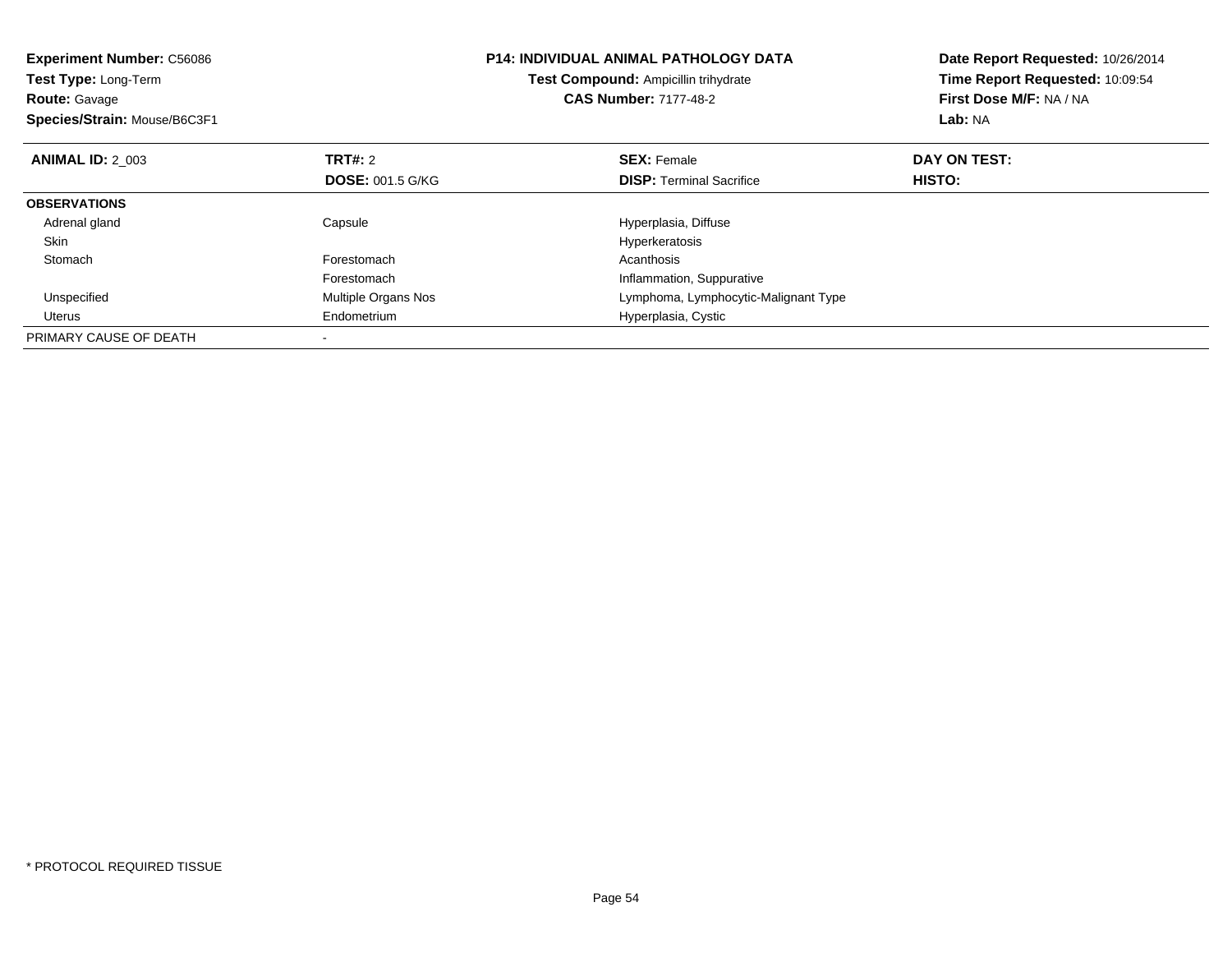**Experiment Number:** C56086**Test Type:** Long-Term**Route:** Gavage **Species/Strain:** Mouse/B6C3F1**P14: INDIVIDUAL ANIMAL PATHOLOGY DATATest Compound:** Ampicillin trihydrate**CAS Number:** 7177-48-2**Date Report Requested:** 10/26/2014**Time Report Requested:** 10:09:54**First Dose M/F:** NA / NA**Lab:** NA**ANIMAL ID: 2 004 TRT#:** 2 **SEX:** Female **DAY ON TEST: DOSE:** 001.5 G/KG**DISP:** Terminal Sacrifice **HISTO: OBSERVATIONS** Adrenal glandCapsule **Capsule Capsule Capsule**<br>
Capsule Capsulate Content Content Content Content Content Content Content Content Content Content Content Conte<br>
Content Content Content Content Content Content Content Content Content Co Bonee de la constitución de la constitución de la constitución de la constitución de la constitución de la constitución<br>En el constitución de la constitución de la constitución de la constitución de la constitución de la const Lymph nodeMandibular Lymph Node Hyperplasia, Lymphoid<br>Cyst, Nos Ovaryy and the control of the control of the control of the control of the control of the control of the control of the control of the control of the control of the control of the control of the control of the control of the co **Stomach** h anns an t-India anns an t-India anns an t-India anns an t-India anns an t-India anns an t-India anns an t-In Forestomach Hyperkeratosis ForestomachForestomach **Inflammation, Suppurative**<br>
Multiple Organs Nos **Inflammation** Lymphocytic Inflammatory UnspecifiedLymphocytic Inflammatory Infiltrate Uterus Endometrium Hyperplasia, Cystic PRIMARY CAUSE OF DEATH-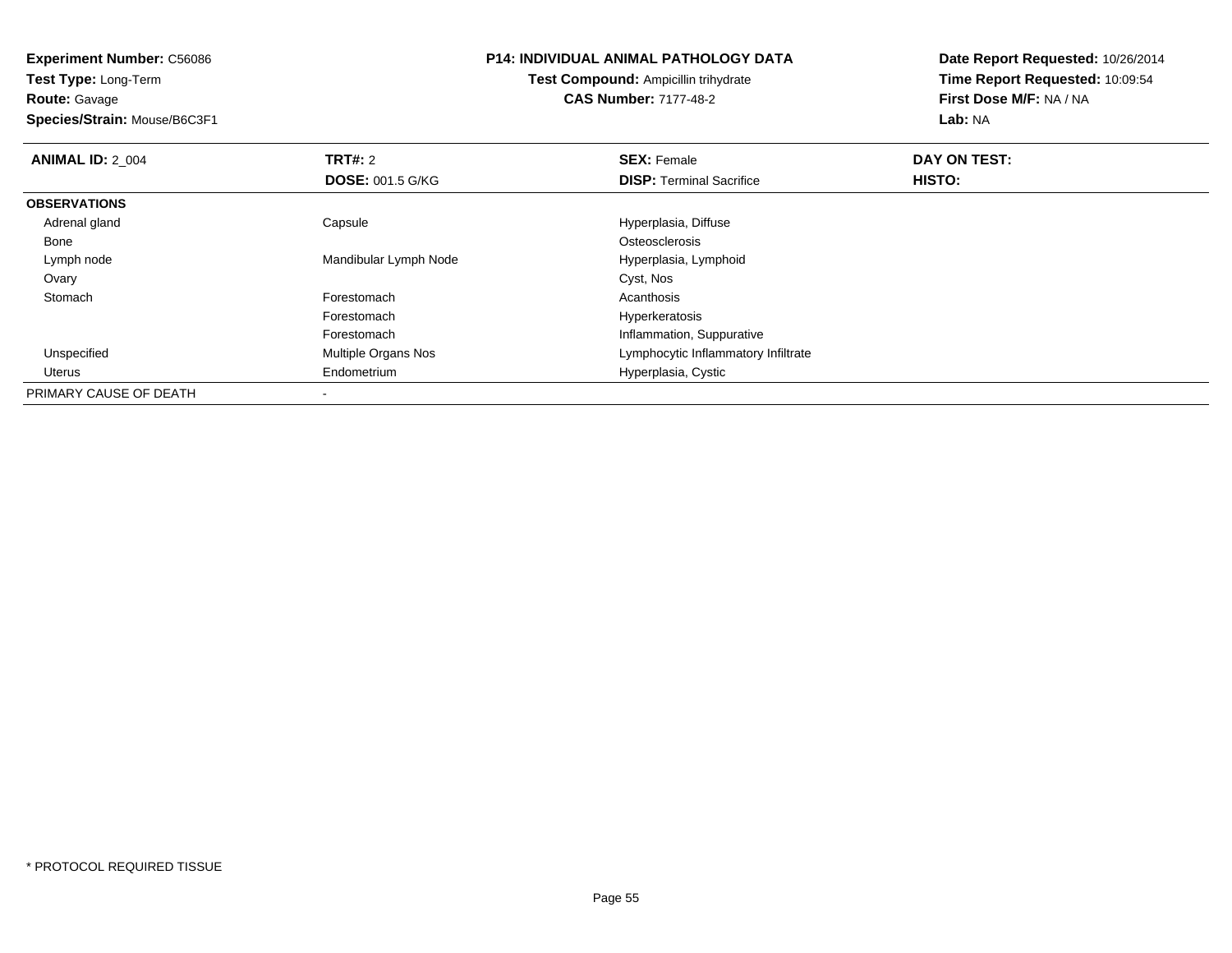**Test Type:** Long-Term**Route:** Gavage

**Species/Strain:** Mouse/B6C3F1

#### **P14: INDIVIDUAL ANIMAL PATHOLOGY DATA**

**Test Compound:** Ampicillin trihydrate**CAS Number:** 7177-48-2

| <b>ANIMAL ID: 2_005</b> | TRT#: 2                    | <b>SEX: Female</b>                  | DAY ON TEST: |
|-------------------------|----------------------------|-------------------------------------|--------------|
|                         | <b>DOSE: 001.5 G/KG</b>    | <b>DISP: Terminal Sacrifice</b>     | HISTO:       |
| <b>OBSERVATIONS</b>     |                            |                                     |              |
| Adrenal gland           | Capsule                    | Hyperplasia, Focal                  |              |
| Liver                   |                            | Hematopoiesis                       |              |
| Ovary                   |                            | Cyst, Nos                           |              |
| Pancreas                |                            | Atrophy, Focal                      |              |
| Spleen                  |                            | Hyperplasia, Lymphoid               |              |
| Stomach                 | Forestomach                | Acanthosis                          |              |
|                         | Forestomach                | Hyperkeratosis                      |              |
|                         | Forestomach                | Inflammation, Suppurative           |              |
| Unspecified             | <b>Multiple Organs Nos</b> | Lymphocytic Inflammatory Infiltrate |              |
| Uterus                  | Endometrium                | Congestion, Nos                     |              |
|                         | Endometrium                | Hyperplasia, Cystic                 |              |
| PRIMARY CAUSE OF DEATH  |                            |                                     |              |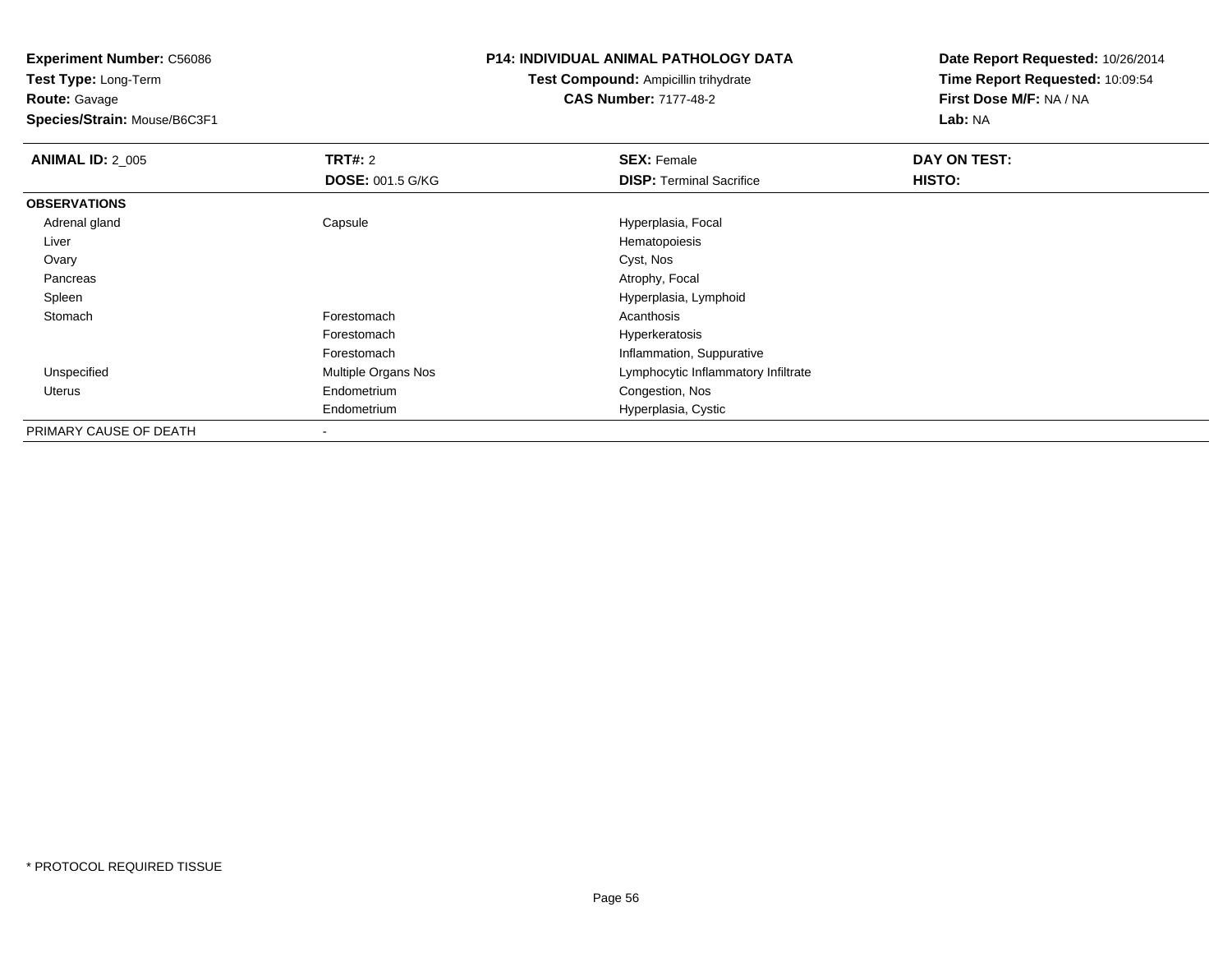**Route:** Gavage

**Species/Strain:** Mouse/B6C3F1

#### **P14: INDIVIDUAL ANIMAL PATHOLOGY DATA**

**Test Compound:** Ampicillin trihydrate**CAS Number:** 7177-48-2

| <b>ANIMAL ID: 2_006</b> | TRT#: 2                  | <b>SEX: Female</b>                  | DAY ON TEST: |  |
|-------------------------|--------------------------|-------------------------------------|--------------|--|
|                         | <b>DOSE: 001.5 G/KG</b>  | <b>DISP: Terminal Sacrifice</b>     | HISTO:       |  |
| <b>OBSERVATIONS</b>     |                          |                                     |              |  |
| Adrenal gland           | Capsule                  | Hyperplasia, Diffuse                |              |  |
| Bone marrow             |                          | Fibrosis, Myelo                     |              |  |
| Brain                   |                          | Mineralization                      |              |  |
| <b>Intestine Small</b>  | Jejunum                  | Carcinoma, Nos                      |              |  |
| Lymph node              | Mandibular Lymph Node    | Hyperplasia, Lymphoid               |              |  |
| Ovary                   |                          | Cyst, Nos                           |              |  |
| Spleen                  | Red Pulp                 | Hematopoiesis                       |              |  |
| Thymus                  |                          | Hyperplasia, Lymphoid               |              |  |
| Unspecified             | Multiple Organs Nos      | Lymphocytic Inflammatory Infiltrate |              |  |
| Uterus                  | Endometrium              | Hyperplasia, Cystic                 |              |  |
| PRIMARY CAUSE OF DEATH  | $\overline{\phantom{a}}$ |                                     |              |  |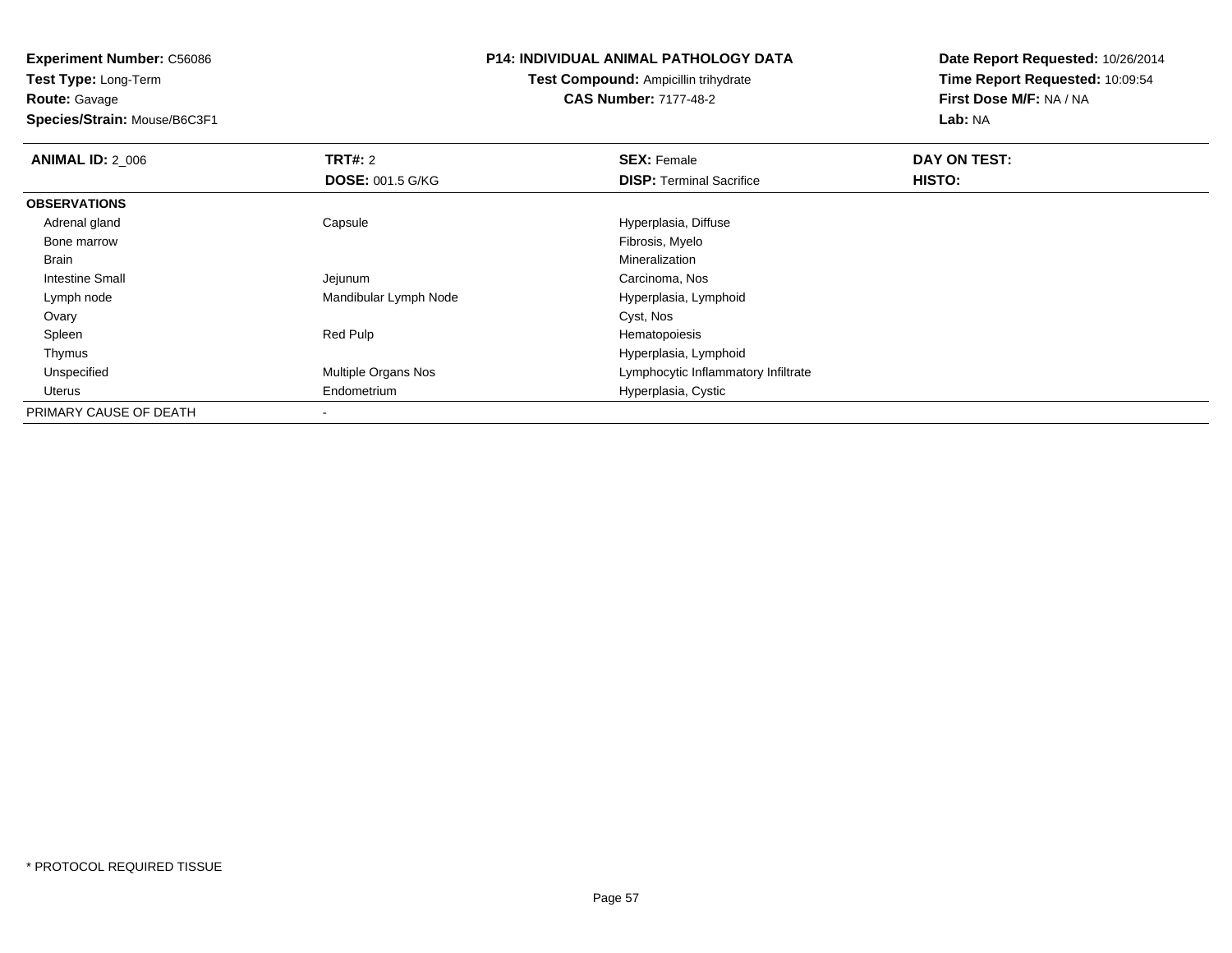**Test Type:** Long-Term**Route:** Gavage

**Species/Strain:** Mouse/B6C3F1

#### **P14: INDIVIDUAL ANIMAL PATHOLOGY DATA**

**Test Compound:** Ampicillin trihydrate**CAS Number:** 7177-48-2

| <b>ANIMAL ID: 2 007</b> | TRT#: 2                 | <b>SEX: Female</b>                  | DAY ON TEST: |  |
|-------------------------|-------------------------|-------------------------------------|--------------|--|
|                         | <b>DOSE: 001.5 G/KG</b> | <b>DISP: Terminal Sacrifice</b>     | HISTO:       |  |
| <b>OBSERVATIONS</b>     |                         |                                     |              |  |
| Adrenal gland           | Capsule                 | Hyperplasia, Diffuse                |              |  |
| Bone marrow             |                         | Fibrosis, Myelo                     |              |  |
| Brain                   |                         | Mineralization                      |              |  |
| Kidney                  | Tubule                  | Regeneration, Nos                   |              |  |
| Ovary                   |                         | Cyst, Nos                           |              |  |
| Spleen                  |                         | Hyperplasia, Lymphoid               |              |  |
| Stomach                 | Forestomach             | Acanthosis                          |              |  |
| Unspecified             | Multiple Organs Nos     | Lymphocytic Inflammatory Infiltrate |              |  |
| Uterus                  | Endometrium             | Hyperplasia, Cystic                 |              |  |
|                         |                         | Inflammation, Chronic Suppurative   |              |  |
| PRIMARY CAUSE OF DEATH  | -                       |                                     |              |  |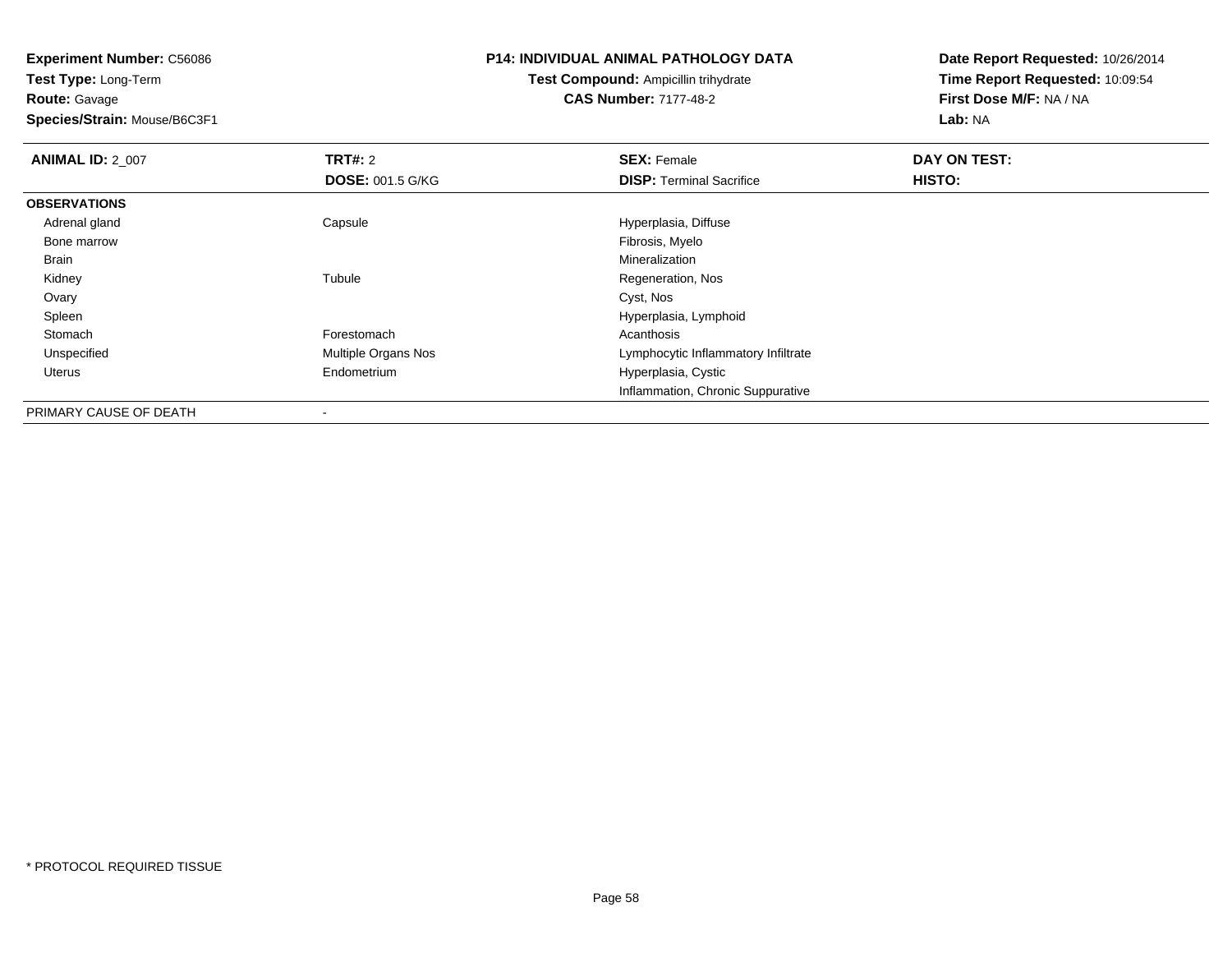**Route:** Gavage

**Species/Strain:** Mouse/B6C3F1

#### **P14: INDIVIDUAL ANIMAL PATHOLOGY DATA**

## **Test Compound:** Ampicillin trihydrate**CAS Number:** 7177-48-2

| <b>ANIMAL ID: 2_008</b> | <b>TRT#: 2</b>          | <b>SEX: Female</b>                  | DAY ON TEST: |  |
|-------------------------|-------------------------|-------------------------------------|--------------|--|
|                         | <b>DOSE: 001.5 G/KG</b> | <b>DISP: Natural Death</b>          | HISTO:       |  |
| <b>OBSERVATIONS</b>     |                         |                                     |              |  |
| Adrenal gland           | Capsule                 | Hyperplasia, Focal                  |              |  |
| Bone marrow             |                         | Hyperplasia, Granulocytic           |              |  |
| Intestine Small         | <b>Mesentery Nos</b>    | Plasma-Cell Infiltrate              |              |  |
| Kidney                  |                         | Lymphocytic Inflammatory Infiltrate |              |  |
|                         | Papilla                 | Necrosis, Nos                       |              |  |
| Liver                   |                         | Hematopoiesis                       |              |  |
| Lung                    |                         | Lymphocytic Inflammatory Infiltrate |              |  |
| Lymph node              | Mesenteric Lymph Node   | Plasma-Cell Infiltrate              |              |  |
| Ovary                   |                         | Abscess, Chronic                    |              |  |
| Spleen                  |                         | Depletion, Lymphoid                 |              |  |
|                         | Red Pulp                | Hematopoiesis                       |              |  |
| Stomach                 | Forestomach             | Hyperkeratosis                      |              |  |
| Unspecified             | Multiple Organs Nos     | Inflammation, Suppurative           |              |  |
| PRIMARY CAUSE OF DEATH  |                         |                                     |              |  |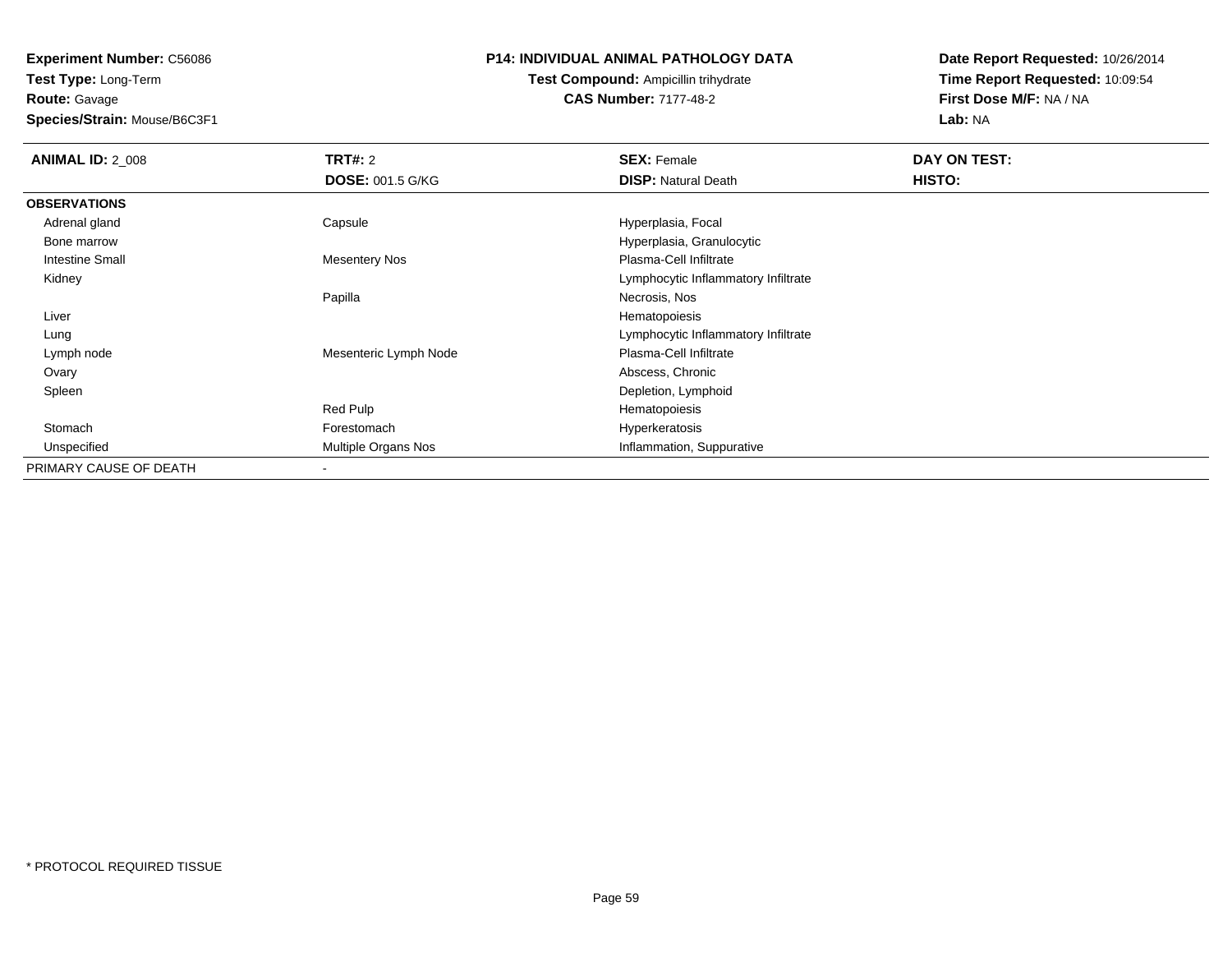**Experiment Number:** C56086**Test Type:** Long-Term**Route:** Gavage **Species/Strain:** Mouse/B6C3F1**P14: INDIVIDUAL ANIMAL PATHOLOGY DATATest Compound:** Ampicillin trihydrate**CAS Number:** 7177-48-2**Date Report Requested:** 10/26/2014**Time Report Requested:** 10:09:54**First Dose M/F:** NA / NA**Lab:** NA**ANIMAL ID: 2 009 TRT#:** 2 **SEX:** Female **DAY ON TEST: DOSE:** 001.5 G/KG**DISP:** Terminal Sacrifice **HISTO: OBSERVATIONS** Adrenal glandCapsule **Capsule Capsule Capsule Hyperplasia**, Diffuse Hyperplasia, Diffuse Hyperplasia, Diffuse Hyperplasia, Diffuse H Bone marroww which is a state of the state of the state of the state of the state of the Fibrosis, Myelo state of the state of the state of the state of the state of the state of the state of the state of the state of the state of th Brainn and the control of the control of the control of the control of the control of the control of the control of the control of the control of the control of the control of the control of the control of the control of the co Kidneyy the contract of the contract of the contract of the contract of the contract of the contract of the contract of the contract of the contract of the contract of the contract of the contract of the contract of the contract Tubule<br>
Mandibular Lymph Node<br>
Mandibular Lymph Node<br>
Mandibular Lymph Node<br>
Mandibular Lymph Node<br>
Mandibular Lymph Node<br>
Mandibular Lymph Node Lymph nodeMandibular Lymph Node SpleenHyperplasia, Lymphoid<br>Forestomach extension of the control of Acanthosis Stomachh anns an t-India anns an t-India anns an t-India anns an t-India anns an t-India anns an t-India anns an t-In UnspecifiedMultiple Organs Nos **Multiple Organs Nos** Lymphocytic Inflammatory Infiltrate Uterus Endometrium Hyperplasia, Cystic PRIMARY CAUSE OF DEATH-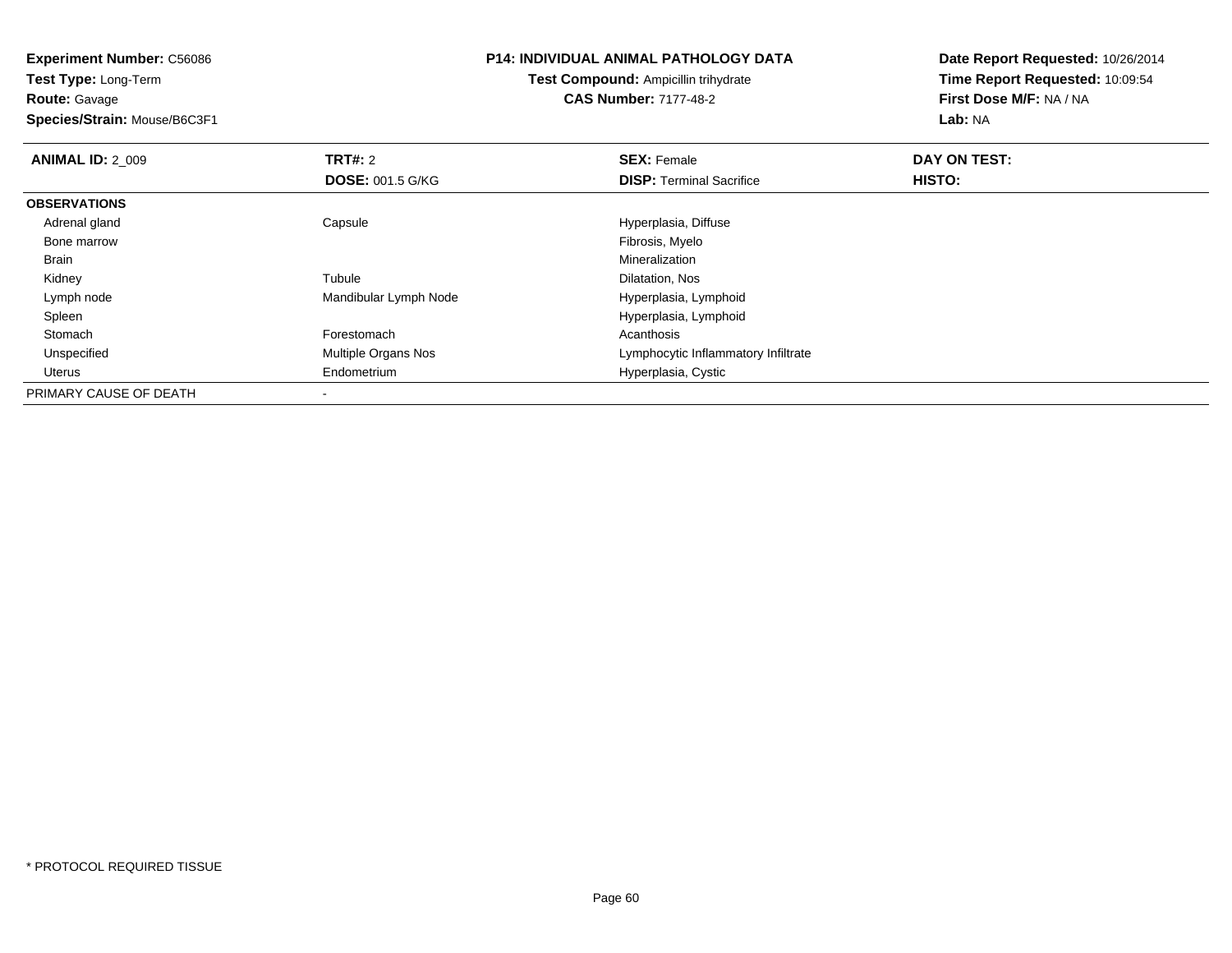**Test Type:** Long-Term**Route:** Gavage

**Species/Strain:** Mouse/B6C3F1

## **P14: INDIVIDUAL ANIMAL PATHOLOGY DATA**

**Test Compound:** Ampicillin trihydrate**CAS Number:** 7177-48-2

| <b>ANIMAL ID: 2_010</b> | <b>TRT#: 2</b>          | <b>SEX: Female</b>                   | DAY ON TEST: |  |
|-------------------------|-------------------------|--------------------------------------|--------------|--|
|                         | <b>DOSE: 001.5 G/KG</b> | <b>DISP: Terminal Sacrifice</b>      | HISTO:       |  |
| <b>OBSERVATIONS</b>     |                         |                                      |              |  |
| Adrenal gland           | Capsule                 | Hyperplasia, Focal                   |              |  |
| Bone marrow             |                         | Fibrosis, Myelo                      |              |  |
| Kidney                  |                         | Glomerulonephritis, Subacute         |              |  |
|                         |                         | Lymphocytic Inflammatory Infiltrate  |              |  |
| Liver                   |                         | Hematopoiesis                        |              |  |
| Lung                    |                         | Lymphocytic Inflammatory Infiltrate  |              |  |
| Ovary                   |                         | Abscess, Chronic                     |              |  |
| Salivary gland          |                         | Lymphocytic Inflammatory Infiltrate  |              |  |
| Spleen                  | Red Pulp                | Hematopoiesis                        |              |  |
| Stomach                 | Forestomach             | Acanthosis                           |              |  |
|                         | Forestomach             | Hyperkeratosis                       |              |  |
|                         | Forestomach             | Infection, Fungal                    |              |  |
|                         | Forestomach             | Inflammation, Suppurative            |              |  |
| Thymus                  |                         | Lymphoma, Lymphocytic-Malignant Type |              |  |
| Uterus                  | Endometrium             | Hyperplasia, Cystic                  |              |  |
|                         | Endometrium             | Inflammation, Suppurative            |              |  |
| PRIMARY CAUSE OF DEATH  | ۰                       |                                      |              |  |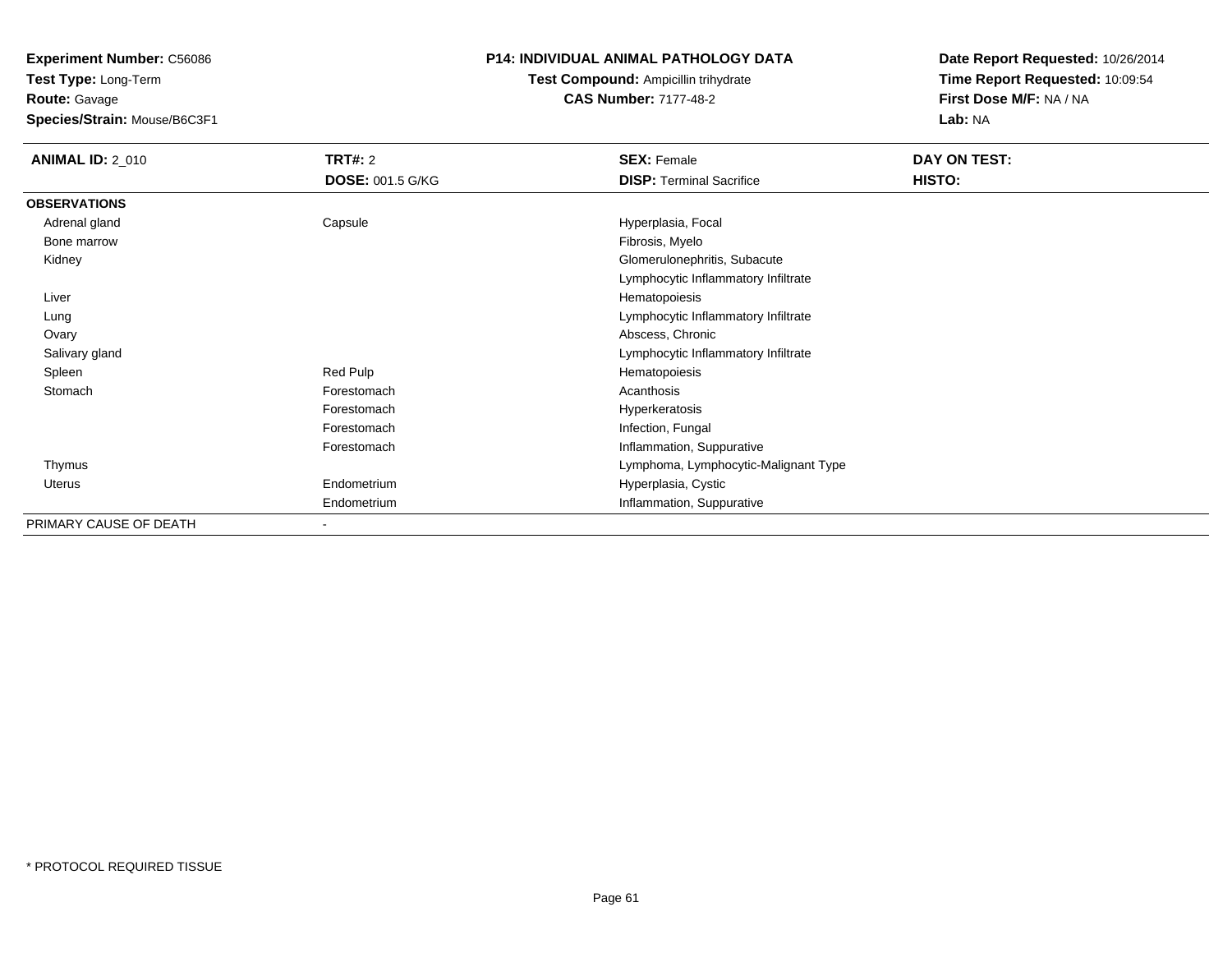**Test Type:** Long-Term**Route:** Gavage

**Species/Strain:** Mouse/B6C3F1

## **P14: INDIVIDUAL ANIMAL PATHOLOGY DATA**

**Test Compound:** Ampicillin trihydrate**CAS Number:** 7177-48-2

| <b>ANIMAL ID: 2_011</b> | <b>TRT#: 2</b>           | <b>SEX: Female</b>                  | DAY ON TEST: |
|-------------------------|--------------------------|-------------------------------------|--------------|
|                         | <b>DOSE: 001.5 G/KG</b>  | <b>DISP: Natural Death</b>          | HISTO:       |
| <b>OBSERVATIONS</b>     |                          |                                     |              |
| Bone marrow             |                          | Hyperplasia, Granulocytic           |              |
| Brain                   |                          | Mineralization                      |              |
| Kidney                  |                          | Glomerulonephritis, Subacute        |              |
|                         |                          | Plasma-Cell Infiltrate              |              |
| Liver                   |                          | Hematopoiesis                       |              |
| Ovary                   |                          | Abscess, Chronic                    |              |
| Salivary gland          |                          | Lymphocytic Inflammatory Infiltrate |              |
| Spleen                  | Red Pulp                 | Hematopoiesis                       |              |
| Stomach                 | Forestomach              | Acanthosis                          |              |
|                         | Forestomach              | Hyperkeratosis                      |              |
|                         | Forestomach              | Infection, Fungal                   |              |
|                         | Forestomach              | Inflammation, Suppurative           |              |
|                         | Forestomach              | Ulcer, Nos                          |              |
| Uterus                  | Endometrium              | Hyperplasia, Cystic                 |              |
|                         | Endometrium              | Inflammation, Suppurative           |              |
| PRIMARY CAUSE OF DEATH  | $\overline{\phantom{a}}$ |                                     |              |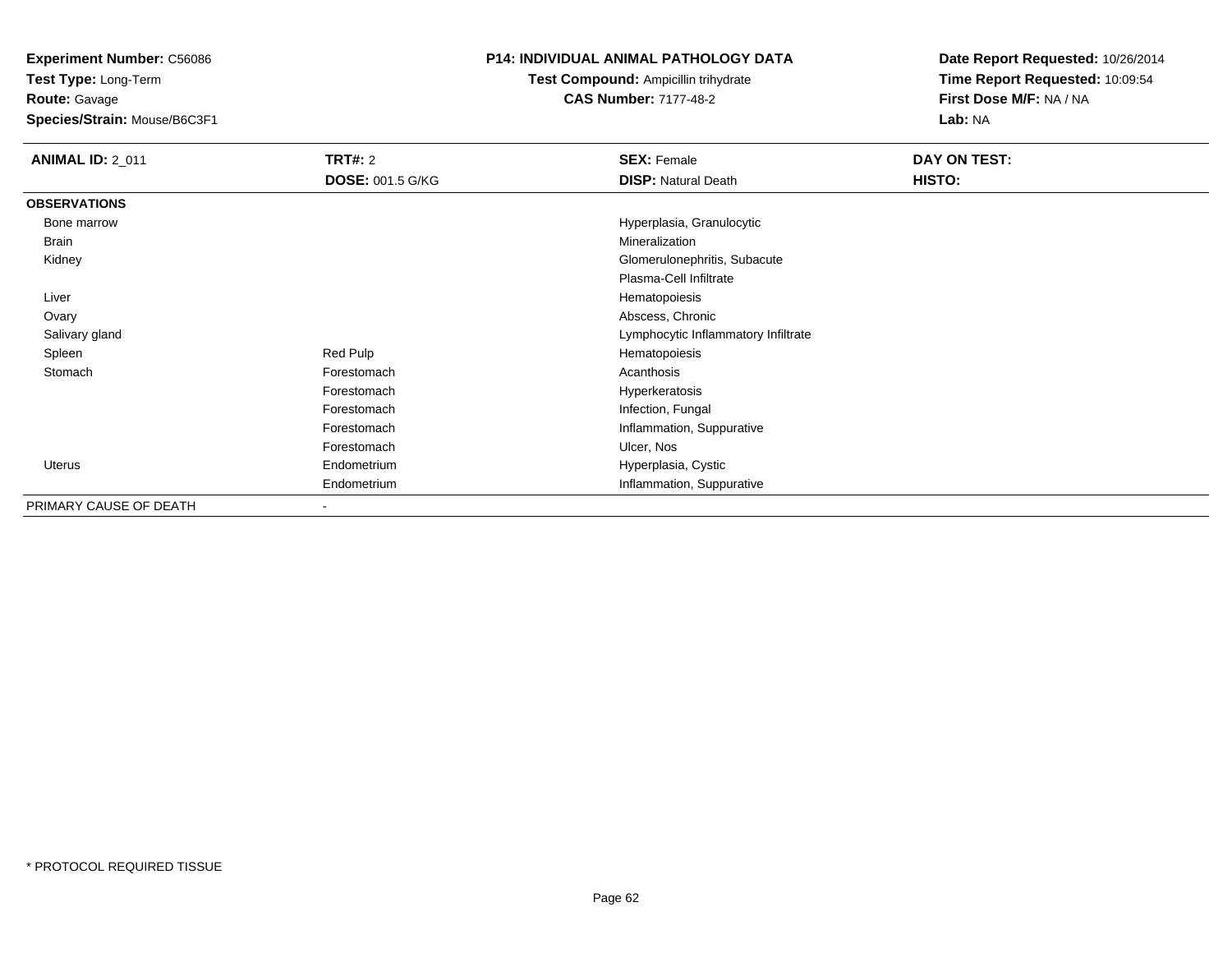**Test Type:** Long-Term**Route:** Gavage

**Species/Strain:** Mouse/B6C3F1

## **P14: INDIVIDUAL ANIMAL PATHOLOGY DATA**

**Test Compound:** Ampicillin trihydrate**CAS Number:** 7177-48-2

| <b>ANIMAL ID: 2_012</b> | TRT#: 2                 | <b>SEX: Female</b>                  | DAY ON TEST: |  |
|-------------------------|-------------------------|-------------------------------------|--------------|--|
|                         | <b>DOSE: 001.5 G/KG</b> | <b>DISP: Terminal Sacrifice</b>     | HISTO:       |  |
| <b>OBSERVATIONS</b>     |                         |                                     |              |  |
| Adrenal gland           | Capsule                 | Hyperplasia, Focal                  |              |  |
| Bone marrow             |                         | Fibrosis, Myelo                     |              |  |
| Kidney                  |                         | Keratin-Pearl Formation             |              |  |
| Lung                    |                         | Hemorrhage                          |              |  |
| Ovary                   |                         | Hematoma, Organized                 |              |  |
| Spleen                  |                         | Hyperplasia, Lymphoid               |              |  |
| Stomach                 | Forestomach             | Acanthosis                          |              |  |
|                         | Forestomach             | Hyperkeratosis                      |              |  |
|                         | Forestomach             | Infection, Fungal                   |              |  |
|                         | Forestomach             | Inflammation, Suppurative           |              |  |
| Unspecified             | Multiple Organs Nos     | Lymphocytic Inflammatory Infiltrate |              |  |
| Uterus                  | Endometrium             | Hyperplasia, Cystic                 |              |  |
| PRIMARY CAUSE OF DEATH  |                         |                                     |              |  |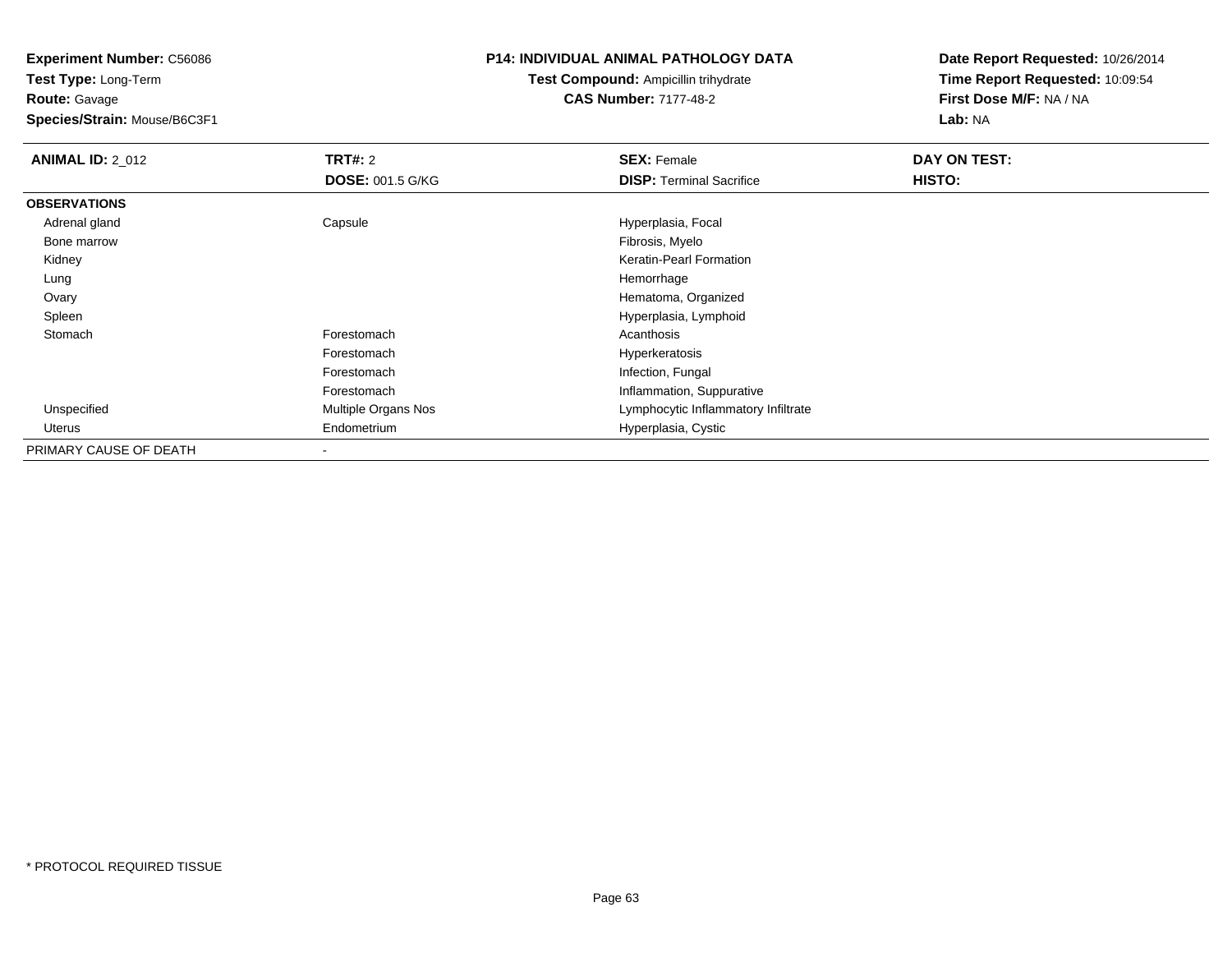**Test Type:** Long-Term**Route:** Gavage

**Species/Strain:** Mouse/B6C3F1

#### **P14: INDIVIDUAL ANIMAL PATHOLOGY DATA**

**Test Compound:** Ampicillin trihydrate**CAS Number:** 7177-48-2

| <b>ANIMAL ID: 2 013</b> | TRT#: 2                    | <b>SEX: Female</b>                  | DAY ON TEST:  |  |
|-------------------------|----------------------------|-------------------------------------|---------------|--|
|                         | <b>DOSE: 001.5 G/KG</b>    | <b>DISP: Terminal Sacrifice</b>     | <b>HISTO:</b> |  |
| <b>OBSERVATIONS</b>     |                            |                                     |               |  |
| Adrenal gland           | Capsule                    | Hyperplasia, Diffuse                |               |  |
| Bone marrow             |                            | Fibrosis, Myelo                     |               |  |
| Brain                   |                            | Mineralization                      |               |  |
| Mammary gland           |                            | Adenocarcinoma, Nos                 |               |  |
| Ovary                   |                            | Papillary Cystadenoma, Nos          |               |  |
| Stomach                 | Forestomach                | Acanthosis                          |               |  |
|                         | Forestomach                | Hyperkeratosis                      |               |  |
| Thyroid                 |                            | Hyperplasia, Follicular Cell        |               |  |
| Unspecified             | <b>Multiple Organs Nos</b> | Lymphocytic Inflammatory Infiltrate |               |  |
| Uterus                  | Endometrium                | Hyperplasia, Cystic                 |               |  |
| PRIMARY CAUSE OF DEATH  |                            |                                     |               |  |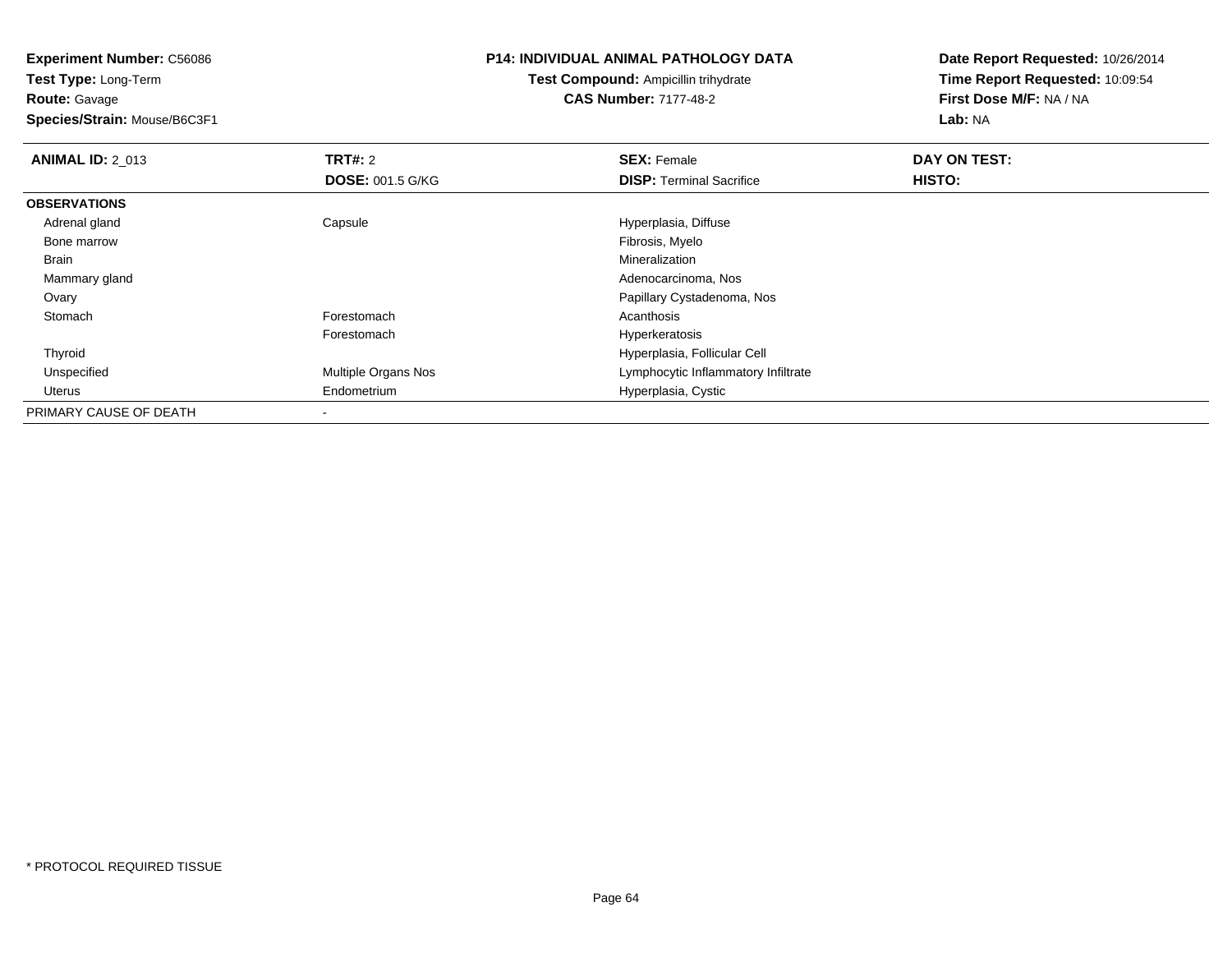**Test Type:** Long-Term**Route:** Gavage

**Species/Strain:** Mouse/B6C3F1

## **P14: INDIVIDUAL ANIMAL PATHOLOGY DATA**

**Test Compound:** Ampicillin trihydrate**CAS Number:** 7177-48-2

| <b>ANIMAL ID: 2_014</b> | TRT#: 2                   | <b>SEX: Female</b>                  | DAY ON TEST: |
|-------------------------|---------------------------|-------------------------------------|--------------|
|                         | <b>DOSE: 001.5 G/KG</b>   | <b>DISP: Terminal Sacrifice</b>     | HISTO:       |
| <b>OBSERVATIONS</b>     |                           |                                     |              |
| Adrenal gland           | Cortex Nos                | Amyloid, Nos                        |              |
|                         | Capsule                   | Hyperplasia, Diffuse                |              |
| Brain                   |                           | Mineralization                      |              |
| Gall bladder            |                           | Hyperplasia, Focal                  |              |
|                         |                           | Plasma-Cell Infiltrate              |              |
| Heart                   | Atrium                    | Inflammation, Acute/Chronic         |              |
| Kidney                  |                           | Lymphocytic Inflammatory Infiltrate |              |
| Liver                   |                           | Hematopoiesis                       |              |
| Lung                    |                           | Lymphocytic Inflammatory Infiltrate |              |
| Pituitary gland         | <b>Anterior Pituitary</b> | Hyperplasia, Focal                  |              |
| Spleen                  |                           | Hyperplasia, Lymphoid               |              |
| Stomach                 | Forestomach               | Acanthosis                          |              |
|                         | <b>Fundal Gland</b>       | Dilatation, Nos                     |              |
|                         | Forestomach               | Hyperkeratosis                      |              |
|                         | Forestomach               | Inflammation, Suppurative           |              |
| Urinary bladder         |                           | Lymphocytic Inflammatory Infiltrate |              |
| Uterus                  | <b>Endometrial Stroma</b> | Hyperplasia, Focal                  |              |
|                         | Endometrium               | Inflammation, Suppurative           |              |
| PRIMARY CAUSE OF DEATH  |                           |                                     |              |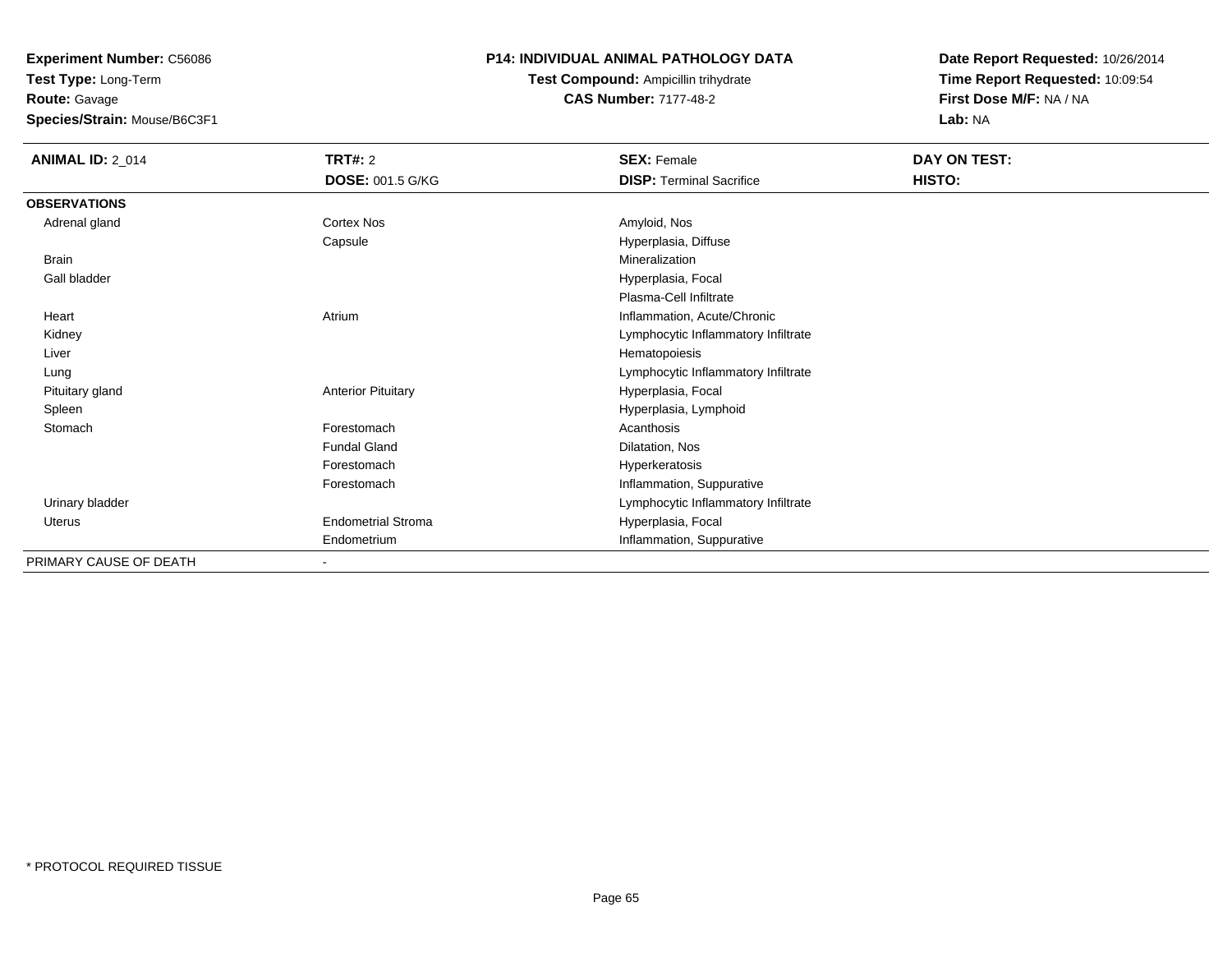**Experiment Number:** C56086**Test Type:** Long-Term**Route:** Gavage **Species/Strain:** Mouse/B6C3F1**P14: INDIVIDUAL ANIMAL PATHOLOGY DATATest Compound:** Ampicillin trihydrate**CAS Number:** 7177-48-2**Date Report Requested:** 10/26/2014**Time Report Requested:** 10:09:54**First Dose M/F:** NA / NA**Lab:** NA**ANIMAL ID: 2 015 TRT#:** 2 **SEX:** Female **DAY ON TEST: DOSE:** 001.5 G/KG**DISP:** Terminal Sacrifice **HISTO: OBSERVATIONS** Adrenal glandCortex Nos **Hematopoiesis** Capsule Hyperplasia, Diffuse BloodBlood Erythrocytes Liver Hematopoiesisg and the state of the state of the state of the state of the state of the state of the state of the state of the state of the state of the state of the state of the state of the state of the state of the state of the stat Lung Mammary gland Lymphocytic Inflammatory Infiltrate Stomachh anns an t-India anns an t-India anns an t-India anns an t-India anns an t-India anns an t-India anns an t-In Forestomach Hyperkeratosis ForestomachForestomach **Inflammation, Suppurative**<br>Multiple Organs Nos **Antique State Control Control Control Cymphoma**, Mixed-Maligna UnspecifiedLymphoma, Mixed-Malignant Type PRIMARY CAUSE OF DEATH-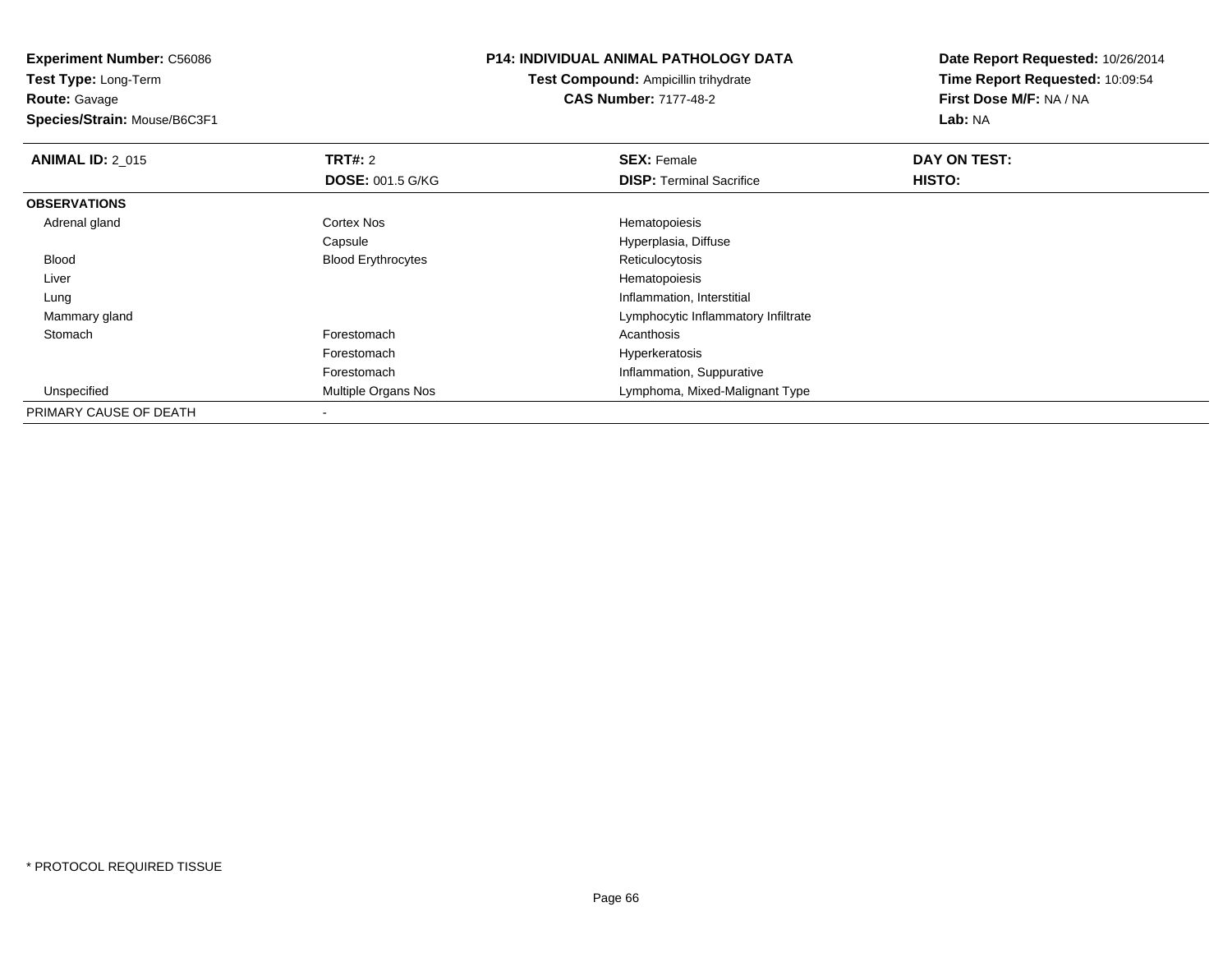**Test Type:** Long-Term**Route:** Gavage

**Species/Strain:** Mouse/B6C3F1

#### **P14: INDIVIDUAL ANIMAL PATHOLOGY DATA**

**Test Compound:** Ampicillin trihydrate**CAS Number:** 7177-48-2

| <b>ANIMAL ID: 2_016</b> | <b>TRT#: 2</b>          | <b>SEX: Female</b>                   | DAY ON TEST: |  |
|-------------------------|-------------------------|--------------------------------------|--------------|--|
|                         | <b>DOSE: 001.5 G/KG</b> | <b>DISP:</b> Moribund Sacrifice      | HISTO:       |  |
| <b>OBSERVATIONS</b>     |                         |                                      |              |  |
| Adrenal gland           | Cortex Nos              | Cytoplasmic Vacuolization            |              |  |
|                         | Capsule                 | Hyperplasia, Diffuse                 |              |  |
| Bone marrow             |                         | Hyperplasia, Granulocytic            |              |  |
| Kidney                  |                         | Lymphocytic Inflammatory Infiltrate  |              |  |
| Liver                   |                         | Hematopoiesis                        |              |  |
| Lung                    |                         | Lymphocytic Inflammatory Infiltrate  |              |  |
| Salivary gland          |                         | Lymphocytic Inflammatory Infiltrate  |              |  |
| Spleen                  | Red Pulp                | Hematopoiesis                        |              |  |
| Stomach                 | Forestomach             | Acanthosis                           |              |  |
|                         | Forestomach             | Hyperkeratosis                       |              |  |
|                         | Forestomach             | Inflammation, Suppurative            |              |  |
| Unspecified             | Multiple Organs Nos     | Lymphoma, Lymphocytic-Malignant Type |              |  |
| Uterus                  | Endometrium             | Hyperplasia, Cystic                  |              |  |
| PRIMARY CAUSE OF DEATH  |                         |                                      |              |  |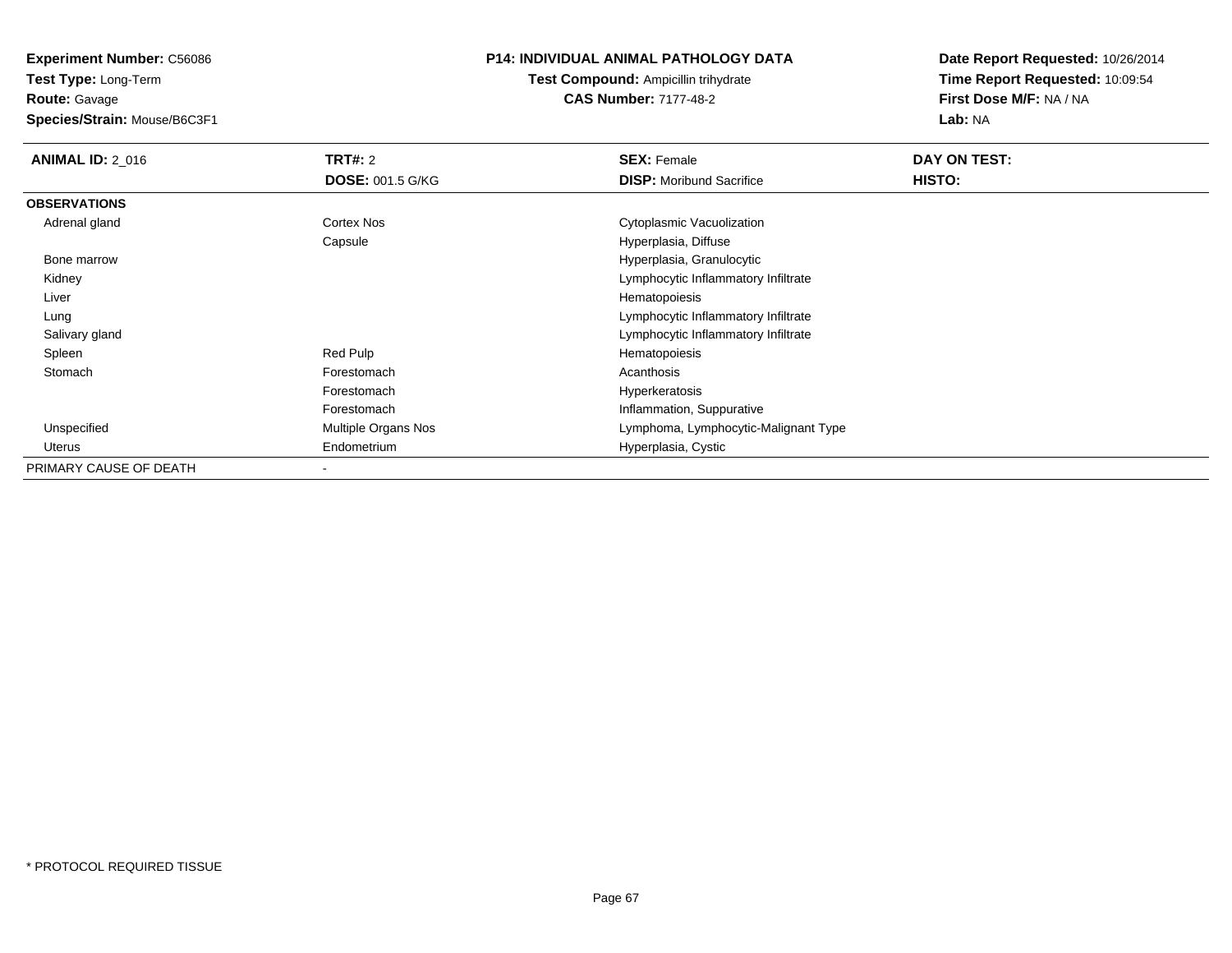**Test Type:** Long-Term**Route:** Gavage

**Species/Strain:** Mouse/B6C3F1

#### **P14: INDIVIDUAL ANIMAL PATHOLOGY DATA**

## **Test Compound:** Ampicillin trihydrate**CAS Number:** 7177-48-2

| <b>ANIMAL ID: 2_017</b> | TRT#: 2                 | <b>SEX: Female</b>                  | DAY ON TEST: |
|-------------------------|-------------------------|-------------------------------------|--------------|
|                         | <b>DOSE: 001.5 G/KG</b> | <b>DISP: Natural Death</b>          | HISTO:       |
| <b>OBSERVATIONS</b>     |                         |                                     |              |
| Adrenal gland           | Capsule                 | Hyperplasia, Focal                  |              |
| Bone marrow             |                         | Hyperplasia, Granulocytic           |              |
| <b>Intestine Small</b>  | <b>Ileum</b>            | Inflammation, Acute/Chronic         |              |
|                         | lleum                   | Ulcer, Chronic                      |              |
| Kidney                  |                         | Glomerulonephritis, Subacute        |              |
|                         |                         | Lymphocytic Inflammatory Infiltrate |              |
| Liver                   |                         | Cytoplasmic Change, Eosinophilic    |              |
|                         |                         | Hematopoiesis                       |              |
| Spleen                  |                         | Depletion, Lymphoid                 |              |
|                         | Red Pulp                | Hematopoiesis                       |              |
| Stomach                 | Forestomach             | Hyperkeratosis                      |              |
| Unspecified             | Multiple Organs Nos     | Inflammation, Suppurative           |              |
| Uterus                  | Endometrium             | Hyperplasia, Cystic                 |              |
| PRIMARY CAUSE OF DEATH  |                         |                                     |              |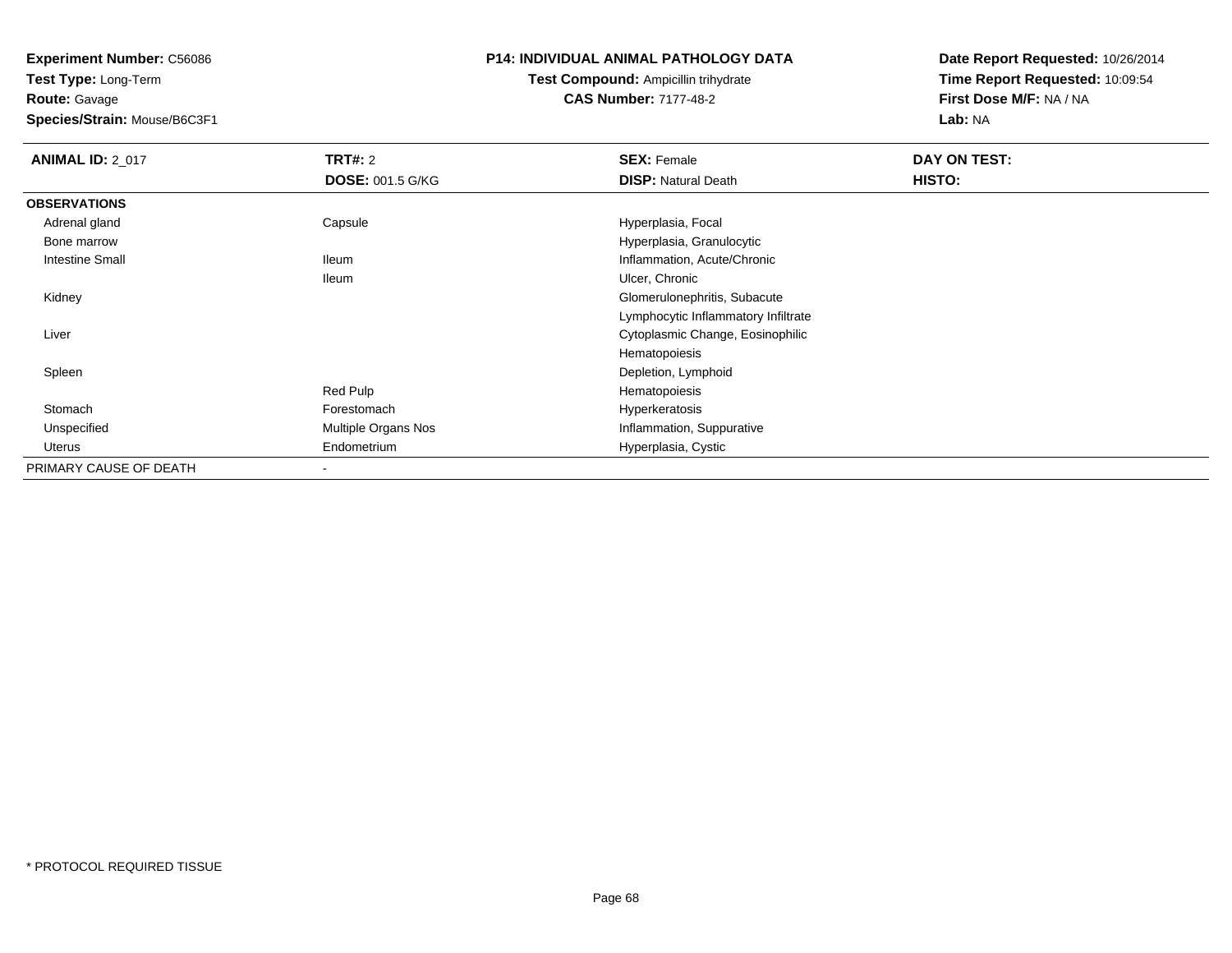**Test Type:** Long-Term**Route:** Gavage

**Species/Strain:** Mouse/B6C3F1

## **P14: INDIVIDUAL ANIMAL PATHOLOGY DATA**

**Test Compound:** Ampicillin trihydrate**CAS Number:** 7177-48-2

| <b>ANIMAL ID: 2_018</b> | <b>TRT#: 2</b>          | <b>SEX: Female</b>                | DAY ON TEST: |
|-------------------------|-------------------------|-----------------------------------|--------------|
|                         | <b>DOSE: 001.5 G/KG</b> | <b>DISP: Natural Death</b>        | HISTO:       |
| <b>OBSERVATIONS</b>     |                         |                                   |              |
| Adrenal gland           | Capsule                 | Hyperplasia, Focal                |              |
| Bone marrow             |                         | Hyperplasia, Granulocytic         |              |
| Kidney                  | Papilla                 | Necrosis, Nos                     |              |
|                         |                         | Plasma-Cell Infiltrate            |              |
| Liver                   | <b>Hepatic Sinusoid</b> | Dilatation, Nos                   |              |
|                         |                         | Hematopoiesis                     |              |
|                         | Kupffer Cell            | Hyperplasia, Diffuse              |              |
| Lymph node              | Renal Lymph Node        | Inflammation, Acute/Chronic       |              |
| Skin                    | Abdomen                 | Inflammation, Chronic Suppurative |              |
| Spleen                  |                         | Depletion, Lymphoid               |              |
|                         | Red Pulp                | Hematopoiesis                     |              |
| Unspecified             | Multiple Organs Nos     | Inflammation, Suppurative         |              |
| Uterus                  | Endometrium             | Hyperplasia, Cystic               |              |
| PRIMARY CAUSE OF DEATH  |                         |                                   |              |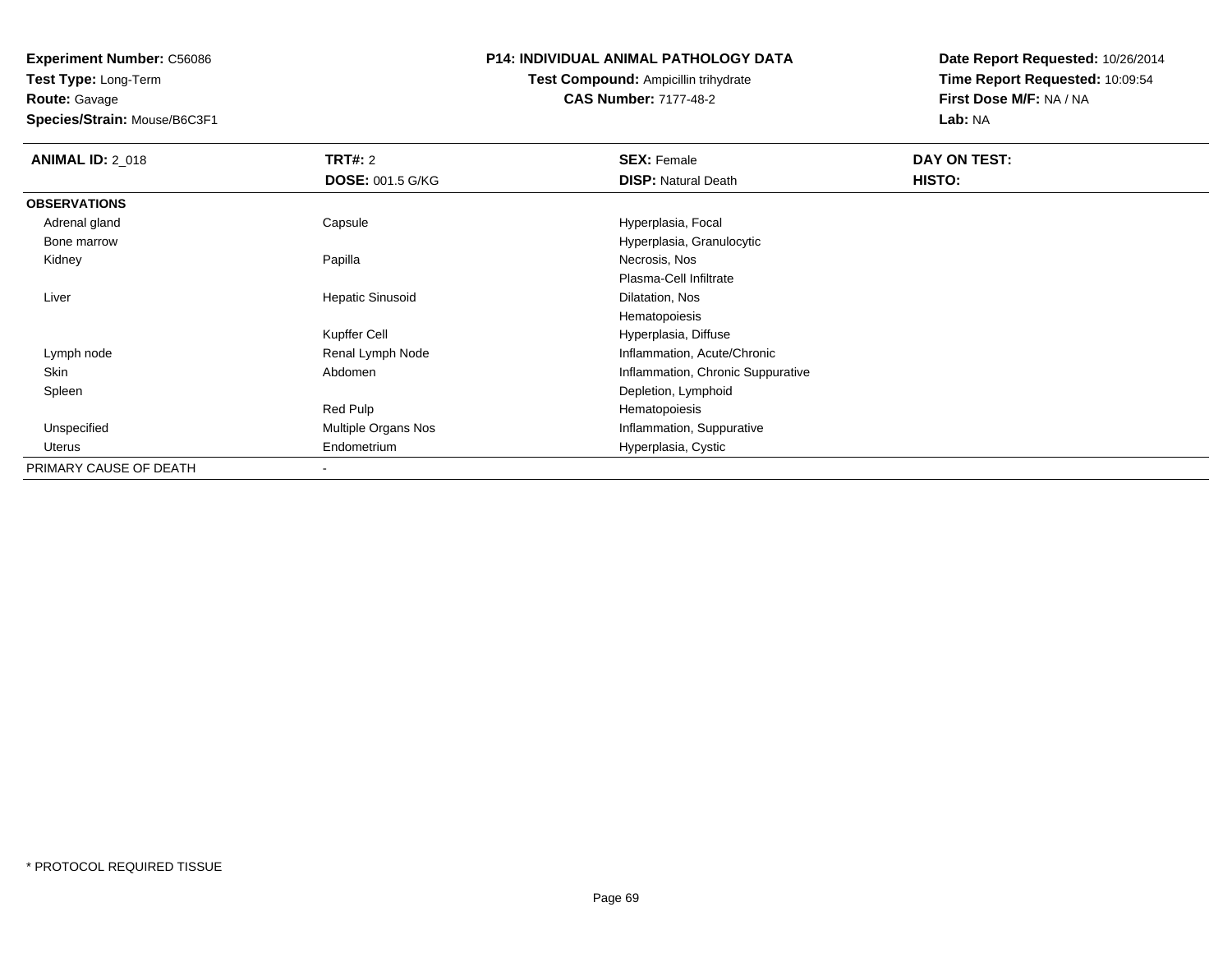**Test Type:** Long-Term**Route:** Gavage

**Species/Strain:** Mouse/B6C3F1

## **P14: INDIVIDUAL ANIMAL PATHOLOGY DATA**

# **Test Compound:** Ampicillin trihydrate**CAS Number:** 7177-48-2

| <b>ANIMAL ID: 2_019</b> | <b>TRT#: 2</b>          | <b>SEX: Female</b>                  | DAY ON TEST: |
|-------------------------|-------------------------|-------------------------------------|--------------|
|                         | <b>DOSE: 001.5 G/KG</b> | <b>DISP: Natural Death</b>          | HISTO:       |
| <b>OBSERVATIONS</b>     |                         |                                     |              |
| Adrenal gland           | Cortex Nos              | Hematopoiesis                       |              |
|                         | Capsule                 | Hyperplasia, Focal                  |              |
| Bone marrow             |                         | Hyperplasia, Granulocytic           |              |
| <b>Brain</b>            |                         | Mineralization                      |              |
| Kidney                  |                         | Lymphocytic Inflammatory Infiltrate |              |
| Liver                   |                         | Hematopoiesis                       |              |
| Ovary                   |                         | Abscess, Nos                        |              |
| Spleen                  |                         | Depletion, Lymphoid                 |              |
|                         | Red Pulp                | Hematopoiesis                       |              |
| Stomach                 | Forestomach             | Hyperkeratosis                      |              |
|                         | Forestomach             | Infection, Fungal                   |              |
|                         | Forestomach             | Inflammation, Suppurative           |              |
| <b>Uterus</b>           | Endometrium             | Hyperplasia, Cystic                 |              |
|                         | Endometrium             | Inflammation, Suppurative           |              |
| PRIMARY CAUSE OF DEATH  | $\blacksquare$          |                                     |              |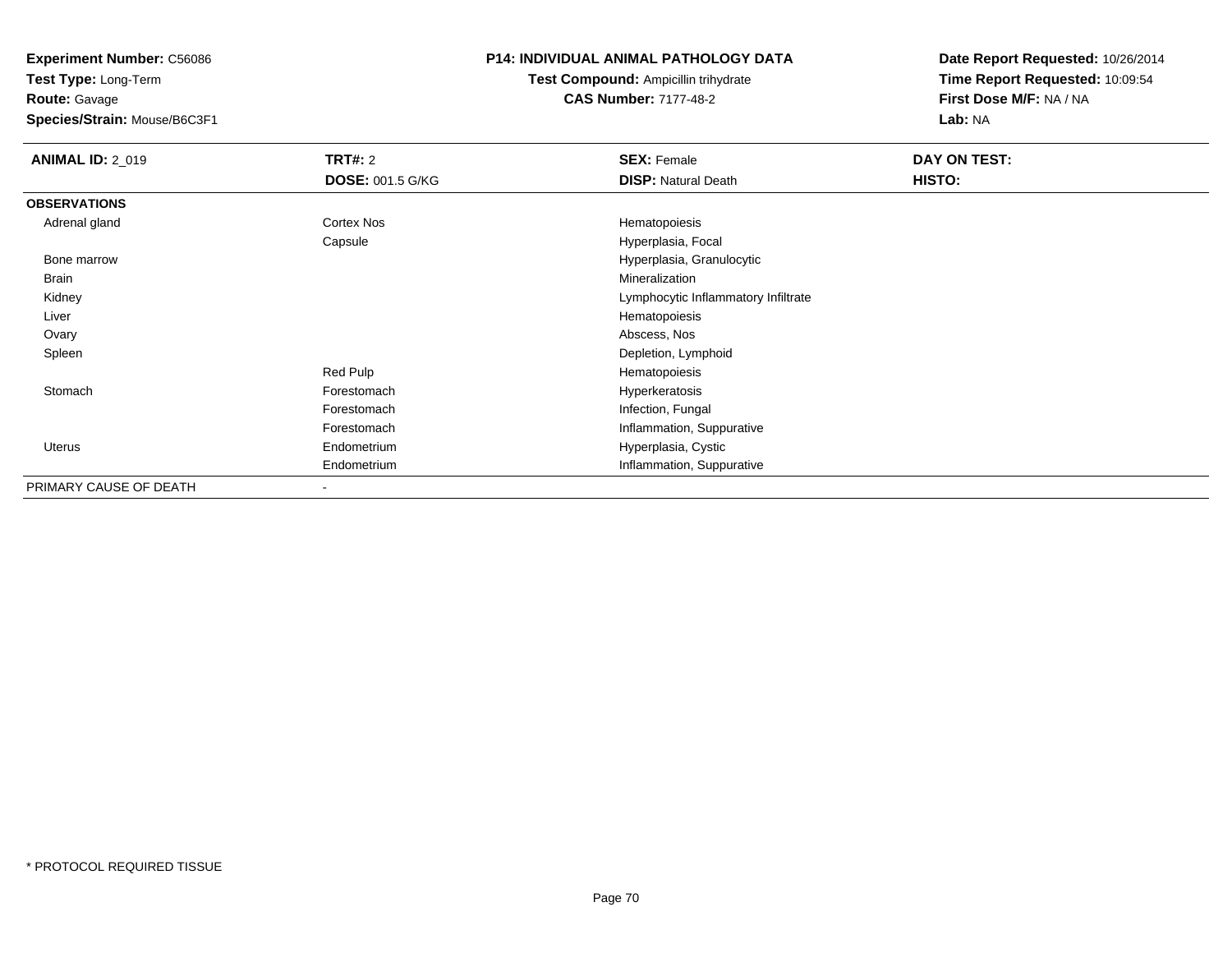**Test Type:** Long-Term**Route:** Gavage

**Species/Strain:** Mouse/B6C3F1

#### **P14: INDIVIDUAL ANIMAL PATHOLOGY DATA**

**Test Compound:** Ampicillin trihydrate**CAS Number:** 7177-48-2

| <b>ANIMAL ID: 2 020</b> | TRT#: 2                  | <b>SEX: Female</b>               | DAY ON TEST: |  |
|-------------------------|--------------------------|----------------------------------|--------------|--|
|                         | <b>DOSE: 001.5 G/KG</b>  | <b>DISP: Natural Death</b>       | HISTO:       |  |
| <b>OBSERVATIONS</b>     |                          |                                  |              |  |
| Adrenal gland           | <b>Cortex Nos</b>        | Cytoplasmic Change, Eosinophilic |              |  |
|                         | Capsule                  | Hyperplasia, Diffuse             |              |  |
| Bone marrow             |                          | Hyperplasia, Granulocytic        |              |  |
| Kidney                  | Tubule                   | Cytoplasmic Change, Eosinophilic |              |  |
|                         |                          | Glomerulonephritis, Subacute     |              |  |
| Liver                   |                          | Hematopoiesis                    |              |  |
|                         | Kupffer Cell             | Hyperplasia, Diffuse             |              |  |
| Ovary                   |                          | Cyst, Nos                        |              |  |
| Peritoneum              |                          | Inflammation, Suppurative        |              |  |
| Spleen                  | Red Pulp                 | Hematopoiesis                    |              |  |
| Uterus                  | Endometrium              | Hyperplasia, Cystic              |              |  |
|                         |                          | Inflammation, Suppurative        |              |  |
| PRIMARY CAUSE OF DEATH  | $\overline{\phantom{a}}$ |                                  |              |  |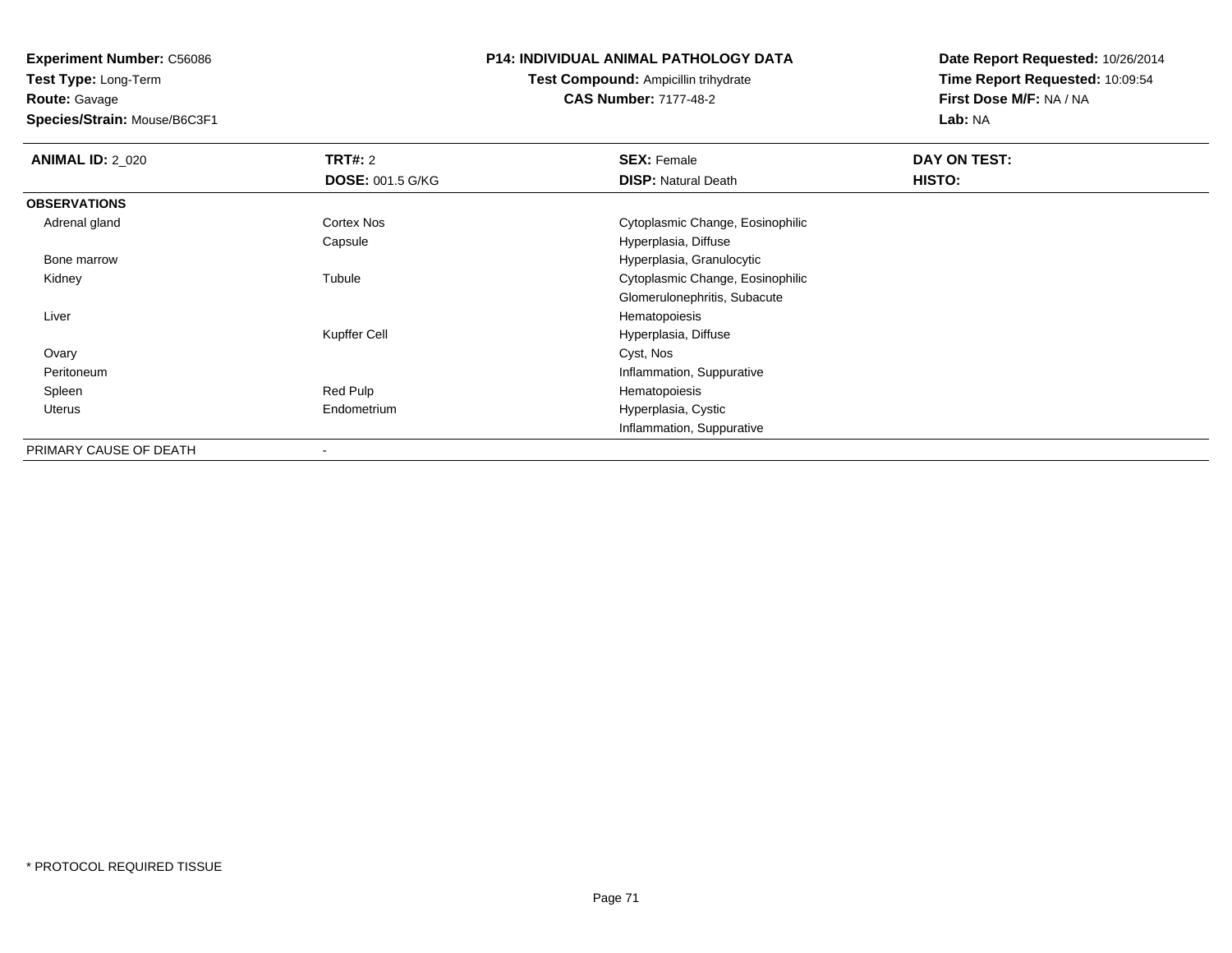**Route:** Gavage

**Species/Strain:** Mouse/B6C3F1

#### **P14: INDIVIDUAL ANIMAL PATHOLOGY DATA**

**Test Compound:** Ampicillin trihydrate**CAS Number:** 7177-48-2

| <b>ANIMAL ID: 2_021</b> | <b>TRT#: 2</b>          | <b>SEX: Female</b>           | DAY ON TEST: |  |
|-------------------------|-------------------------|------------------------------|--------------|--|
|                         | <b>DOSE: 001.5 G/KG</b> | <b>DISP: Natural Death</b>   | HISTO:       |  |
| <b>OBSERVATIONS</b>     |                         |                              |              |  |
| Adrenal gland           | Capsule                 | Hyperplasia, Diffuse         |              |  |
| Bone marrow             |                         | Hyperplasia, Granulocytic    |              |  |
| Brain                   |                         | Mineralization               |              |  |
| Heart                   | Myocardium Nos          | <b>Bacterial Septicemia</b>  |              |  |
|                         | Myocardium Nos          | Necrosis, Focal              |              |  |
| Kidney                  |                         | Glomerulonephritis, Subacute |              |  |
|                         |                         | Plasma-Cell Infiltrate       |              |  |
| Lymph node              | Mandibular Lymph Node   | Hemosiderosis                |              |  |
|                         | Pancreatic Lymph Node   | Histiocytosis                |              |  |
| Mammary gland           |                         | Inflammation, Nos            |              |  |
| Pancreas                | Islets                  | Hyperplasia, Focal           |              |  |
|                         |                         | Plasma-Cell Infiltrate       |              |  |
| Peritoneum              | Peritoneal Cavity Nos   | Abscess, Chronic             |              |  |
| Stomach                 | <b>Fundal Gland</b>     | Dilatation, Nos              |              |  |
|                         | Forestomach             | Hyperkeratosis               |              |  |
| Unspecified             | Multiple Organs Nos     | Hematopoiesis                |              |  |
|                         | Multiple Organs Nos     | Inflammation, Suppurative    |              |  |
| Uterus                  | Endometrium             | Hyperplasia, Cystic          |              |  |
| PRIMARY CAUSE OF DEATH  | ۰                       |                              |              |  |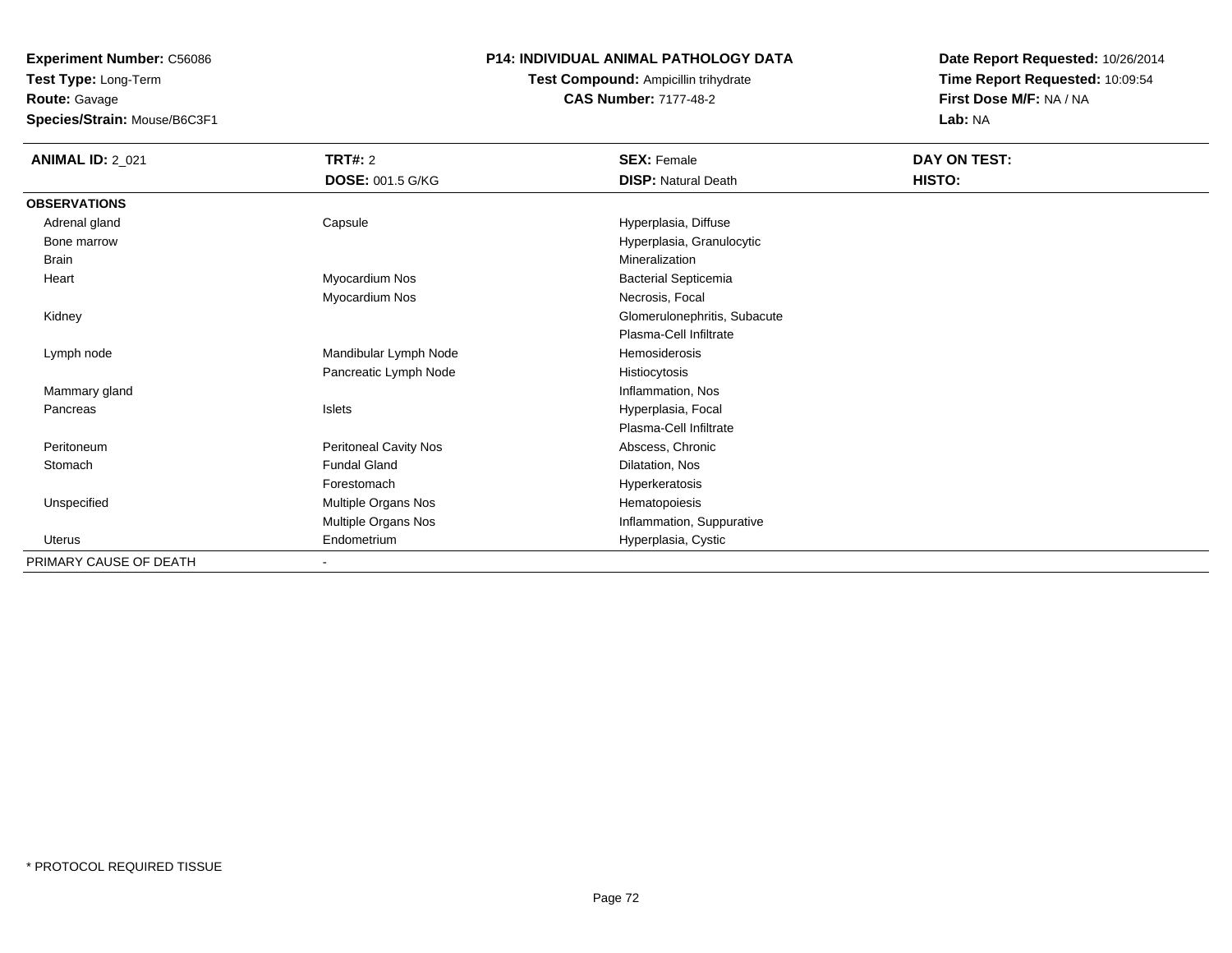| <b>Experiment Number: C56086</b><br>Test Type: Long-Term<br><b>Route: Gavage</b> |                         | <b>P14: INDIVIDUAL ANIMAL PATHOLOGY DATA</b><br><b>Test Compound: Ampicillin trihydrate</b> | Date Report Requested: 10/26/2014<br>Time Report Requested: 10:09:54 |  |
|----------------------------------------------------------------------------------|-------------------------|---------------------------------------------------------------------------------------------|----------------------------------------------------------------------|--|
|                                                                                  |                         | <b>CAS Number: 7177-48-2</b>                                                                | First Dose M/F: NA / NA                                              |  |
| Species/Strain: Mouse/B6C3F1                                                     |                         |                                                                                             | Lab: NA                                                              |  |
| <b>ANIMAL ID: 2 022</b>                                                          | <b>TRT#: 2</b>          | <b>SEX: Female</b>                                                                          | DAY ON TEST:                                                         |  |
|                                                                                  | <b>DOSE: 001.5 G/KG</b> | <b>DISP: Natural Death</b>                                                                  | HISTO:                                                               |  |
| <b>OBSERVATIONS</b>                                                              |                         |                                                                                             |                                                                      |  |
| Adrenal gland                                                                    | Capsule                 | Hyperplasia, Diffuse                                                                        |                                                                      |  |
| Bone marrow                                                                      |                         | Hyperplasia, Granulocytic                                                                   |                                                                      |  |
| Kidney                                                                           |                         | Lymphocytic Inflammatory Infiltrate                                                         |                                                                      |  |
| Skin                                                                             |                         | Hyperkeratosis                                                                              |                                                                      |  |
| Stomach                                                                          | Forestomach             | Acanthosis                                                                                  |                                                                      |  |
|                                                                                  | Forestomach             | Hyperkeratosis                                                                              |                                                                      |  |
|                                                                                  | Forestomach             | Plasma-Cell Infiltrate                                                                      |                                                                      |  |
| Unspecified                                                                      | Multiple Organs Nos     | Lymphoma, Lymphocytic-Malignant Type                                                        |                                                                      |  |
| PRIMARY CAUSE OF DEATH                                                           |                         |                                                                                             |                                                                      |  |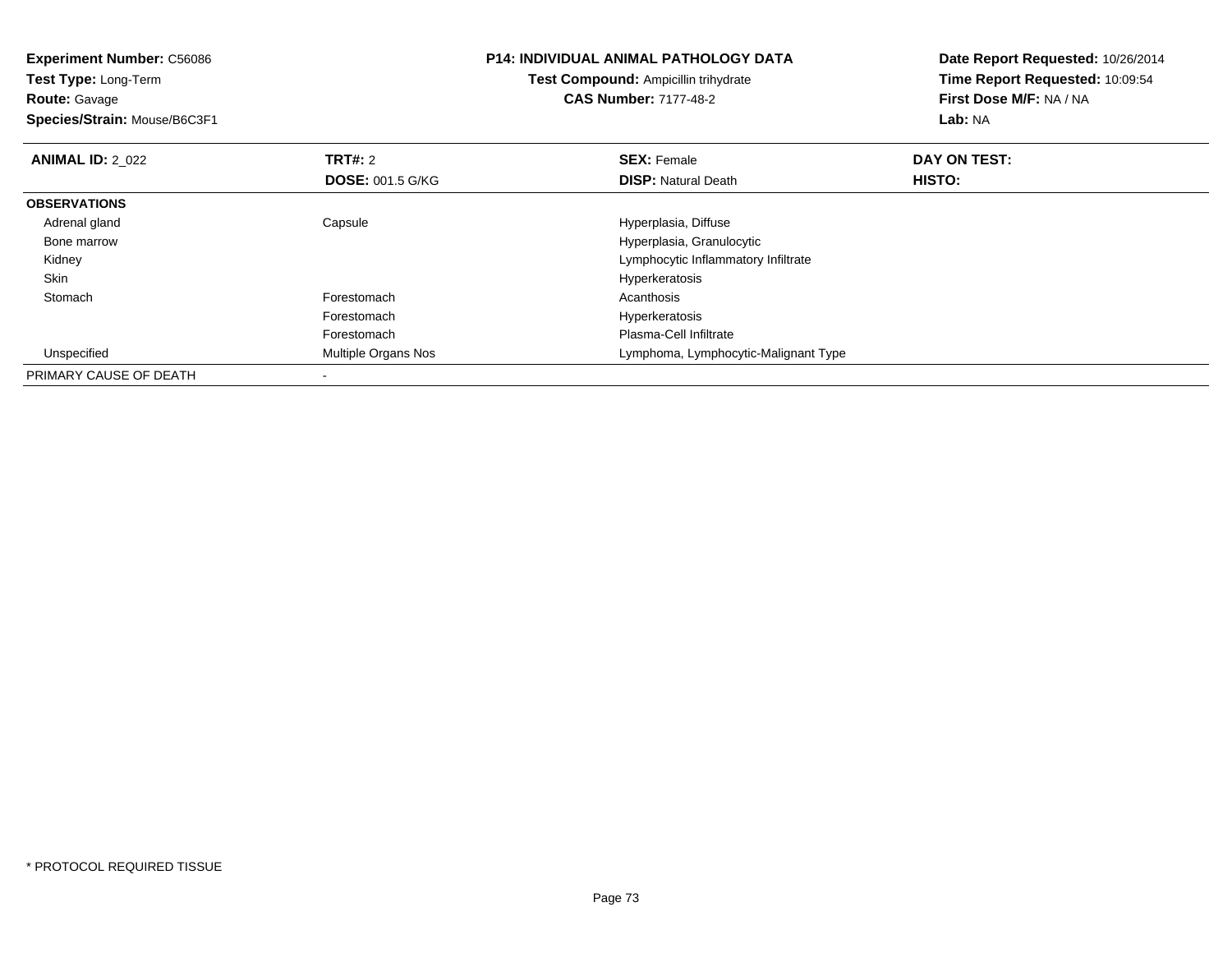**Route:** Gavage

**Species/Strain:** Mouse/B6C3F1

## **P14: INDIVIDUAL ANIMAL PATHOLOGY DATA**

**Test Compound:** Ampicillin trihydrate**CAS Number:** 7177-48-2

| <b>ANIMAL ID: 2_023</b> | TRT#: 2                    | <b>SEX: Female</b>                  | DAY ON TEST: |  |
|-------------------------|----------------------------|-------------------------------------|--------------|--|
|                         | <b>DOSE: 001.5 G/KG</b>    | <b>DISP:</b> Terminal Sacrifice     | HISTO:       |  |
| <b>OBSERVATIONS</b>     |                            |                                     |              |  |
| Adrenal gland           | <b>Cortex Nos</b>          | Amyloid, Nos                        |              |  |
|                         | Capsule                    | Hyperplasia, Diffuse                |              |  |
| Bone marrow             |                            | Atrophy, Nos                        |              |  |
| Kidney                  | Tubule                     | Cytoplasmic Change, Nos             |              |  |
| Pituitary gland         | <b>Anterior Pituitary</b>  | Hyperplasia, Focal                  |              |  |
| Spleen                  |                            | Hyperplasia, Lymphoid               |              |  |
| Stomach                 | Forestomach                | Acanthosis                          |              |  |
|                         | Forestomach                | Hyperkeratosis                      |              |  |
|                         | Forestomach                | Infection, Fungal                   |              |  |
|                         | Forestomach                | Inflammation, Suppurative           |              |  |
| Unspecified             | <b>Multiple Organs Nos</b> | Lymphocytic Inflammatory Infiltrate |              |  |
| Uterus                  | Endometrium                | Hyperplasia, Cystic                 |              |  |
| PRIMARY CAUSE OF DEATH  |                            |                                     |              |  |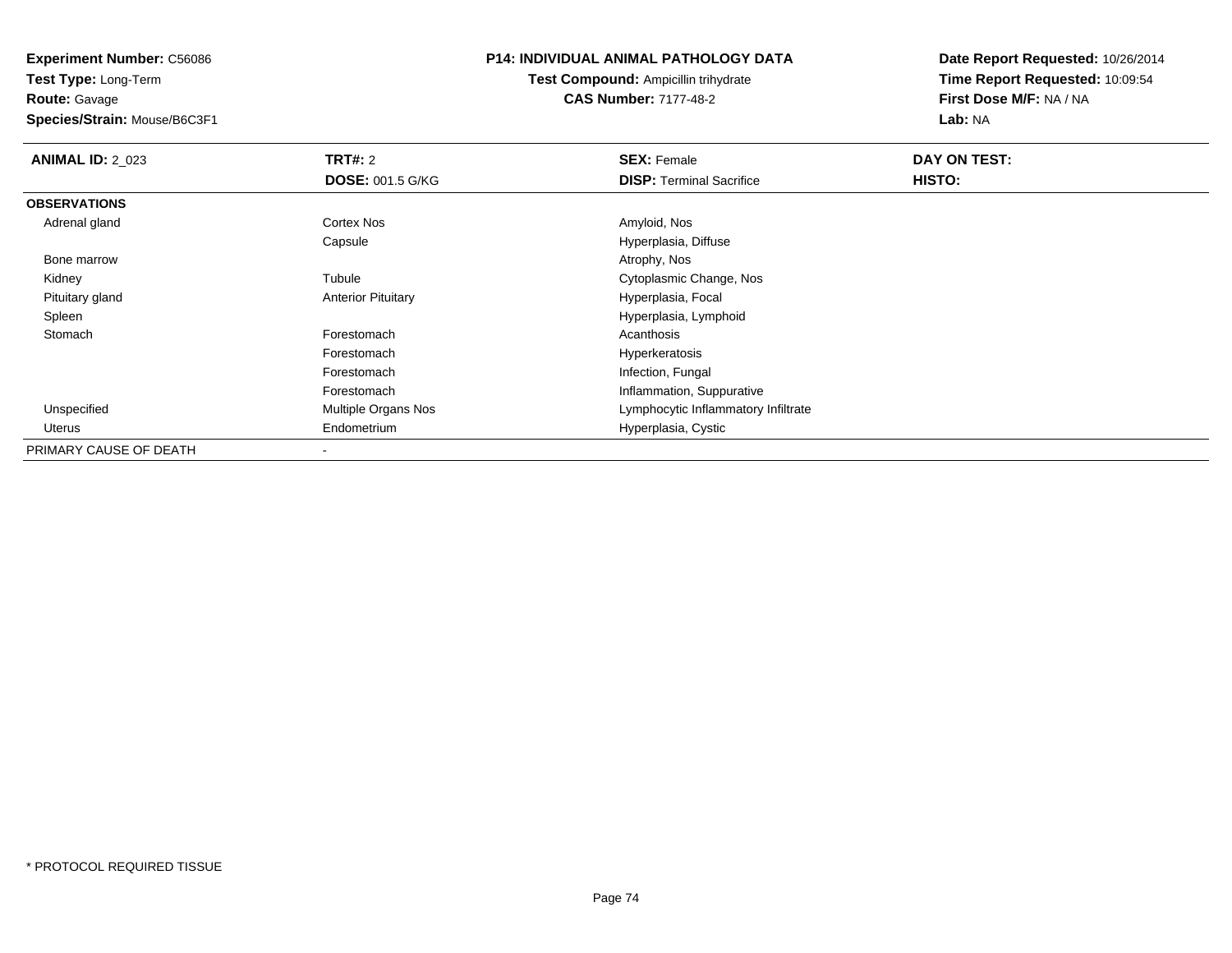**Test Type:** Long-Term**Route:** Gavage

**Species/Strain:** Mouse/B6C3F1

## **P14: INDIVIDUAL ANIMAL PATHOLOGY DATA**

**Test Compound:** Ampicillin trihydrate**CAS Number:** 7177-48-2

| <b>ANIMAL ID: 2 024</b> | TRT#: 2                 | <b>SEX: Female</b>                  | DAY ON TEST: |  |
|-------------------------|-------------------------|-------------------------------------|--------------|--|
|                         | <b>DOSE: 001.5 G/KG</b> | <b>DISP:</b> Terminal Sacrifice     | HISTO:       |  |
| <b>OBSERVATIONS</b>     |                         |                                     |              |  |
| Adrenal gland           | Capsule                 | Hyperplasia, Diffuse                |              |  |
| Bone marrow             |                         | Fibrosis, Myelo                     |              |  |
| Brain                   |                         | Mineralization                      |              |  |
| Kidney                  |                         | Lymphocytic Inflammatory Infiltrate |              |  |
| Lung                    |                         | Lymphocytic Inflammatory Infiltrate |              |  |
| Stomach                 | Forestomach             | Acanthosis                          |              |  |
|                         | Forestomach             | Hyperkeratosis                      |              |  |
|                         | Forestomach             | Infection, Fungal                   |              |  |
|                         | Forestomach             | Inflammation, Suppurative           |              |  |
| Urinary bladder         |                         | Lymphocytic Inflammatory Infiltrate |              |  |
| Uterus                  | Endometrium             | Hyperplasia, Cystic                 |              |  |
| PRIMARY CAUSE OF DEATH  |                         |                                     |              |  |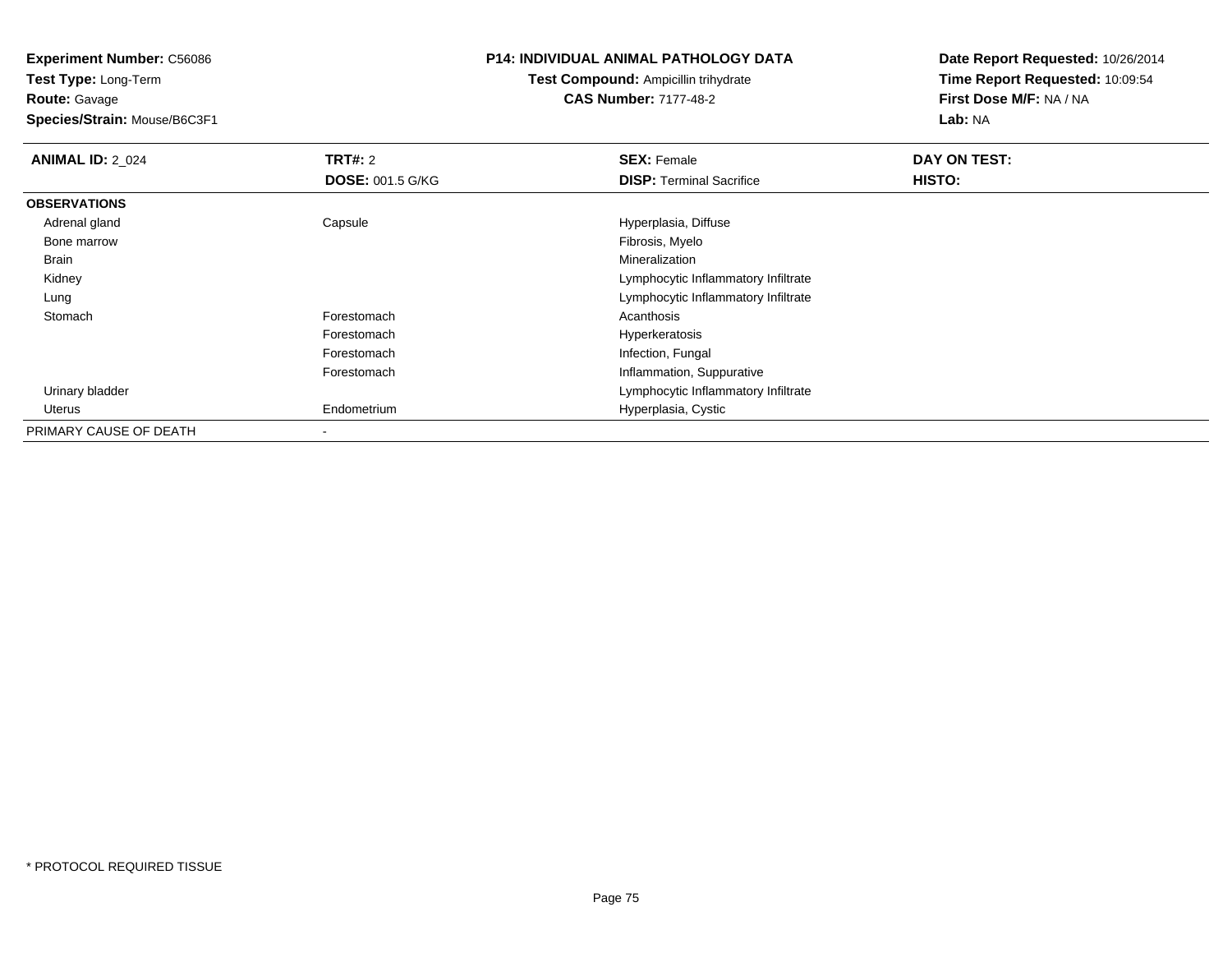**Test Type:** Long-Term**Route:** Gavage

**Species/Strain:** Mouse/B6C3F1

## **P14: INDIVIDUAL ANIMAL PATHOLOGY DATA**

**Test Compound:** Ampicillin trihydrate**CAS Number:** 7177-48-2

| <b>ANIMAL ID: 2_025</b> | TRT#: 2                 | <b>SEX: Female</b>                  | DAY ON TEST: |  |
|-------------------------|-------------------------|-------------------------------------|--------------|--|
|                         | <b>DOSE: 001.5 G/KG</b> | <b>DISP:</b> Terminal Sacrifice     | HISTO:       |  |
| <b>OBSERVATIONS</b>     |                         |                                     |              |  |
| Adrenal gland           | Capsule                 | Hyperplasia, Diffuse                |              |  |
|                         | Cortex Nos              | Hyperplasia, Focal                  |              |  |
| Bone marrow             |                         | Fibrosis, Myelo                     |              |  |
| Kidney                  |                         | Lymphocytic Inflammatory Infiltrate |              |  |
| Stomach                 | Forestomach             | Acanthosis                          |              |  |
|                         | Forestomach             | Hyperkeratosis                      |              |  |
|                         | Forestomach             | Infection, Fungal                   |              |  |
|                         | Forestomach             | Inflammation, Suppurative           |              |  |
| Unspecified             | Multiple Organs Nos     | Lymphoma, Mixed-Malignant Type      |              |  |
| Urinary bladder         |                         | Lymphocytic Inflammatory Infiltrate |              |  |
| Uterus                  | Endometrium             | Hyperplasia, Cystic                 |              |  |
| PRIMARY CAUSE OF DEATH  |                         |                                     |              |  |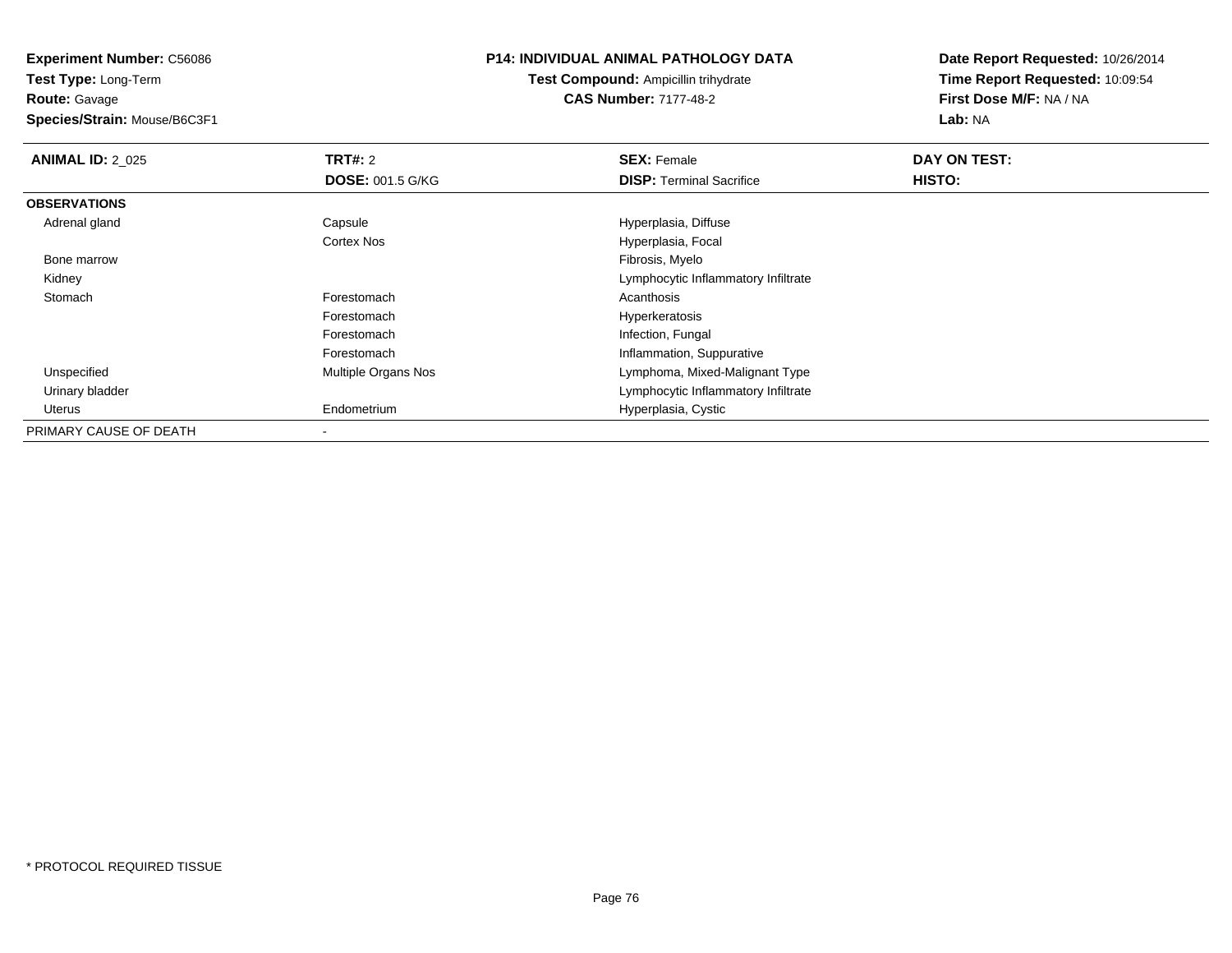**Test Type:** Long-Term**Route:** Gavage

**Species/Strain:** Mouse/B6C3F1

# **P14: INDIVIDUAL ANIMAL PATHOLOGY DATA**

# **Test Compound:** Ampicillin trihydrate**CAS Number:** 7177-48-2

| <b>ANIMAL ID: 2_026</b> | <b>TRT#: 2</b>          | <b>SEX: Female</b>                  | DAY ON TEST: |  |
|-------------------------|-------------------------|-------------------------------------|--------------|--|
|                         | <b>DOSE: 001.5 G/KG</b> | <b>DISP: Natural Death</b>          | HISTO:       |  |
| <b>OBSERVATIONS</b>     |                         |                                     |              |  |
| Adrenal gland           | Capsule                 | Hyperplasia, Focal                  |              |  |
| Bone marrow             |                         | Hyperplasia, Granulocytic           |              |  |
| Brain                   |                         | Mineralization                      |              |  |
| Kidney                  | Tubule                  | Atrophy, Focal                      |              |  |
|                         | Tubule                  | Degeneration, Granular              |              |  |
|                         |                         | Glomerulonephritis, Subacute        |              |  |
|                         |                         | Inflammation, Suppurative           |              |  |
|                         | Papilla                 | Necrosis, Nos                       |              |  |
| Liver                   |                         | Hematopoiesis                       |              |  |
| Ovary                   |                         | Abscess, Chronic                    |              |  |
| Salivary gland          |                         | Lymphocytic Inflammatory Infiltrate |              |  |
| Spleen                  |                         | Depletion, Lymphoid                 |              |  |
|                         | Red Pulp                | Hematopoiesis                       |              |  |
| Stomach                 | Forestomach             | Acanthosis                          |              |  |
|                         | Forestomach             | Hyperkeratosis                      |              |  |
|                         | Forestomach             | Infection, Fungal                   |              |  |
|                         | Forestomach             | Inflammation, Suppurative           |              |  |
| Uterus                  | Endometrium             | Hyperplasia, Cystic                 |              |  |
| PRIMARY CAUSE OF DEATH  | $\blacksquare$          |                                     |              |  |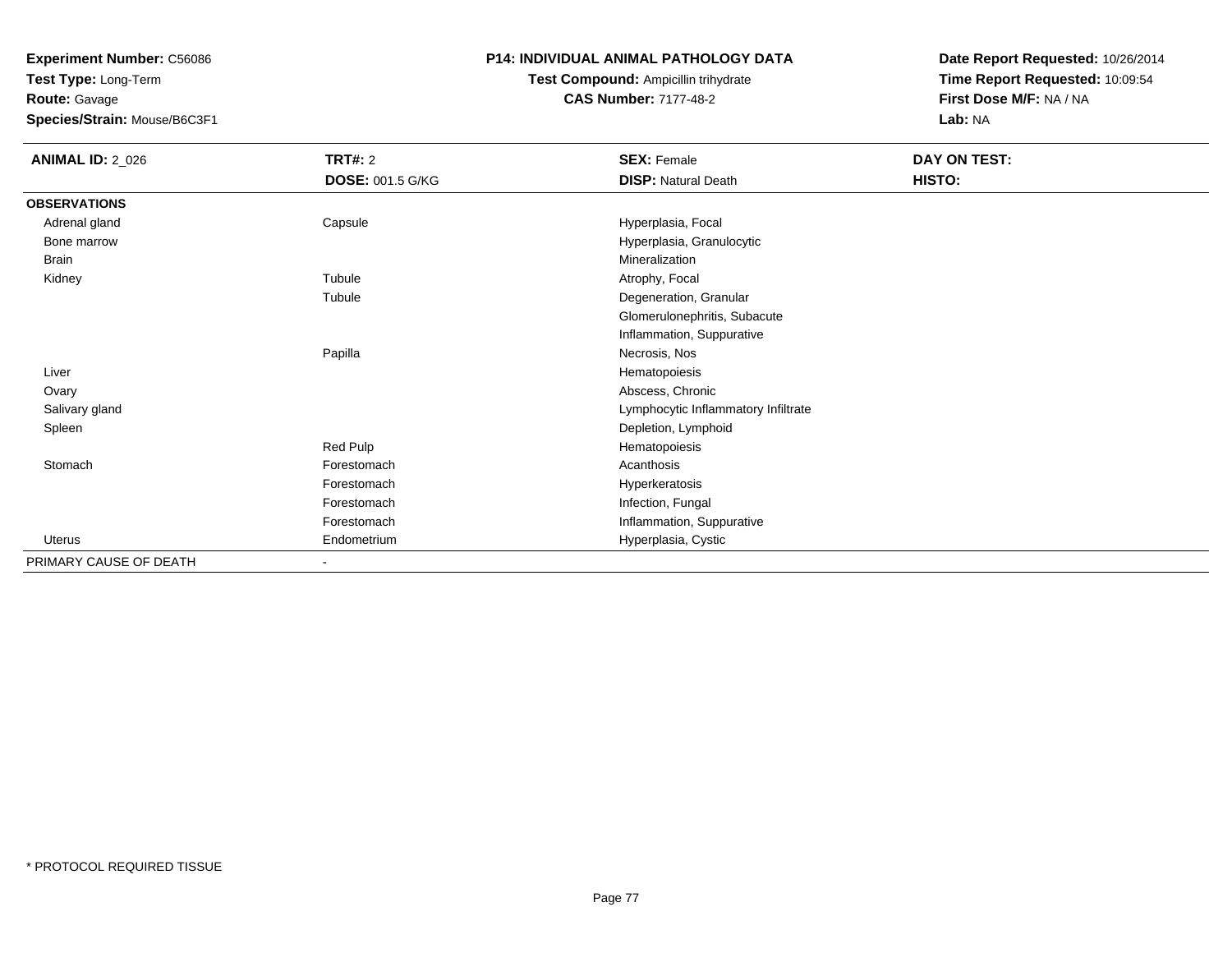| <b>Experiment Number: C56086</b><br>Test Type: Long-Term<br><b>Route: Gavage</b> |                         | <b>P14: INDIVIDUAL ANIMAL PATHOLOGY DATA</b><br><b>Test Compound: Ampicillin trihydrate</b><br><b>CAS Number: 7177-48-2</b> | Date Report Requested: 10/26/2014<br>Time Report Requested: 10:09:54<br>First Dose M/F: NA / NA |  |
|----------------------------------------------------------------------------------|-------------------------|-----------------------------------------------------------------------------------------------------------------------------|-------------------------------------------------------------------------------------------------|--|
| Species/Strain: Mouse/B6C3F1                                                     |                         |                                                                                                                             | Lab: NA                                                                                         |  |
| <b>ANIMAL ID: 2 027</b>                                                          | <b>TRT#:</b> 2          | <b>SEX: Female</b>                                                                                                          | DAY ON TEST:                                                                                    |  |
|                                                                                  | <b>DOSE: 001.5 G/KG</b> | <b>DISP:</b> Natural Death                                                                                                  | HISTO:                                                                                          |  |
| <b>OBSERVATIONS</b>                                                              |                         |                                                                                                                             |                                                                                                 |  |
| Adrenal gland                                                                    | Capsule                 | Hyperplasia, Focal                                                                                                          |                                                                                                 |  |
| Bone marrow                                                                      |                         | Hyperplasia, Granulocytic                                                                                                   |                                                                                                 |  |
| Brain                                                                            |                         | Mineralization                                                                                                              |                                                                                                 |  |
| Liver                                                                            |                         | Hematopoiesis                                                                                                               |                                                                                                 |  |
| Ovary                                                                            |                         | Abscess, Chronic                                                                                                            |                                                                                                 |  |
| Spleen                                                                           | Red Pulp                | Hematopoiesis                                                                                                               |                                                                                                 |  |
| Unspecified                                                                      | Multiple Organs Nos     | Lymphocytic Inflammatory Infiltrate                                                                                         |                                                                                                 |  |
| Uterus                                                                           | Endometrium             | Hyperplasia, Cystic                                                                                                         |                                                                                                 |  |
| PRIMARY CAUSE OF DEATH                                                           |                         |                                                                                                                             |                                                                                                 |  |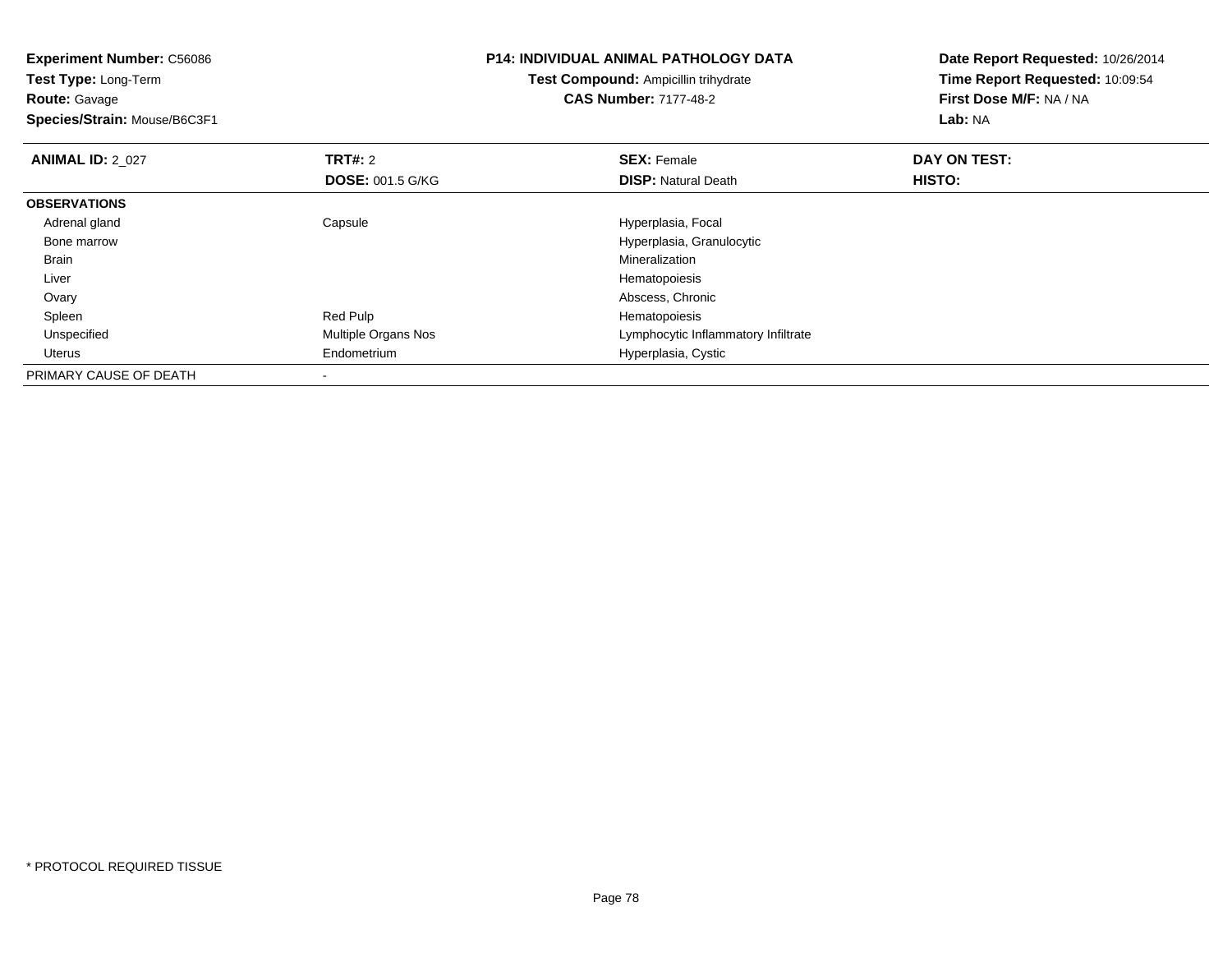**Route:** Gavage

**Species/Strain:** Mouse/B6C3F1

### **P14: INDIVIDUAL ANIMAL PATHOLOGY DATA**

**Test Compound:** Ampicillin trihydrate**CAS Number:** 7177-48-2

| <b>ANIMAL ID: 2_028</b> | TRT#: 2                    | <b>SEX: Female</b>                  | DAY ON TEST: |  |
|-------------------------|----------------------------|-------------------------------------|--------------|--|
|                         | <b>DOSE: 001.5 G/KG</b>    | <b>DISP: Terminal Sacrifice</b>     | HISTO:       |  |
| <b>OBSERVATIONS</b>     |                            |                                     |              |  |
| Adrenal gland           | Capsule                    | Hyperplasia, Diffuse                |              |  |
| Liver                   |                            | Cytoplasmic Vacuolization           |              |  |
| Ovary                   |                            | Hematoma, Organized                 |              |  |
| Pituitary gland         | <b>Anterior Pituitary</b>  | Adenoma, Nos                        |              |  |
| Spleen                  |                            | Hyperplasia, Lymphoid               |              |  |
| Stomach                 | Forestomach                | Acanthosis                          |              |  |
|                         | Forestomach                | Hyperkeratosis                      |              |  |
|                         | Forestomach                | Inflammation, Suppurative           |              |  |
| Unspecified             | <b>Multiple Organs Nos</b> | Lymphocytic Inflammatory Infiltrate |              |  |
| Uterus                  | Endometrium                | Hyperplasia, Cystic                 |              |  |
| PRIMARY CAUSE OF DEATH  | $\overline{\phantom{a}}$   |                                     |              |  |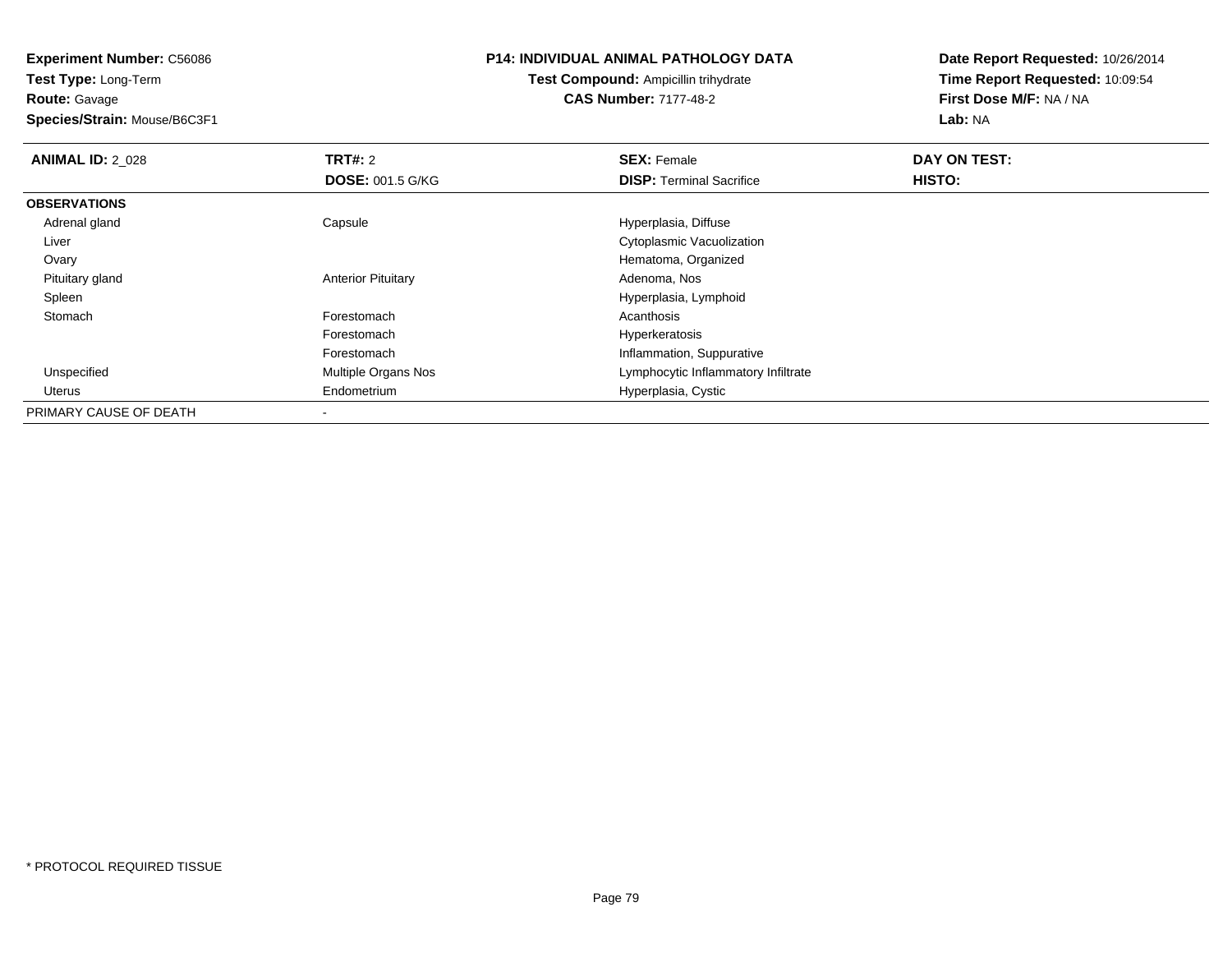**Experiment Number:** C56086**Test Type:** Long-Term**Route:** Gavage **Species/Strain:** Mouse/B6C3F1**P14: INDIVIDUAL ANIMAL PATHOLOGY DATATest Compound:** Ampicillin trihydrate**CAS Number:** 7177-48-2**Date Report Requested:** 10/26/2014**Time Report Requested:** 10:09:54**First Dose M/F:** NA / NA**Lab:** NA**ANIMAL ID: 2 029 TRT#:** 2 **SEX:** Female **DAY ON TEST: DOSE:** 001.5 G/KG**DISP:** Terminal Sacrifice **HISTO: OBSERVATIONS** Adrenal glandCapsule **Capsule Capsule Capsule**<br>
Fibrosis, Myelo Bone marroww which is a state of the state of the state of the state of the state of the Fibrosis, Myelo state of the state of the state of the state of the state of the state of the state of the state of the state of the state of th Ovaryy and the control of the control of the control of the control of the control of the control of the control of the control of the control of the control of the control of the control of the control of the control of the co Pituitary glandAnterior Pituitary **Acidophil Adenoma** 

Hyperplasia, Lymphoid

Lymphocytic Inflammatory Infiltrate

Hyperplasia, Cystic

Hyperkeratosis

h anns an t-India anns an t-India anns an t-India anns an t-India anns an t-India anns an t-India anns an t-In Forestomach

Endometrium

-

Spleen

Uterus

Stomach

Unspecified

PRIMARY CAUSE OF DEATH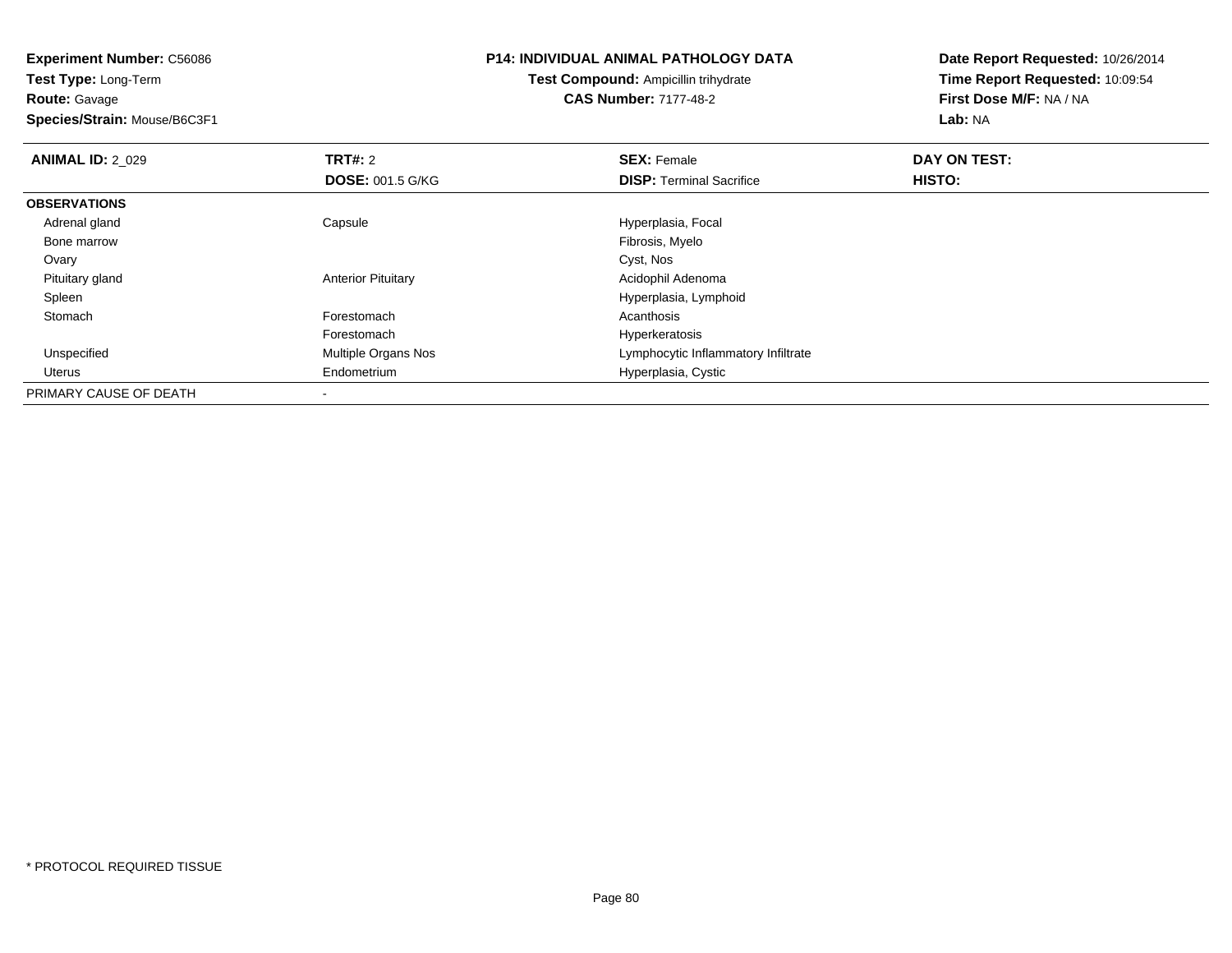**Route:** Gavage

**Species/Strain:** Mouse/B6C3F1

# **P14: INDIVIDUAL ANIMAL PATHOLOGY DATA**

**Test Compound:** Ampicillin trihydrate**CAS Number:** 7177-48-2

| <b>ANIMAL ID: 2_030</b> | <b>TRT#: 2</b><br><b>DOSE: 001.5 G/KG</b> | <b>SEX: Female</b><br><b>DISP: Natural Death</b> | DAY ON TEST:<br>HISTO: |
|-------------------------|-------------------------------------------|--------------------------------------------------|------------------------|
| <b>OBSERVATIONS</b>     |                                           |                                                  |                        |
| Bone                    | Joint Of Lower Extremity                  | Inflammation, Active Chronic                     |                        |
| Bone marrow             |                                           | Hyperplasia, Granulocytic                        |                        |
| Kidney                  | Tubule                                    | Cytoplasmic Change, Eosinophilic                 |                        |
|                         |                                           | Lymphocytic Inflammatory Infiltrate              |                        |
| Liver                   |                                           | Hematopoiesis                                    |                        |
| Lymph node              | Cervical Lymph Node Nos                   | Inflammation, Suppurative                        |                        |
| Peritoneum              | Peritoneal Cavity Nos                     | Abscess, Chronic                                 |                        |
|                         |                                           | Inflammation, Suppurative                        |                        |
| Salivary gland          |                                           | Mineralization                                   |                        |
| Spleen                  |                                           | Depletion, Lymphoid                              |                        |
|                         | Red Pulp                                  | Hematopoiesis                                    |                        |
| Stomach                 | Forestomach                               | Hyperkeratosis                                   |                        |
|                         | Forestomach                               | Inflammation, Suppurative                        |                        |
| Thymus                  |                                           | Depletion, Lymphoid                              |                        |
| Urinary bladder         |                                           | Lymphocytic Inflammatory Infiltrate              |                        |
| Uterus                  | Endometrium                               | Hyperplasia, Cystic                              |                        |
| PRIMARY CAUSE OF DEATH  | ۰                                         |                                                  |                        |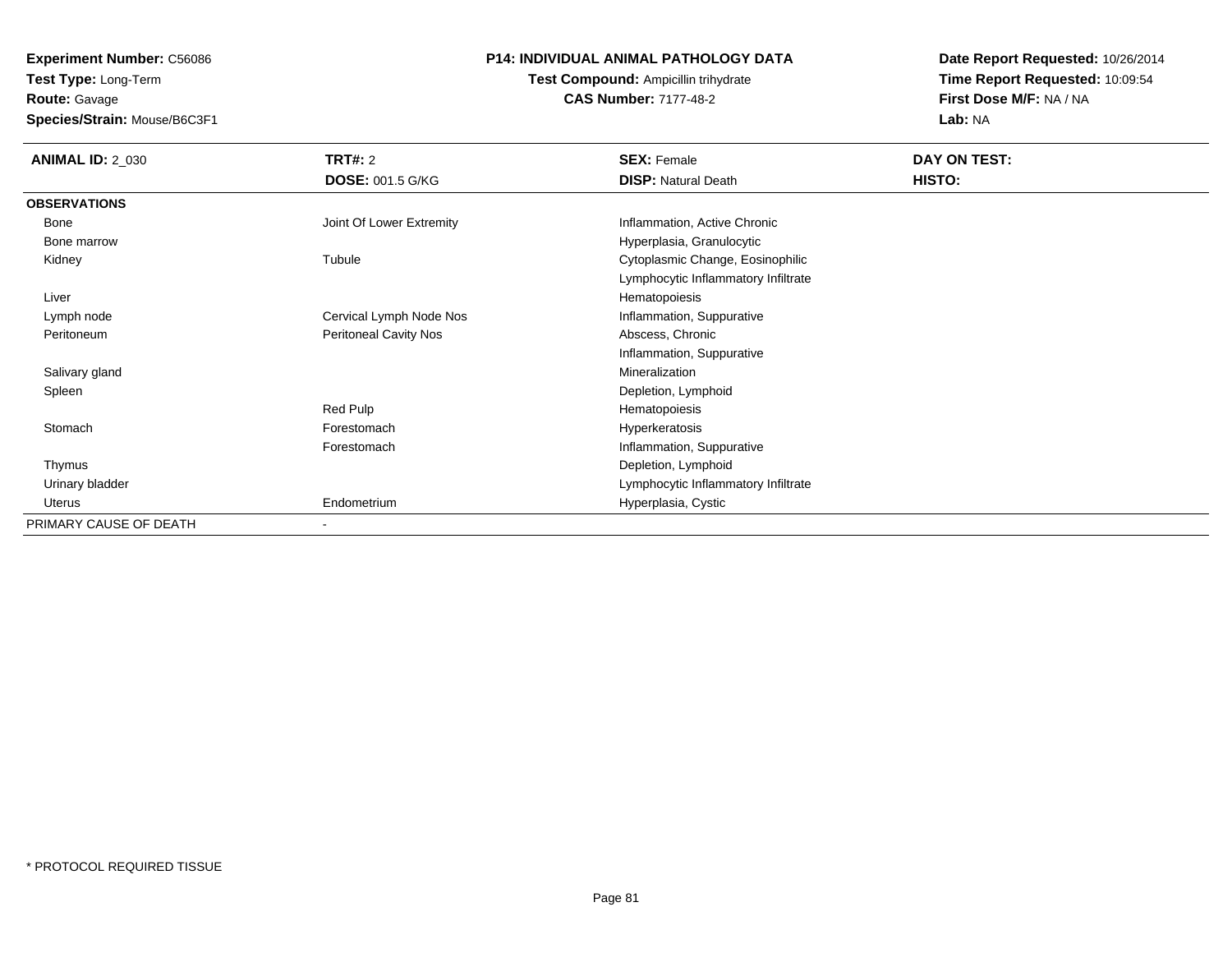**Test Type:** Long-Term**Route:** Gavage

**Species/Strain:** Mouse/B6C3F1

# **P14: INDIVIDUAL ANIMAL PATHOLOGY DATA**

**Test Compound:** Ampicillin trihydrate**CAS Number:** 7177-48-2

| <b>ANIMAL ID: 2 031</b> | <b>TRT#: 2</b>          | <b>SEX: Female</b>                  | DAY ON TEST: |  |
|-------------------------|-------------------------|-------------------------------------|--------------|--|
|                         | <b>DOSE: 001.5 G/KG</b> | <b>DISP:</b> Natural Death          | HISTO:       |  |
| <b>OBSERVATIONS</b>     |                         |                                     |              |  |
| Adrenal gland           | Capsule                 | Hyperplasia, Diffuse                |              |  |
| Kidney                  |                         | Glomerulonephritis, Subacute        |              |  |
|                         |                         | Lymphocytic Inflammatory Infiltrate |              |  |
| Liver                   |                         | Lymphocytic Inflammatory Infiltrate |              |  |
| Lung                    |                         | Lymphocytic Inflammatory Infiltrate |              |  |
| Ovary                   |                         | Abscess, Chronic                    |              |  |
| Stomach                 | Forestomach             | Hyperkeratosis                      |              |  |
|                         | Wall                    | Hyperplasia, Lymphoid               |              |  |
| Uterus                  | Endometrium             | Hyperplasia, Cystic                 |              |  |
| PRIMARY CAUSE OF DEATH  |                         |                                     |              |  |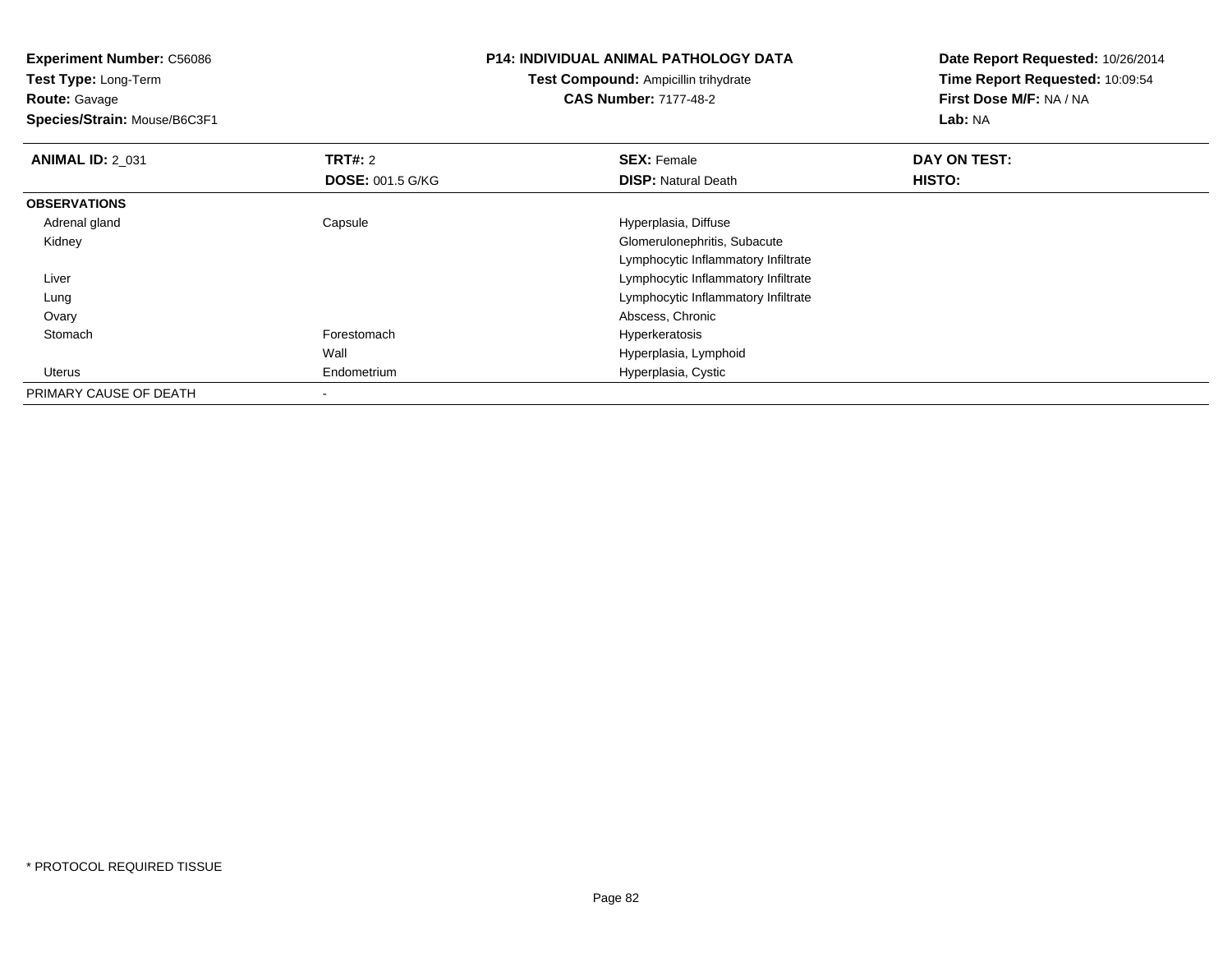**Route:** Gavage

**Species/Strain:** Mouse/B6C3F1

# **P14: INDIVIDUAL ANIMAL PATHOLOGY DATA**

# **Test Compound:** Ampicillin trihydrate**CAS Number:** 7177-48-2

| <b>ANIMAL ID: 2 032</b> | <b>TRT#: 2</b>             | <b>SEX: Female</b>                  | DAY ON TEST: |
|-------------------------|----------------------------|-------------------------------------|--------------|
|                         | <b>DOSE: 001.5 G/KG</b>    | <b>DISP: Natural Death</b>          | HISTO:       |
| <b>OBSERVATIONS</b>     |                            |                                     |              |
| Adrenal gland           | <b>Cortex Nos</b>          | Hematopoiesis                       |              |
| Bone marrow             |                            | Hyperplasia, Granulocytic           |              |
| Liver                   |                            | Hematopoiesis                       |              |
|                         | Centrilobular              | Necrosis, Coagulative               |              |
| Lymph node              | Mandibular Lymph Node      | Hyperplasia, Lymphoid               |              |
|                         | Mandibular Lymph Node      | Inflammation, Suppurative           |              |
| Ovary                   |                            | Inflammation, Suppurative           |              |
| Spleen                  |                            | Depletion, Lymphoid                 |              |
|                         | Red Pulp                   | Hematopoiesis                       |              |
| Stomach                 | <b>Fundal Gland</b>        | Dilatation, Nos                     |              |
|                         | Forestomach                | Hyperkeratosis                      |              |
|                         | Subserosa                  | Inflammation, Suppurative           |              |
| Thymus                  |                            | Depletion, Lymphoid                 |              |
| Unspecified             | <b>Multiple Organs Nos</b> | Leukemoid Reaction                  |              |
| Urinary bladder         |                            | Lymphocytic Inflammatory Infiltrate |              |
| PRIMARY CAUSE OF DEATH  |                            |                                     |              |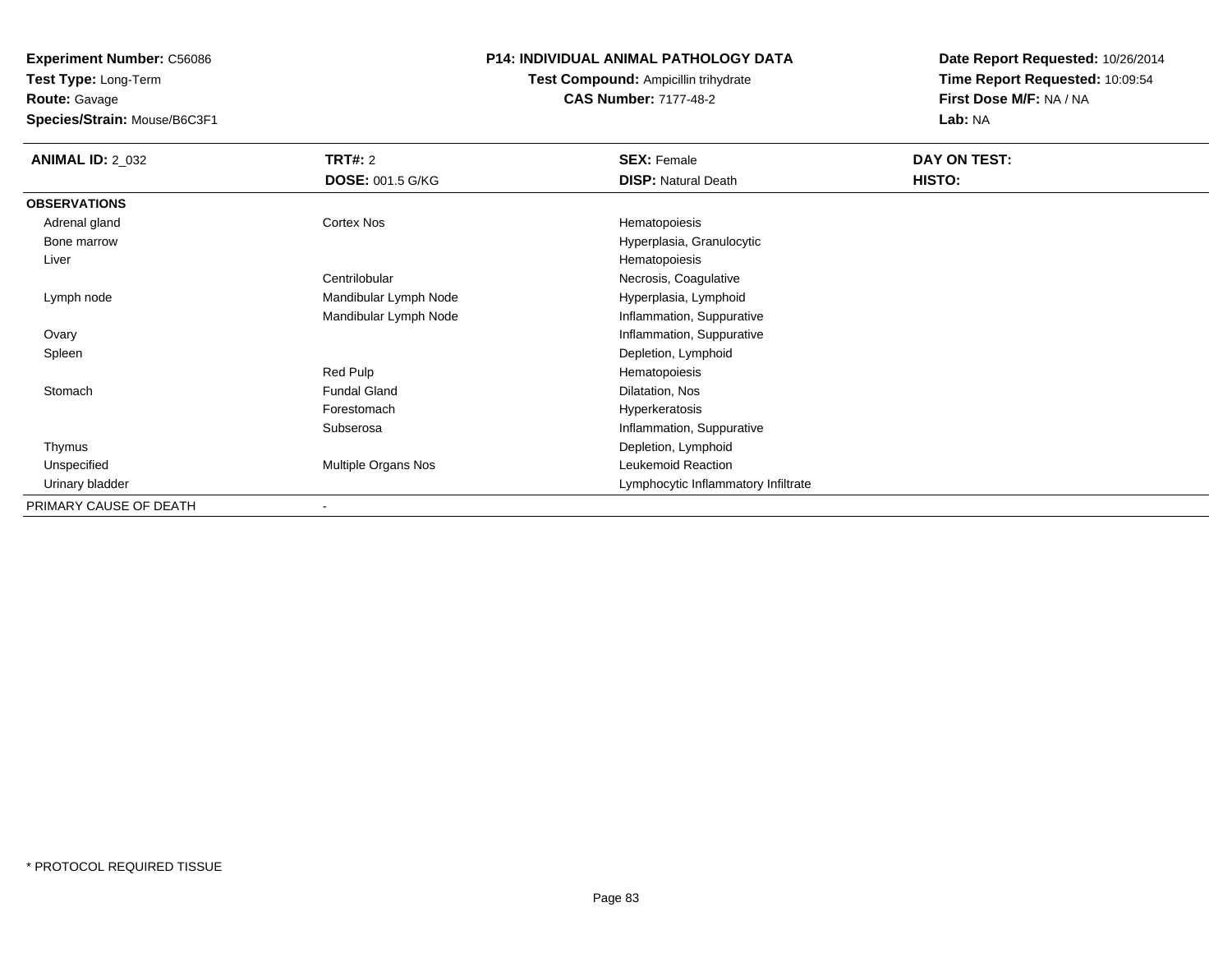**Experiment Number:** C56086**Test Type:** Long-Term**Route:** Gavage **Species/Strain:** Mouse/B6C3F1**P14: INDIVIDUAL ANIMAL PATHOLOGY DATATest Compound:** Ampicillin trihydrate**CAS Number:** 7177-48-2

| <b>ANIMAL ID: 2_033</b> | <b>TRT#: 2</b>            | <b>SEX: Female</b>                  | DAY ON TEST: |  |
|-------------------------|---------------------------|-------------------------------------|--------------|--|
|                         | <b>DOSE: 001.5 G/KG</b>   | <b>DISP:</b> Terminal Sacrifice     | HISTO:       |  |
| <b>OBSERVATIONS</b>     |                           |                                     |              |  |
| Adrenal gland           | Capsule                   | Hyperplasia, Focal                  |              |  |
| Bone marrow             |                           | Fibrosis, Myelo                     |              |  |
| Pituitary gland         | <b>Anterior Pituitary</b> | Hyperplasia, Focal                  |              |  |
| Spleen                  | Red Pulp                  | Hematopoiesis                       |              |  |
| Stomach                 | Forestomach               | Acanthosis                          |              |  |
|                         | Forestomach               | Hyperkeratosis                      |              |  |
|                         | Forestomach               | Infection, Fungal                   |              |  |
|                         | Forestomach               | Inflammation, Suppurative           |              |  |
| Unspecified             |                           | Hemangiosarcoma                     |              |  |
|                         | Multiple Organs Nos       | Lymphocytic Inflammatory Infiltrate |              |  |
| Uterus                  | Endometrium               | Hyperplasia, Cystic                 |              |  |
| PRIMARY CAUSE OF DEATH  |                           |                                     |              |  |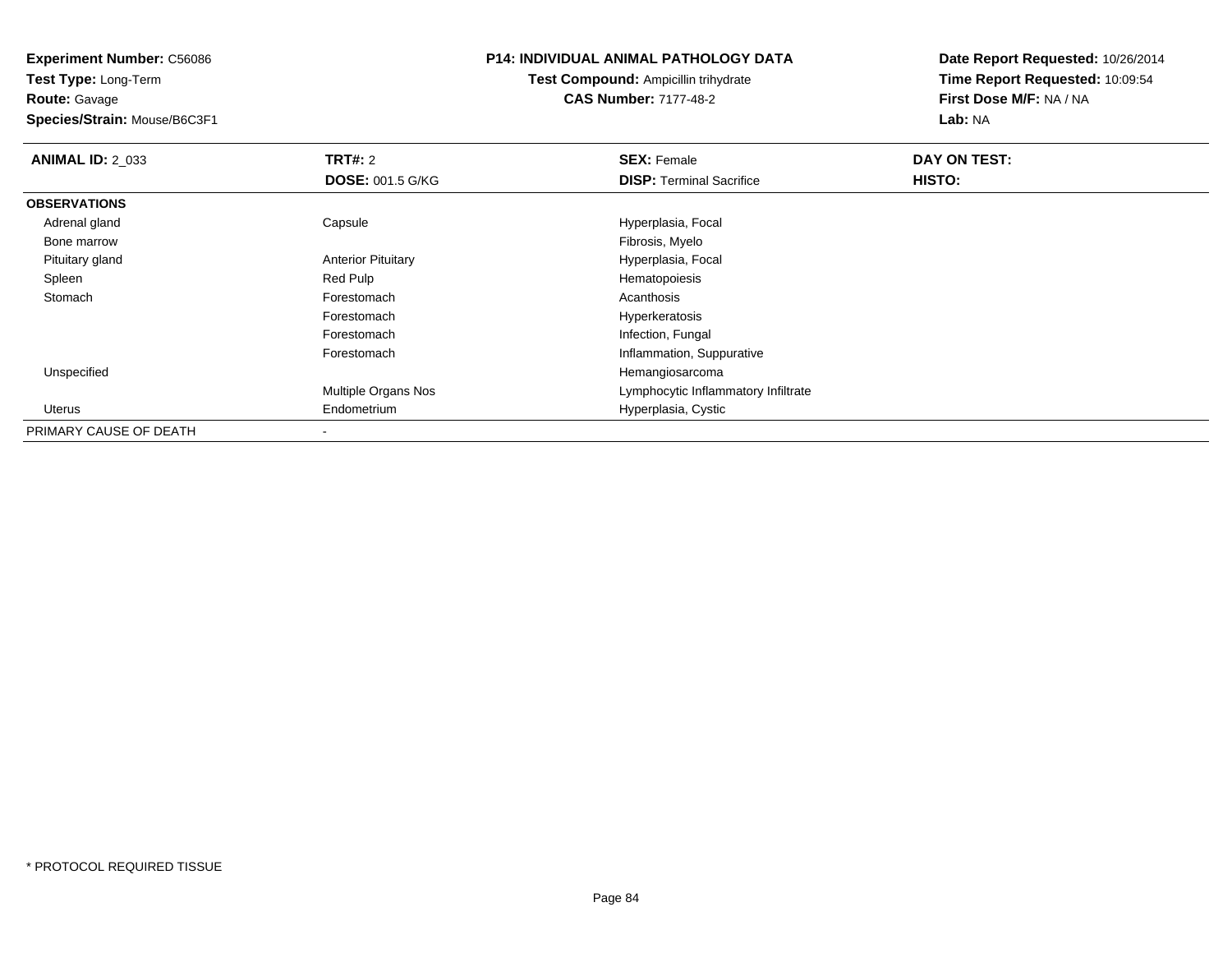**Test Type:** Long-Term**Route:** Gavage

**Species/Strain:** Mouse/B6C3F1

# **P14: INDIVIDUAL ANIMAL PATHOLOGY DATA**

# **Test Compound:** Ampicillin trihydrate**CAS Number:** 7177-48-2

| <b>ANIMAL ID: 2_034</b> | <b>TRT#: 2</b>           | <b>SEX: Female</b>                  | DAY ON TEST: |
|-------------------------|--------------------------|-------------------------------------|--------------|
|                         | <b>DOSE: 001.5 G/KG</b>  | <b>DISP:</b> Moribund Sacrifice     | HISTO:       |
| <b>OBSERVATIONS</b>     |                          |                                     |              |
| Adrenal gland           | Cortex Nos               | Hematopoiesis                       |              |
|                         | Capsule                  | Hyperplasia, Focal                  |              |
| Bone marrow             |                          | Hyperplasia, Granulocytic           |              |
| Kidney                  |                          | Lymphocytic Inflammatory Infiltrate |              |
| Lung                    |                          | Inflammation, Suppurative           |              |
| Ovary                   |                          | Abscess, Chronic                    |              |
| Salivary gland          |                          | Lymphocytic Inflammatory Infiltrate |              |
| Spleen                  |                          | Depletion, Lymphoid                 |              |
|                         | Red Pulp                 | Hematopoiesis                       |              |
| Stomach                 | Forestomach              | Acanthosis                          |              |
|                         | Forestomach              | Hyperkeratosis                      |              |
|                         | Forestomach              | Inflammation, Suppurative           |              |
| Uterus                  | Endometrium              | Hyperplasia, Cystic                 |              |
| PRIMARY CAUSE OF DEATH  | $\overline{\phantom{a}}$ |                                     |              |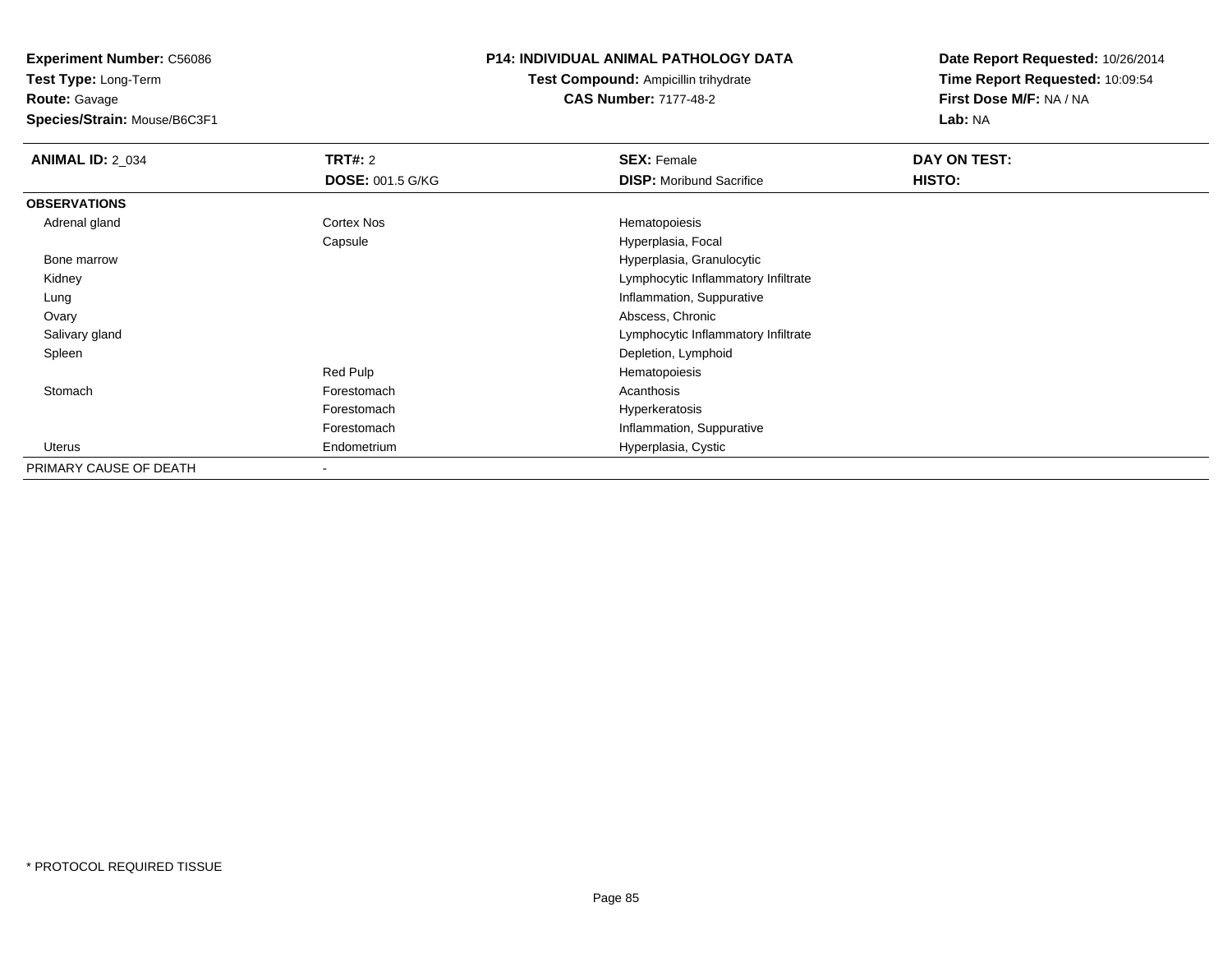**Test Type:** Long-Term**Route:** Gavage

**Species/Strain:** Mouse/B6C3F1

# **P14: INDIVIDUAL ANIMAL PATHOLOGY DATA**

# **Test Compound:** Ampicillin trihydrate**CAS Number:** 7177-48-2

| <b>ANIMAL ID: 2_035</b> | <b>TRT#: 2</b>           | <b>SEX: Female</b>                  | DAY ON TEST: |
|-------------------------|--------------------------|-------------------------------------|--------------|
|                         | <b>DOSE: 001.5 G/KG</b>  | <b>DISP: Natural Death</b>          | HISTO:       |
| <b>OBSERVATIONS</b>     |                          |                                     |              |
| Adrenal gland           | Cortex Nos               | Hematopoiesis                       |              |
|                         | Capsule                  | Hyperplasia, Focal                  |              |
| Bone marrow             |                          | Hyperplasia, Granulocytic           |              |
| <b>Brain</b>            |                          | Mineralization                      |              |
| Kidney                  |                          | Lymphocytic Inflammatory Infiltrate |              |
| Liver                   |                          | Hematopoiesis                       |              |
| Lung                    |                          | Lymphocytic Inflammatory Infiltrate |              |
| Lymph node              | Mediastinal Lymph Node   | Abscess, Nos                        |              |
| Ovary                   |                          | Abscess, Nos                        |              |
| Spleen                  | Red Pulp                 | Hematopoiesis                       |              |
| Stomach                 | Forestomach              | Acanthosis                          |              |
|                         | Forestomach              | Hyperkeratosis                      |              |
|                         | Forestomach              | Infection, Fungal                   |              |
|                         | Forestomach              | Inflammation, Suppurative           |              |
| Unspecified             | <b>Mediastinum Nos</b>   | Abscess, Nos                        |              |
| Uterus                  | Endometrium              | Hyperplasia, Cystic                 |              |
| PRIMARY CAUSE OF DEATH  | $\overline{\phantom{a}}$ |                                     |              |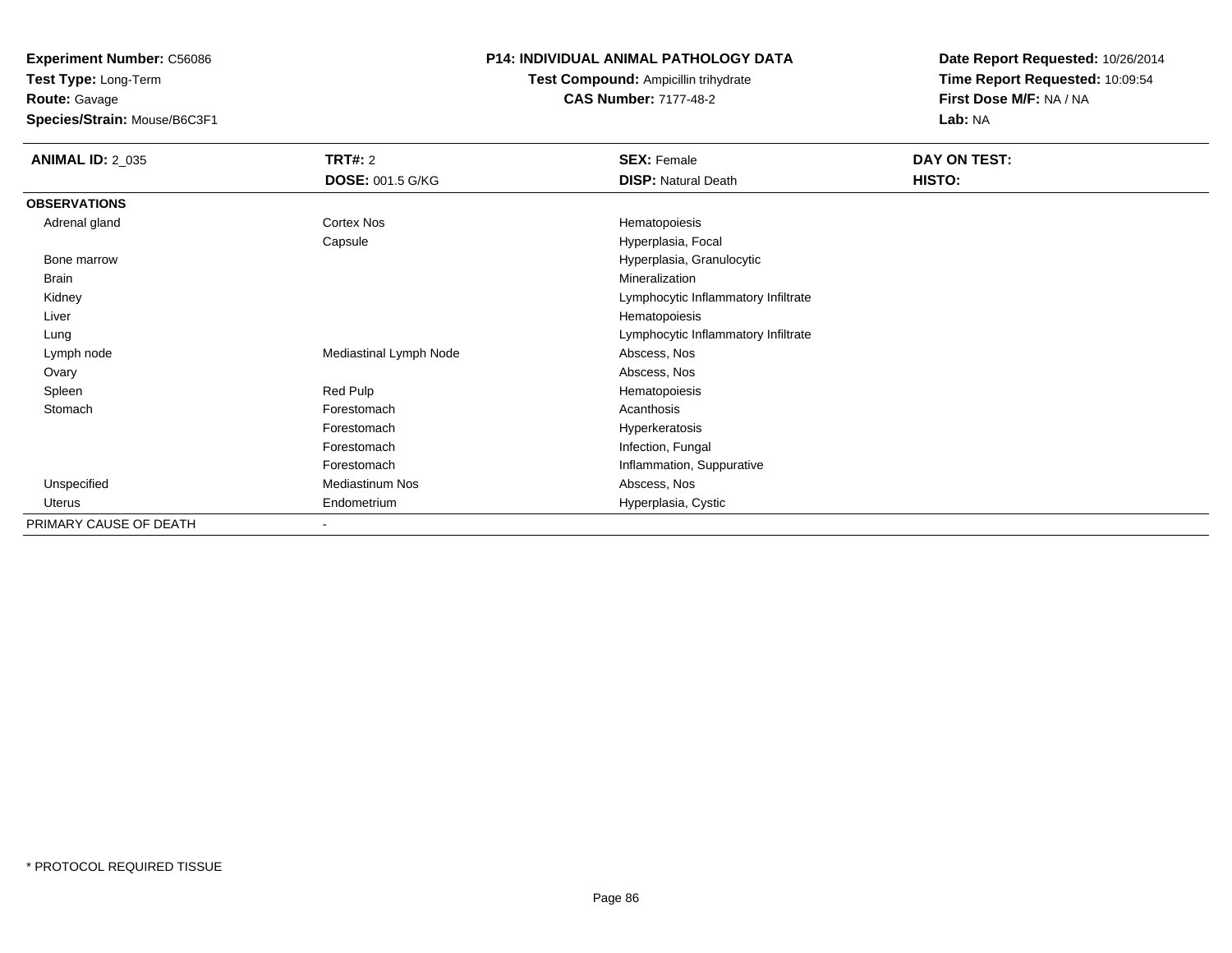**Test Type:** Long-Term**Route:** Gavage

**Species/Strain:** Mouse/B6C3F1

# **P14: INDIVIDUAL ANIMAL PATHOLOGY DATA**

**Test Compound:** Ampicillin trihydrate**CAS Number:** 7177-48-2

| <b>ANIMAL ID: 2_036</b> | <b>TRT#: 2</b>           | <b>SEX: Female</b>                   | DAY ON TEST: |  |
|-------------------------|--------------------------|--------------------------------------|--------------|--|
|                         | <b>DOSE: 001.5 G/KG</b>  | <b>DISP:</b> Terminal Sacrifice      | HISTO:       |  |
| <b>OBSERVATIONS</b>     |                          |                                      |              |  |
| Adrenal gland           | Capsule                  | Hyperplasia, Diffuse                 |              |  |
|                         | Medulla                  | Pheochromocytoma                     |              |  |
| Brain                   |                          | Mineralization                       |              |  |
| Eye                     |                          | Phthisis Bulbi                       |              |  |
| Kidney                  |                          | Lymphocytic Inflammatory Infiltrate  |              |  |
| Lung                    |                          | Lymphocytic Inflammatory Infiltrate  |              |  |
| Skin                    |                          | Ulcer, Chronic                       |              |  |
| Spleen                  | Red Pulp                 | Hematopoiesis                        |              |  |
|                         |                          | Hyperplasia, Lymphoid                |              |  |
| Stomach                 | Forestomach              | Acanthosis                           |              |  |
|                         | Forestomach              | Hyperkeratosis                       |              |  |
| Unspecified             | Multiple Organs Nos      | Lymphoma, Lymphocytic-Malignant Type |              |  |
| Urinary bladder         |                          | Lymphocytic Inflammatory Infiltrate  |              |  |
| Uterus                  | Endometrium              | Angiectasis                          |              |  |
|                         | Endometrium              | Hyperplasia, Cystic                  |              |  |
| PRIMARY CAUSE OF DEATH  | $\overline{\phantom{a}}$ |                                      |              |  |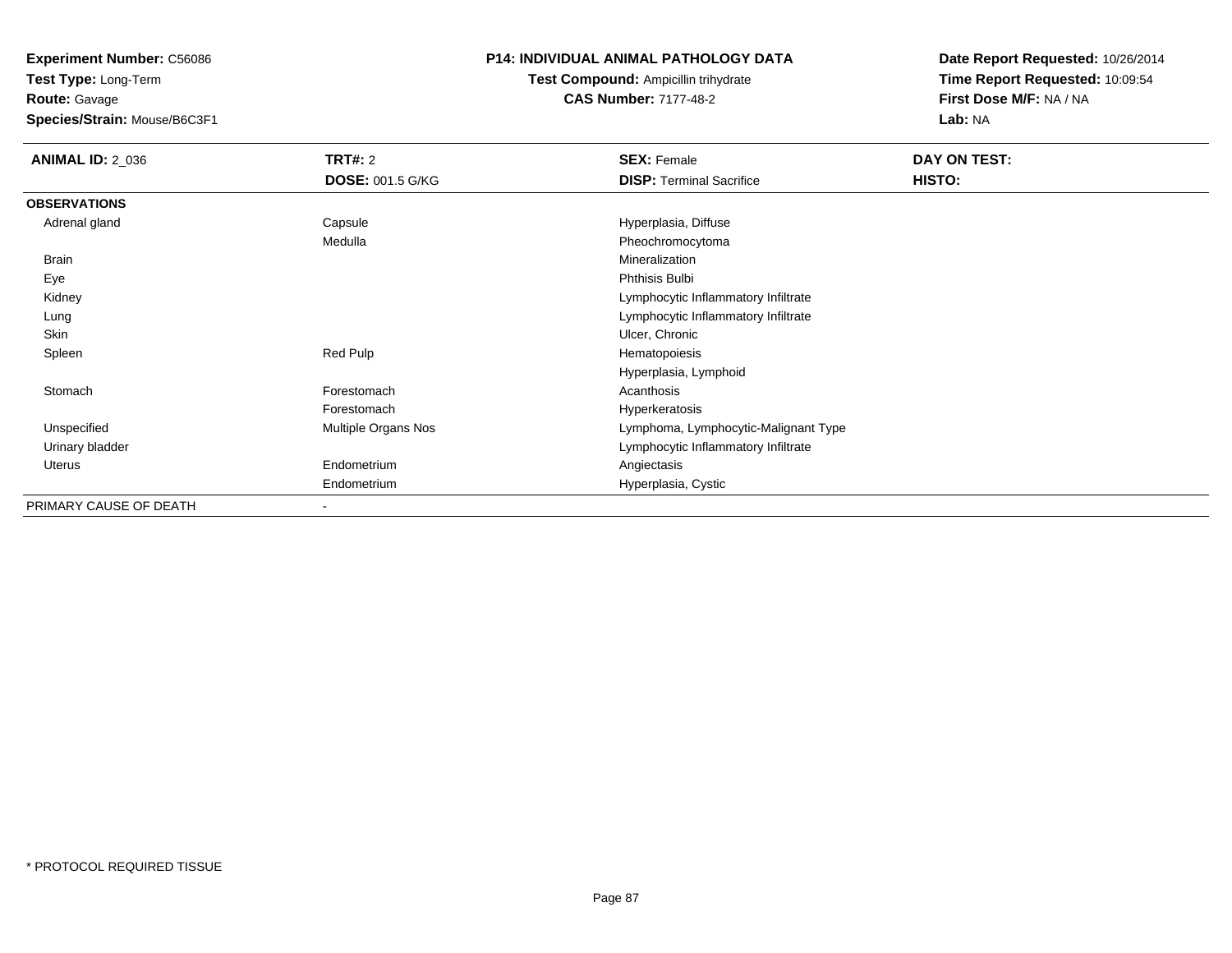**Test Type:** Long-Term**Route:** Gavage

**Species/Strain:** Mouse/B6C3F1

# **P14: INDIVIDUAL ANIMAL PATHOLOGY DATA**

# **Test Compound:** Ampicillin trihydrate**CAS Number:** 7177-48-2

| <b>ANIMAL ID: 2_037</b> | <b>TRT#: 2</b>          | <b>SEX: Female</b>                  | DAY ON TEST: |  |
|-------------------------|-------------------------|-------------------------------------|--------------|--|
|                         | <b>DOSE: 001.5 G/KG</b> | <b>DISP:</b> Moribund Sacrifice     | HISTO:       |  |
| <b>OBSERVATIONS</b>     |                         |                                     |              |  |
| Adrenal gland           | Capsule                 | Hyperplasia, Focal                  |              |  |
| Bone marrow             |                         | Hyperplasia, Granulocytic           |              |  |
| Brain                   |                         | Mineralization                      |              |  |
| Lung                    |                         | Fibrosarcoma, Metastatic            |              |  |
| Ovary                   |                         | Cyst, Nos                           |              |  |
| Spleen                  | Red Pulp                | Hematopoiesis                       |              |  |
|                         |                         | Hyperplasia, Lymphoid               |              |  |
| Stomach                 | Forestomach             | Acanthosis                          |              |  |
|                         | Forestomach             | Infection, Fungal                   |              |  |
|                         | Forestomach             | Inflammation, Suppurative           |              |  |
| Unspecified             |                         | Fibrosarcoma                        |              |  |
|                         | Multiple Organs Nos     | Lymphocytic Inflammatory Infiltrate |              |  |
| Uterus                  | Endometrium             | Hyperplasia, Cystic                 |              |  |
| PRIMARY CAUSE OF DEATH  |                         |                                     |              |  |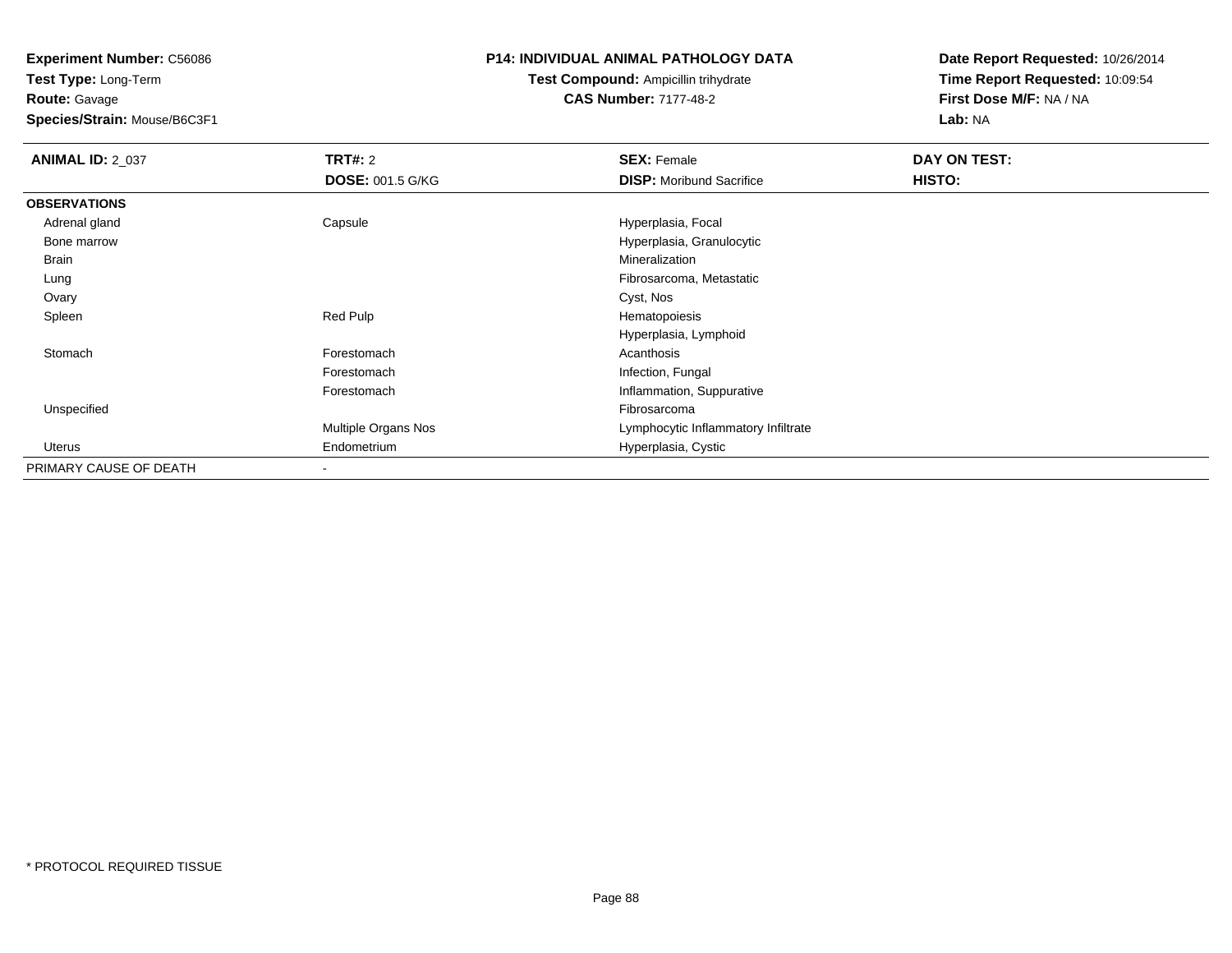**Experiment Number:** C56086**Test Type:** Long-Term**Route:** Gavage **Species/Strain:** Mouse/B6C3F1**P14: INDIVIDUAL ANIMAL PATHOLOGY DATATest Compound:** Ampicillin trihydrate**CAS Number:** 7177-48-2**Date Report Requested:** 10/26/2014**Time Report Requested:** 10:09:54**First Dose M/F:** NA / NA**Lab:** NA**ANIMAL ID: 2 038 REX:** Female **DAY ON TEST: CONSIST: SEX:** Female **DAY ON TEST: DOSE:** 001.5 G/KG**DISP:** Natural Death **HISTO: OBSERVATIONS** Adrenal glandd and the Cortex Nos and the Cortex Nos and the Amyloid, Nos and the Amyloid, Nos CapsuleCapsule **Capsulate Capsulate Capsulate Capsulate Capsulate Capsulate Capsulate Capsulate Capsulate Capsulate C**<br>
Tubule Capsulate Capsulate Capsulate Capsulate Capsulate Capsulate Capsulate Capsulate Capsulate Capsulate Ca Kidneyy the contract of the contract of the contract of the contract of the contract of the contract of the contract of the contract of the contract of the contract of the contract of the contract of the contract of the contract Degeneration, Granular Lymphocytic Inflammatory Infiltrated contract the contract of the contract of the contract of the contract of the contract of the contract of the contract of the contract of the contract of the contract of the contract of the contract of the contract of the Salivary gland StomachForestomach **Hyperkeratosis** ForestomachForestomach **Inflammation, Suppurative**<br>
Multiple Organs Nos<br> **Inflammation, Suppurative**<br>
Lymphoma, Nos-Malignant UnspecifiedLymphoma, Nos-Malignant Urinary bladder Lymphocytic Inflammatory InfiltratePRIMARY CAUSE OF DEATH-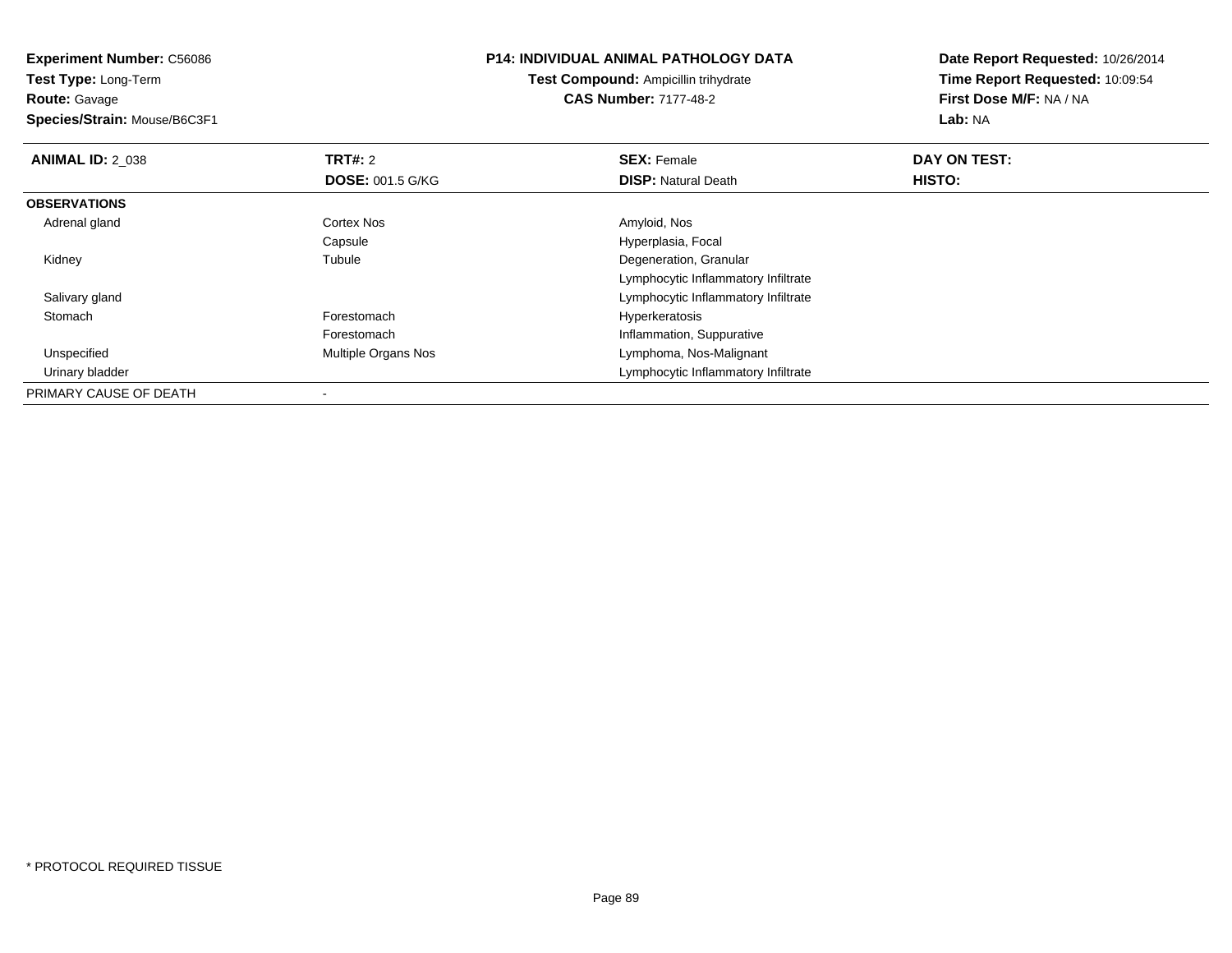**Test Type:** Long-Term**Route:** Gavage

**Species/Strain:** Mouse/B6C3F1

### **P14: INDIVIDUAL ANIMAL PATHOLOGY DATA**

**Test Compound:** Ampicillin trihydrate**CAS Number:** 7177-48-2

| <b>ANIMAL ID: 2 039</b> | TRT#: 2                   | <b>SEX: Female</b>                  | DAY ON TEST: |  |
|-------------------------|---------------------------|-------------------------------------|--------------|--|
|                         | <b>DOSE: 001.5 G/KG</b>   | <b>DISP: Terminal Sacrifice</b>     | HISTO:       |  |
| <b>OBSERVATIONS</b>     |                           |                                     |              |  |
| Adrenal gland           | Capsule                   | Hyperplasia, Diffuse                |              |  |
| Brain                   |                           | Mineralization                      |              |  |
| Liver                   |                           | Inflammation, Suppurative           |              |  |
| Lung                    |                           | Alveolar/Bronchiolar Carcinoma      |              |  |
| Lymph node              | Mandibular Lymph Node     | Hyperplasia, Lymphoid               |              |  |
| Ovary                   |                           | Cyst, Nos                           |              |  |
| Pituitary gland         | <b>Anterior Pituitary</b> | Hyperplasia, Focal                  |              |  |
| Stomach                 | Forestomach               | Acanthosis                          |              |  |
| Thyroid                 |                           | Cyst, Follicular Nos                |              |  |
| Unspecified             | Multiple Organs Nos       | Lymphocytic Inflammatory Infiltrate |              |  |
| Uterus                  | Endometrium               | Hyperplasia, Cystic                 |              |  |
| PRIMARY CAUSE OF DEATH  | $\,$                      |                                     |              |  |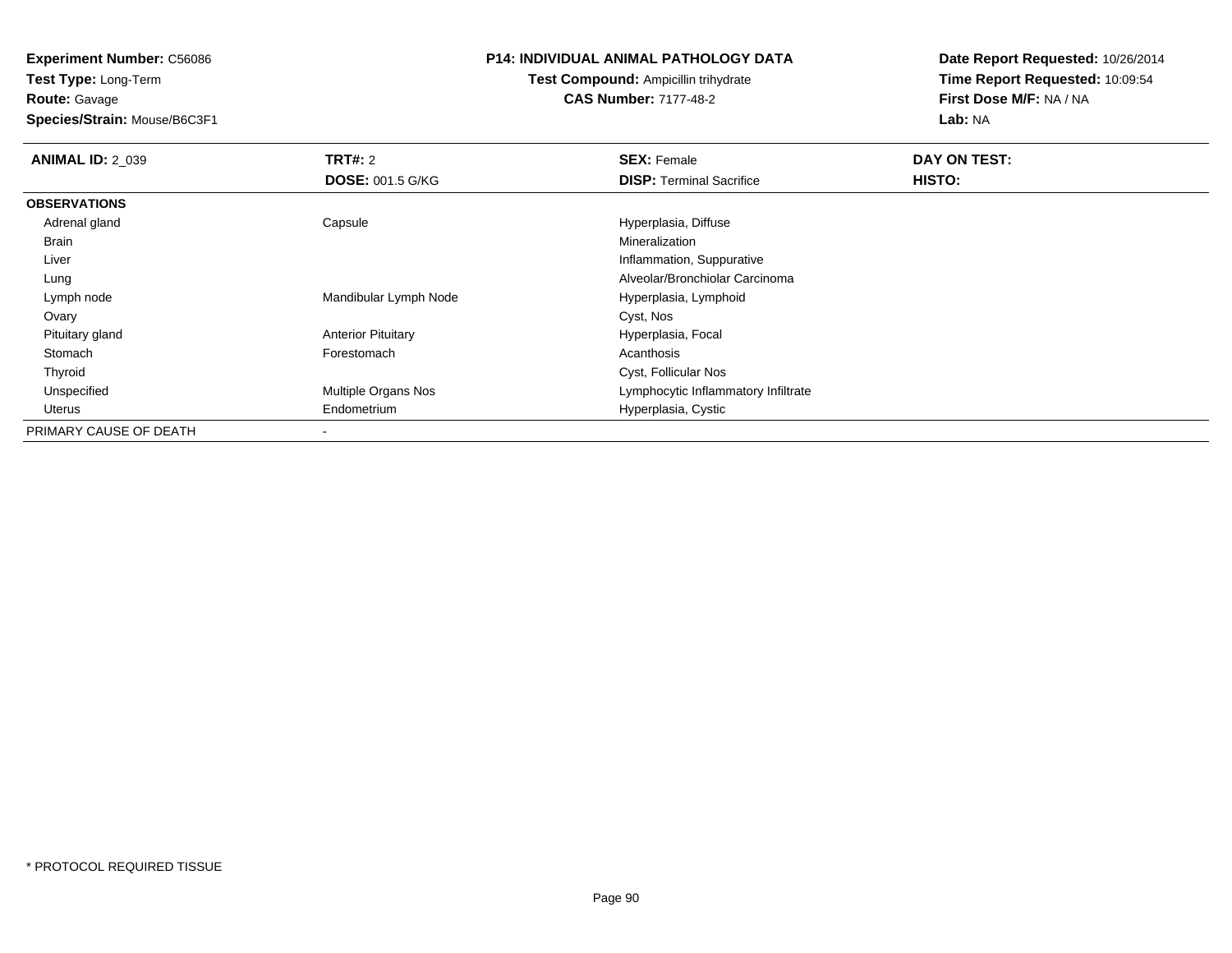**Test Type:** Long-Term**Route:** Gavage

**Species/Strain:** Mouse/B6C3F1

# **P14: INDIVIDUAL ANIMAL PATHOLOGY DATA**

**Test Compound:** Ampicillin trihydrate**CAS Number:** 7177-48-2

| <b>ANIMAL ID: 2_040</b> | <b>TRT#: 2</b>          | <b>SEX: Female</b>                  | DAY ON TEST: |
|-------------------------|-------------------------|-------------------------------------|--------------|
|                         | <b>DOSE: 001.5 G/KG</b> | <b>DISP: Natural Death</b>          | HISTO:       |
| <b>OBSERVATIONS</b>     |                         |                                     |              |
| Adrenal gland           | Cortex Nos              | Cytoplasmic Change, Eosinophilic    |              |
|                         | Capsule                 | Hyperplasia, Focal                  |              |
| Bone marrow             |                         | Hyperplasia, Granulocytic           |              |
| Kidney                  | Tubule                  | Cytoplasmic Change, Eosinophilic    |              |
|                         |                         | Glomerulonephritis, Subacute        |              |
|                         | Pelvis                  | Inflammation, Suppurative           |              |
|                         |                         | Plasma-Cell Infiltrate              |              |
| Liver                   |                         | Hematopoiesis                       |              |
| Lung                    |                         | Lymphocytic Inflammatory Infiltrate |              |
| Lymph node              |                         | Abscess, Nos                        |              |
|                         |                         | Hyperplasia, Lymphoid               |              |
| Ovary                   |                         | Abscess, Chronic                    |              |
| Peritoneum              |                         | Inflammation, Suppurative           |              |
| Stomach                 | Forestomach             | Acanthosis                          |              |
|                         | Forestomach             | Hyperkeratosis                      |              |
|                         | Forestomach             | Infection, Fungal                   |              |
| <b>Uterus</b>           | Endometrium             | Hyperplasia, Cystic                 |              |
| PRIMARY CAUSE OF DEATH  |                         |                                     |              |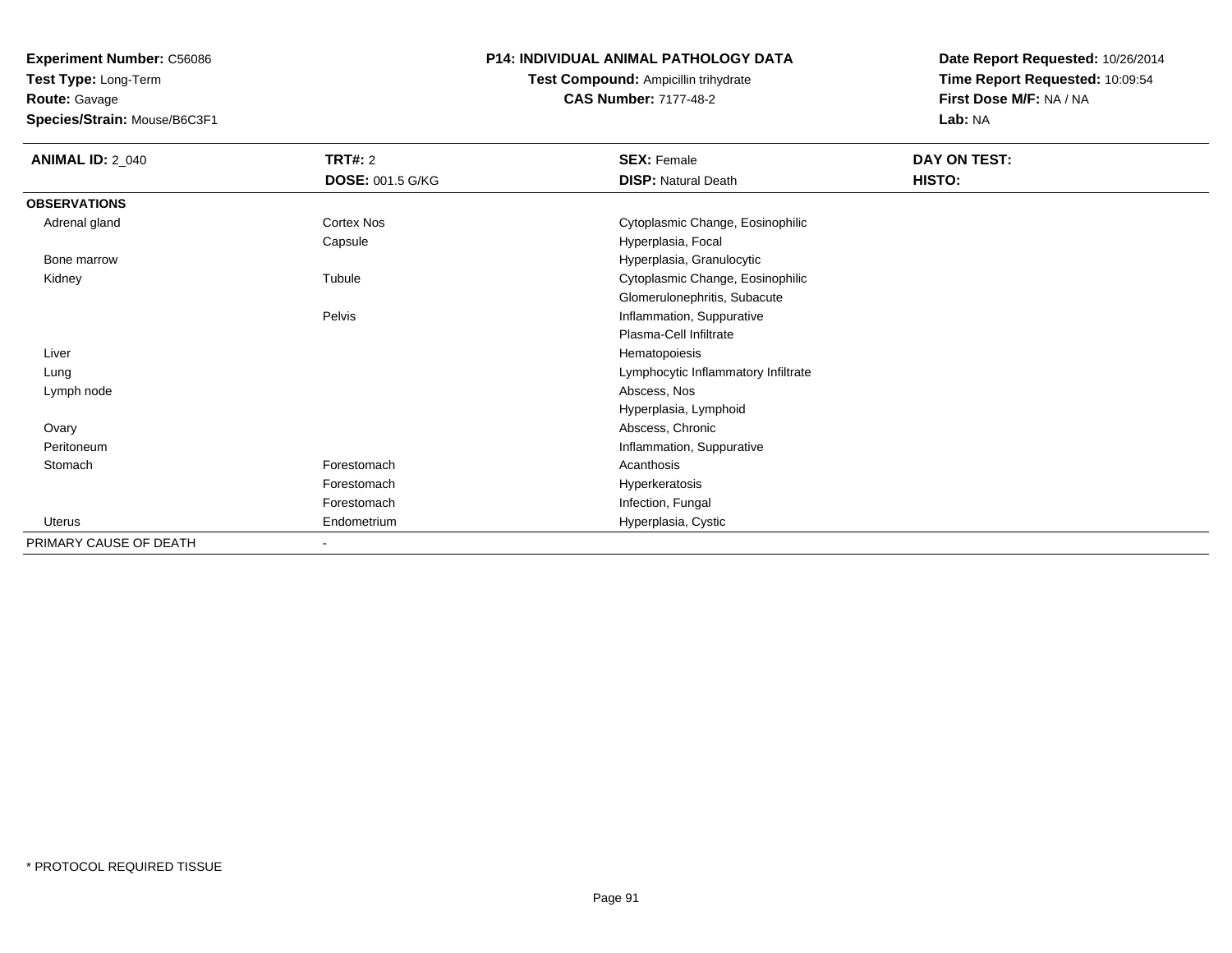| <b>Experiment Number: C56086</b><br>Test Type: Long-Term<br><b>Route: Gavage</b><br>Species/Strain: Mouse/B6C3F1 |                         | <b>P14: INDIVIDUAL ANIMAL PATHOLOGY DATA</b><br>Date Report Requested: 10/26/2014<br>Time Report Requested: 10:09:54<br>Test Compound: Ampicillin trihydrate<br>First Dose M/F: NA / NA<br><b>CAS Number: 7177-48-2</b><br>Lab: NA |              |
|------------------------------------------------------------------------------------------------------------------|-------------------------|------------------------------------------------------------------------------------------------------------------------------------------------------------------------------------------------------------------------------------|--------------|
| <b>ANIMAL ID: 2 041</b>                                                                                          | TRT#: 2                 | <b>SEX: Female</b>                                                                                                                                                                                                                 | DAY ON TEST: |
|                                                                                                                  | <b>DOSE: 001.5 G/KG</b> | <b>DISP:</b> Natural Death                                                                                                                                                                                                         | HISTO:       |
| <b>OBSERVATIONS</b>                                                                                              |                         |                                                                                                                                                                                                                                    |              |
| Skin                                                                                                             |                         | Hyperkeratosis                                                                                                                                                                                                                     |              |
| Unspecified                                                                                                      | Multiple Organs Nos     | Lymphoma, Lymphocytic-Malignant Type                                                                                                                                                                                               |              |
| Uterus                                                                                                           | Endometrium             | Hyperplasia, Cystic                                                                                                                                                                                                                |              |
| PRIMARY CAUSE OF DEATH                                                                                           |                         |                                                                                                                                                                                                                                    |              |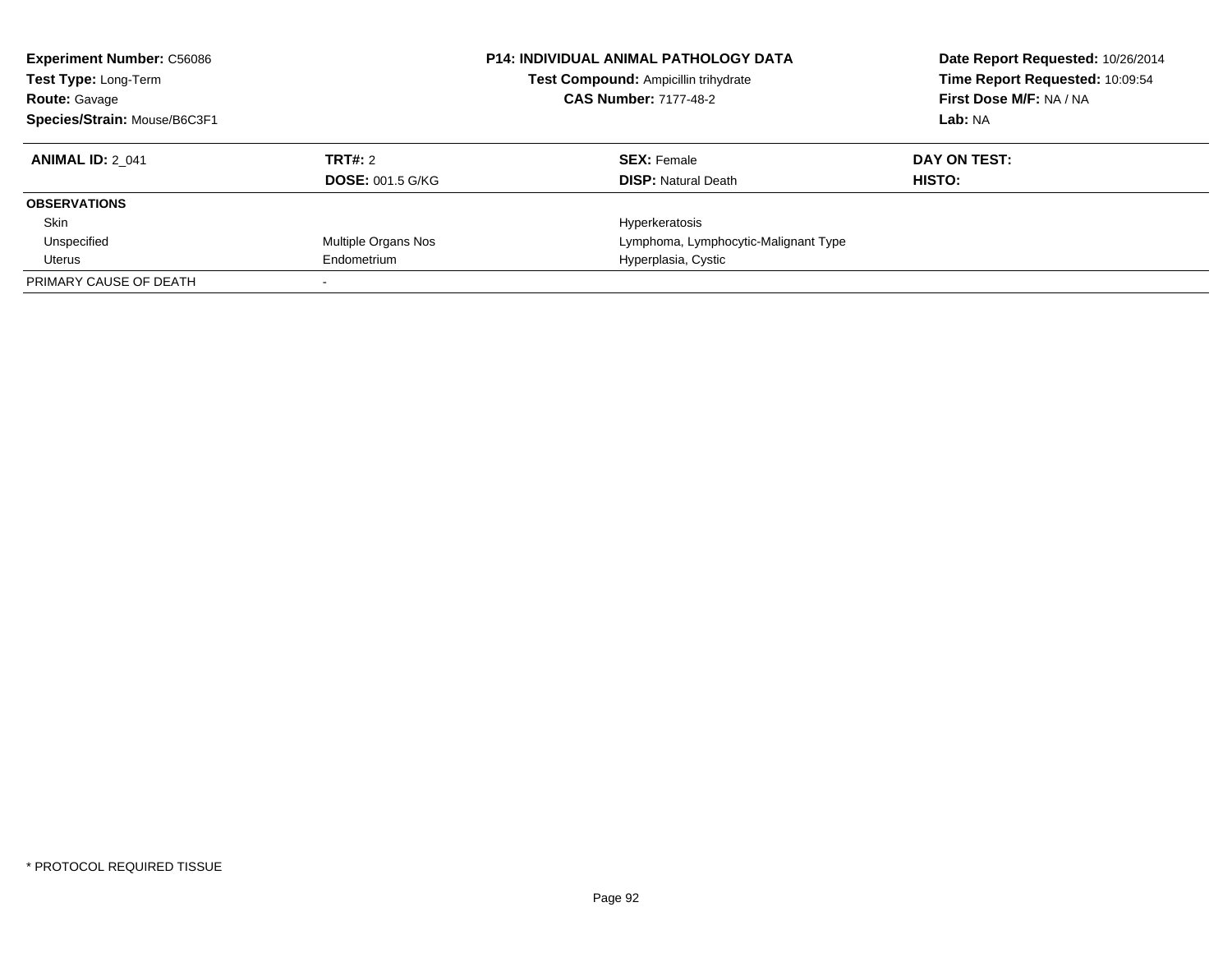**Route:** Gavage

**Species/Strain:** Mouse/B6C3F1

## **P14: INDIVIDUAL ANIMAL PATHOLOGY DATA**

**Test Compound:** Ampicillin trihydrate**CAS Number:** 7177-48-2

| <b>ANIMAL ID: 2_042</b> | TRT#: 2                   | <b>SEX: Female</b>                   | DAY ON TEST: |  |
|-------------------------|---------------------------|--------------------------------------|--------------|--|
|                         | <b>DOSE: 001.5 G/KG</b>   | <b>DISP: Terminal Sacrifice</b>      | HISTO:       |  |
| <b>OBSERVATIONS</b>     |                           |                                      |              |  |
| Adrenal gland           | Capsule                   | Hyperplasia, Focal                   |              |  |
| Bone marrow             |                           | Fibrosis, Myelo                      |              |  |
| Ovary                   |                           | Cyst, Nos                            |              |  |
| Pituitary gland         | <b>Anterior Pituitary</b> | Hyperplasia, Focal                   |              |  |
| Spleen                  | Red Pulp                  | Hematopoiesis                        |              |  |
|                         |                           | Hyperplasia, Lymphoid                |              |  |
| Stomach                 | Forestomach               | Acanthosis                           |              |  |
|                         | Forestomach               | Hyperkeratosis                       |              |  |
|                         | Forestomach               | Squamous Cell Carcinoma              |              |  |
| Thymus                  |                           | Lymphoma, Lymphocytic-Malignant Type |              |  |
| Unspecified             | Multiple Organs Nos       | Lymphocytic Inflammatory Infiltrate  |              |  |
| Uterus                  | Endometrium               | Hyperplasia, Cystic                  |              |  |
| PRIMARY CAUSE OF DEATH  |                           |                                      |              |  |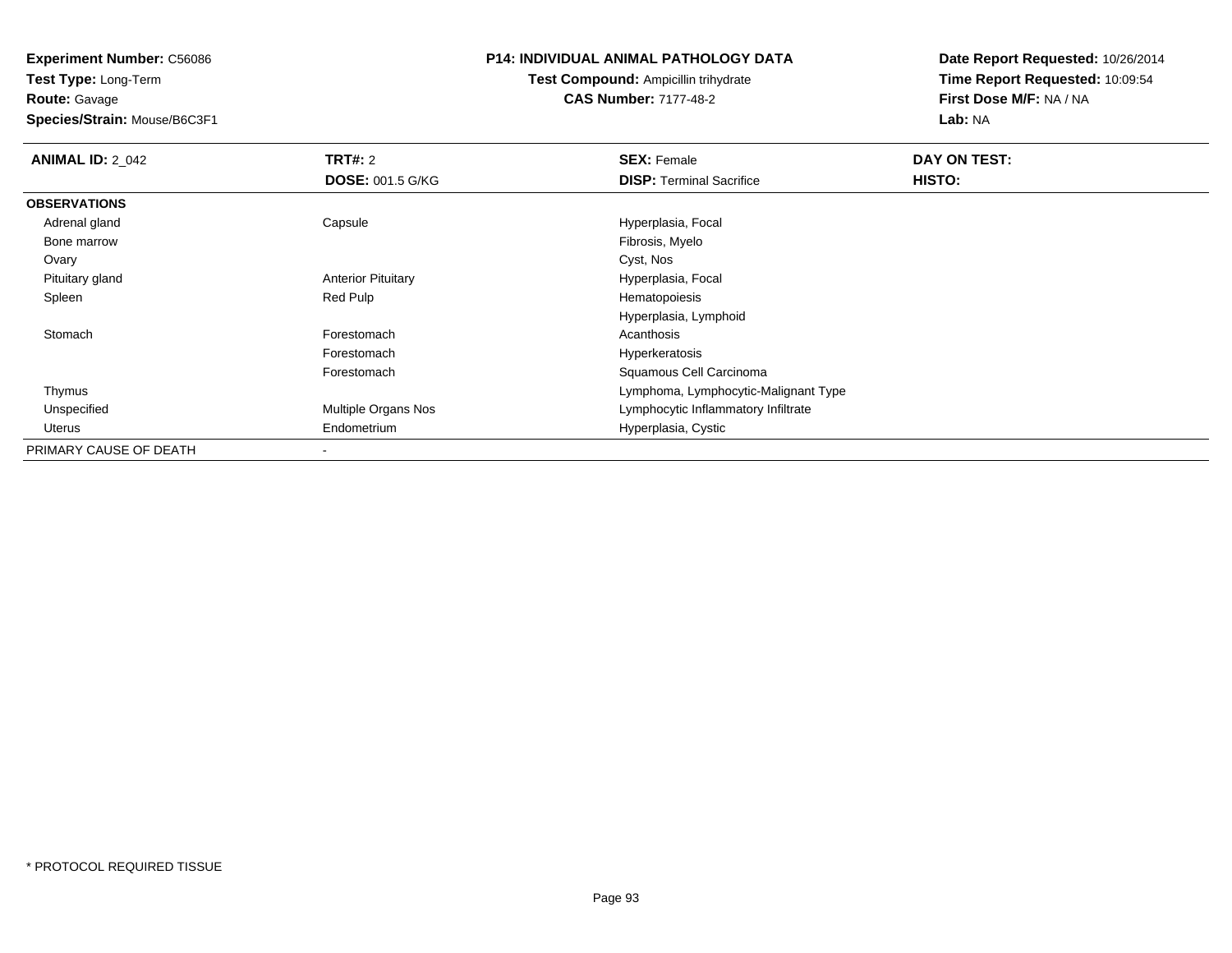**Test Type:** Long-Term**Route:** Gavage

**Species/Strain:** Mouse/B6C3F1

# **P14: INDIVIDUAL ANIMAL PATHOLOGY DATA**

# **Test Compound:** Ampicillin trihydrate**CAS Number:** 7177-48-2

| <b>ANIMAL ID: 2_043</b> | TRT#: 2                  | <b>SEX: Female</b>                  | <b>DAY ON TEST:</b> |
|-------------------------|--------------------------|-------------------------------------|---------------------|
|                         | <b>DOSE: 001.5 G/KG</b>  | <b>DISP: Natural Death</b>          | HISTO:              |
| <b>OBSERVATIONS</b>     |                          |                                     |                     |
| Adrenal gland           | Capsule                  | Hyperplasia, Focal                  |                     |
| Bone marrow             |                          | Hyperplasia, Granulocytic           |                     |
| Heart                   | Left Ventricle Nos       | Thrombosis, Nos                     |                     |
| Kidney                  |                          | Glomerulonephritis, Subacute        |                     |
|                         |                          | Inflammation, Suppurative           |                     |
|                         |                          | Lymphocytic Inflammatory Infiltrate |                     |
| Liver                   |                          | Hematopoiesis                       |                     |
| Lung                    |                          | Hemorrhage                          |                     |
| Lymph node              | Mediastinal Lymph Node   | Plasma-Cell Infiltrate              |                     |
| Skin                    |                          | Hyperkeratosis                      |                     |
| Spleen                  |                          | Depletion, Lymphoid                 |                     |
|                         | Red Pulp                 | Hematopoiesis                       |                     |
| Stomach                 | Forestomach              | Acanthosis                          |                     |
|                         | Forestomach              | Hyperkeratosis                      |                     |
|                         | Forestomach              | Infection, Fungal                   |                     |
|                         | Forestomach              | Inflammation, Suppurative           |                     |
| Unspecified             | Multiple Organs Nos      | Abscess, Chronic                    |                     |
| Uterus                  | Endometrium              | Hyperplasia, Cystic                 |                     |
| PRIMARY CAUSE OF DEATH  | $\overline{\phantom{a}}$ |                                     |                     |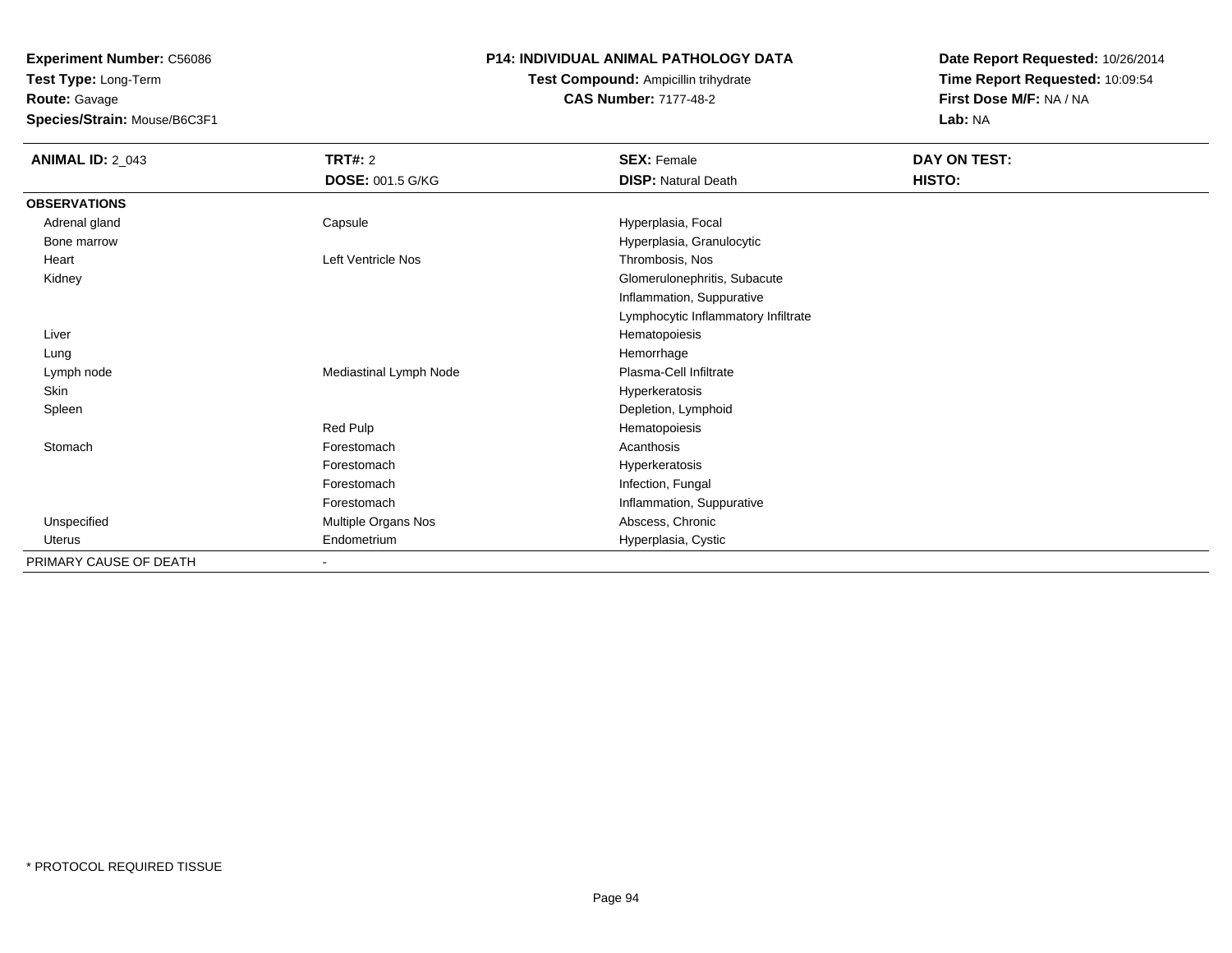**Route:** Gavage

**Species/Strain:** Mouse/B6C3F1

# **P14: INDIVIDUAL ANIMAL PATHOLOGY DATA**

**Test Compound:** Ampicillin trihydrate**CAS Number:** 7177-48-2

| <b>ANIMAL ID: 2_044</b> | <b>TRT#: 2</b>            | <b>SEX: Female</b>                  | DAY ON TEST: |  |
|-------------------------|---------------------------|-------------------------------------|--------------|--|
|                         | <b>DOSE: 001.5 G/KG</b>   | <b>DISP: Terminal Sacrifice</b>     | HISTO:       |  |
| <b>OBSERVATIONS</b>     |                           |                                     |              |  |
| Adrenal gland           | Capsule                   | Hyperplasia, Focal                  |              |  |
| Brain                   |                           | Mineralization                      |              |  |
| Kidney                  |                           | Lymphocytic Inflammatory Infiltrate |              |  |
| Lung                    |                           | Lymphocytic Inflammatory Infiltrate |              |  |
| Lymph node              | Mandibular Lymph Node     | Hyperplasia, Lymphoid               |              |  |
| Ovary                   |                           | Cyst, Nos                           |              |  |
| Pancreas                |                           | Lymphocytic Inflammatory Infiltrate |              |  |
| Pituitary gland         | <b>Anterior Pituitary</b> | Carcinoma, Nos                      |              |  |
| Spleen                  | Red Pulp                  | Hematopoiesis                       |              |  |
| Stomach                 | Forestomach               | Acanthosis                          |              |  |
|                         | Forestomach               | Hyperkeratosis                      |              |  |
|                         | Forestomach               | Infection, Fungal                   |              |  |
|                         | Forestomach               | Inflammation, Suppurative           |              |  |
| Unspecified             | Multiple Organs Nos       | Lymphoma, Mixed-Malignant Type      |              |  |
| Uterus                  | Endometrium               | Hyperplasia, Cystic                 |              |  |
| PRIMARY CAUSE OF DEATH  | $\blacksquare$            |                                     |              |  |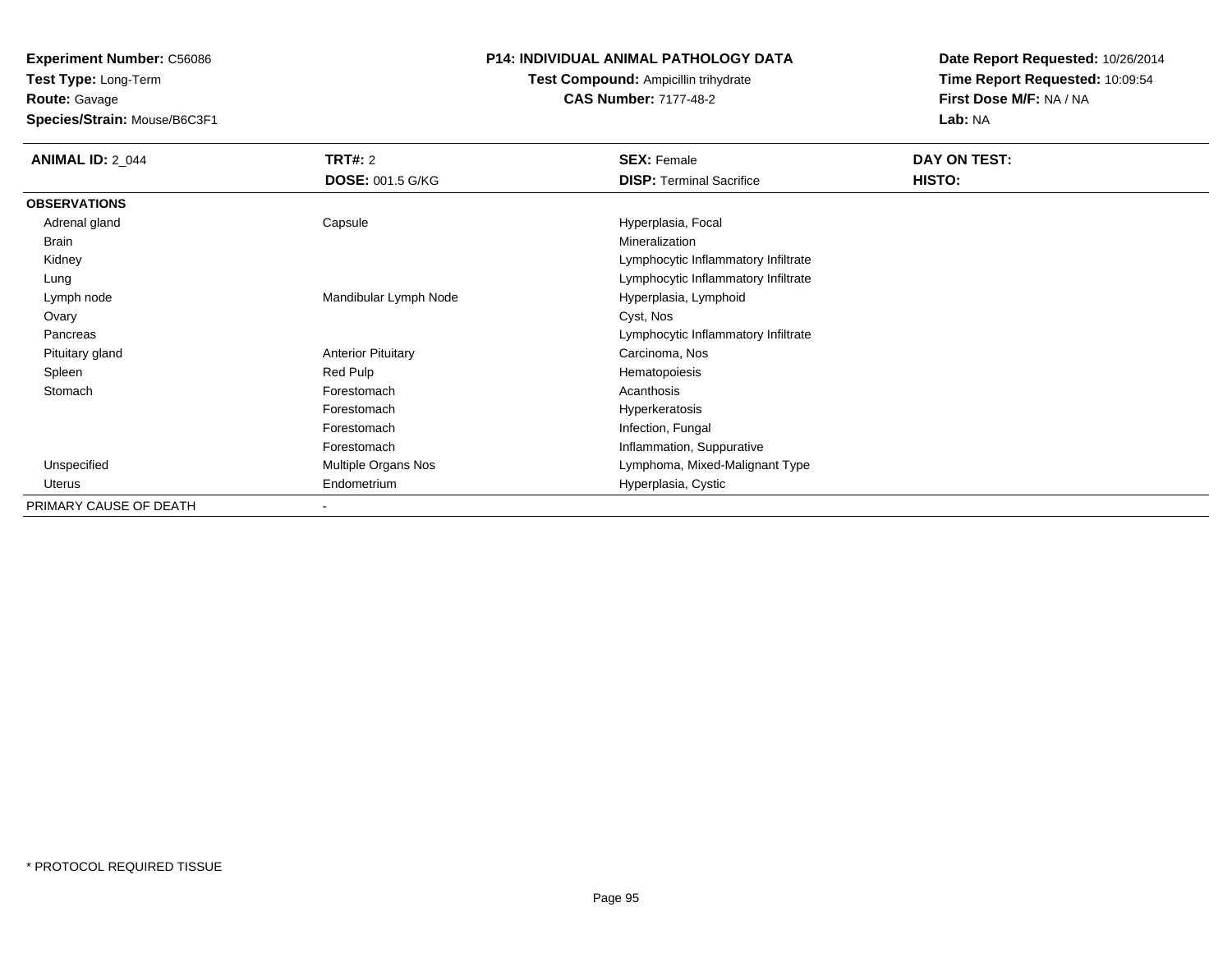**Test Type:** Long-Term**Route:** Gavage

**Species/Strain:** Mouse/B6C3F1

# **P14: INDIVIDUAL ANIMAL PATHOLOGY DATA**

**Test Compound:** Ampicillin trihydrate**CAS Number:** 7177-48-2

| <b>ANIMAL ID: 2 045</b> | TRT#: 2                 | <b>SEX: Female</b>                  | DAY ON TEST: |  |
|-------------------------|-------------------------|-------------------------------------|--------------|--|
|                         | <b>DOSE: 001.5 G/KG</b> | <b>DISP:</b> Terminal Sacrifice     | HISTO:       |  |
| <b>OBSERVATIONS</b>     |                         |                                     |              |  |
| Adrenal gland           | Capsule                 | Hyperplasia, Focal                  |              |  |
| Bone marrow             |                         | Fibrosis, Myelo                     |              |  |
| Kidney                  |                         | Lymphocytic Inflammatory Infiltrate |              |  |
| Liver                   |                         | Fibrosis, Focal                     |              |  |
| Lung                    |                         | Lymphocytic Inflammatory Infiltrate |              |  |
| Stomach                 | Forestomach             | Acanthosis                          |              |  |
|                         | Forestomach             | Hyperkeratosis                      |              |  |
|                         | Forestomach             | Inflammation, Suppurative           |              |  |
| Urinary bladder         |                         | Lymphocytic Inflammatory Infiltrate |              |  |
| Uterus                  | Endometrium             | Hyperplasia, Cystic                 |              |  |
| PRIMARY CAUSE OF DEATH  | $\,$                    |                                     |              |  |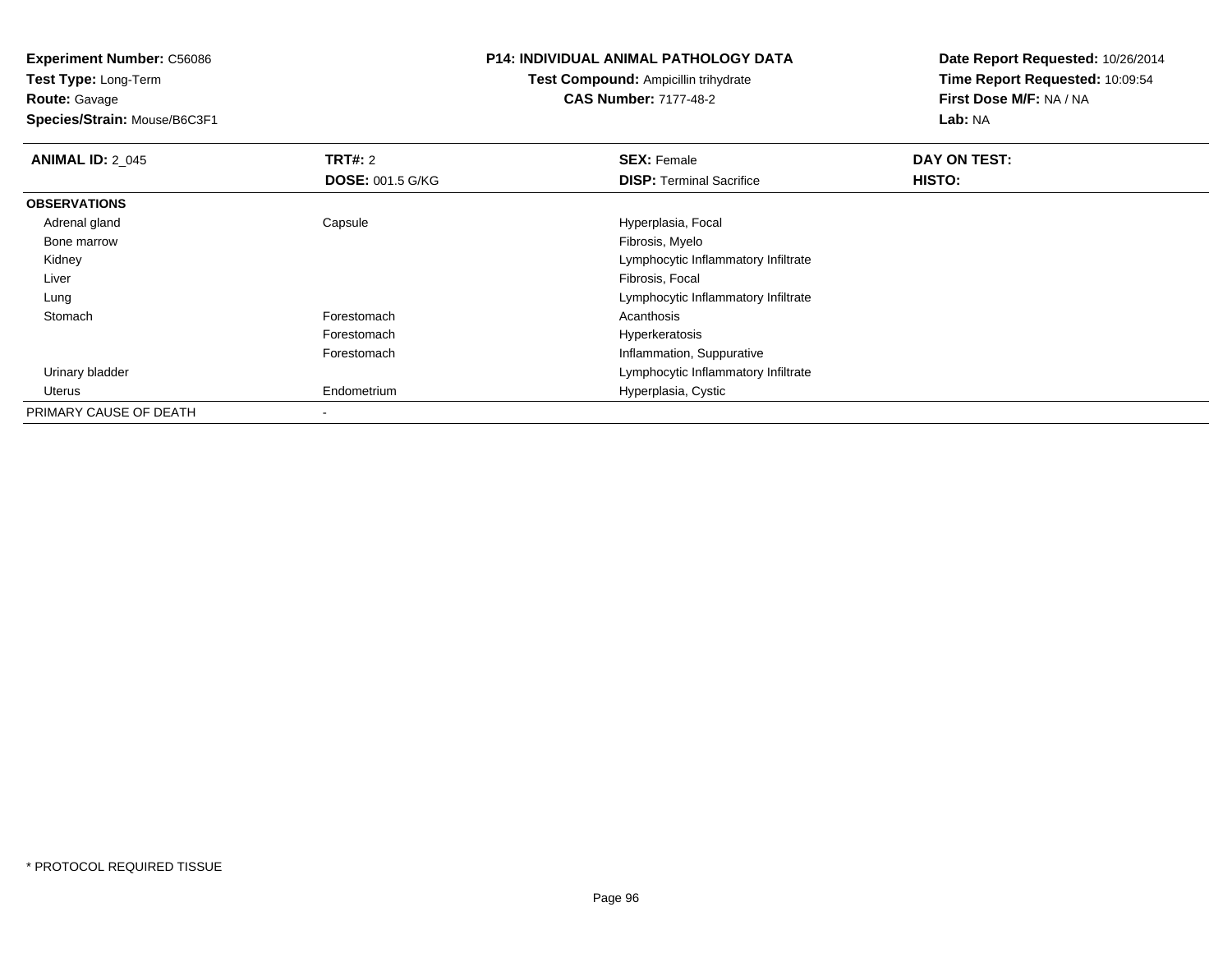**Test Type:** Long-Term**Route:** Gavage

**Species/Strain:** Mouse/B6C3F1

## **P14: INDIVIDUAL ANIMAL PATHOLOGY DATA**

**Test Compound:** Ampicillin trihydrate**CAS Number:** 7177-48-2

| <b>ANIMAL ID: 2 046</b> | <b>TRT#: 2</b>          | <b>SEX: Female</b>                  | DAY ON TEST: |
|-------------------------|-------------------------|-------------------------------------|--------------|
|                         | <b>DOSE: 001.5 G/KG</b> | <b>DISP: Terminal Sacrifice</b>     | HISTO:       |
| <b>OBSERVATIONS</b>     |                         |                                     |              |
| Adrenal gland           | Capsule                 | Hyperplasia, Diffuse                |              |
| Bone marrow             |                         | Fibrosis, Myelo                     |              |
| Liver                   |                         | Hematopoiesis                       |              |
| Skin                    |                         | Acanthosis                          |              |
| Spleen                  |                         | Hyperplasia, Lymphoid               |              |
| Stomach                 | Forestomach             | Acanthosis                          |              |
|                         | Forestomach             | Hyperkeratosis                      |              |
|                         | Forestomach             | Inflammation, Suppurative           |              |
| Unspecified             | Multiple Organs Nos     | Lymphocytic Inflammatory Infiltrate |              |
| Urinary bladder         |                         | Hemorrhage                          |              |
| Uterus                  | Endometrium             | Hyperplasia, Cystic                 |              |
|                         | Endometrium             | Inflammation, Suppurative           |              |
| PRIMARY CAUSE OF DEATH  |                         |                                     |              |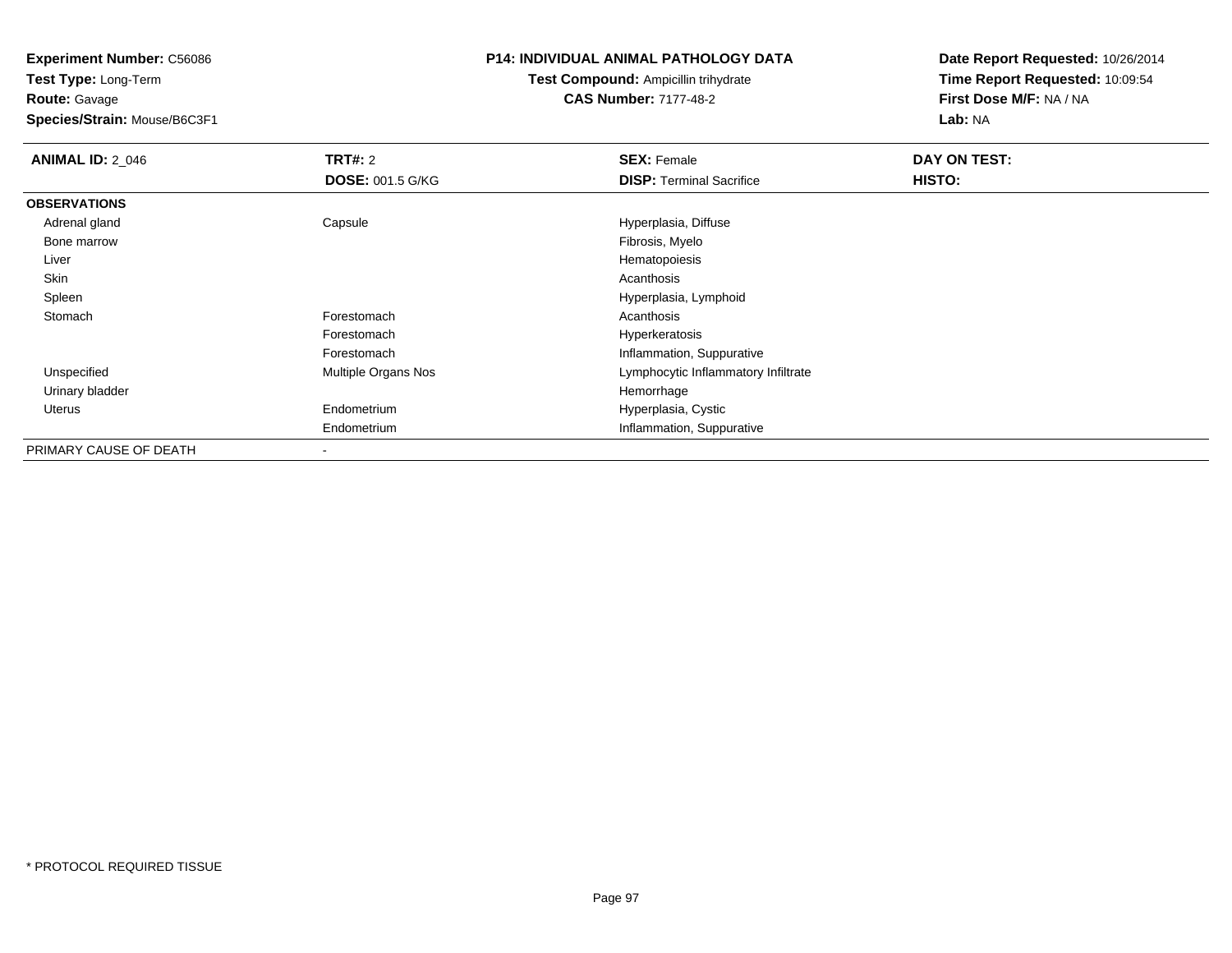**Test Type:** Long-Term**Route:** Gavage

**Species/Strain:** Mouse/B6C3F1

# **P14: INDIVIDUAL ANIMAL PATHOLOGY DATA**

**Test Compound:** Ampicillin trihydrate**CAS Number:** 7177-48-2

| <b>ANIMAL ID: 2_047</b> | <b>TRT#: 2</b>          | <b>SEX: Female</b>                  | DAY ON TEST: |  |
|-------------------------|-------------------------|-------------------------------------|--------------|--|
|                         | <b>DOSE: 001.5 G/KG</b> | <b>DISP: Terminal Sacrifice</b>     | HISTO:       |  |
| <b>OBSERVATIONS</b>     |                         |                                     |              |  |
| Adrenal gland           | Cortex Nos              | Amyloid, Nos                        |              |  |
|                         | Capsule                 | Hyperplasia, Diffuse                |              |  |
| Bone marrow             |                         | Fibrosis, Myelo                     |              |  |
|                         |                         | Hyperplasia, Granulocytic           |              |  |
| <b>Brain</b>            |                         | Mineralization                      |              |  |
| Kidney                  |                         | Lymphocytic Inflammatory Infiltrate |              |  |
| Liver                   |                         | Hematopoiesis                       |              |  |
| Lung                    |                         | Lymphocytic Inflammatory Infiltrate |              |  |
| Lymph node              | Mandibular Lymph Node   | Hyperplasia, Lymphoid               |              |  |
| Ovary                   |                         | Cyst, Nos                           |              |  |
| Spleen                  |                         | Hyperplasia, Lymphoid               |              |  |
| Stomach                 | Forestomach             | Acanthosis                          |              |  |
|                         | Forestomach             | Hyperkeratosis                      |              |  |
| Urinary bladder         |                         | Lymphocytic Inflammatory Infiltrate |              |  |
| Uterus                  | Endometrium             | Hyperplasia, Cystic                 |              |  |
|                         | Endometrium             | Inflammation, Suppurative           |              |  |
|                         | Fallopian Tube          | Inflammation, Suppurative           |              |  |
| PRIMARY CAUSE OF DEATH  | ٠                       |                                     |              |  |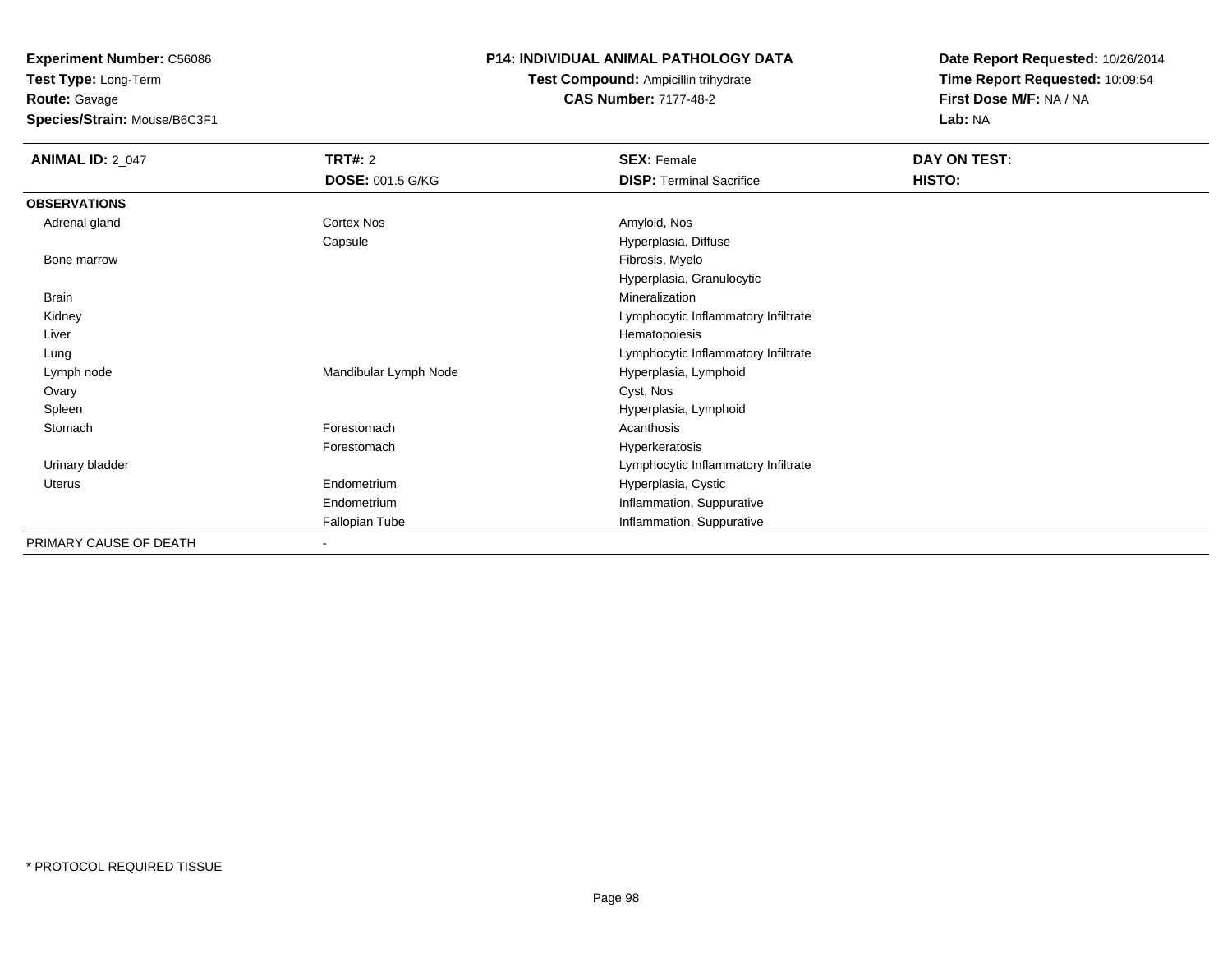**Test Type:** Long-Term**Route:** Gavage

**Species/Strain:** Mouse/B6C3F1

#### **P14: INDIVIDUAL ANIMAL PATHOLOGY DATA**

**Test Compound:** Ampicillin trihydrate**CAS Number:** 7177-48-2

| <b>ANIMAL ID: 2 048</b> | TRT#: 2                 | <b>SEX: Female</b>                   | DAY ON TEST: |  |
|-------------------------|-------------------------|--------------------------------------|--------------|--|
|                         | <b>DOSE: 001.5 G/KG</b> | <b>DISP: Terminal Sacrifice</b>      | HISTO:       |  |
| <b>OBSERVATIONS</b>     |                         |                                      |              |  |
| Adrenal gland           | Capsule                 | Hyperplasia, Focal                   |              |  |
| Bone marrow             |                         | Fibrosis, Myelo                      |              |  |
| <b>Brain</b>            |                         | Mineralization                       |              |  |
| Lung                    |                         | Alveolar/Bronchiolar Carcinoma       |              |  |
| Skin                    |                         | Squamous Cell Carcinoma              |              |  |
| Spleen                  |                         | Hyperplasia, Lymphoid                |              |  |
| Stomach                 | Forestomach             | Acanthosis                           |              |  |
| Unspecified             | Multiple Organs Nos     | Lymphoma, Lymphocytic-Malignant Type |              |  |
| Uterus                  | Endometrium             | Hyperplasia, Cystic                  |              |  |
|                         | Fallopian Tube          | Lymphocytic Inflammatory Infiltrate  |              |  |
| PRIMARY CAUSE OF DEATH  |                         |                                      |              |  |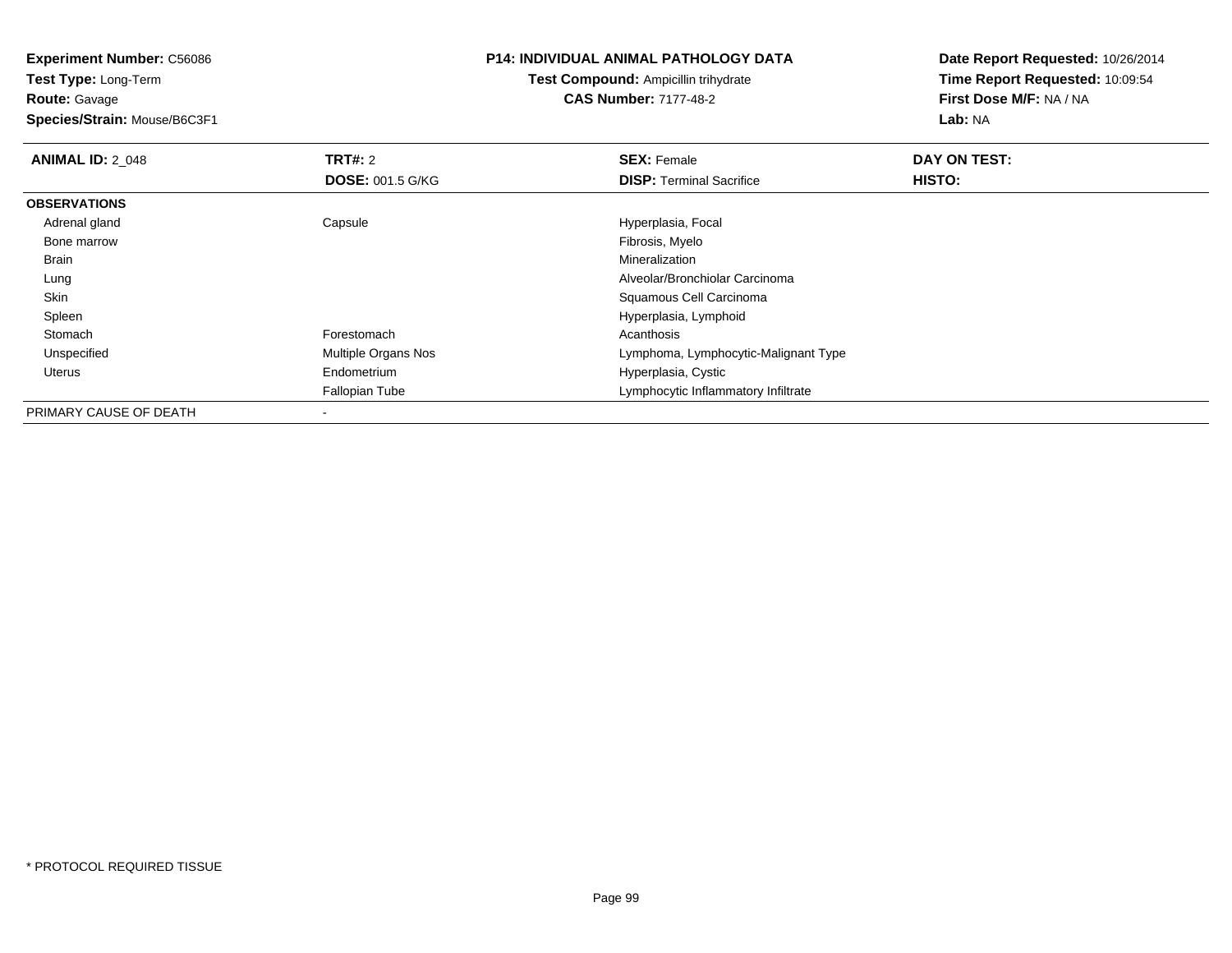**Test Type:** Long-Term**Route:** Gavage

**Species/Strain:** Mouse/B6C3F1

## **P14: INDIVIDUAL ANIMAL PATHOLOGY DATA**

**Test Compound:** Ampicillin trihydrate**CAS Number:** 7177-48-2

| <b>ANIMAL ID: 2_049</b> | TRT#: 2                  | <b>SEX: Female</b>                  | DAY ON TEST:  |  |
|-------------------------|--------------------------|-------------------------------------|---------------|--|
|                         | <b>DOSE: 001.5 G/KG</b>  | <b>DISP: Terminal Sacrifice</b>     | <b>HISTO:</b> |  |
| <b>OBSERVATIONS</b>     |                          |                                     |               |  |
| Adrenal gland           | Capsule                  | Hyperplasia, Diffuse                |               |  |
| Kidney                  | Tubule                   | Atrophy, Focal                      |               |  |
| Spleen                  |                          | Hyperplasia, Lymphoid               |               |  |
| Stomach                 | Forestomach              | Acanthosis                          |               |  |
|                         | Forestomach              | Hyperkeratosis                      |               |  |
|                         | Forestomach              | Inflammation, Suppurative           |               |  |
| Thyroid                 |                          | Follicular-Cell Adenoma             |               |  |
| Unspecified             | Multiple Organs Nos      | Lymphocytic Inflammatory Infiltrate |               |  |
| Uterus                  | Endometrium              | Hyperplasia, Cystic                 |               |  |
|                         | Endometrium              | Inflammation, Suppurative           |               |  |
| PRIMARY CAUSE OF DEATH  | $\overline{\phantom{a}}$ |                                     |               |  |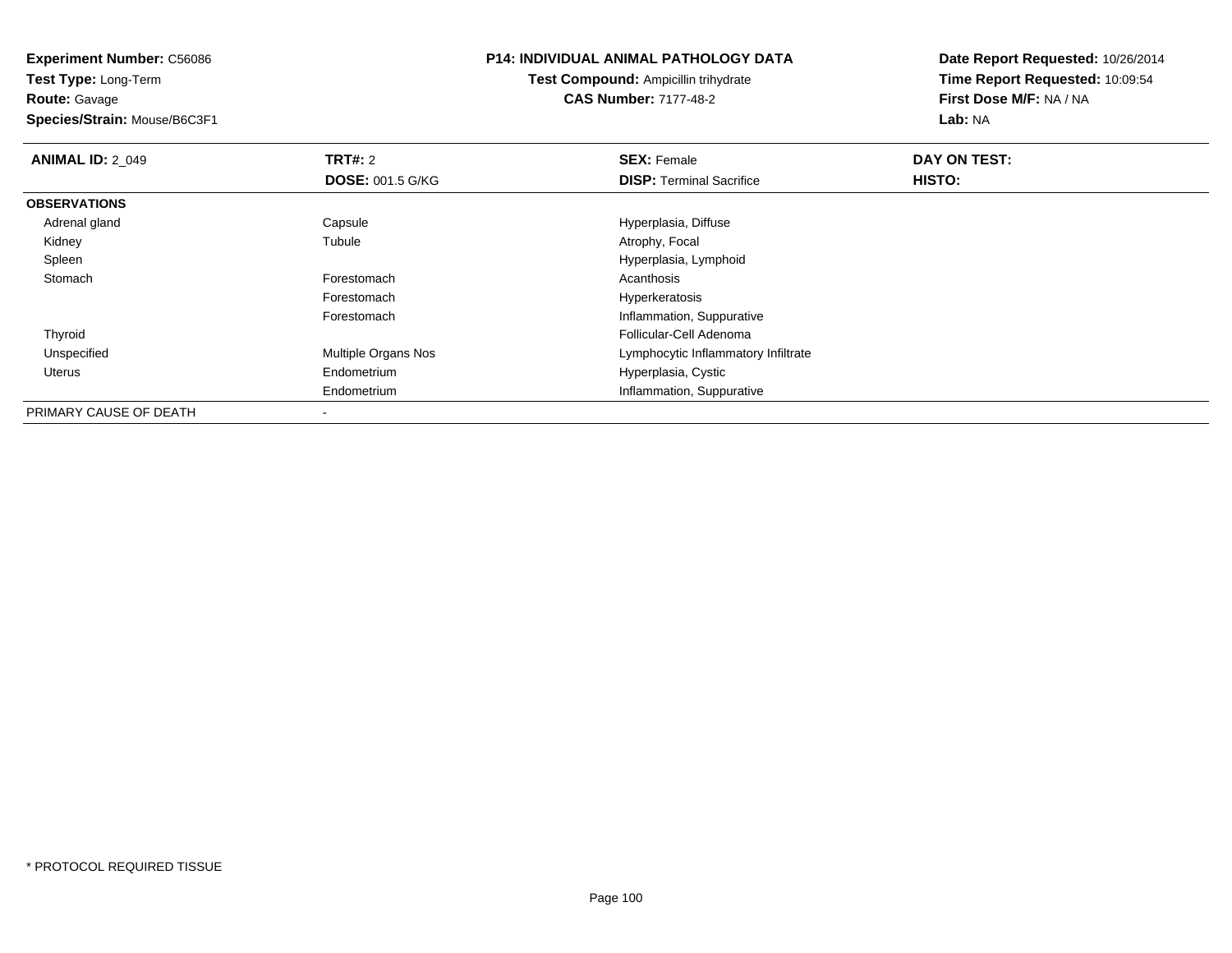**Test Type:** Long-Term**Route:** Gavage

**Species/Strain:** Mouse/B6C3F1

# **P14: INDIVIDUAL ANIMAL PATHOLOGY DATA**

**Test Compound:** Ampicillin trihydrate**CAS Number:** 7177-48-2

| <b>ANIMAL ID: 2 050</b> | TRT#: 2                  | <b>SEX: Female</b>                  | DAY ON TEST:  |
|-------------------------|--------------------------|-------------------------------------|---------------|
|                         | <b>DOSE: 001.5 G/KG</b>  | <b>DISP: Terminal Sacrifice</b>     | <b>HISTO:</b> |
| <b>OBSERVATIONS</b>     |                          |                                     |               |
| Adrenal gland           | Capsule                  | Hyperplasia, Diffuse                |               |
| Brain                   |                          | Mineralization                      |               |
| Kidney                  |                          | Lymphocytic Inflammatory Infiltrate |               |
| Liver                   |                          | Lymphocytic Inflammatory Infiltrate |               |
| Lung                    |                          | Lymphocytic Inflammatory Infiltrate |               |
| Ovary                   |                          | Cyst, Nos                           |               |
| Spleen                  |                          | Hyperplasia, Lymphoid               |               |
| Stomach                 | Forestomach              | Acanthosis                          |               |
|                         | Forestomach              | Hyperkeratosis                      |               |
|                         | Forestomach              | Infection, Fungal                   |               |
|                         | Forestomach              | Inflammation, Suppurative           |               |
| Uterus                  | Endometrium              | Hyperplasia, Cystic                 |               |
| PRIMARY CAUSE OF DEATH  | $\overline{\phantom{a}}$ |                                     |               |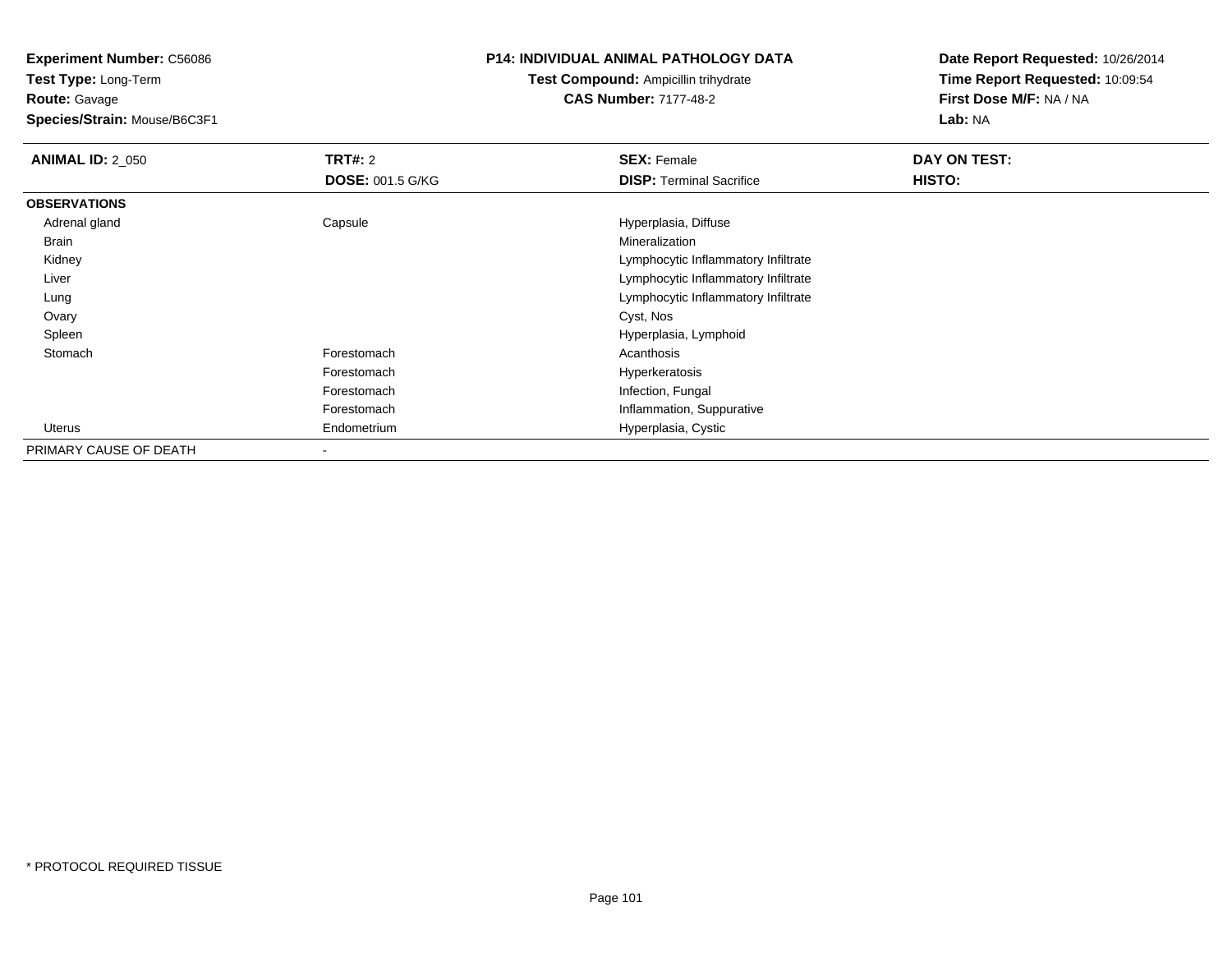| <b>Experiment Number: C56086</b><br>Test Type: Long-Term<br><b>Route:</b> Gavage<br>Species/Strain: Mouse/B6C3F1 |                | <b>P14: INDIVIDUAL ANIMAL PATHOLOGY DATA</b><br><b>Test Compound: Ampicillin trihydrate</b><br><b>CAS Number: 7177-48-2</b> | Date Report Requested: 10/26/2014<br>Time Report Requested: 10:09:54<br>First Dose M/F: NA / NA<br>Lab: NA |
|------------------------------------------------------------------------------------------------------------------|----------------|-----------------------------------------------------------------------------------------------------------------------------|------------------------------------------------------------------------------------------------------------|
| <b>ANIMAL ID: 3 001</b>                                                                                          | <b>TRT#: 3</b> | <b>SEX: Female</b>                                                                                                          | DAY ON TEST:                                                                                               |
|                                                                                                                  | DOSE: 0        | <b>DISP:</b> Moribund Sacrifice                                                                                             | HISTO:                                                                                                     |
| <b>OBSERVATIONS</b>                                                                                              |                |                                                                                                                             |                                                                                                            |
| Adrenal gland                                                                                                    | Capsule        | Hyperplasia, Focal                                                                                                          |                                                                                                            |
| Bone marrow                                                                                                      |                | Hyperplasia, Granulocytic                                                                                                   |                                                                                                            |
| Brain                                                                                                            |                | Mineralization                                                                                                              |                                                                                                            |
| Kidney                                                                                                           |                | Plasma-Cell Infiltrate                                                                                                      |                                                                                                            |
| Liver                                                                                                            |                | Hematopoiesis                                                                                                               |                                                                                                            |
| Spleen                                                                                                           | Red Pulp       | Hematopoiesis                                                                                                               |                                                                                                            |
| Unspecified                                                                                                      |                | Sarcoma, Nos                                                                                                                |                                                                                                            |
| Urinary bladder                                                                                                  |                | Distention                                                                                                                  |                                                                                                            |
| PRIMARY CAUSE OF DEATH                                                                                           |                |                                                                                                                             |                                                                                                            |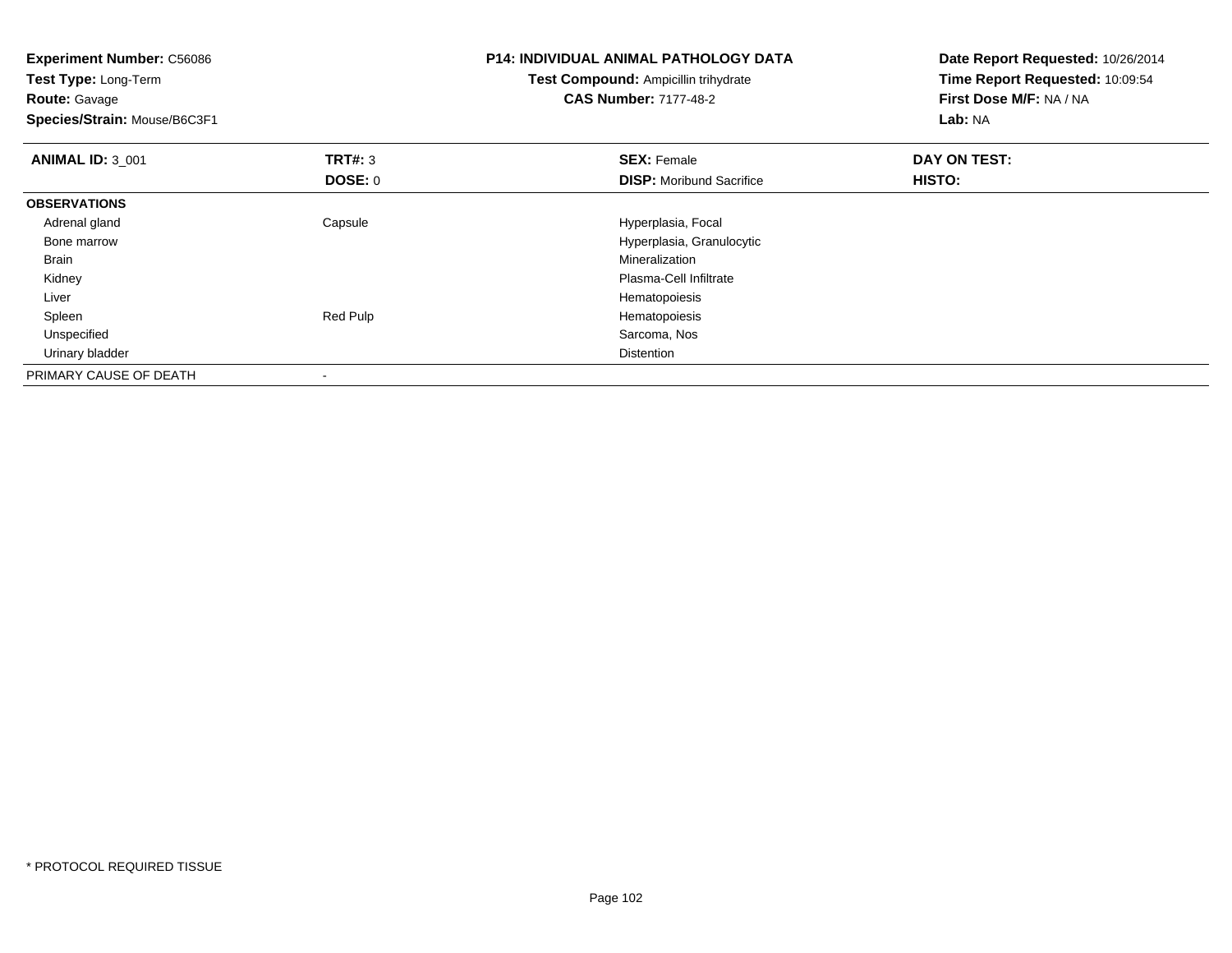| <b>Experiment Number: C56086</b><br>Test Type: Long-Term<br><b>Route: Gavage</b><br>Species/Strain: Mouse/B6C3F1 |                | <b>P14: INDIVIDUAL ANIMAL PATHOLOGY DATA</b><br>Test Compound: Ampicillin trihydrate<br><b>CAS Number: 7177-48-2</b> | Date Report Requested: 10/26/2014<br>Time Report Requested: 10:09:54<br>First Dose M/F: NA / NA<br>Lab: NA |
|------------------------------------------------------------------------------------------------------------------|----------------|----------------------------------------------------------------------------------------------------------------------|------------------------------------------------------------------------------------------------------------|
| <b>ANIMAL ID: 3 002</b>                                                                                          | TRT#: 3        | <b>SEX: Female</b>                                                                                                   | DAY ON TEST:                                                                                               |
|                                                                                                                  | <b>DOSE: 0</b> | <b>DISP:</b> Terminal Sacrifice                                                                                      | HISTO:                                                                                                     |
| <b>OBSERVATIONS</b>                                                                                              |                |                                                                                                                      |                                                                                                            |
| Adrenal gland                                                                                                    | Capsule        | Hyperplasia, Focal                                                                                                   |                                                                                                            |
| Kidney                                                                                                           |                | Lymphocytic Inflammatory Infiltrate                                                                                  |                                                                                                            |
| Liver                                                                                                            |                | Lymphocytic Inflammatory Infiltrate                                                                                  |                                                                                                            |
| Thyroid                                                                                                          |                | Hyperplasia, Follicular Cell                                                                                         |                                                                                                            |
| Urinary bladder                                                                                                  |                | Lymphocytic Inflammatory Infiltrate                                                                                  |                                                                                                            |
| Uterus                                                                                                           | Endometrium    | Hyperplasia, Cystic                                                                                                  |                                                                                                            |
| PRIMARY CAUSE OF DEATH                                                                                           |                |                                                                                                                      |                                                                                                            |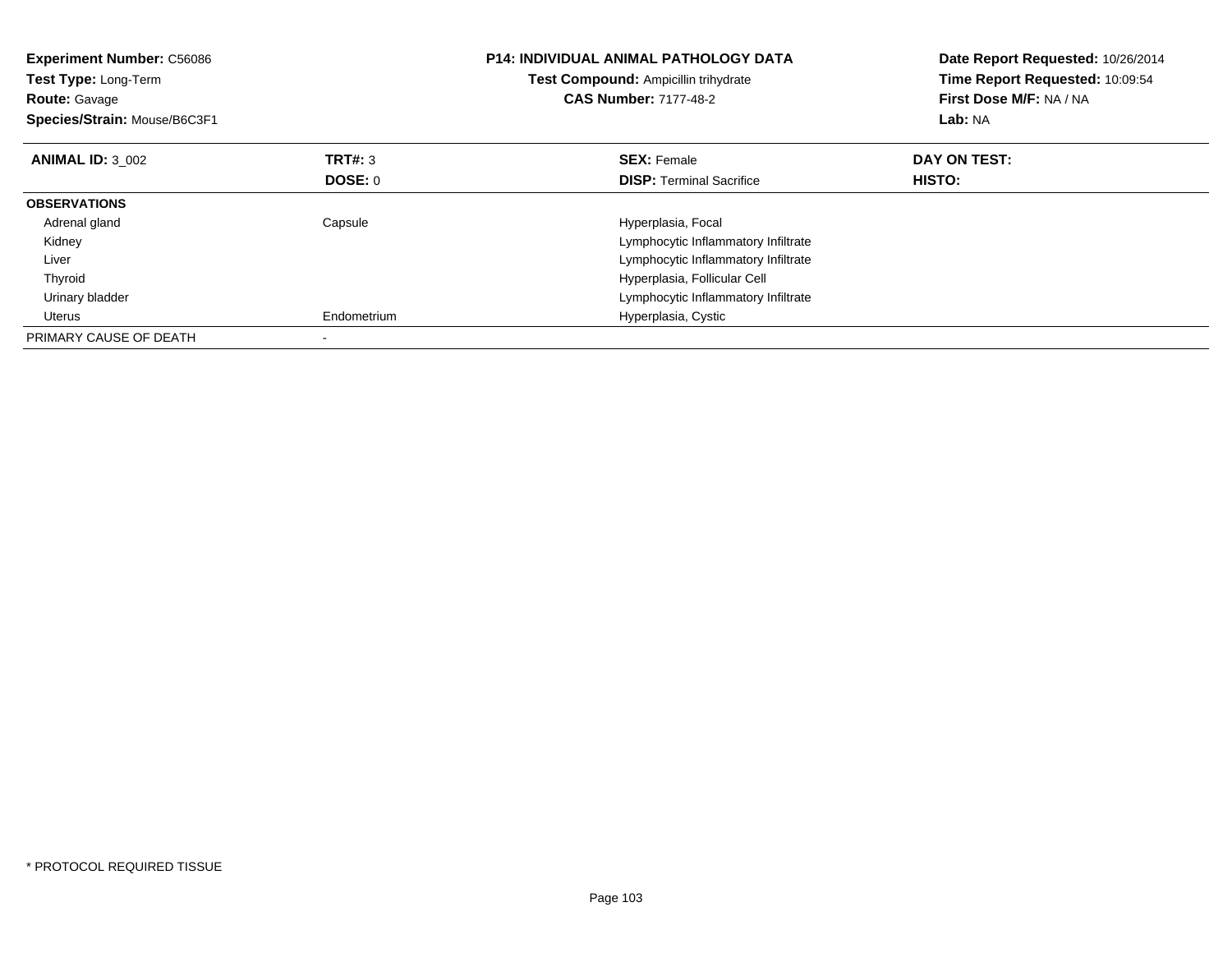| <b>Experiment Number: C56086</b><br><b>Test Type: Long-Term</b><br><b>Route: Gavage</b><br>Species/Strain: Mouse/B6C3F1 |                           | <b>P14: INDIVIDUAL ANIMAL PATHOLOGY DATA</b><br><b>Test Compound: Ampicillin trihydrate</b><br><b>CAS Number: 7177-48-2</b> | Date Report Requested: 10/26/2014<br>Time Report Requested: 10:09:54<br>First Dose M/F: NA / NA<br>Lab: NA |
|-------------------------------------------------------------------------------------------------------------------------|---------------------------|-----------------------------------------------------------------------------------------------------------------------------|------------------------------------------------------------------------------------------------------------|
| <b>ANIMAL ID: 3 003</b>                                                                                                 | <b>TRT#: 3</b>            | <b>SEX: Female</b>                                                                                                          | DAY ON TEST:                                                                                               |
|                                                                                                                         | DOSE: 0                   | <b>DISP:</b> Terminal Sacrifice                                                                                             | <b>HISTO:</b>                                                                                              |
| <b>OBSERVATIONS</b>                                                                                                     |                           |                                                                                                                             |                                                                                                            |
| Adrenal gland                                                                                                           | Capsule                   | Hyperplasia, Focal                                                                                                          |                                                                                                            |
| Bone marrow                                                                                                             |                           | Fibrosis, Myelo                                                                                                             |                                                                                                            |
| Pituitary gland                                                                                                         | <b>Anterior Pituitary</b> | Adenoma, Nos                                                                                                                |                                                                                                            |
| Spleen                                                                                                                  | Red Pulp                  | Hematopoiesis                                                                                                               |                                                                                                            |
| Thymus                                                                                                                  |                           | Hyperplasia, Lymphoid                                                                                                       |                                                                                                            |
| Thyroid                                                                                                                 |                           | Hyperplasia, Follicular Cell                                                                                                |                                                                                                            |
| Unspecified                                                                                                             | Multiple Organs Nos       | Lymphocytic Inflammatory Infiltrate                                                                                         |                                                                                                            |
| Uterus                                                                                                                  | Endometrium               | Hyperplasia, Cystic                                                                                                         |                                                                                                            |
| PRIMARY CAUSE OF DEATH                                                                                                  |                           |                                                                                                                             |                                                                                                            |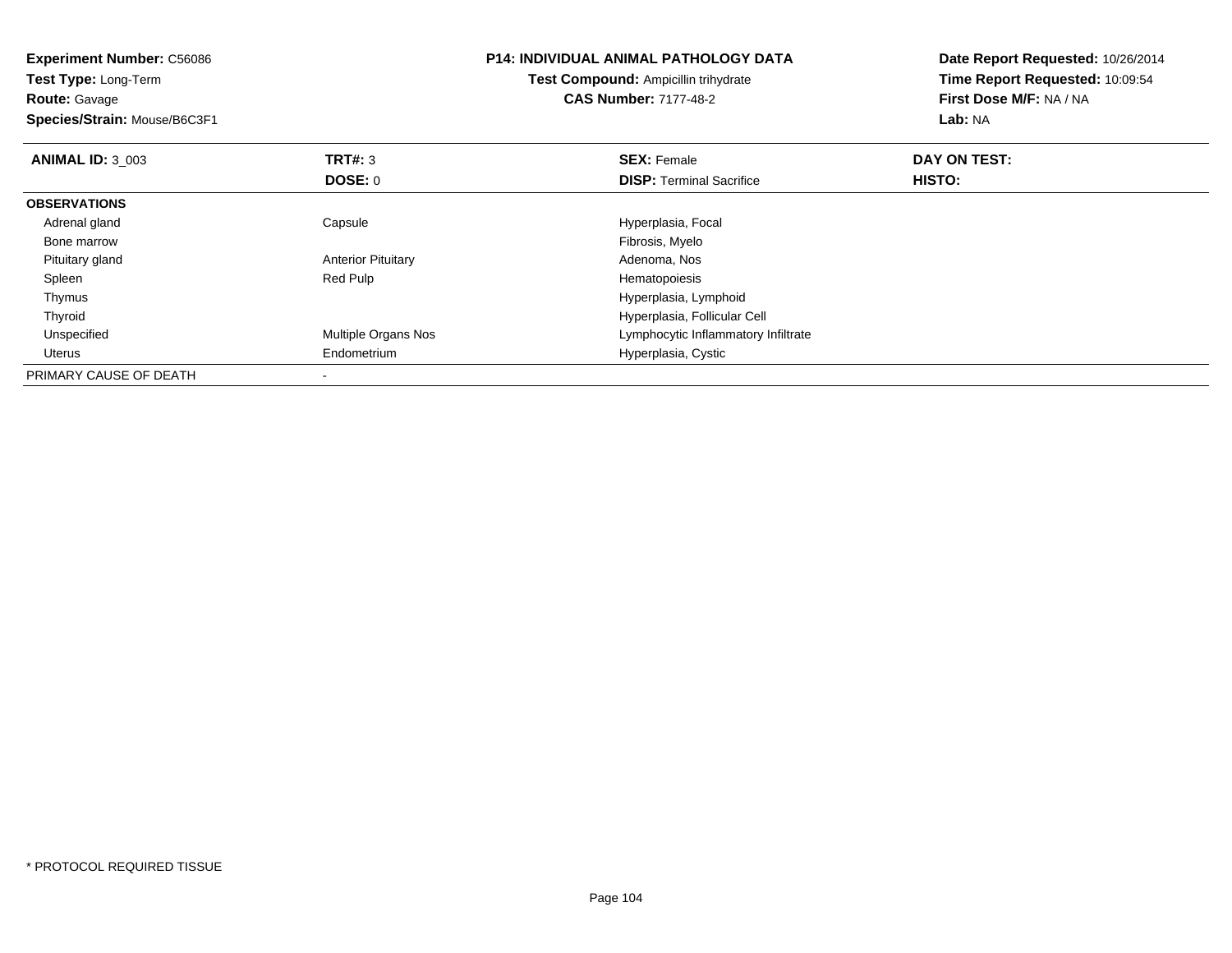| <b>Experiment Number: C56086</b><br>Test Type: Long-Term<br><b>Route: Gavage</b><br>Species/Strain: Mouse/B6C3F1 |                     | P14: INDIVIDUAL ANIMAL PATHOLOGY DATA<br><b>Test Compound: Ampicillin trihydrate</b><br><b>CAS Number: 7177-48-2</b> | Date Report Requested: 10/26/2014<br>Time Report Requested: 10:09:54<br>First Dose M/F: NA / NA<br>Lab: NA |
|------------------------------------------------------------------------------------------------------------------|---------------------|----------------------------------------------------------------------------------------------------------------------|------------------------------------------------------------------------------------------------------------|
| <b>ANIMAL ID: 3 004</b>                                                                                          | TRT#: 3             | <b>SEX: Female</b>                                                                                                   | DAY ON TEST:                                                                                               |
|                                                                                                                  | DOSE: 0             | <b>DISP:</b> Terminal Sacrifice                                                                                      | HISTO:                                                                                                     |
| <b>OBSERVATIONS</b>                                                                                              |                     |                                                                                                                      |                                                                                                            |
| Bone                                                                                                             |                     | Osteosclerosis                                                                                                       |                                                                                                            |
| Bone marrow                                                                                                      |                     | Fibrosis, Myelo                                                                                                      |                                                                                                            |
| Spleen                                                                                                           | Red Pulp            | Hematopoiesis                                                                                                        |                                                                                                            |
|                                                                                                                  |                     | Hyperplasia, Lymphoid                                                                                                |                                                                                                            |
| Stomach                                                                                                          | Forestomach         | Acanthosis                                                                                                           |                                                                                                            |
|                                                                                                                  | Forestomach         | Hyperkeratosis                                                                                                       |                                                                                                            |
| Unspecified                                                                                                      | Multiple Organs Nos | Lymphocytic Inflammatory Infiltrate                                                                                  |                                                                                                            |
| Uterus                                                                                                           | Endometrium         | Hyperplasia, Cystic                                                                                                  |                                                                                                            |
| PRIMARY CAUSE OF DEATH                                                                                           |                     |                                                                                                                      |                                                                                                            |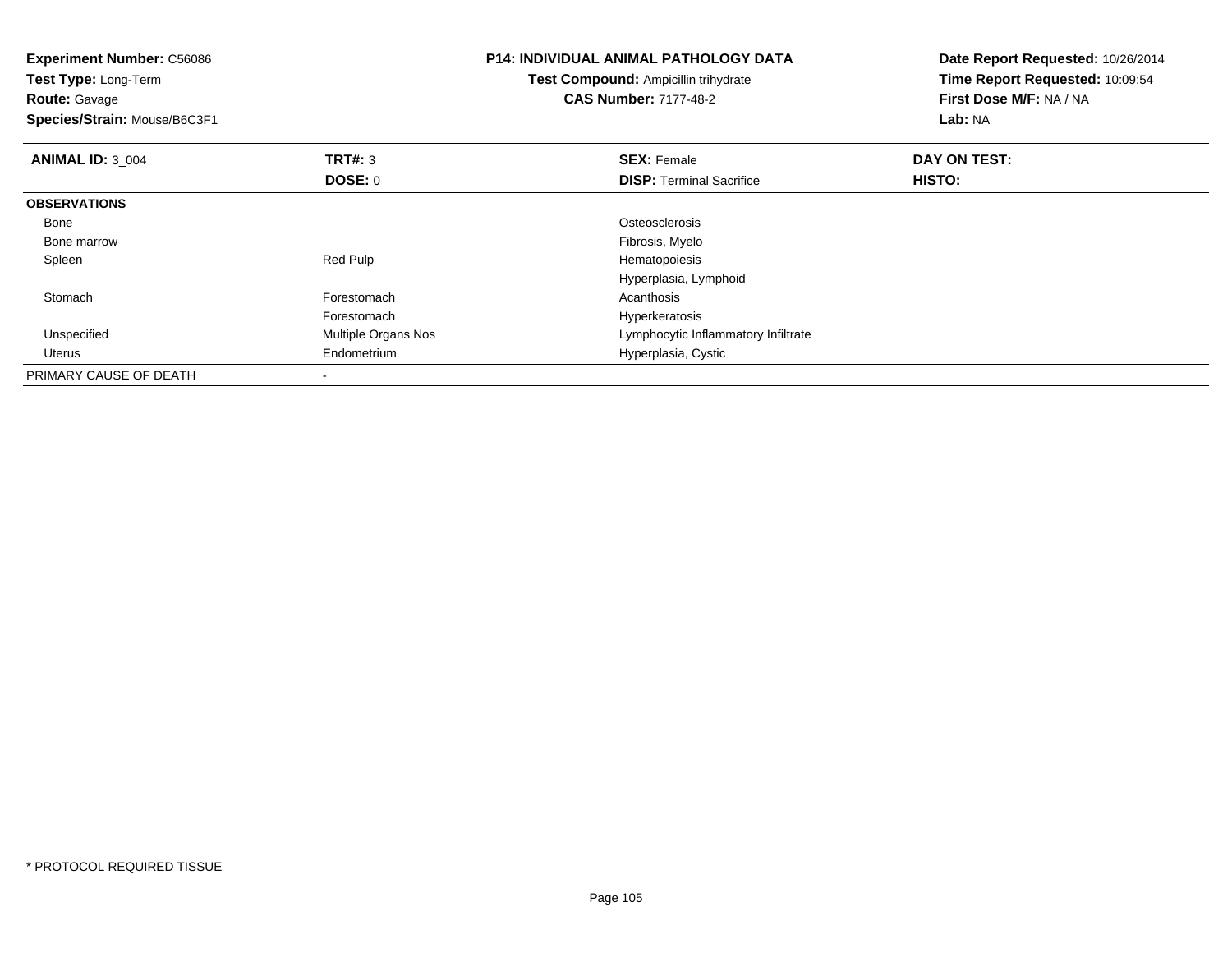| <b>Experiment Number: C56086</b><br>Test Type: Long-Term<br><b>Route:</b> Gavage<br>Species/Strain: Mouse/B6C3F1 |                            | <b>P14: INDIVIDUAL ANIMAL PATHOLOGY DATA</b><br>Test Compound: Ampicillin trihydrate<br><b>CAS Number: 7177-48-2</b> | Date Report Requested: 10/26/2014<br>Time Report Requested: 10:09:54<br>First Dose M/F: NA / NA<br>Lab: NA |
|------------------------------------------------------------------------------------------------------------------|----------------------------|----------------------------------------------------------------------------------------------------------------------|------------------------------------------------------------------------------------------------------------|
| <b>ANIMAL ID: 3 005</b>                                                                                          | <b>TRT#: 3</b>             | <b>SEX: Female</b>                                                                                                   | DAY ON TEST:                                                                                               |
|                                                                                                                  | DOSE: 0                    | <b>DISP: Terminal Sacrifice</b>                                                                                      | HISTO:                                                                                                     |
| <b>OBSERVATIONS</b>                                                                                              |                            |                                                                                                                      |                                                                                                            |
| Adrenal gland                                                                                                    | Capsule                    | Hyperplasia, Focal                                                                                                   |                                                                                                            |
| Bone marrow                                                                                                      |                            | Fibrosis, Myelo                                                                                                      |                                                                                                            |
| Brain                                                                                                            |                            | Mineralization                                                                                                       |                                                                                                            |
| Spleen                                                                                                           |                            | Hyperplasia, Lymphoid                                                                                                |                                                                                                            |
| Unspecified                                                                                                      | <b>Multiple Organs Nos</b> | Lymphocytic Inflammatory Infiltrate                                                                                  |                                                                                                            |
| Uterus                                                                                                           | Endometrium                | Hyperplasia, Cystic                                                                                                  |                                                                                                            |
|                                                                                                                  | Endometrium                | Inflammation, Suppurative                                                                                            |                                                                                                            |
| PRIMARY CAUSE OF DEATH                                                                                           |                            |                                                                                                                      |                                                                                                            |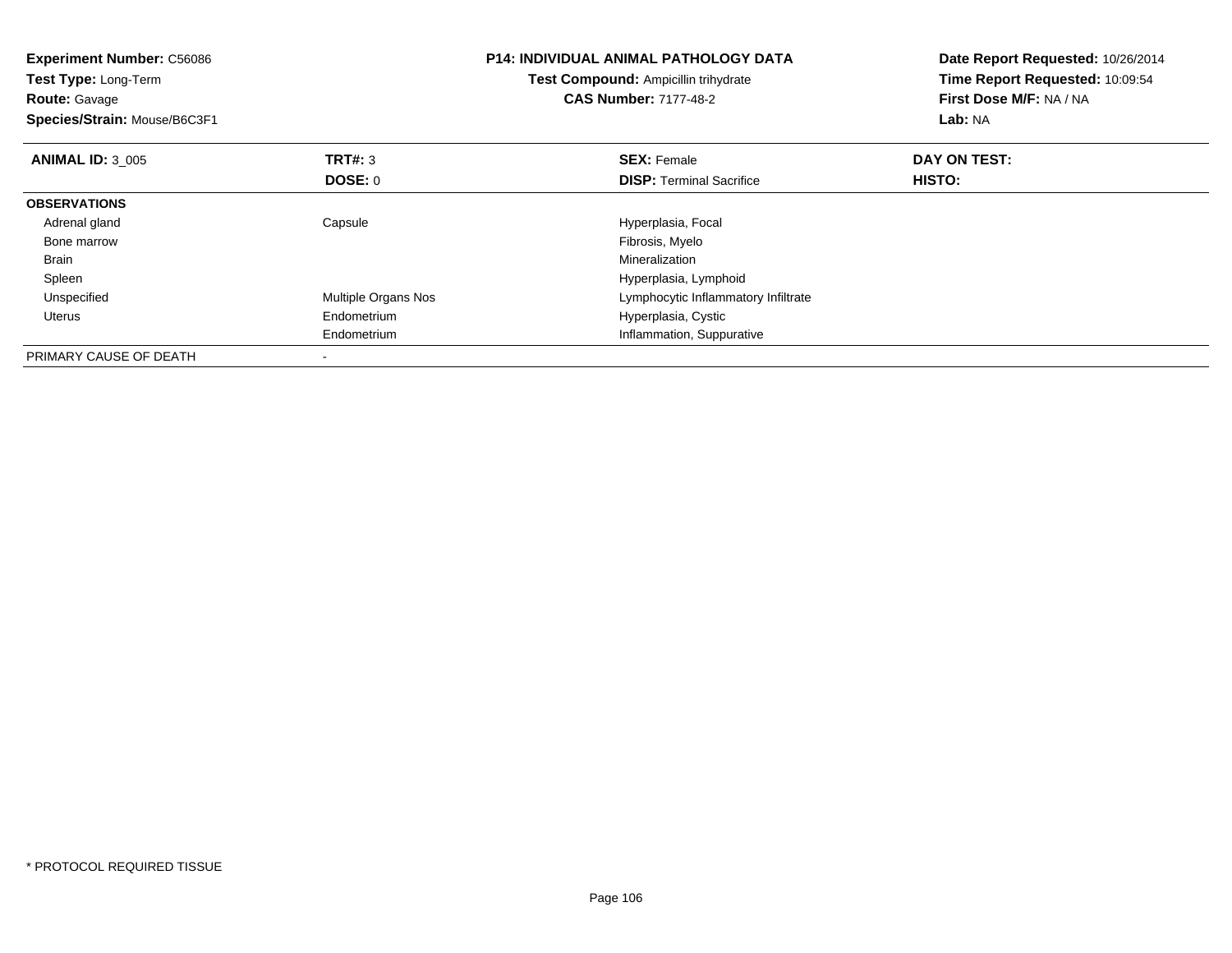**Route:** Gavage

**Species/Strain:** Mouse/B6C3F1

## **P14: INDIVIDUAL ANIMAL PATHOLOGY DATA**

**Test Compound:** Ampicillin trihydrate**CAS Number:** 7177-48-2

| <b>ANIMAL ID: 3 006</b> | TRT#: 3                  | <b>SEX: Female</b>                   | DAY ON TEST: |  |
|-------------------------|--------------------------|--------------------------------------|--------------|--|
|                         | DOSE: 0                  | <b>DISP: Terminal Sacrifice</b>      | HISTO:       |  |
| <b>OBSERVATIONS</b>     |                          |                                      |              |  |
| Adrenal gland           | Cortex Nos               | Cytoplasmic Change, Eosinophilic     |              |  |
|                         | Capsule                  | Hyperplasia, Focal                   |              |  |
|                         | Medulla                  | Pheochromocytoma                     |              |  |
| Bone marrow             |                          | Hyperplasia, Granulocytic            |              |  |
| Brain                   |                          | Mineralization                       |              |  |
| <b>Intestine Small</b>  | <b>Mesentery Nos</b>     | Necrosis, Fat                        |              |  |
| Liver                   |                          | Hematopoiesis                        |              |  |
| Ovary                   |                          | Inflammation, Suppurative            |              |  |
| Unspecified             | Multiple Organs Nos      | Lymphoma, Lymphocytic-Malignant Type |              |  |
| Urinary bladder         |                          | Lymphocytic Inflammatory Infiltrate  |              |  |
| <b>Uterus</b>           | Endometrium              | Hyperplasia, Cystic                  |              |  |
|                         | Endometrium              | Inflammation, Suppurative            |              |  |
| PRIMARY CAUSE OF DEATH  | $\overline{\phantom{a}}$ |                                      |              |  |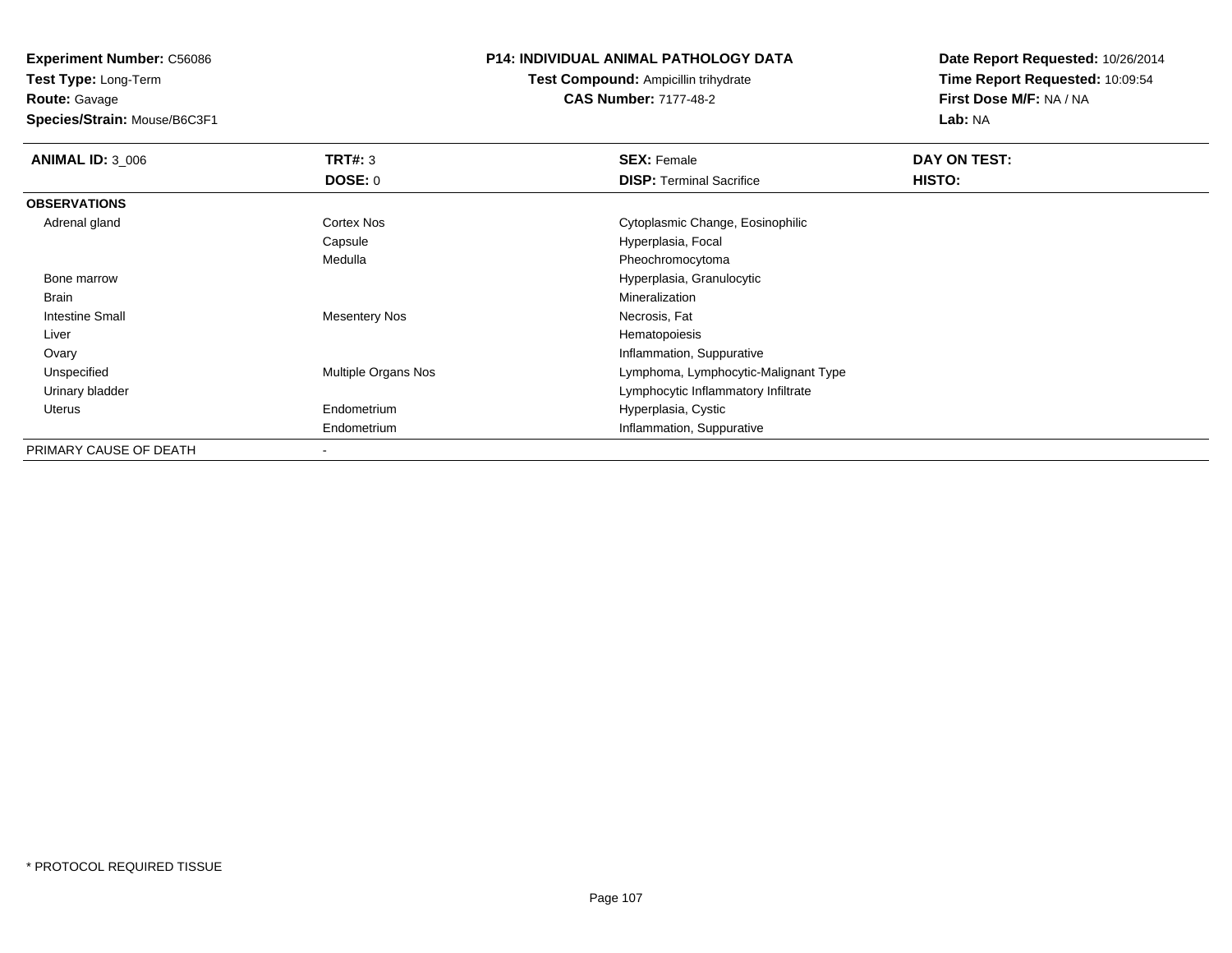| <b>Experiment Number: C56086</b><br>Test Type: Long-Term |                     | <b>P14: INDIVIDUAL ANIMAL PATHOLOGY DATA</b> | Date Report Requested: 10/26/2014<br>Time Report Requested: 10:09:54 |  |
|----------------------------------------------------------|---------------------|----------------------------------------------|----------------------------------------------------------------------|--|
|                                                          |                     | <b>Test Compound: Ampicillin trihydrate</b>  |                                                                      |  |
| <b>Route: Gavage</b>                                     |                     | <b>CAS Number: 7177-48-2</b>                 | First Dose M/F: NA / NA                                              |  |
| Species/Strain: Mouse/B6C3F1                             |                     |                                              | Lab: NA                                                              |  |
| <b>ANIMAL ID: 3 007</b>                                  | <b>TRT#: 3</b>      | <b>SEX: Female</b>                           | DAY ON TEST:                                                         |  |
|                                                          | DOSE: 0             | <b>DISP:</b> Terminal Sacrifice              | <b>HISTO:</b>                                                        |  |
| <b>OBSERVATIONS</b>                                      |                     |                                              |                                                                      |  |
| Adrenal gland                                            | Capsule             | Hyperplasia, Focal                           |                                                                      |  |
| Bone marrow                                              |                     | Fibrosis, Myelo                              |                                                                      |  |
|                                                          |                     | Hyperplasia, Granulocytic                    |                                                                      |  |
| Brain                                                    |                     | Mineralization                               |                                                                      |  |
| Lung                                                     |                     | Lymphocytic Inflammatory Infiltrate          |                                                                      |  |
| Pancreas                                                 |                     | Lymphocytic Inflammatory Infiltrate          |                                                                      |  |
| Unspecified                                              | Multiple Organs Nos | Lymphoma, Lymphocytic-Malignant Type         |                                                                      |  |
| <b>Uterus</b>                                            | Endometrium         | Hyperplasia, Cystic                          |                                                                      |  |
|                                                          | Endometrium         | Inflammation, Suppurative                    |                                                                      |  |
| PRIMARY CAUSE OF DEATH                                   |                     |                                              |                                                                      |  |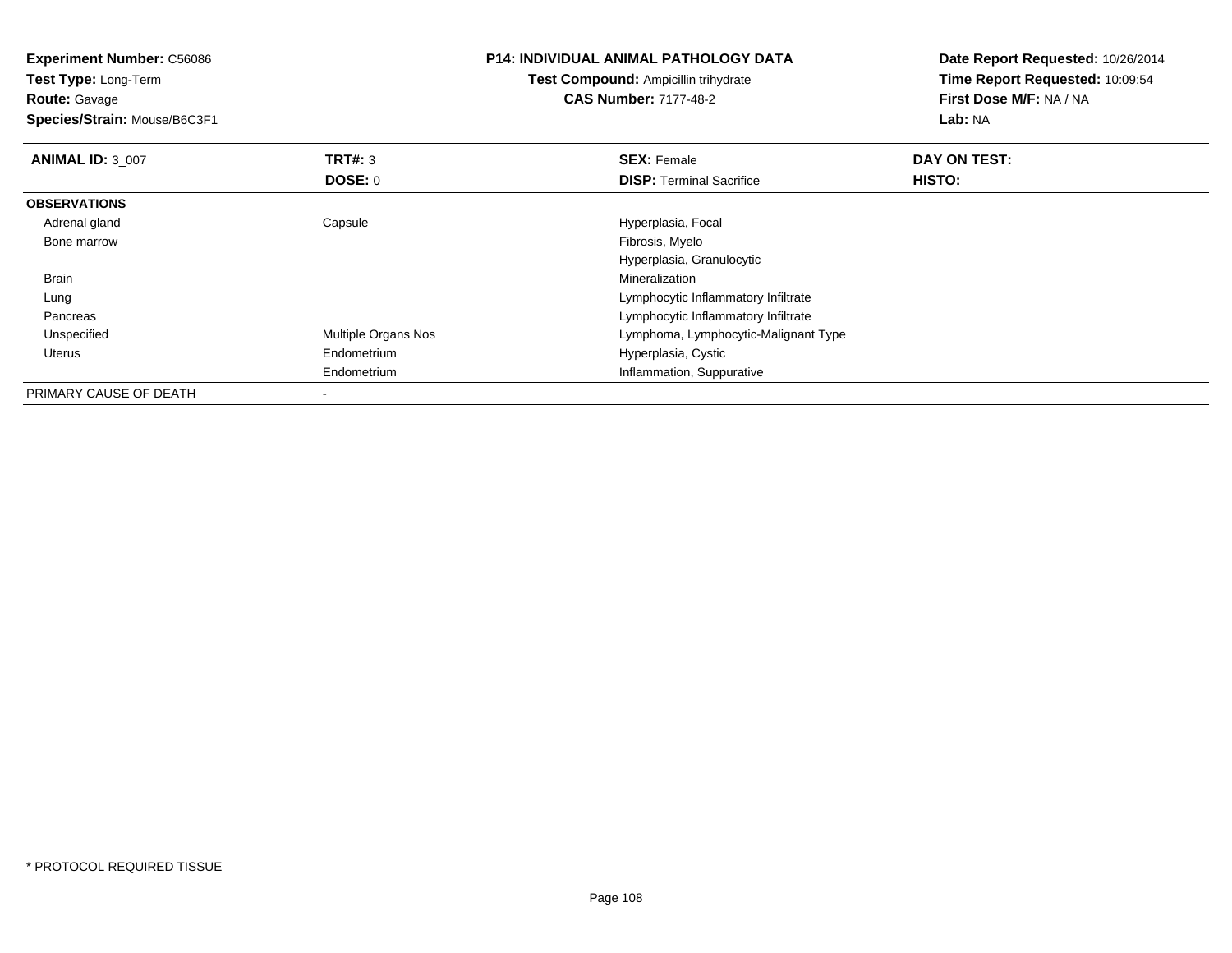**Experiment Number:** C56086**Test Type:** Long-Term**Route:** Gavage **Species/Strain:** Mouse/B6C3F1**P14: INDIVIDUAL ANIMAL PATHOLOGY DATATest Compound:** Ampicillin trihydrate**CAS Number:** 7177-48-2**Date Report Requested:** 10/26/2014**Time Report Requested:** 10:09:54**First Dose M/F:** NA / NA**Lab:** NA**ANIMAL ID:** 3\_008**REX:** Female **DAY ON TEST: SEX:** Female **SEX:** Female **DOSE:** 0**DISP:** Terminal Sacrifice **HISTO: OBSERVATIONS** Adrenal glandCortex Nos Cytoplasmic Change, Eosinophilic Capsule Hyperplasia, Focal Cortex Nos Hyperplasia, Focal Brainn and the control of the control of the control of the control of the control of the control of the control of the control of the control of the control of the control of the control of the control of the control of the co Kidney Lymphocytic Inflammatory Infiltrate Lymphocytic Inflammatory Infiltrate Livers **Example 20** Section 2012 11:30 Section 2013 12:40 Section 2013 12:40 Section 2013 12:40 Section 2013 12:40 Section 2013 12:40 Section 2013 12:40 Section 2013 12:40 Section 2013 12:40 Section 2013 12:40 Section 2013 12:4 Pancreas Pituitary glandAnterior Pituitary **Adenoma, Nos** Adenoma, Nos Unspecified Multiple Organs Nos Lymphoma, Lymphocytic-Malignant Type Uterus Endometrium Hyperplasia, Cystic PRIMARY CAUSE OF DEATH-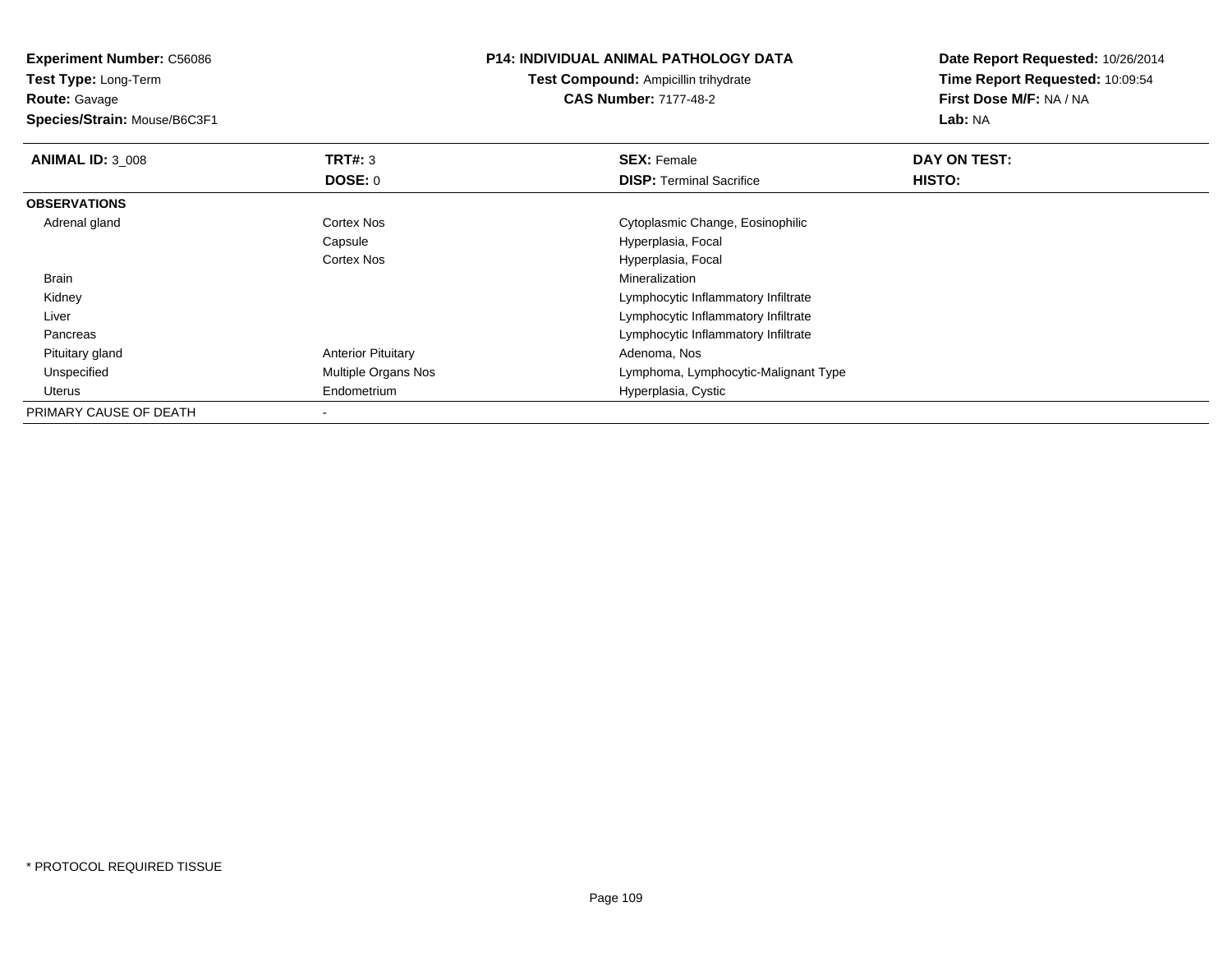| <b>Experiment Number: C56086</b><br>Test Type: Long-Term<br><b>Route: Gavage</b><br>Species/Strain: Mouse/B6C3F1 |                     | <b>P14: INDIVIDUAL ANIMAL PATHOLOGY DATA</b><br>Test Compound: Ampicillin trihydrate<br><b>CAS Number: 7177-48-2</b> | Date Report Requested: 10/26/2014<br>Time Report Requested: 10:09:54<br>First Dose M/F: NA / NA<br>Lab: NA |
|------------------------------------------------------------------------------------------------------------------|---------------------|----------------------------------------------------------------------------------------------------------------------|------------------------------------------------------------------------------------------------------------|
| <b>ANIMAL ID: 3 009</b>                                                                                          | TRT#: 3             | <b>SEX: Female</b>                                                                                                   | DAY ON TEST:                                                                                               |
|                                                                                                                  | DOSE: 0             | <b>DISP:</b> Terminal Sacrifice                                                                                      | HISTO:                                                                                                     |
| <b>OBSERVATIONS</b>                                                                                              |                     |                                                                                                                      |                                                                                                            |
| Adrenal gland                                                                                                    | Capsule             | Hyperplasia, Diffuse                                                                                                 |                                                                                                            |
| Brain                                                                                                            |                     | Mineralization                                                                                                       |                                                                                                            |
| Spleen                                                                                                           |                     | Lymphoma, Lymphocytic-Malignant Type                                                                                 |                                                                                                            |
| Thyroid                                                                                                          |                     | Follicular-Cell Adenoma                                                                                              |                                                                                                            |
| Unspecified                                                                                                      | Multiple Organs Nos | Lymphocytic Inflammatory Infiltrate                                                                                  |                                                                                                            |
| Uterus                                                                                                           | Endometrium         | Hyperplasia, Cystic                                                                                                  |                                                                                                            |
|                                                                                                                  | Cervix Uteri        | Inflammation, Suppurative                                                                                            |                                                                                                            |
| PRIMARY CAUSE OF DEATH                                                                                           |                     |                                                                                                                      |                                                                                                            |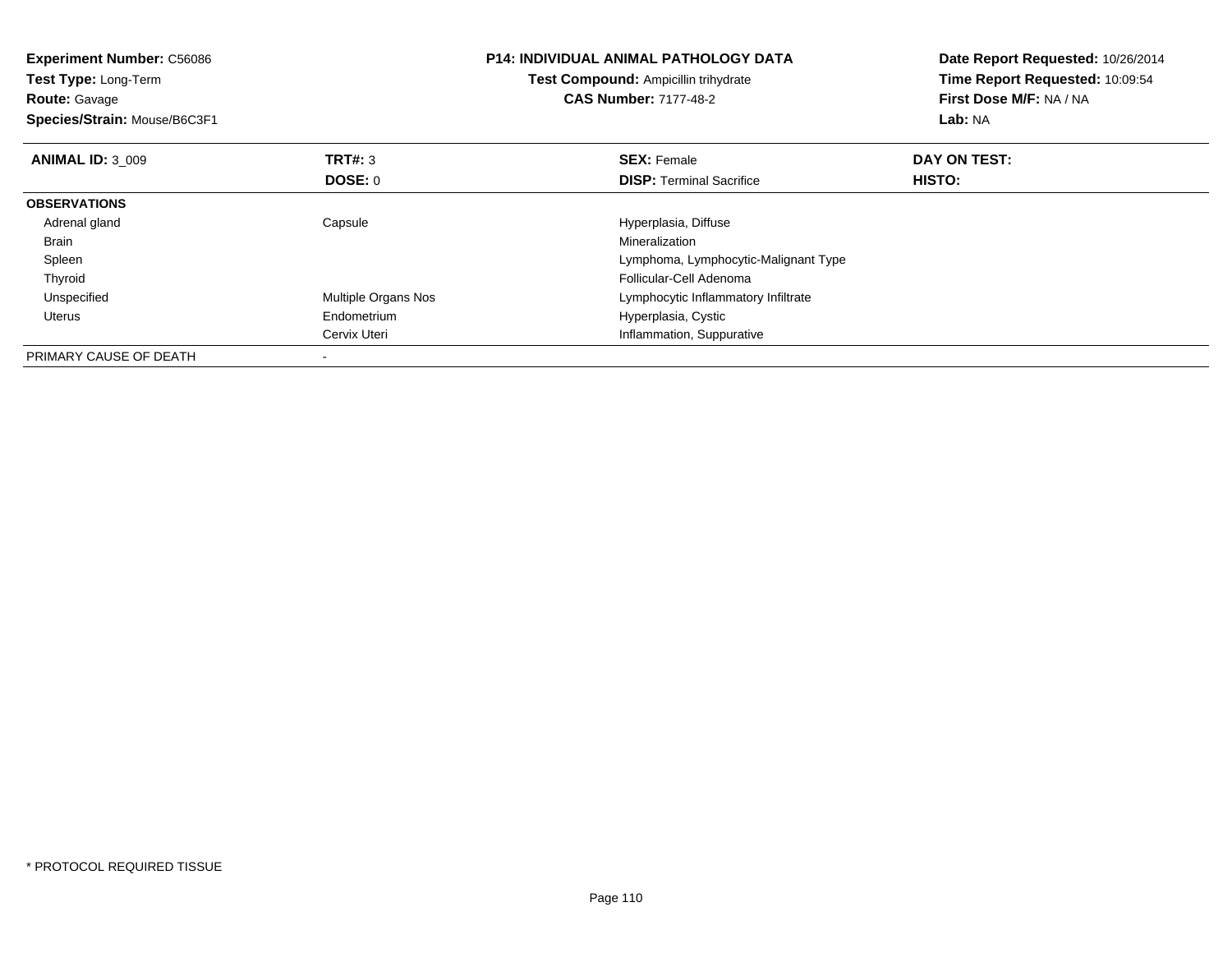**Experiment Number:** C56086**Test Type:** Long-Term

**Route:** Gavage

**Species/Strain:** Mouse/B6C3F1

## **P14: INDIVIDUAL ANIMAL PATHOLOGY DATA**

**Test Compound:** Ampicillin trihydrate**CAS Number:** 7177-48-2

| <b>ANIMAL ID: 3 010</b> | TRT#: 3                    | <b>SEX: Female</b>                   | DAY ON TEST: |  |
|-------------------------|----------------------------|--------------------------------------|--------------|--|
|                         | DOSE: 0                    | <b>DISP: Terminal Sacrifice</b>      | HISTO:       |  |
| <b>OBSERVATIONS</b>     |                            |                                      |              |  |
| Adrenal gland           | <b>Cortex Nos</b>          | Cytoplasmic Change, Eosinophilic     |              |  |
|                         | Capsule                    | Hyperplasia, Diffuse                 |              |  |
| Bone                    |                            | Osteosclerosis                       |              |  |
| Brain                   |                            | Mineralization                       |              |  |
| Heart                   | Atrium                     | Inflammation, Chronic Suppurative    |              |  |
| Kidney                  |                            | Glomerulonephritis, Subacute         |              |  |
| Pituitary gland         |                            | Angiectasis                          |              |  |
| Unspecified             | <b>Multiple Organs Nos</b> | Lymphocytic Inflammatory Infiltrate  |              |  |
|                         | <b>Multiple Organs Nos</b> | Lymphoma, Lymphocytic-Malignant Type |              |  |
| Uterus                  | Endometrium                | Hyperplasia, Cystic                  |              |  |
| PRIMARY CAUSE OF DEATH  |                            |                                      |              |  |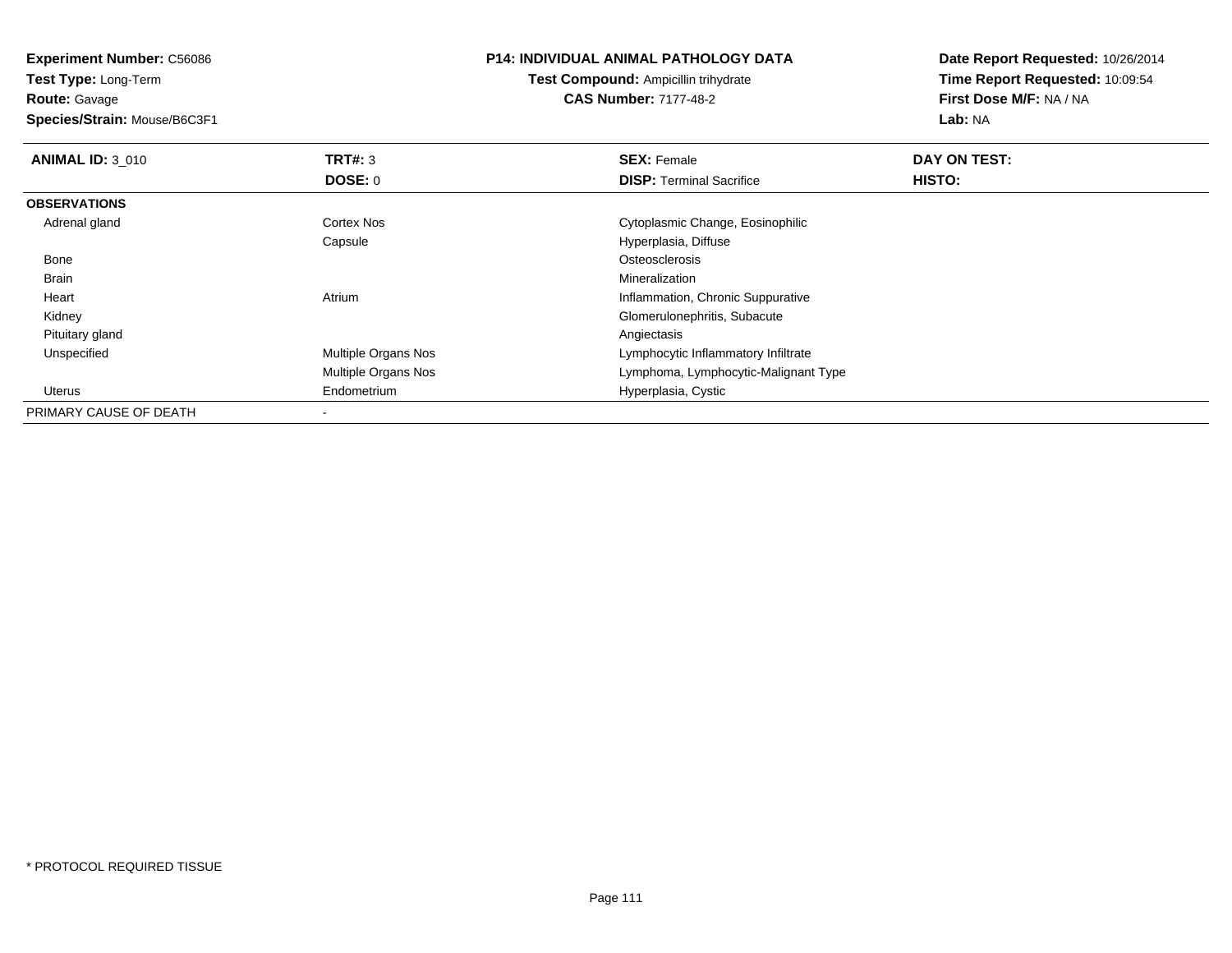**Experiment Number:** C56086**Test Type:** Long-Term**Route:** Gavage **Species/Strain:** Mouse/B6C3F1**P14: INDIVIDUAL ANIMAL PATHOLOGY DATATest Compound:** Ampicillin trihydrate**CAS Number:** 7177-48-2**Date Report Requested:** 10/26/2014**Time Report Requested:** 10:09:54**First Dose M/F:** NA / NA**Lab:** NA**ANIMAL ID:** 3\_011**TRT#:** 3 **SEX:** Female **DAY ON TEST: DOSE:** 0**DISP:** Terminal Sacrifice **HISTO: OBSERVATIONS** Adrenal glandCapsule Capsule Hyperplasia, Diffuse Hyperplasia, Diffuse Meninges Brainn and the meninges of the meningion of the meningional meningional meningional meningional meningional meningi Kidneyy the contract of the contract of the contract of the contract of the contract of the contract of the contract of the contract of the contract of the contract of the contract of the contract of the contract of the contract Tubule Atrophy, Focal Red Pulp<br>Red Pulp and Red Pulp and Atrophy, Focal Hematopoiesis Spleen Red Pulp Hematopoiesis **Stomach** h anns an t-India anns an t-India anns an t-India anns an t-India anns an t-India anns an t-India anns an t-In Forestomach Hyperkeratosis ForestomachForestomach<br>
Multiple Organs Nos<br>
Multiple Organs Nos<br>
Channel Cymphocytic Inflammatory UnspecifiedLymphocytic Inflammatory Infiltrate Uterus Endometrium Hyperplasia, Cystic Endometrium Inflammation, Suppurative PRIMARY CAUSE OF DEATH-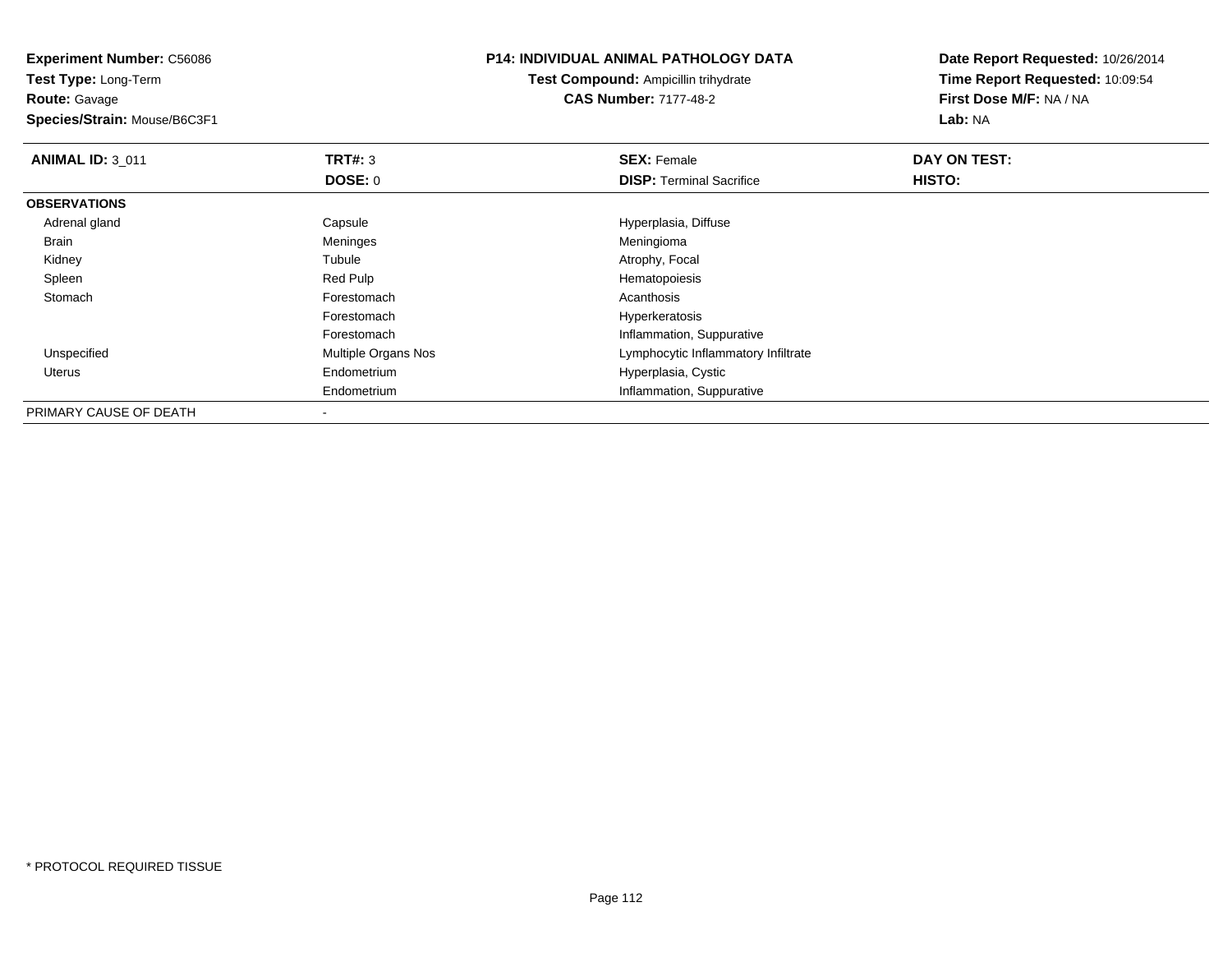| <b>Experiment Number: C56086</b> |                       | <b>P14: INDIVIDUAL ANIMAL PATHOLOGY DATA</b> | Date Report Requested: 10/26/2014 |  |
|----------------------------------|-----------------------|----------------------------------------------|-----------------------------------|--|
| <b>Test Type: Long-Term</b>      |                       | Test Compound: Ampicillin trihydrate         | Time Report Requested: 10:09:54   |  |
| <b>Route: Gavage</b>             |                       | <b>CAS Number: 7177-48-2</b>                 | First Dose M/F: NA / NA           |  |
| Species/Strain: Mouse/B6C3F1     |                       |                                              | Lab: NA                           |  |
| <b>ANIMAL ID: 3 012</b>          | TRT#: 3               | <b>SEX: Female</b>                           | DAY ON TEST:                      |  |
|                                  | DOSE: 0               | <b>DISP:</b> Natural Death                   | HISTO:                            |  |
| <b>OBSERVATIONS</b>              |                       |                                              |                                   |  |
| Adrenal gland                    | Capsule               | Hyperplasia, Focal                           |                                   |  |
| Brain                            |                       | Mineralization                               |                                   |  |
| Kidney                           | Tubule                | Degeneration, Granular                       |                                   |  |
| Liver                            |                       | Necrosis, Coagulative                        |                                   |  |
| Lymph node                       | Mandibular Lymph Node | <b>Hemosiderosis</b>                         |                                   |  |
| Spleen                           |                       | Depletion, Lymphoid                          |                                   |  |
| Unspecified                      | Multiple Organs Nos   | Sarcoma, Nos, Uncertain Primary Or Meta      |                                   |  |
| Uterus                           | Endometrium           | Hyperplasia, Cystic                          |                                   |  |
| PRIMARY CAUSE OF DEATH           |                       |                                              |                                   |  |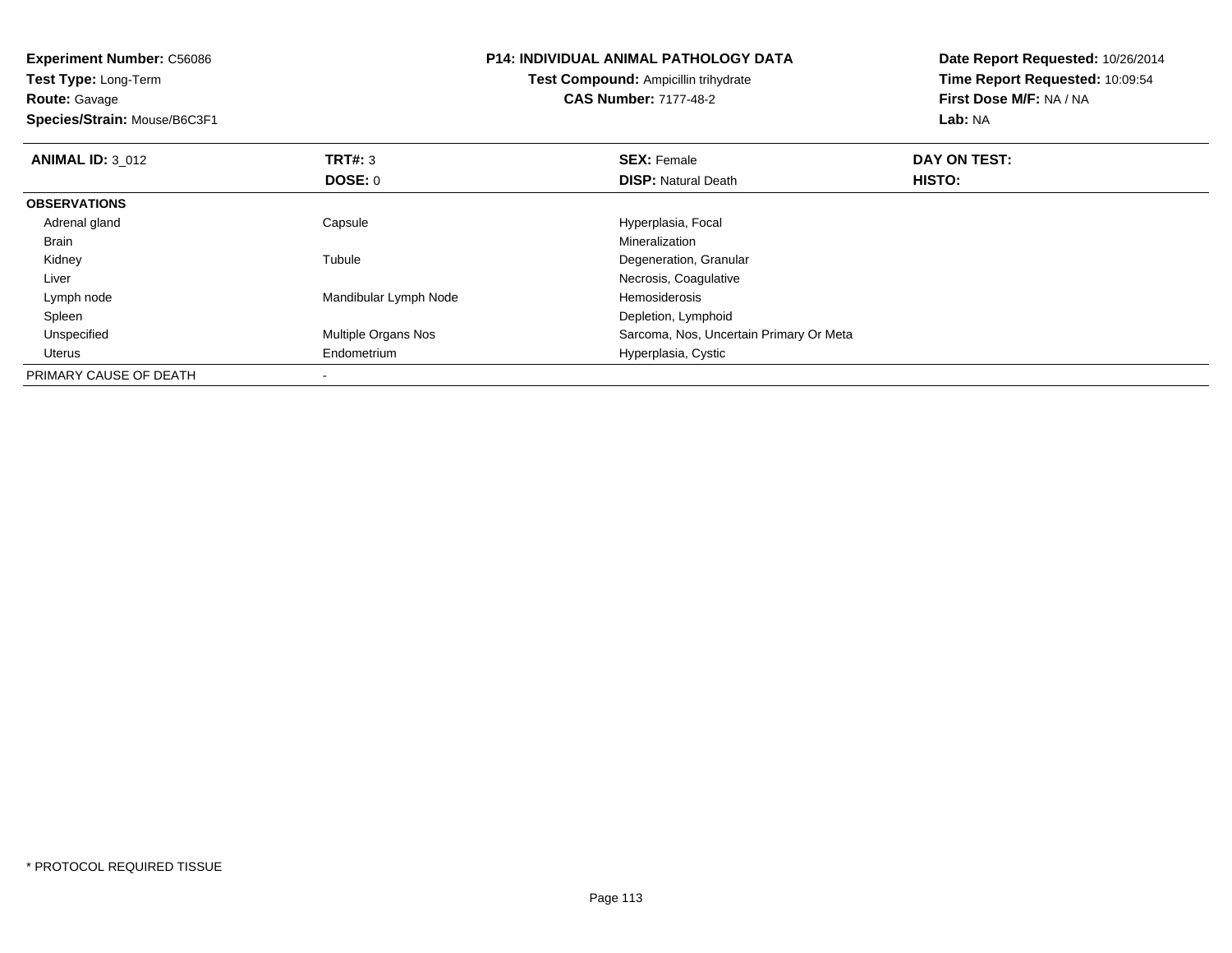**Experiment Number:** C56086**Test Type:** Long-Term**Route:** Gavage **Species/Strain:** Mouse/B6C3F1**P14: INDIVIDUAL ANIMAL PATHOLOGY DATATest Compound:** Ampicillin trihydrate**CAS Number:** 7177-48-2**Date Report Requested:** 10/26/2014**Time Report Requested:** 10:09:54**First Dose M/F:** NA / NA**Lab:** NA**ANIMAL ID: 3 013 TRT#:** 3 **SEX:** Female **DAY ON TEST: DOSE:** 0**DISP:** Terminal Sacrifice **HISTO: OBSERVATIONS** Adrenal glandCapsule **Capsule Capsule Capsule**<br>
Fibrosis, Myelo Bone marroww which is a state of the state of the state of the state of the state of the Fibrosis, Myelo state of the state of the state of the state of the state of the state of the state of the state of the state of the state of th Histiocytosisr and the state of the state of the state of the state of the state of the state of the state of the state of the state of the state of the state of the state of the state of the state of the state of the state of the stat Liverd contract the contract of the contract of the contract of the contract of the contract of the contract of the contract of the contract of the contract of the contract of the contract of the contract of the contract of the Salivary gland Spleen Red Pulp Hematopoiesis StomachForestomach **Hyperkeratosis**<br>
Hemangioma<br>
Hemangioma Unspecifiedd and the control of the control of the control of the control of the control of the control of the control of the control of the control of the control of the control of the control of the control of the control of the co Multiple Organs Nos Lymphoma, Lymphocytic-Malignant Type Uterus Endometrium Hyperplasia, Cystic PRIMARY CAUSE OF DEATH-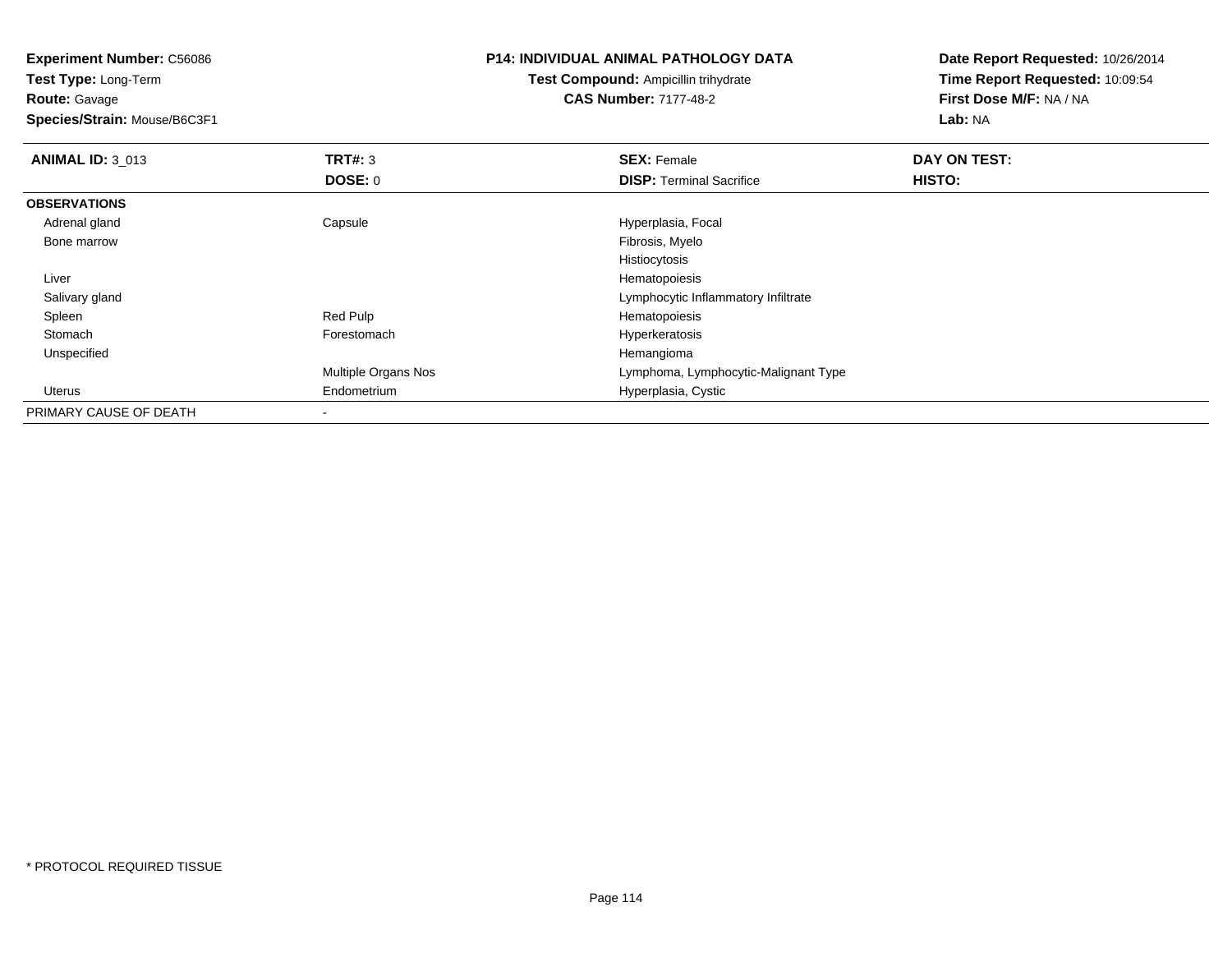| <b>Experiment Number: C56086</b> |                                      | <b>P14: INDIVIDUAL ANIMAL PATHOLOGY DATA</b> | Date Report Requested: 10/26/2014 |  |
|----------------------------------|--------------------------------------|----------------------------------------------|-----------------------------------|--|
| Test Type: Long-Term             | Test Compound: Ampicillin trihydrate |                                              | Time Report Requested: 10:09:54   |  |
| <b>Route: Gavage</b>             |                                      | <b>CAS Number: 7177-48-2</b>                 | First Dose M/F: NA / NA           |  |
| Species/Strain: Mouse/B6C3F1     |                                      |                                              | Lab: NA                           |  |
| <b>ANIMAL ID: 3 014</b>          | <b>TRT#: 3</b>                       | <b>SEX: Female</b>                           | DAY ON TEST:                      |  |
|                                  | <b>DOSE: 0</b>                       | <b>DISP: Natural Death</b>                   | HISTO:                            |  |
| <b>OBSERVATIONS</b>              |                                      |                                              |                                   |  |
| Adrenal gland                    | Capsule                              | Hyperplasia, Diffuse                         |                                   |  |
| Kidney                           | Tubule                               | Atrophy, Focal                               |                                   |  |
|                                  | Tubule                               | Degeneration, Granular                       |                                   |  |
| Liver                            |                                      | Necrosis, Coagulative                        |                                   |  |
| Lymph node                       | Mandibular Lymph Node                | Histiocytosis                                |                                   |  |
| Stomach                          | Submucosa                            | Inflammation, Granulomatous Focal            |                                   |  |
|                                  | <b>Glandular Stomach</b>             | Ulcer, Chronic                               |                                   |  |
| Unspecified                      | Multiple Organs Nos                  | Lymphoma, Histiocytic-Malignant Type         |                                   |  |
| PRIMARY CAUSE OF DEATH           |                                      |                                              |                                   |  |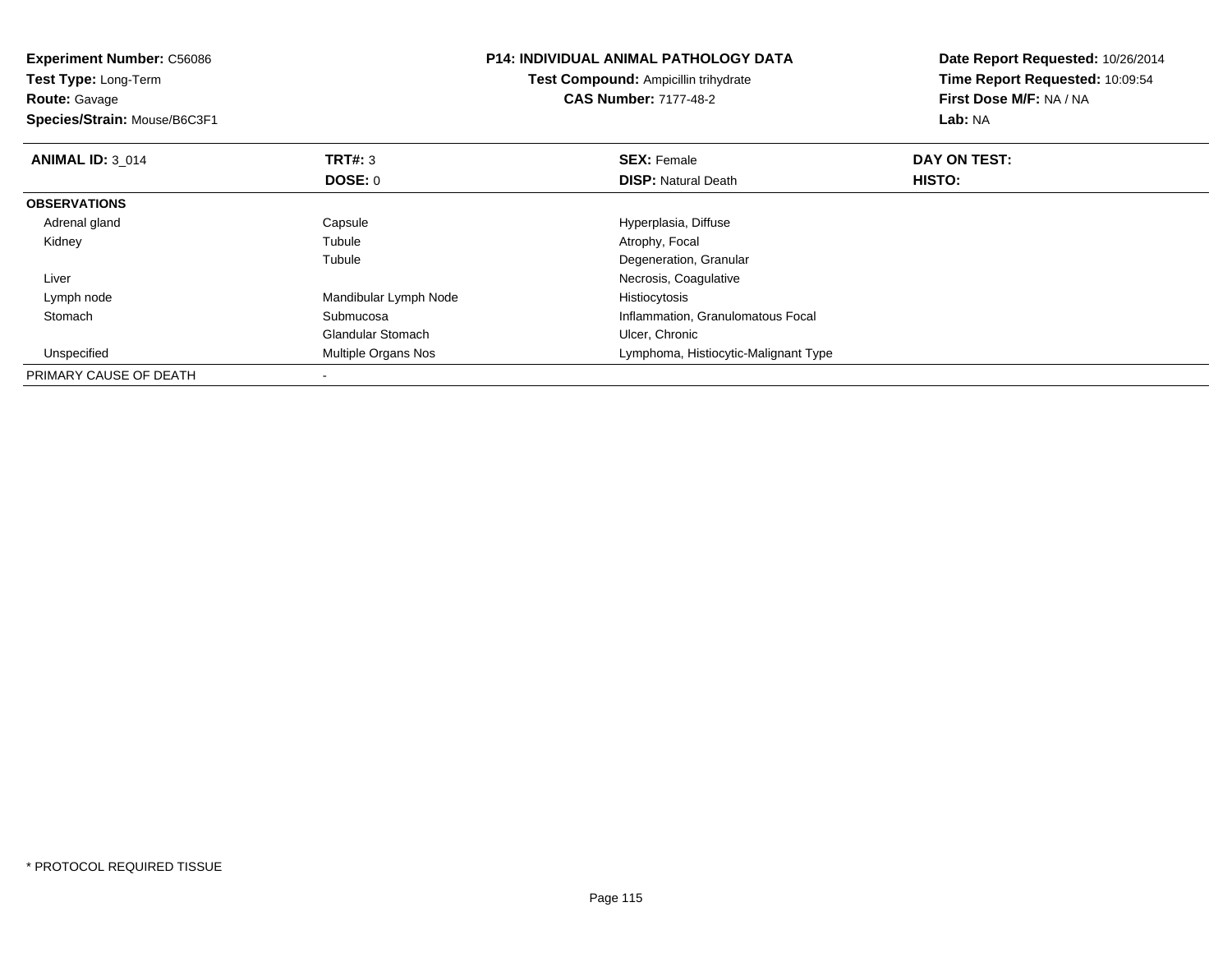**Experiment Number:** C56086**Test Type:** Long-Term

**Route:** Gavage

**Species/Strain:** Mouse/B6C3F1

## **P14: INDIVIDUAL ANIMAL PATHOLOGY DATA**

# **Test Compound:** Ampicillin trihydrate**CAS Number:** 7177-48-2

| <b>ANIMAL ID: 3 015</b> | TRT#: 3              | <b>SEX: Female</b>                  | <b>DAY ON TEST:</b> |  |
|-------------------------|----------------------|-------------------------------------|---------------------|--|
|                         | <b>DOSE: 0</b>       | <b>DISP: Natural Death</b>          | HISTO:              |  |
| <b>OBSERVATIONS</b>     |                      |                                     |                     |  |
| Adrenal gland           | Capsule              | Hyperplasia, Diffuse                |                     |  |
| Bone marrow             |                      | Hyperplasia, Granulocytic           |                     |  |
| <b>Intestine Small</b>  | <b>Mesentery Nos</b> | Lymphoma, Nos-Malignant             |                     |  |
| Kidney                  |                      | Plasma-Cell Infiltrate              |                     |  |
| Salivary gland          |                      | Lymphocytic Inflammatory Infiltrate |                     |  |
| Skin                    | Epidermis            | Inflammation, Suppurative           |                     |  |
| Spleen                  |                      | Depletion, Lymphoid                 |                     |  |
| Thymus                  |                      | Depletion, Lymphoid                 |                     |  |
| Uterus                  | Endometrium          | Hyperplasia, Cystic                 |                     |  |
| PRIMARY CAUSE OF DEATH  |                      |                                     |                     |  |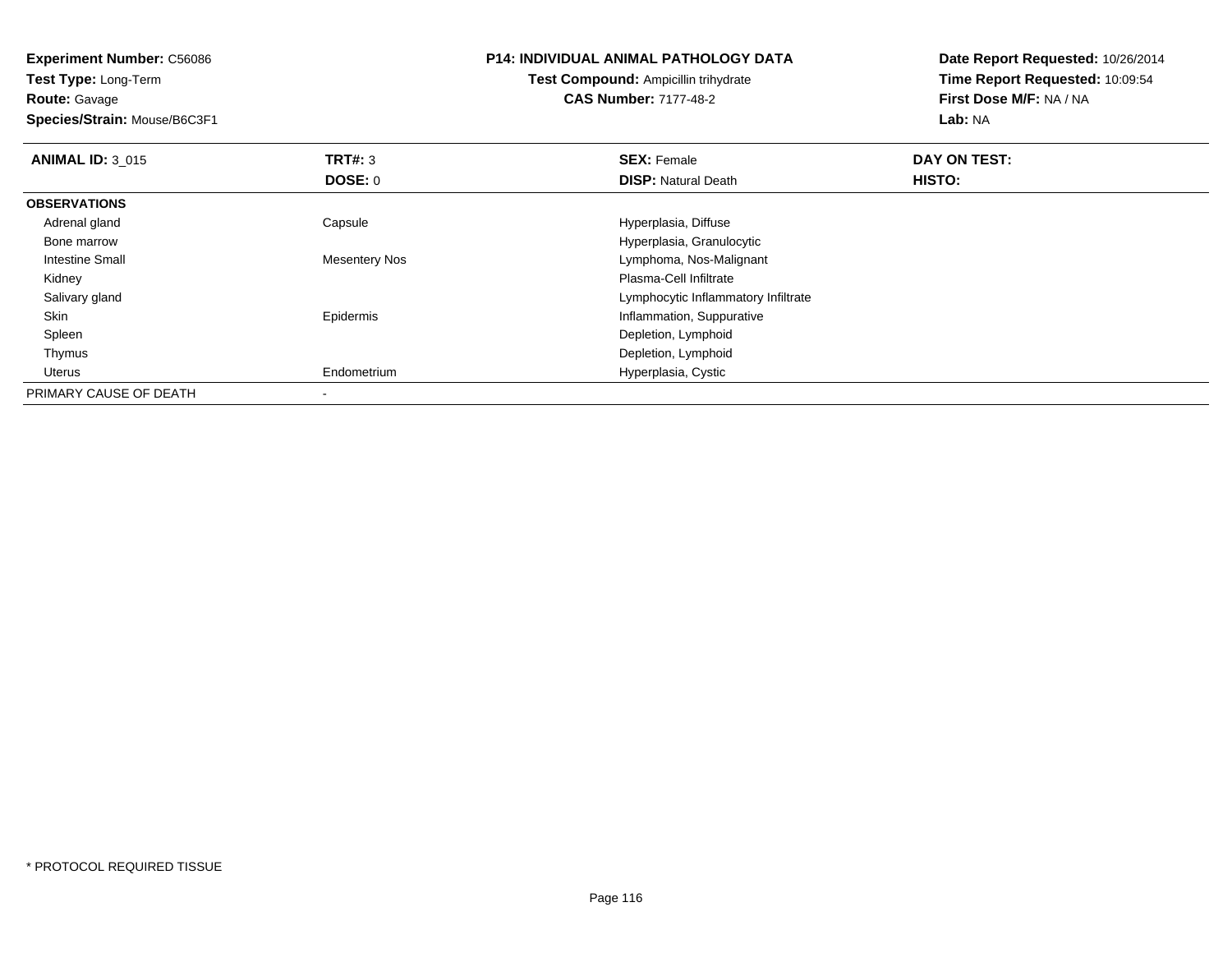| <b>Experiment Number: C56086</b><br>Test Type: Long-Term |                           | <b>P14: INDIVIDUAL ANIMAL PATHOLOGY DATA</b><br><b>Test Compound: Ampicillin trihydrate</b> | Date Report Requested: 10/26/2014<br>Time Report Requested: 10:09:54 |
|----------------------------------------------------------|---------------------------|---------------------------------------------------------------------------------------------|----------------------------------------------------------------------|
| <b>Route: Gavage</b><br>Species/Strain: Mouse/B6C3F1     |                           | <b>CAS Number: 7177-48-2</b>                                                                | First Dose M/F: NA / NA<br>Lab: NA                                   |
| <b>ANIMAL ID: 3 016</b>                                  | TRT#: 3                   | <b>SEX: Female</b>                                                                          | DAY ON TEST:                                                         |
|                                                          | DOSE: 0                   | <b>DISP: Terminal Sacrifice</b>                                                             | HISTO:                                                               |
| <b>OBSERVATIONS</b>                                      |                           |                                                                                             |                                                                      |
| Adrenal gland                                            | Cortex Nos                | Cytoplasmic Vacuolization                                                                   |                                                                      |
|                                                          | Capsule                   | Hyperplasia, Focal                                                                          |                                                                      |
| Brain                                                    | Thalamus                  | Carcinoma, Nos, Invasive                                                                    |                                                                      |
| Lung                                                     |                           | Alveolar/Bronchiolar Adenoma                                                                |                                                                      |
|                                                          |                           | Histiocytosis                                                                               |                                                                      |
| Pancreas                                                 |                           | Hyperplasia, Focal                                                                          |                                                                      |
| Pituitary gland                                          | <b>Anterior Pituitary</b> | Carcinoma, Nos                                                                              |                                                                      |
| Spleen                                                   |                           | Hyperplasia, Lymphoid                                                                       |                                                                      |
| Unspecified                                              | Multiple Organs Nos       | Lymphocytic Inflammatory Infiltrate                                                         |                                                                      |
| PRIMARY CAUSE OF DEATH                                   |                           |                                                                                             |                                                                      |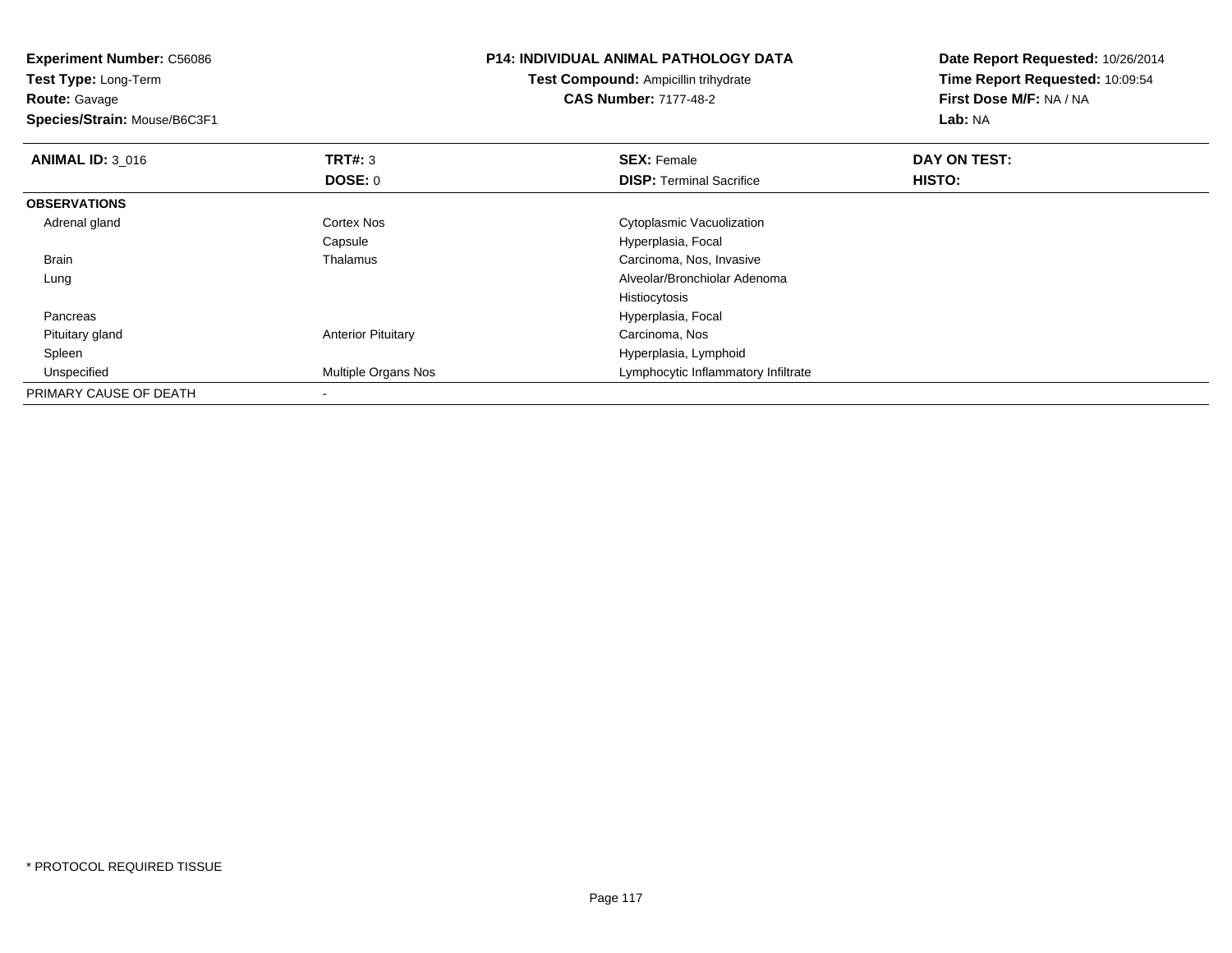**Test Type:** Long-Term**Route:** Gavage

**Species/Strain:** Mouse/B6C3F1

## **P14: INDIVIDUAL ANIMAL PATHOLOGY DATA**

**Test Compound:** Ampicillin trihydrate**CAS Number:** 7177-48-2

| <b>ANIMAL ID: 3 017</b> | TRT#: 3             | <b>SEX: Female</b>                  | DAY ON TEST: |  |
|-------------------------|---------------------|-------------------------------------|--------------|--|
|                         | DOSE: 0             | <b>DISP: Terminal Sacrifice</b>     | HISTO:       |  |
| <b>OBSERVATIONS</b>     |                     |                                     |              |  |
| Adrenal gland           | Capsule             | Hyperplasia, Diffuse                |              |  |
| Kidney                  |                     | Glomerulonephritis, Subacute        |              |  |
| Lung                    |                     | Lymphocytic Inflammatory Infiltrate |              |  |
| Ovary                   |                     | Abscess, Nos                        |              |  |
| Pancreas                |                     | Lymphocytic Inflammatory Infiltrate |              |  |
| Unspecified             | Multiple Organs Nos | Lymphoma, Mixed-Malignant Type      |              |  |
| Urinary bladder         |                     | Lymphocytic Inflammatory Infiltrate |              |  |
| Uterus                  | Endometrium         | Hyperplasia, Cystic                 |              |  |
|                         | Endometrium         | Inflammation, Suppurative           |              |  |
|                         | Fallopian Tube      | Inflammation, Suppurative           |              |  |
| PRIMARY CAUSE OF DEATH  |                     |                                     |              |  |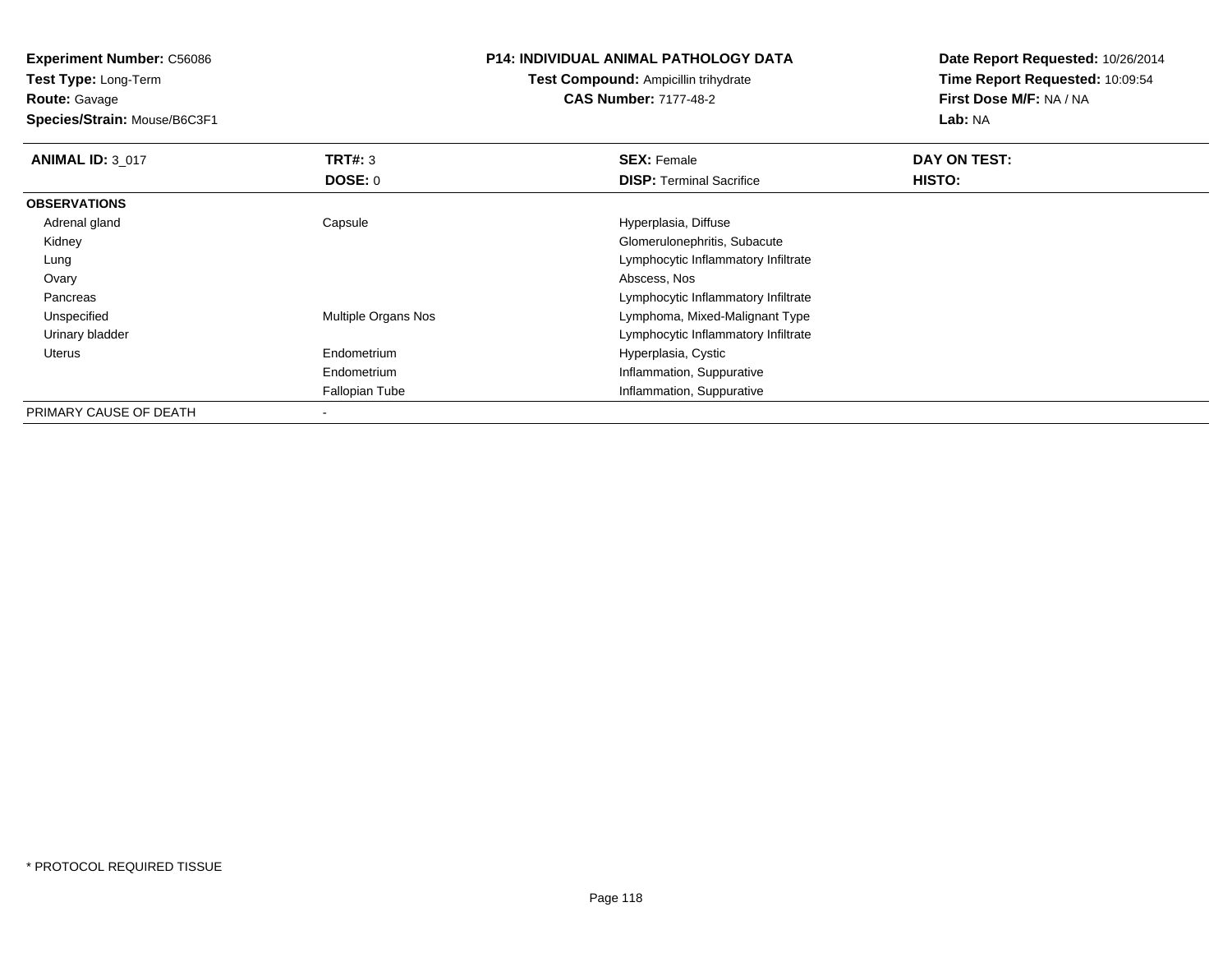**Experiment Number:** C56086**Test Type:** Long-Term**Route:** Gavage **Species/Strain:** Mouse/B6C3F1**P14: INDIVIDUAL ANIMAL PATHOLOGY DATATest Compound:** Ampicillin trihydrate**CAS Number:** 7177-48-2**Date Report Requested:** 10/26/2014**Time Report Requested:** 10:09:54**First Dose M/F:** NA / NA**Lab:** NA**ANIMAL ID: 3 018 REX:** Female **DAY ON TEST: SEX:** Female **SEX:** Female **DOSE:** 0**DISP:** Terminal Sacrifice **HISTO: OBSERVATIONS** Adrenal glandCapsule **Capsule Hyperplasia**, Focal Cortex NosHyperplasia, Focal<br>Fibrosis, Myelo Bone marroww which is a state of the state of the state of the state of the state of the Fibrosis, Myelo state of the state of the state of the state of the state of the state of the state of the state of the state of the state of th Liver Cytoplasmic VacuolizationHematopoiesis**Ovary** y and the control of the control of the control of the control of the control of the control of the control of the control of the control of the control of the control of the control of the control of the control of the co ThyroidHyperplasia, Follicular Cell<br>Multiple Organs Nos extension of the Hymphoma, Lymphocytic-M UnspecifiedLymphoma, Lymphocytic-Malignant Type Urinary bladder Lymphocytic Inflammatory Infiltrate Uterus Endometrium Hyperplasia, Cystic PRIMARY CAUSE OF DEATH-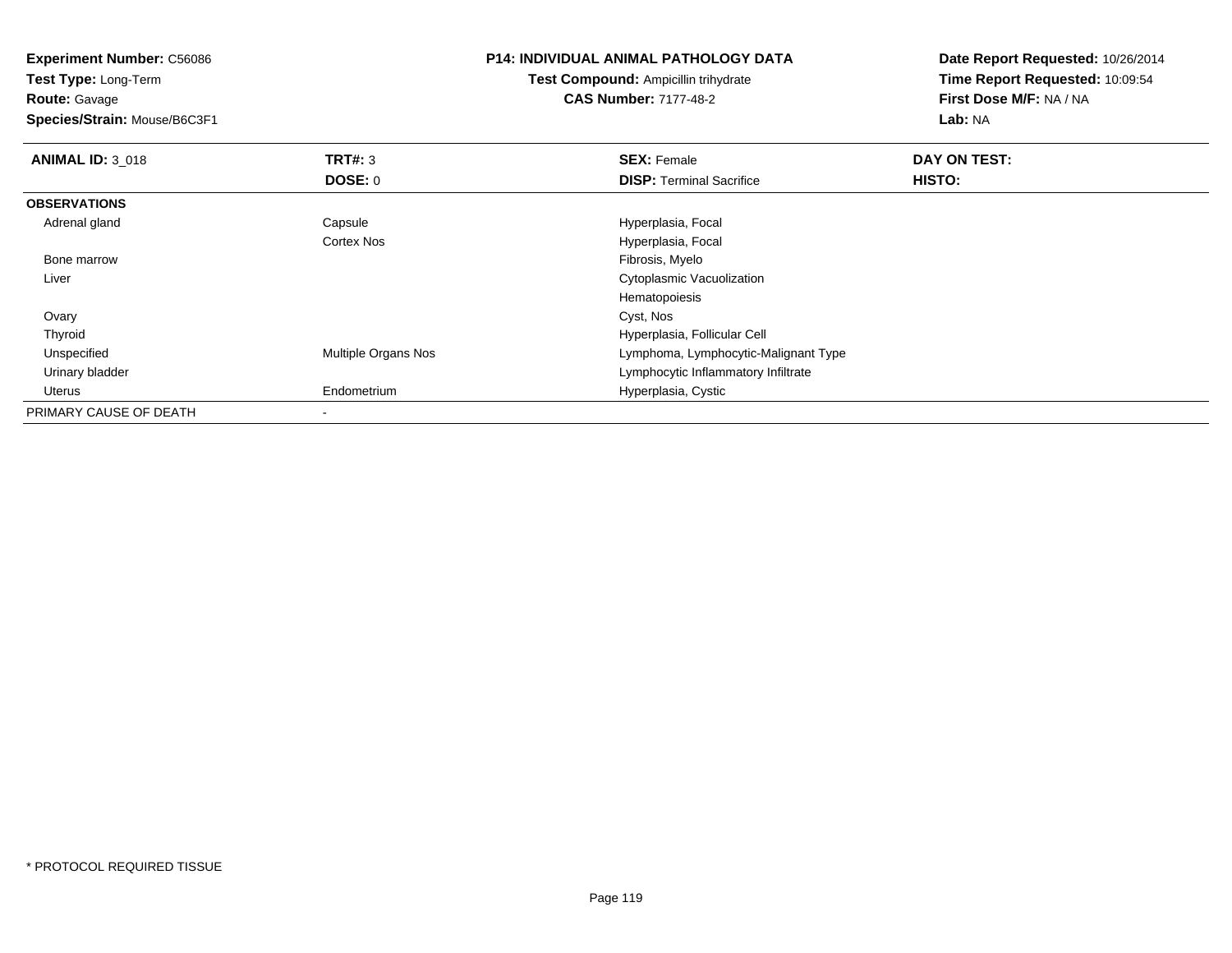| <b>Experiment Number: C56086</b><br>Test Type: Long-Term |         | <b>P14: INDIVIDUAL ANIMAL PATHOLOGY DATA</b><br>Test Compound: Ampicillin trihydrate | Date Report Requested: 10/26/2014<br>Time Report Requested: 10:09:54 |
|----------------------------------------------------------|---------|--------------------------------------------------------------------------------------|----------------------------------------------------------------------|
| <b>Route: Gavage</b>                                     |         | <b>CAS Number: 7177-48-2</b>                                                         | First Dose M/F: NA / NA                                              |
| Species/Strain: Mouse/B6C3F1                             |         |                                                                                      | Lab: NA                                                              |
| <b>ANIMAL ID: 3 019</b>                                  | TRT#: 3 | <b>SEX: Female</b>                                                                   | DAY ON TEST:                                                         |
|                                                          | DOSE: 0 | <b>DISP:</b> Natural Death                                                           | HISTO:                                                               |
| <b>OBSERVATIONS</b>                                      |         |                                                                                      |                                                                      |
| <b>Brain</b>                                             |         | Mineralization                                                                       |                                                                      |
| Lung                                                     |         | Lymphocytic Inflammatory Infiltrate                                                  |                                                                      |
| PRIMARY CAUSE OF DEATH                                   |         |                                                                                      |                                                                      |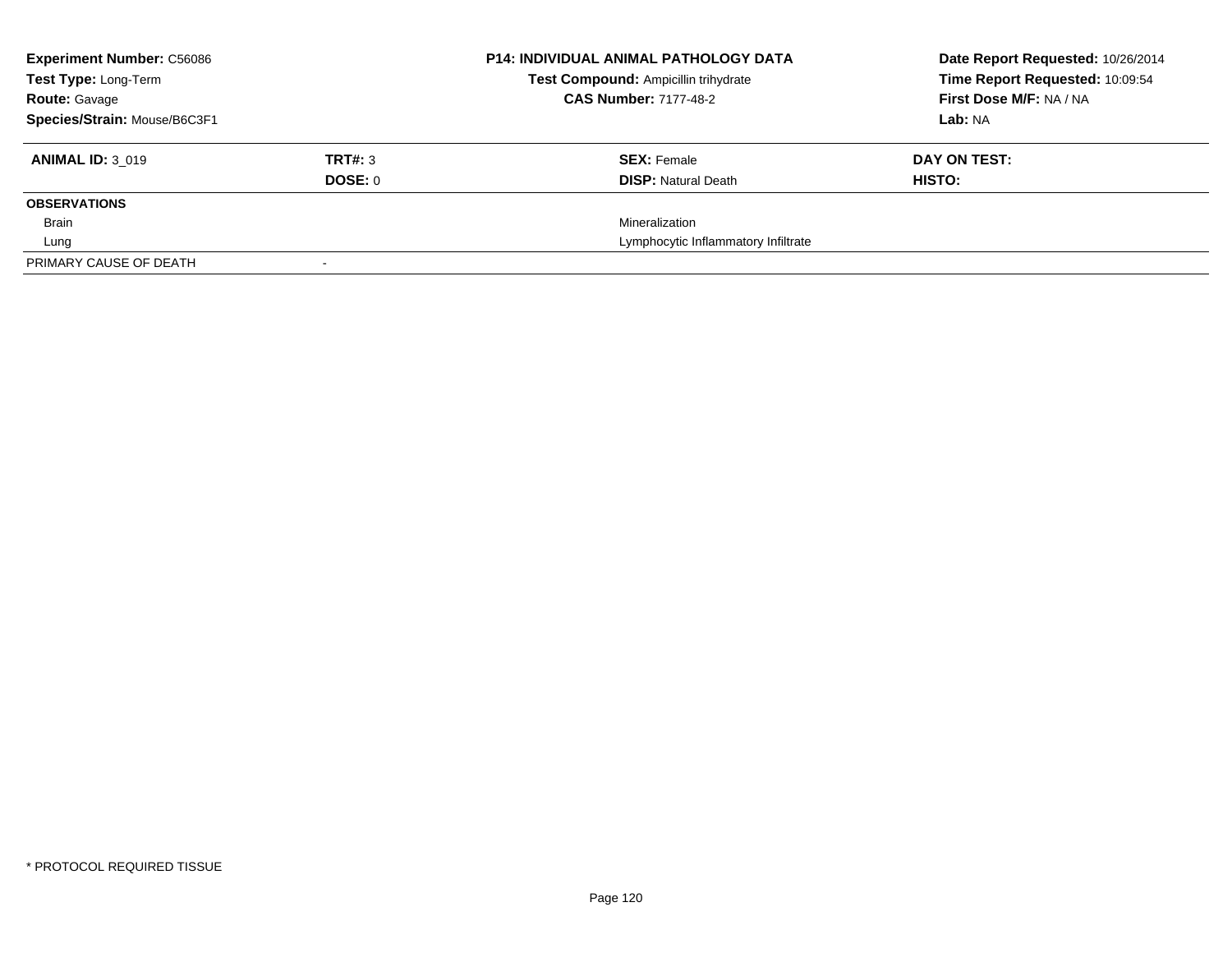**Test Type:** Long-Term**Route:** Gavage

**Species/Strain:** Mouse/B6C3F1

## **P14: INDIVIDUAL ANIMAL PATHOLOGY DATA**

**Test Compound:** Ampicillin trihydrate**CAS Number:** 7177-48-2

| <b>ANIMAL ID: 3 020</b> | TRT#: 3                   | <b>SEX: Female</b>                  | DAY ON TEST: |  |
|-------------------------|---------------------------|-------------------------------------|--------------|--|
|                         | <b>DOSE: 0</b>            | <b>DISP: Terminal Sacrifice</b>     | HISTO:       |  |
| <b>OBSERVATIONS</b>     |                           |                                     |              |  |
| Adrenal gland           | Cortex Nos                | Cytoplasmic Change, Eosinophilic    |              |  |
|                         | Capsule                   | Hyperplasia, Diffuse                |              |  |
| Bone marrow             |                           | Fibrosis, Myelo                     |              |  |
| Kidney                  |                           | Lymphoma, Nos-Malignant             |              |  |
| Lung                    |                           | Hemorrhage                          |              |  |
|                         |                           | Lymphocytic Inflammatory Infiltrate |              |  |
| Ovary                   |                           | Cyst, Nos                           |              |  |
| Pituitary gland         | <b>Anterior Pituitary</b> | Adenoma, Nos                        |              |  |
| Salivary gland          |                           | Lymphocytic Inflammatory Infiltrate |              |  |
| Spleen                  |                           | Hyperplasia, Lymphoid               |              |  |
| Uterus                  | Endometrium               | Hyperplasia, Cystic                 |              |  |
|                         | Fallopian Tube            | Lymphocytic Inflammatory Infiltrate |              |  |
| PRIMARY CAUSE OF DEATH  |                           |                                     |              |  |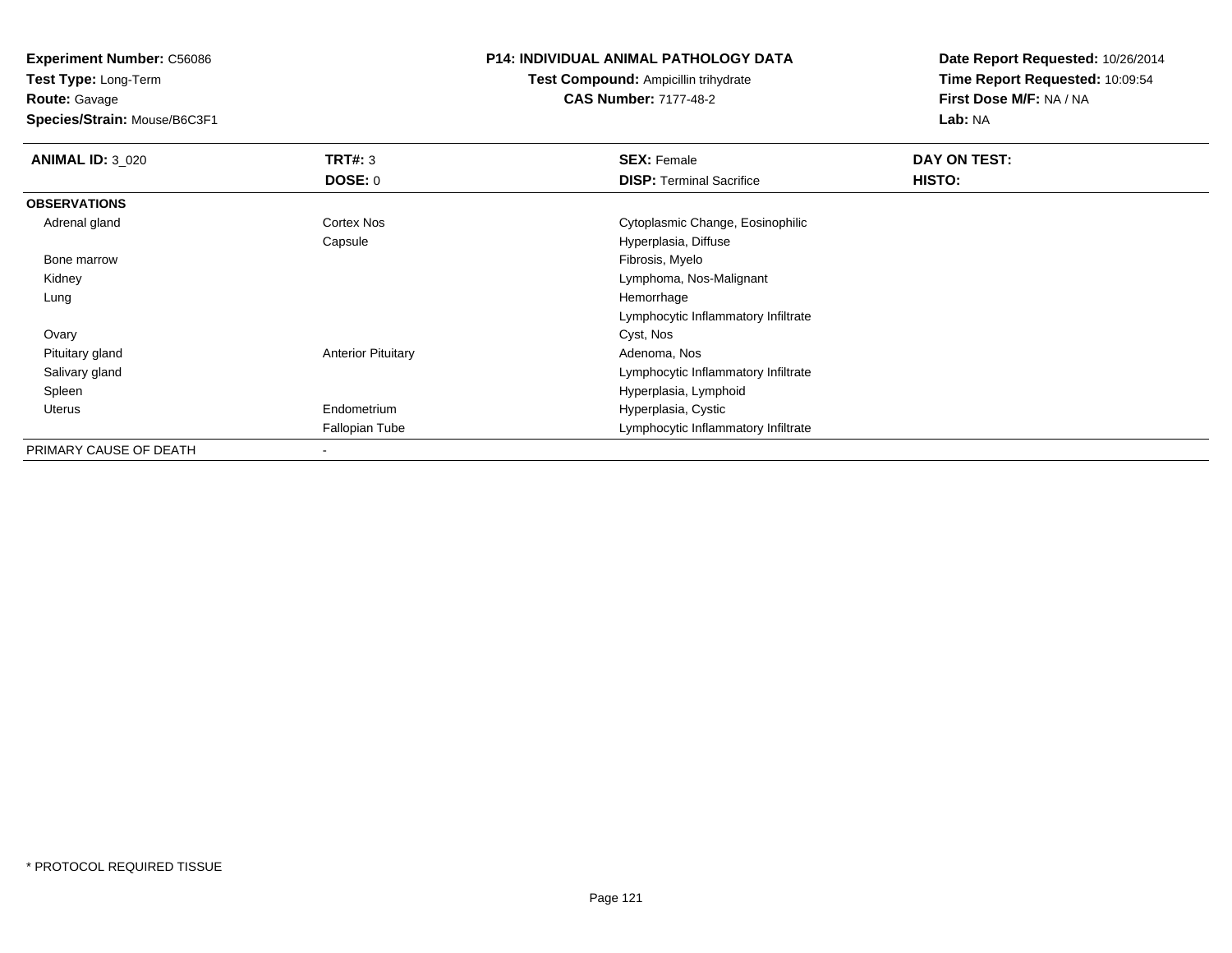**Test Type:** Long-Term**Route:** Gavage

**Species/Strain:** Mouse/B6C3F1

## **P14: INDIVIDUAL ANIMAL PATHOLOGY DATA**

**Test Compound:** Ampicillin trihydrate**CAS Number:** 7177-48-2

| <b>ANIMAL ID: 3 021</b> | TRT#: 3             | <b>SEX: Female</b>                  | DAY ON TEST: |  |
|-------------------------|---------------------|-------------------------------------|--------------|--|
|                         | <b>DOSE: 0</b>      | <b>DISP: Terminal Sacrifice</b>     | HISTO:       |  |
| <b>OBSERVATIONS</b>     |                     |                                     |              |  |
| Adrenal gland           | Capsule             | Hyperplasia, Focal                  |              |  |
| Bone marrow             |                     | Hyperplasia, Erythroid              |              |  |
| Brain                   |                     | Mineralization                      |              |  |
| Liver                   |                     | Hematopoiesis                       |              |  |
| Pancreas                |                     | Hyperplasia, Focal                  |              |  |
| Spleen                  | Red Pulp            | Hematopoiesis                       |              |  |
|                         |                     | Hyperplasia, Lymphoid               |              |  |
| Stomach                 | Forestomach         | Acanthosis                          |              |  |
|                         | Forestomach         | Hyperkeratosis                      |              |  |
| Unspecified             | Multiple Organs Nos | Lymphocytic Inflammatory Infiltrate |              |  |
|                         | Adipose Tissue      | Necrosis, Fat                       |              |  |
| Uterus                  | Endometrium         | Hyperplasia, Cystic                 |              |  |
| PRIMARY CAUSE OF DEATH  |                     |                                     |              |  |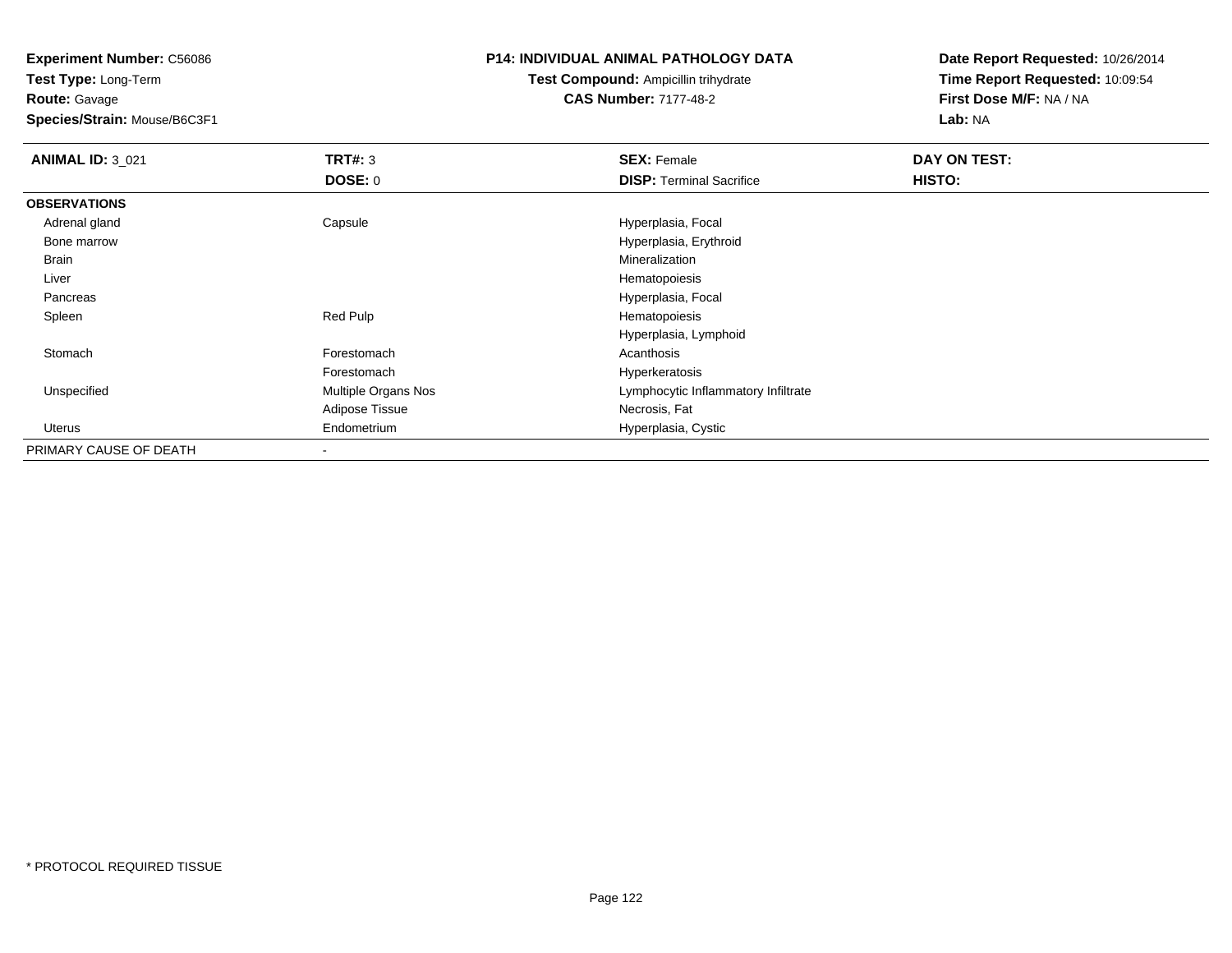**Experiment Number:** C56086**Test Type:** Long-Term

**Route:** Gavage

**Species/Strain:** Mouse/B6C3F1

## **P14: INDIVIDUAL ANIMAL PATHOLOGY DATA**

**Test Compound:** Ampicillin trihydrate**CAS Number:** 7177-48-2

| <b>ANIMAL ID: 3 022</b> | TRT#: 3                | <b>SEX: Female</b>                  | DAY ON TEST: |  |
|-------------------------|------------------------|-------------------------------------|--------------|--|
|                         | <b>DOSE: 0</b>         | <b>DISP: Natural Death</b>          | HISTO:       |  |
| <b>OBSERVATIONS</b>     |                        |                                     |              |  |
| Adrenal gland           | Capsule                | Hyperplasia, Focal                  |              |  |
| Brain                   | Stem                   | Embolus, Foreign Body               |              |  |
| Intestine Small         | <b>Mesentery Nos</b>   | Hematoma, Nos                       |              |  |
| Kidney                  |                        | Lymphocytic Inflammatory Infiltrate |              |  |
| Liver                   | Centrilobular          | Cytoplasmic Vacuolization           |              |  |
| Lung                    |                        | Hemosiderosis                       |              |  |
| Lymph node              | Mediastinal Lymph Node | Hemorrhage                          |              |  |
| Salivary gland          |                        | Lymphocytic Inflammatory Infiltrate |              |  |
| Urinary bladder         |                        | Lymphocytic Inflammatory Infiltrate |              |  |
| Uterus                  | Endometrium            | Hyperplasia, Cystic                 |              |  |
| PRIMARY CAUSE OF DEATH  |                        |                                     |              |  |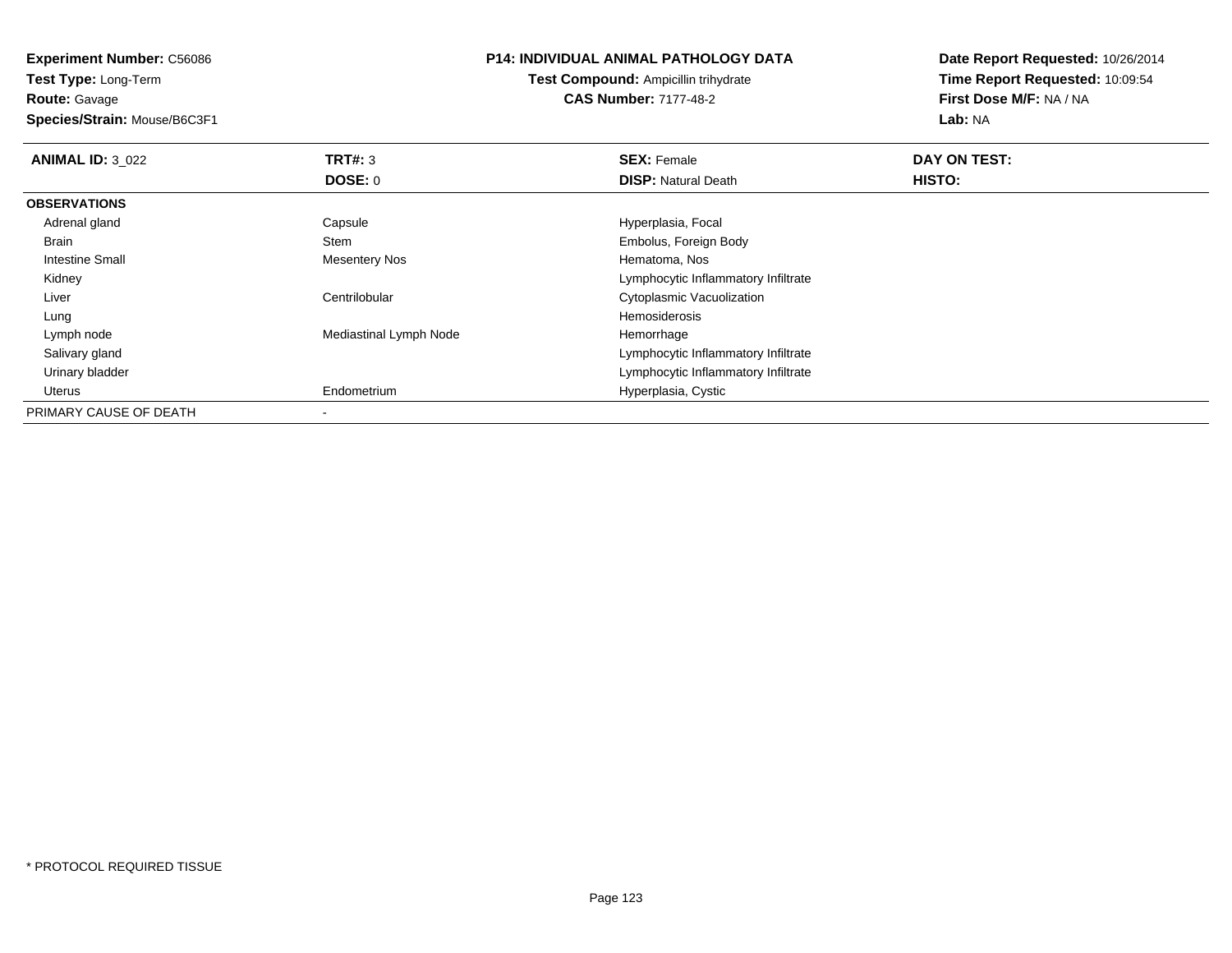| <b>Experiment Number: C56086</b> |                       | <b>P14: INDIVIDUAL ANIMAL PATHOLOGY DATA</b> | Date Report Requested: 10/26/2014 |  |
|----------------------------------|-----------------------|----------------------------------------------|-----------------------------------|--|
| Test Type: Long-Term             |                       | Test Compound: Ampicillin trihydrate         | Time Report Requested: 10:09:54   |  |
| <b>Route: Gavage</b>             |                       | <b>CAS Number: 7177-48-2</b>                 | First Dose M/F: NA / NA           |  |
| Species/Strain: Mouse/B6C3F1     |                       |                                              | Lab: NA                           |  |
| <b>ANIMAL ID: 3 023</b>          | <b>TRT#: 3</b>        | <b>SEX: Female</b>                           | DAY ON TEST:                      |  |
|                                  | DOSE: 0               | <b>DISP: Terminal Sacrifice</b>              | HISTO:                            |  |
| <b>OBSERVATIONS</b>              |                       |                                              |                                   |  |
| Adrenal gland                    | Capsule               | Hyperplasia, Focal                           |                                   |  |
| Bone marrow                      |                       | Fibrosis, Myelo                              |                                   |  |
| Brain                            |                       | Mineralization                               |                                   |  |
| Lymph node                       | Mandibular Lymph Node | Hyperplasia, Lymphoid                        |                                   |  |
| Spleen                           | Red Pulp              | Hematopoiesis                                |                                   |  |
|                                  |                       | Hyperplasia, Lymphoid                        |                                   |  |
| Unspecified                      | Multiple Organs Nos   | Lymphocytic Inflammatory Infiltrate          |                                   |  |
| <b>Uterus</b>                    | Endometrium           | Hyperplasia, Cystic                          |                                   |  |
| PRIMARY CAUSE OF DEATH           |                       |                                              |                                   |  |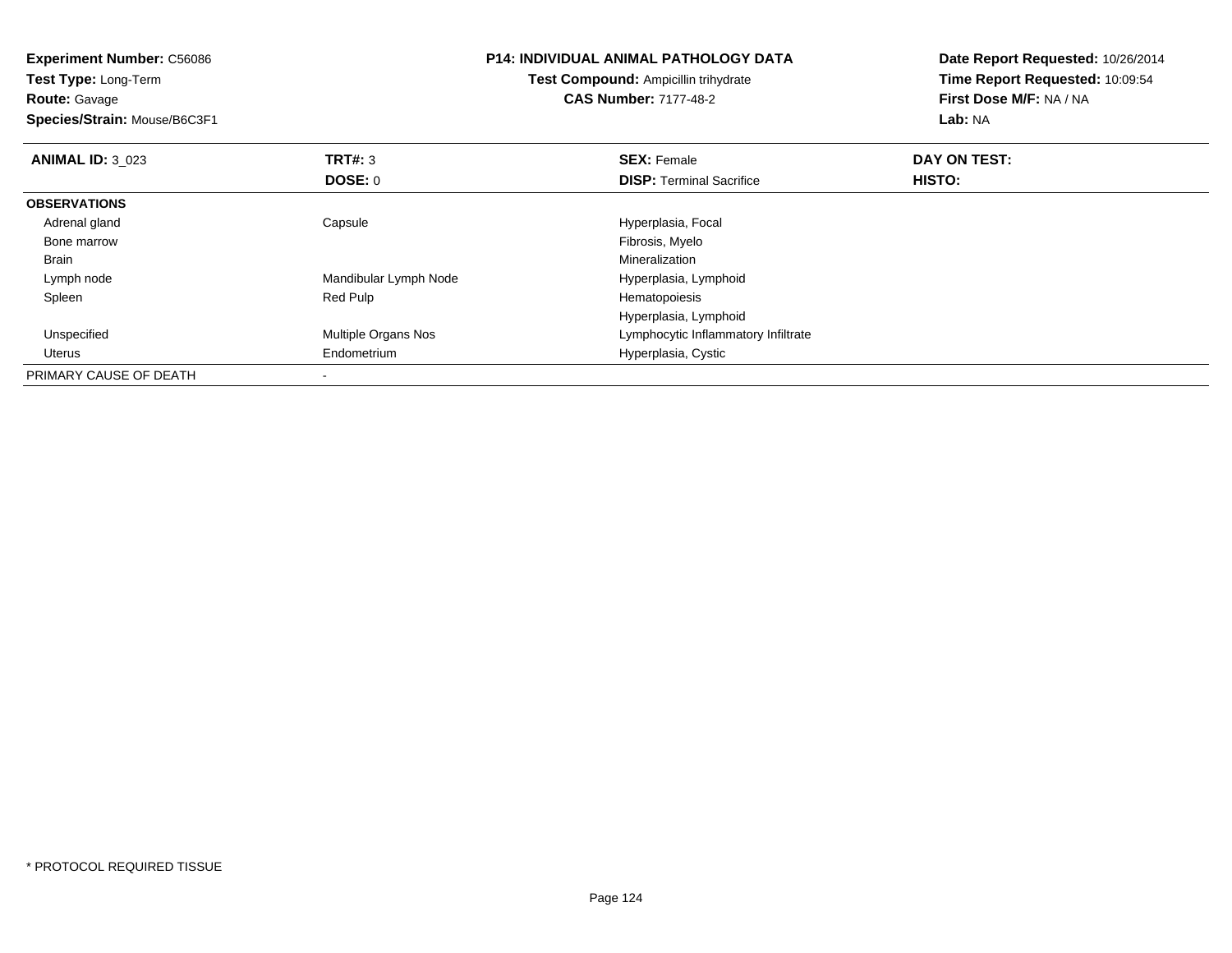**Test Type:** Long-Term**Route:** Gavage

**Species/Strain:** Mouse/B6C3F1

## **P14: INDIVIDUAL ANIMAL PATHOLOGY DATA**

**Test Compound:** Ampicillin trihydrate**CAS Number:** 7177-48-2

| <b>ANIMAL ID: 3_024</b> | TRT#: 3             | <b>SEX: Female</b>                   | DAY ON TEST: |  |
|-------------------------|---------------------|--------------------------------------|--------------|--|
|                         | DOSE: 0             | <b>DISP:</b> Terminal Sacrifice      | HISTO:       |  |
| <b>OBSERVATIONS</b>     |                     |                                      |              |  |
| Adrenal gland           | Capsule             | Hyperplasia, Diffuse                 |              |  |
| Eye                     | Cornea              | Inflammation, Suppurative            |              |  |
|                         |                     | Synechia, Nos                        |              |  |
| Harderian gland         | Hardarian Gland     | Papillary Cystadenoma, Nos           |              |  |
| Skin                    |                     | Hyperkeratosis                       |              |  |
| Stomach                 | Forestomach         | Acanthosis                           |              |  |
|                         | Forestomach         | Hyperkeratosis                       |              |  |
|                         | Forestomach         | Inflammation, Suppurative            |              |  |
| Unspecified             | Multiple Organs Nos | Lymphocytic Inflammatory Infiltrate  |              |  |
|                         | Multiple Organs Nos | Lymphoma, Lymphocytic-Malignant Type |              |  |
| Uterus                  | Endometrium         | Hyperplasia, Cystic                  |              |  |
| PRIMARY CAUSE OF DEATH  |                     |                                      |              |  |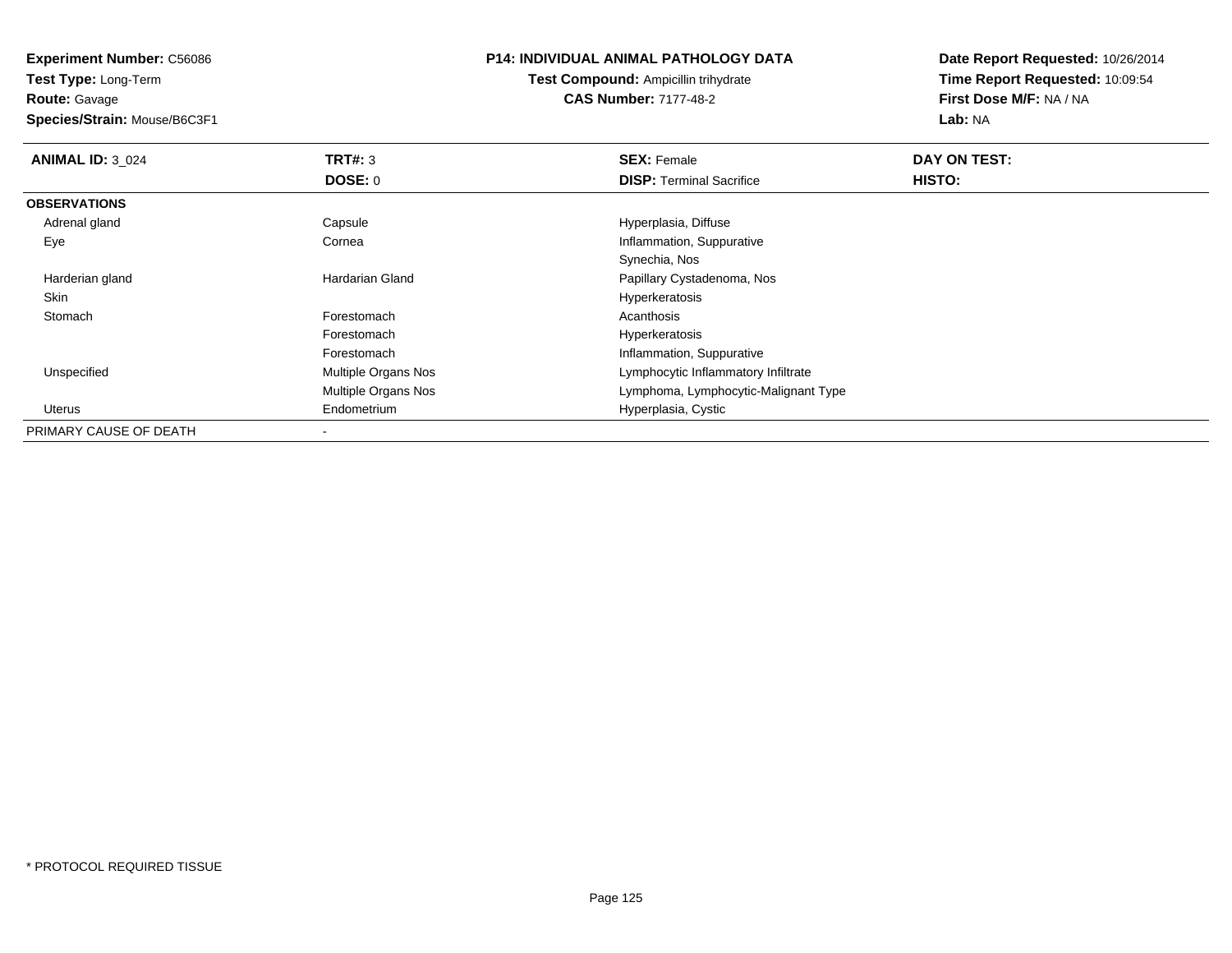| <b>Experiment Number: C56086</b><br><b>Test Type: Long-Term</b> |                     | <b>P14: INDIVIDUAL ANIMAL PATHOLOGY DATA</b> | Date Report Requested: 10/26/2014 |
|-----------------------------------------------------------------|---------------------|----------------------------------------------|-----------------------------------|
|                                                                 |                     | <b>Test Compound: Ampicillin trihydrate</b>  | Time Report Requested: 10:09:54   |
| <b>Route: Gavage</b>                                            |                     | <b>CAS Number: 7177-48-2</b>                 | First Dose M/F: NA / NA           |
| Species/Strain: Mouse/B6C3F1                                    |                     |                                              | Lab: NA                           |
| <b>ANIMAL ID: 3_025</b>                                         | <b>TRT#:</b> 3      | <b>SEX: Female</b>                           | DAY ON TEST:                      |
|                                                                 | <b>DOSE: 0</b>      | <b>DISP:</b> Terminal Sacrifice              | HISTO:                            |
| <b>OBSERVATIONS</b>                                             |                     |                                              |                                   |
| Adrenal gland                                                   | Capsule             | Hyperplasia, Diffuse                         |                                   |
| Bone marrow                                                     |                     | Fibrosis, Myelo                              |                                   |
|                                                                 |                     | Hyperplasia, Granulocytic                    |                                   |
| Brain                                                           |                     | Mineralization                               |                                   |
| Liver                                                           |                     | Hematopoiesis                                |                                   |
| Spleen                                                          | Red Pulp            | Hematopoiesis                                |                                   |
| Unspecified                                                     | Multiple Organs Nos | Lymphocytic Inflammatory Infiltrate          |                                   |
| <b>Uterus</b>                                                   | Endometrium         | Hyperplasia, Cystic                          |                                   |
|                                                                 | Endometrium         | Inflammation, Suppurative                    |                                   |
| PRIMARY CAUSE OF DEATH                                          |                     |                                              |                                   |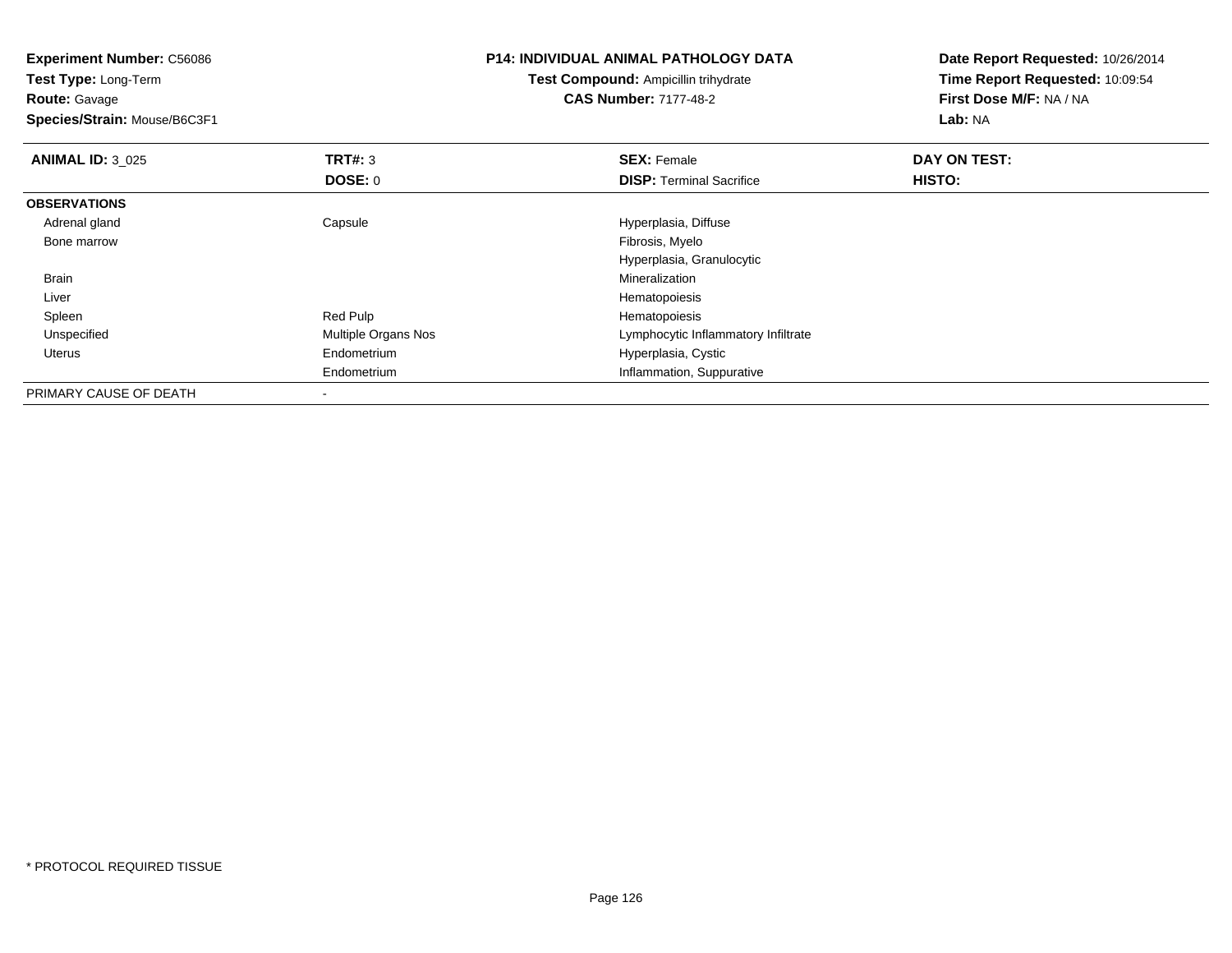| <b>Experiment Number: C56086</b><br>Test Type: Long-Term<br><b>Route: Gavage</b><br>Species/Strain: Mouse/B6C3F1 |                     | <b>P14: INDIVIDUAL ANIMAL PATHOLOGY DATA</b><br>Test Compound: Ampicillin trihydrate<br><b>CAS Number: 7177-48-2</b> | Date Report Requested: 10/26/2014<br>Time Report Requested: 10:09:54<br>First Dose M/F: NA / NA<br>Lab: NA |
|------------------------------------------------------------------------------------------------------------------|---------------------|----------------------------------------------------------------------------------------------------------------------|------------------------------------------------------------------------------------------------------------|
| <b>ANIMAL ID: 3 026</b>                                                                                          | <b>TRT#: 3</b>      | <b>SEX: Female</b>                                                                                                   | DAY ON TEST:                                                                                               |
|                                                                                                                  | DOSE: 0             | <b>DISP:</b> Terminal Sacrifice                                                                                      | <b>HISTO:</b>                                                                                              |
| <b>OBSERVATIONS</b>                                                                                              |                     |                                                                                                                      |                                                                                                            |
| Adrenal gland                                                                                                    | Capsule             | Hyperplasia, Focal                                                                                                   |                                                                                                            |
| Bone marrow                                                                                                      |                     | Atrophy, Nos                                                                                                         |                                                                                                            |
| Spleen                                                                                                           |                     | Hyperplasia, Lymphoid                                                                                                |                                                                                                            |
| Stomach                                                                                                          | Forestomach         | Hyperkeratosis                                                                                                       |                                                                                                            |
| Unspecified                                                                                                      | Multiple Organs Nos | Lymphocytic Inflammatory Infiltrate                                                                                  |                                                                                                            |
| Uterus                                                                                                           | Endometrium         | Hyperplasia, Cystic                                                                                                  |                                                                                                            |
| PRIMARY CAUSE OF DEATH                                                                                           |                     |                                                                                                                      |                                                                                                            |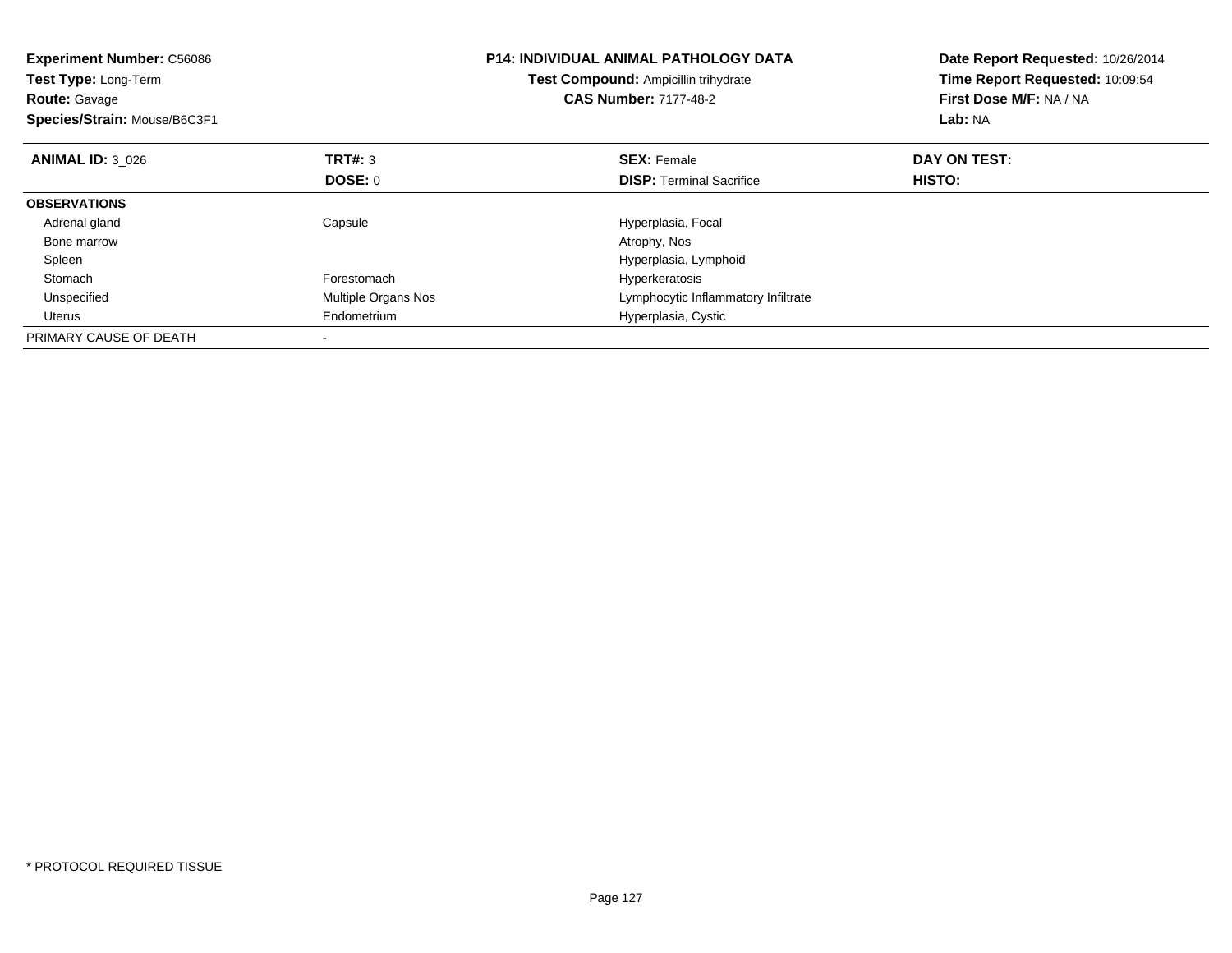| <b>Experiment Number: C56086</b><br>Test Type: Long-Term<br><b>Route: Gavage</b><br>Species/Strain: Mouse/B6C3F1 |          | <b>P14: INDIVIDUAL ANIMAL PATHOLOGY DATA</b><br>Test Compound: Ampicillin trihydrate<br><b>CAS Number: 7177-48-2</b> | Date Report Requested: 10/26/2014<br>Time Report Requested: 10:09:54<br>First Dose M/F: NA / NA<br>Lab: NA |
|------------------------------------------------------------------------------------------------------------------|----------|----------------------------------------------------------------------------------------------------------------------|------------------------------------------------------------------------------------------------------------|
| <b>ANIMAL ID: 3 027</b>                                                                                          | TRT#: 3  | <b>SEX: Female</b>                                                                                                   | DAY ON TEST:                                                                                               |
|                                                                                                                  | DOSE: 0  | <b>DISP: Natural Death</b>                                                                                           | <b>HISTO:</b>                                                                                              |
| <b>OBSERVATIONS</b>                                                                                              |          |                                                                                                                      |                                                                                                            |
| Adrenal gland                                                                                                    | Capsule  | Hyperplasia, Focal                                                                                                   |                                                                                                            |
| Kidney                                                                                                           | Tubule   | Cast, Hemoglobin                                                                                                     |                                                                                                            |
|                                                                                                                  | Tubule   | Degeneration, Granular                                                                                               |                                                                                                            |
| Ovary                                                                                                            |          | Teratoma, Benign                                                                                                     |                                                                                                            |
| Spleen                                                                                                           | Red Pulp | Hematopoiesis                                                                                                        |                                                                                                            |
| PRIMARY CAUSE OF DEATH                                                                                           |          |                                                                                                                      |                                                                                                            |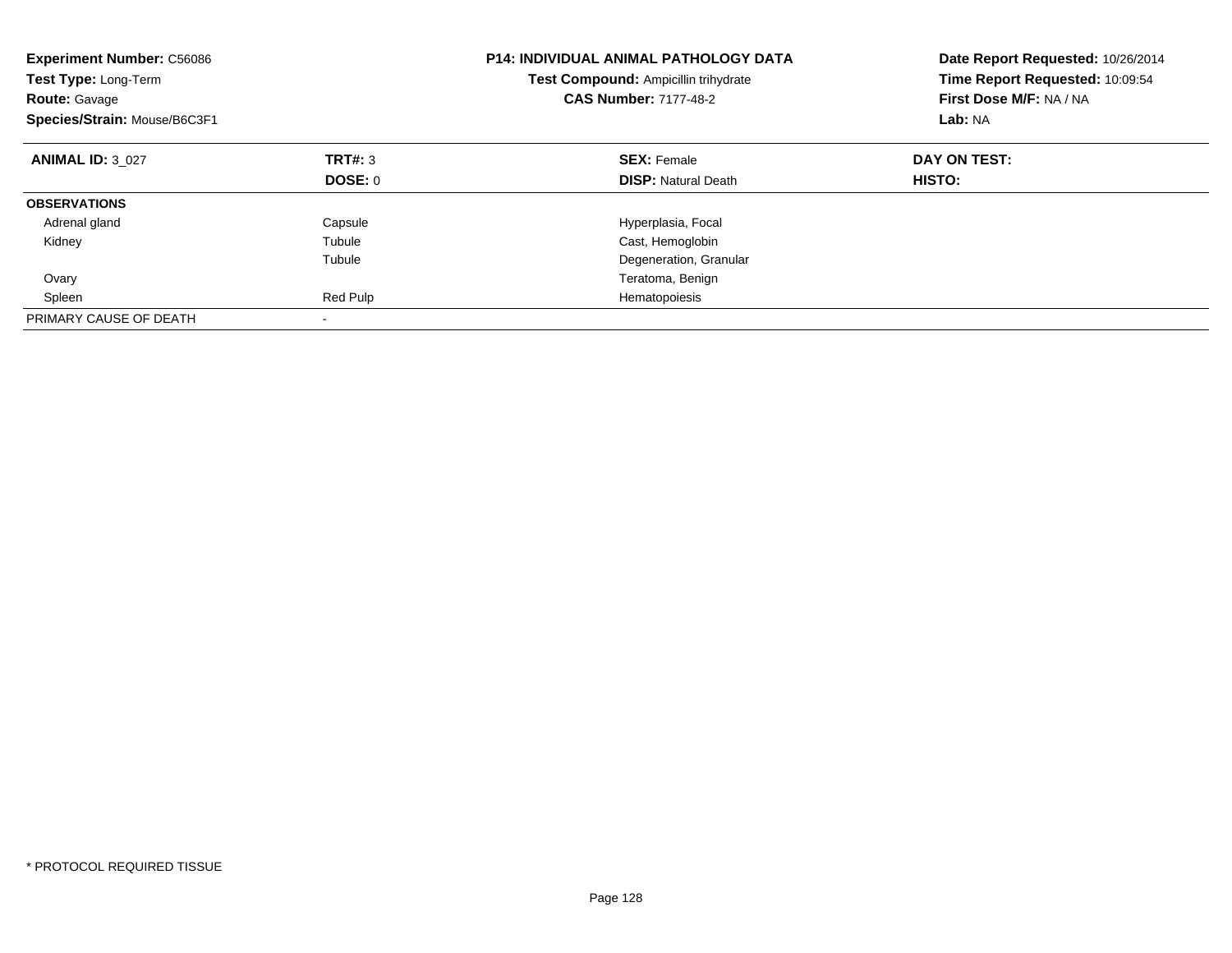**Test Type:** Long-Term**Route:** Gavage

**Species/Strain:** Mouse/B6C3F1

# **P14: INDIVIDUAL ANIMAL PATHOLOGY DATA**

**Test Compound:** Ampicillin trihydrate**CAS Number:** 7177-48-2

| <b>ANIMAL ID: 3 028</b> | TRT#: 3             | <b>SEX: Female</b>                  | DAY ON TEST: |
|-------------------------|---------------------|-------------------------------------|--------------|
|                         | DOSE: 0             | <b>DISP: Terminal Sacrifice</b>     | HISTO:       |
| <b>OBSERVATIONS</b>     |                     |                                     |              |
| Adrenal gland           | Cortex Nos          | Hematopoiesis                       |              |
|                         | Capsule             | Hyperplasia, Focal                  |              |
| Bone marrow             |                     | Hyperplasia, Erythroid              |              |
|                         |                     | Hyperplasia, Granulocytic           |              |
| Brain                   |                     | Mineralization                      |              |
| Kidney                  |                     | Plasma-Cell Infiltrate              |              |
| Spleen                  |                     | Depletion, Lymphoid                 |              |
|                         | Red Pulp            | Hematopoiesis                       |              |
| Unspecified             |                     | Fibrosarcoma                        |              |
|                         | Multiple Organs Nos | Leukemoid Reaction                  |              |
|                         | Multiple Organs Nos | Lymphocytic Inflammatory Infiltrate |              |
| <b>Uterus</b>           | Endometrium         | Hyperplasia, Cystic                 |              |
|                         | Endometrium         | Inflammation, Suppurative           |              |
| PRIMARY CAUSE OF DEATH  |                     |                                     |              |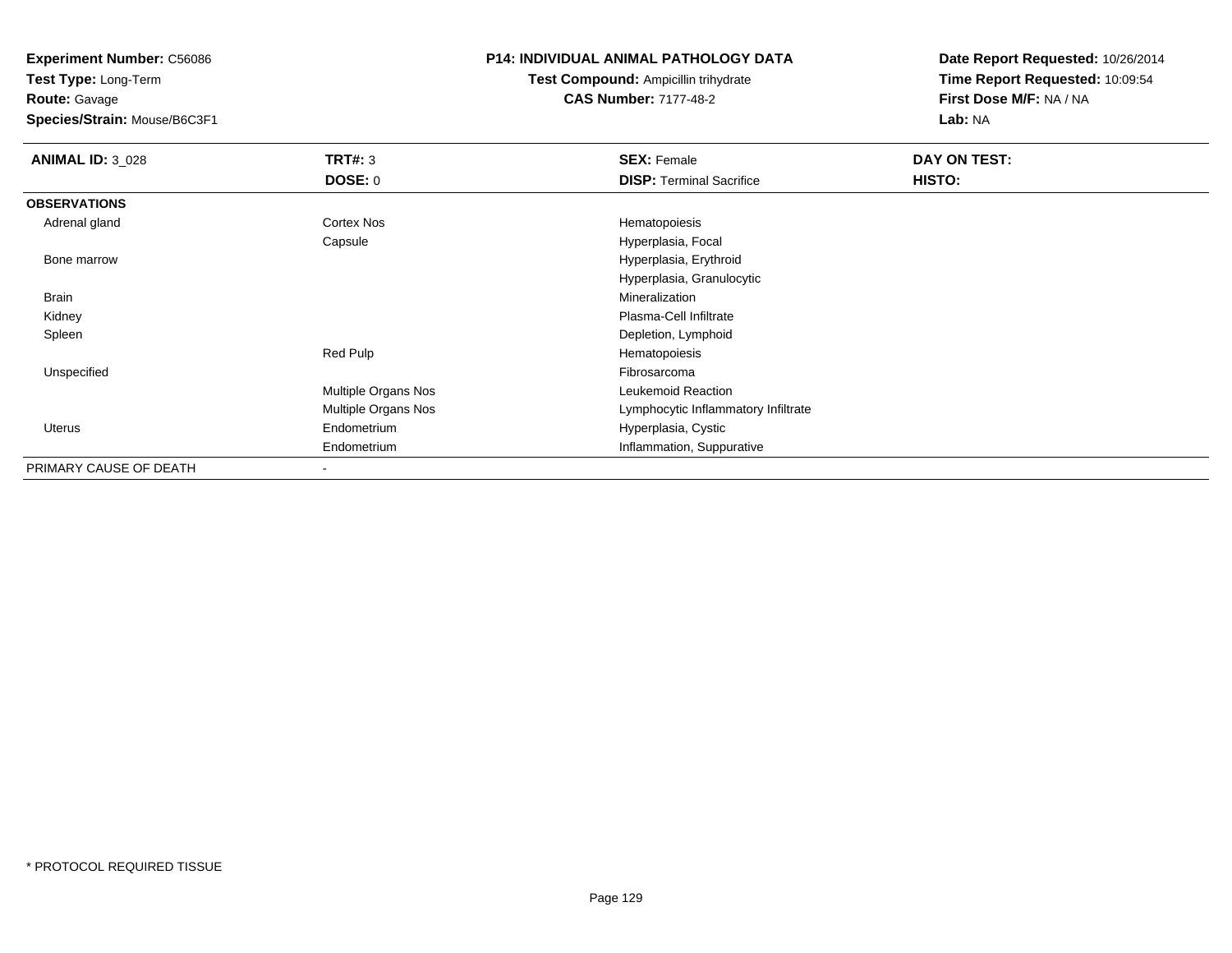| <b>Experiment Number: C56086</b><br>Test Type: Long-Term<br><b>Route: Gavage</b><br>Species/Strain: Mouse/B6C3F1 |                           | <b>P14: INDIVIDUAL ANIMAL PATHOLOGY DATA</b><br>Test Compound: Ampicillin trihydrate<br><b>CAS Number: 7177-48-2</b> | Date Report Requested: 10/26/2014<br>Time Report Requested: 10:09:54<br>First Dose M/F: NA / NA<br>Lab: NA |
|------------------------------------------------------------------------------------------------------------------|---------------------------|----------------------------------------------------------------------------------------------------------------------|------------------------------------------------------------------------------------------------------------|
| <b>ANIMAL ID: 3 029</b>                                                                                          | TRT#: 3                   | <b>SEX: Female</b>                                                                                                   | DAY ON TEST:                                                                                               |
|                                                                                                                  | DOSE: 0                   | <b>DISP:</b> Terminal Sacrifice                                                                                      | HISTO:                                                                                                     |
| <b>OBSERVATIONS</b>                                                                                              |                           |                                                                                                                      |                                                                                                            |
| Adrenal gland                                                                                                    | Capsule                   | Hyperplasia, Diffuse                                                                                                 |                                                                                                            |
| Ovary                                                                                                            |                           | Cyst, Nos                                                                                                            |                                                                                                            |
| Pituitary gland                                                                                                  | <b>Anterior Pituitary</b> | Adenoma, Nos                                                                                                         |                                                                                                            |
| Unspecified                                                                                                      | Multiple Organs Nos       | Lymphocytic Inflammatory Infiltrate                                                                                  |                                                                                                            |
| Uterus                                                                                                           | Endometrium               | Hyperplasia, Cystic                                                                                                  |                                                                                                            |
| PRIMARY CAUSE OF DEATH                                                                                           |                           |                                                                                                                      |                                                                                                            |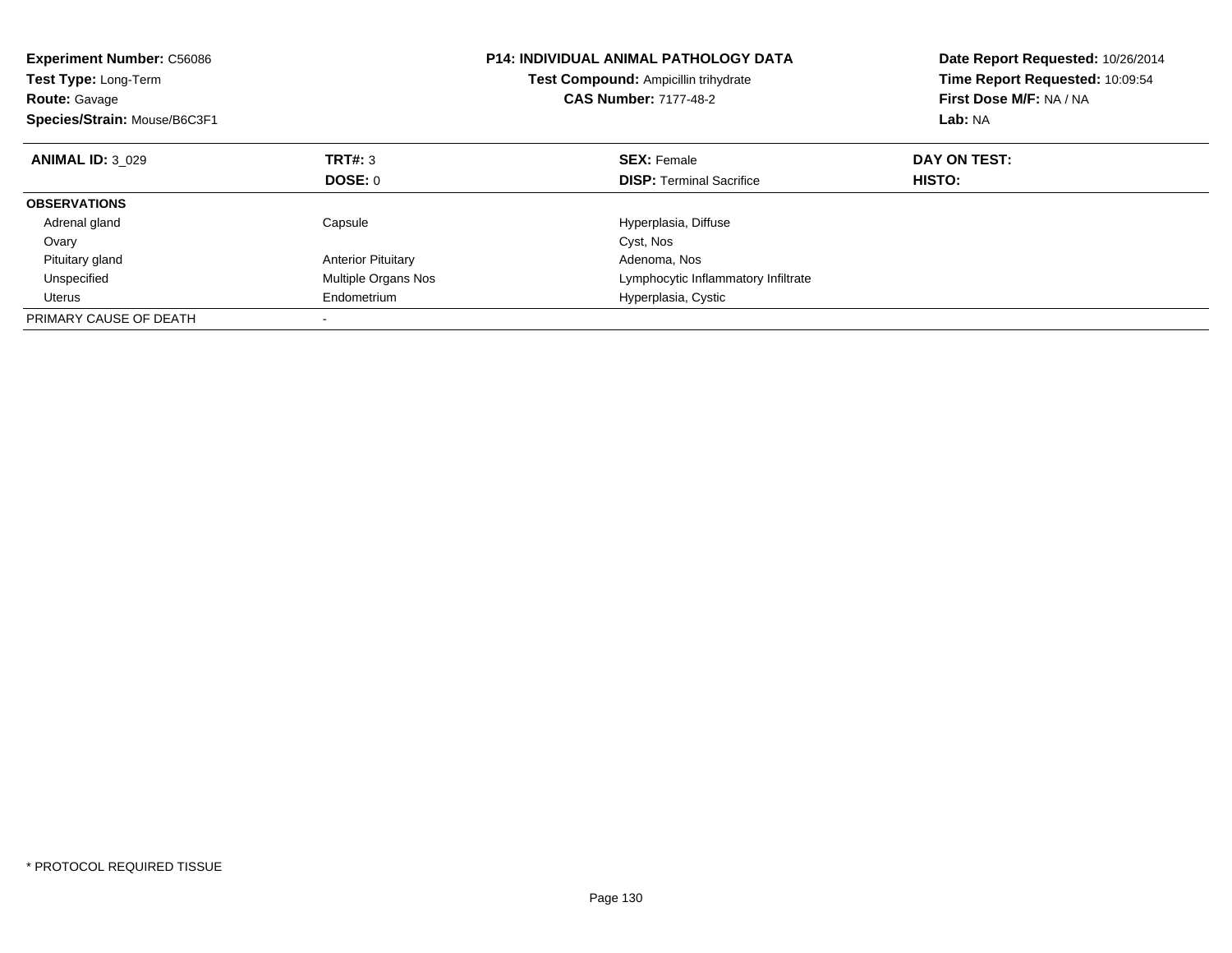| <b>Experiment Number: C56086</b><br>Test Type: Long-Term<br><b>Route: Gavage</b><br>Species/Strain: Mouse/B6C3F1 |                     | <b>P14: INDIVIDUAL ANIMAL PATHOLOGY DATA</b><br>Test Compound: Ampicillin trihydrate<br><b>CAS Number: 7177-48-2</b> | Date Report Requested: 10/26/2014<br>Time Report Requested: 10:09:54<br>First Dose M/F: NA / NA<br>Lab: NA |
|------------------------------------------------------------------------------------------------------------------|---------------------|----------------------------------------------------------------------------------------------------------------------|------------------------------------------------------------------------------------------------------------|
| <b>ANIMAL ID: 3 030</b>                                                                                          | TRT#: 3             | <b>SEX: Female</b>                                                                                                   | DAY ON TEST:                                                                                               |
|                                                                                                                  | DOSE: 0             | <b>DISP:</b> Natural Death                                                                                           | HISTO:                                                                                                     |
| <b>OBSERVATIONS</b>                                                                                              |                     |                                                                                                                      |                                                                                                            |
| Adrenal gland                                                                                                    | Capsule             | Hyperplasia, Focal                                                                                                   |                                                                                                            |
| Liver                                                                                                            |                     | Necrosis, Coagulative                                                                                                |                                                                                                            |
| Unspecified                                                                                                      | Multiple Organs Nos | Leukemia, Lymphocytic                                                                                                |                                                                                                            |
| PRIMARY CAUSE OF DEATH                                                                                           |                     |                                                                                                                      |                                                                                                            |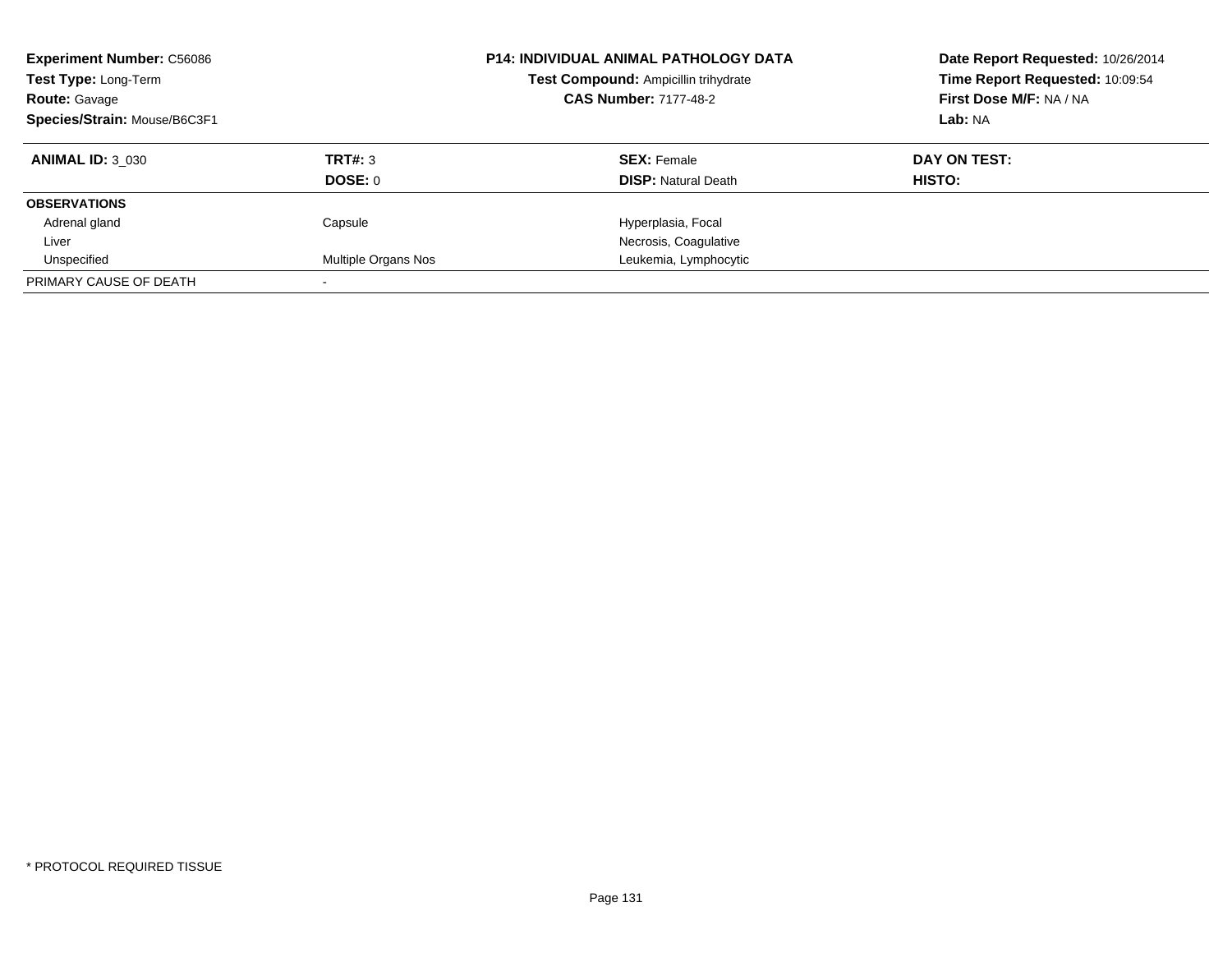| <b>Experiment Number: C56086</b><br>Test Type: Long-Term<br><b>Route: Gavage</b><br>Species/Strain: Mouse/B6C3F1 |                           | P14: INDIVIDUAL ANIMAL PATHOLOGY DATA<br>Test Compound: Ampicillin trihydrate<br><b>CAS Number: 7177-48-2</b> | Date Report Requested: 10/26/2014<br>Time Report Requested: 10:09:54<br>First Dose M/F: NA / NA<br>Lab: NA |
|------------------------------------------------------------------------------------------------------------------|---------------------------|---------------------------------------------------------------------------------------------------------------|------------------------------------------------------------------------------------------------------------|
| <b>ANIMAL ID: 3 031</b>                                                                                          | TRT#: 3                   | <b>SEX:</b> Female                                                                                            | DAY ON TEST:                                                                                               |
|                                                                                                                  | DOSE: 0                   | <b>DISP:</b> Moribund Sacrifice                                                                               | HISTO:                                                                                                     |
| <b>OBSERVATIONS</b>                                                                                              |                           |                                                                                                               |                                                                                                            |
| Adrenal gland                                                                                                    | Capsule                   | Hyperplasia, Focal                                                                                            |                                                                                                            |
| Kidney                                                                                                           |                           | Lymphocytic Inflammatory Infiltrate                                                                           |                                                                                                            |
| Pituitary gland                                                                                                  | <b>Anterior Pituitary</b> | Congestion, Nos                                                                                               |                                                                                                            |
| Salivary gland                                                                                                   |                           | Lymphocytic Inflammatory Infiltrate                                                                           |                                                                                                            |
| Urinary bladder                                                                                                  |                           | Lymphocytic Inflammatory Infiltrate                                                                           |                                                                                                            |
| PRIMARY CAUSE OF DEATH                                                                                           |                           |                                                                                                               |                                                                                                            |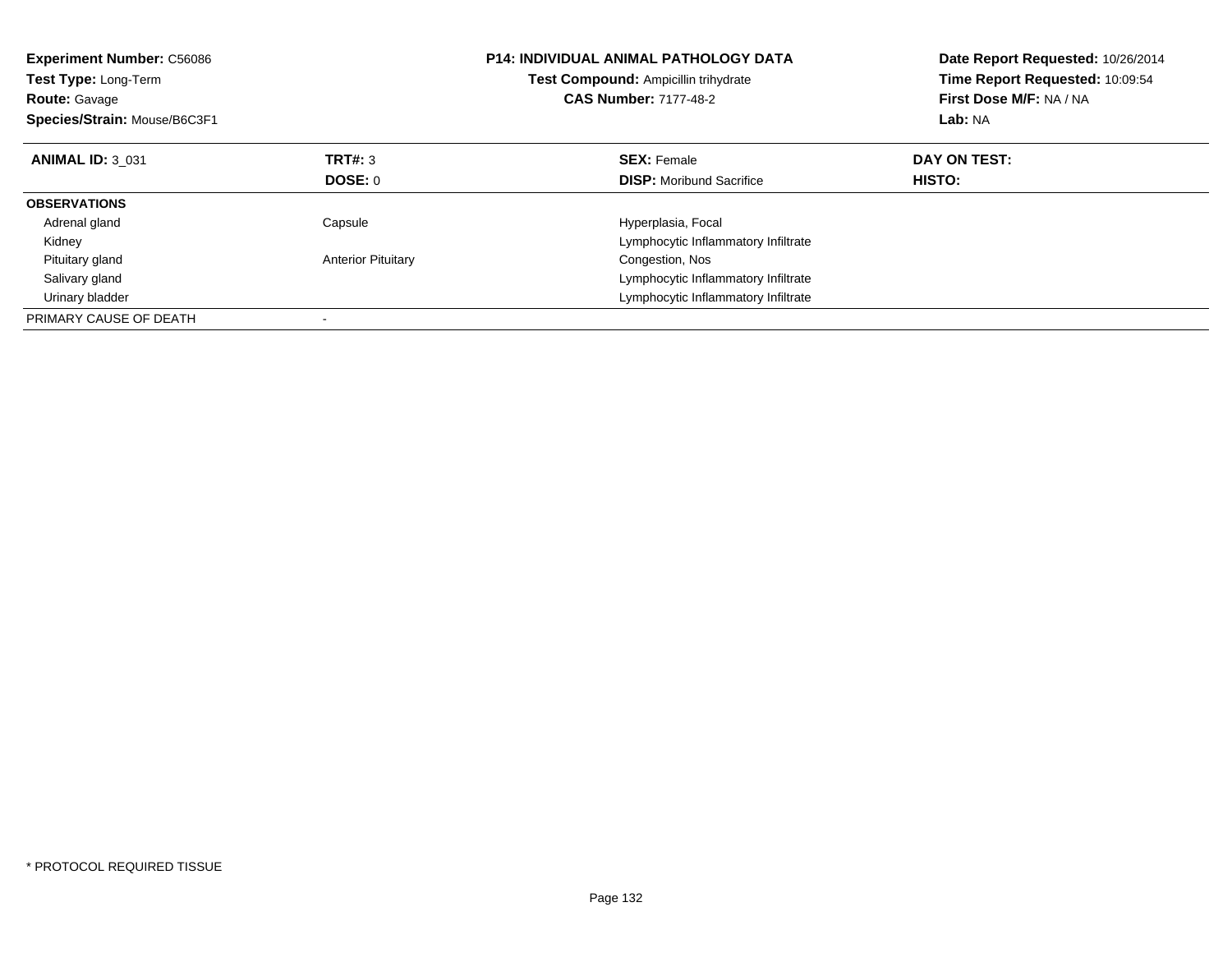**Test Type:** Long-Term**Route:** Gavage

**Species/Strain:** Mouse/B6C3F1

## **P14: INDIVIDUAL ANIMAL PATHOLOGY DATA**

**Test Compound:** Ampicillin trihydrate**CAS Number:** 7177-48-2

| <b>ANIMAL ID: 3 032</b> | TRT#: 3                   | <b>SEX: Female</b>                   | DAY ON TEST: |  |
|-------------------------|---------------------------|--------------------------------------|--------------|--|
|                         | DOSE: 0                   | <b>DISP: Terminal Sacrifice</b>      | HISTO:       |  |
| <b>OBSERVATIONS</b>     |                           |                                      |              |  |
| Adrenal gland           | Capsule                   | Hyperplasia, Diffuse                 |              |  |
| Bone marrow             |                           | Fibrosis, Myelo                      |              |  |
| Kidney                  |                           | Lymphocytic Inflammatory Infiltrate  |              |  |
| Lung                    |                           | Lymphocytic Inflammatory Infiltrate  |              |  |
| Pituitary gland         | <b>Anterior Pituitary</b> | Hyperplasia, Focal                   |              |  |
| Spleen                  |                           | Hyperplasia, Lymphoid                |              |  |
| Stomach                 | Forestomach               | Acanthosis                           |              |  |
|                         | Forestomach               | Hyperkeratosis                       |              |  |
| Unspecified             | Multiple Organs Nos       | Lymphoma, Lymphocytic-Malignant Type |              |  |
| Uterus                  | Endometrium               | Hyperplasia, Cystic                  |              |  |
| PRIMARY CAUSE OF DEATH  |                           |                                      |              |  |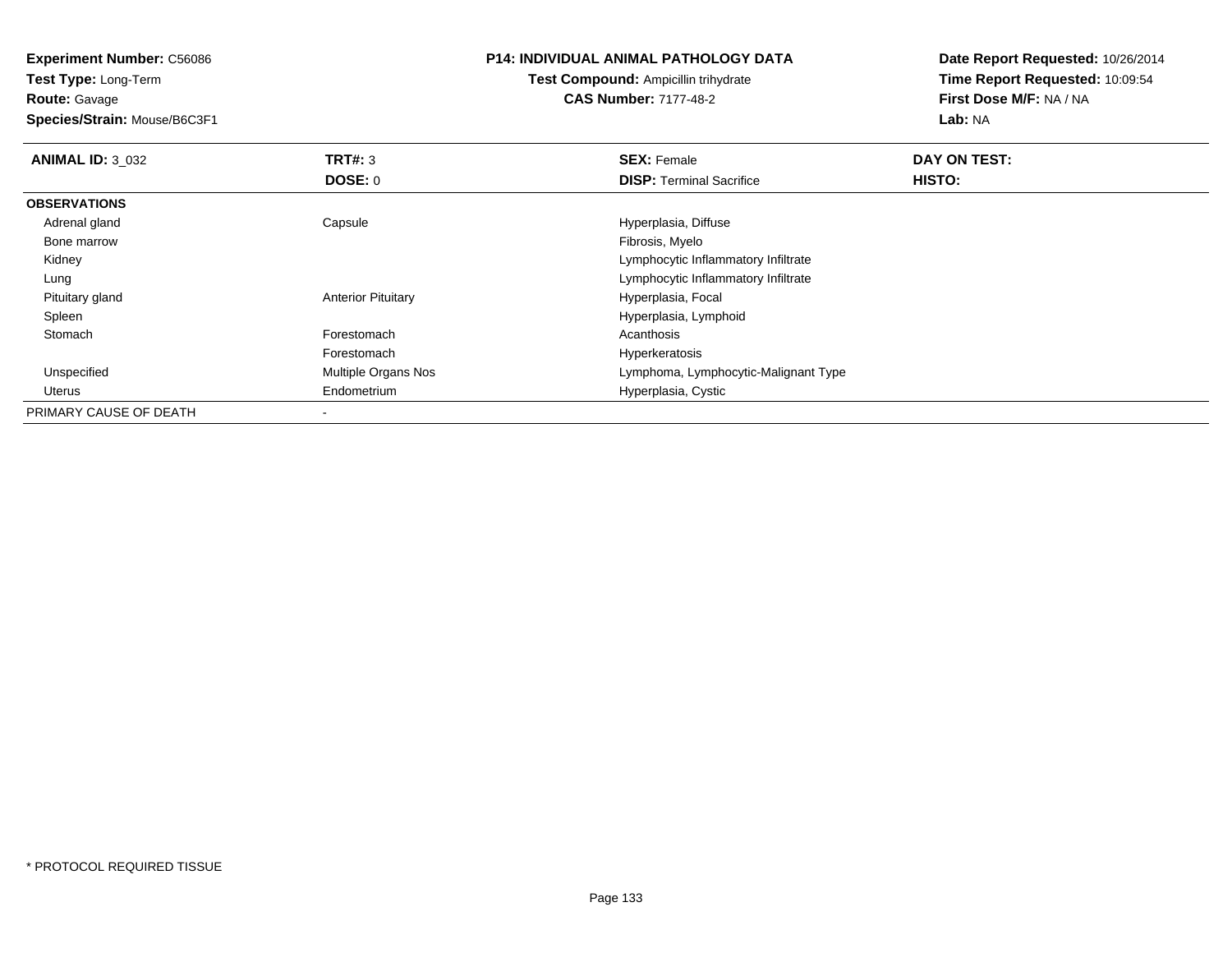**Test Type:** Long-Term**Route:** Gavage

**Species/Strain:** Mouse/B6C3F1

## **P14: INDIVIDUAL ANIMAL PATHOLOGY DATA**

**Test Compound:** Ampicillin trihydrate**CAS Number:** 7177-48-2

| <b>ANIMAL ID: 3_033</b> | TRT#: 3                  | <b>SEX: Female</b>                  | DAY ON TEST: |  |
|-------------------------|--------------------------|-------------------------------------|--------------|--|
|                         | DOSE: 0                  | <b>DISP: Terminal Sacrifice</b>     | HISTO:       |  |
| <b>OBSERVATIONS</b>     |                          |                                     |              |  |
| Adrenal gland           | Capsule                  | Hyperplasia, Focal                  |              |  |
| Bone marrow             |                          | Hyperplasia, Erythroid              |              |  |
| Liver                   |                          | Hematopoiesis                       |              |  |
| Lung                    |                          | Alveolar/Bronchiolar Carcinoma      |              |  |
|                         |                          | Histiocytosis                       |              |  |
| Ovary                   |                          | Cyst, Nos                           |              |  |
| Skin                    |                          | Hyperkeratosis                      |              |  |
| Spleen                  | Red Pulp                 | Hematopoiesis                       |              |  |
| Stomach                 | Forestomach              | Acanthosis                          |              |  |
|                         | Forestomach              | Hyperkeratosis                      |              |  |
| Unspecified             | Multiple Organs Nos      | Lymphocytic Inflammatory Infiltrate |              |  |
| Uterus                  | Endometrium              | Hyperplasia, Cystic                 |              |  |
| PRIMARY CAUSE OF DEATH  | $\overline{\phantom{a}}$ |                                     |              |  |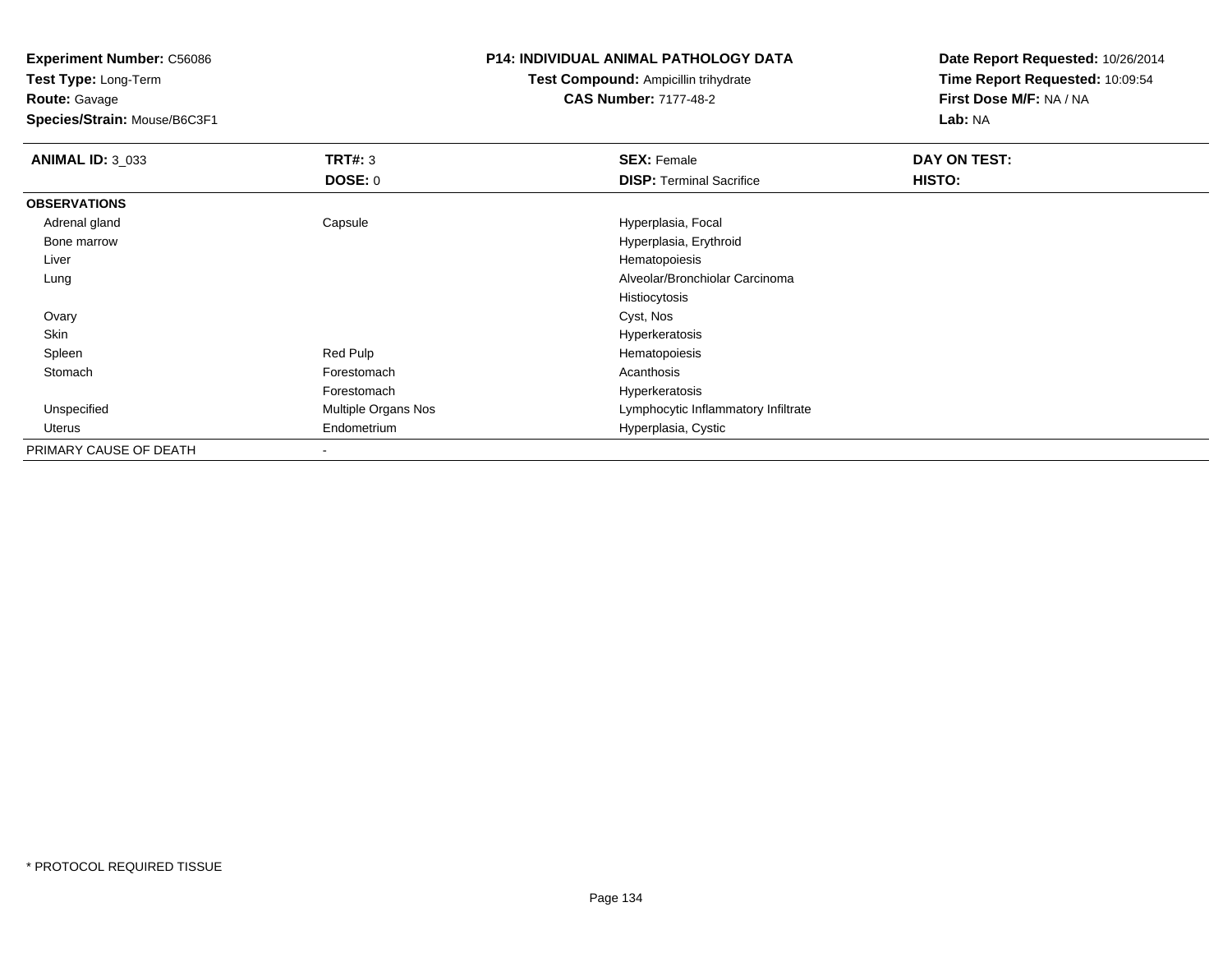| <b>Experiment Number: C56086</b> |                           | <b>P14: INDIVIDUAL ANIMAL PATHOLOGY DATA</b> | Date Report Requested: 10/26/2014 |  |
|----------------------------------|---------------------------|----------------------------------------------|-----------------------------------|--|
| <b>Test Type: Long-Term</b>      |                           | <b>Test Compound: Ampicillin trihydrate</b>  | Time Report Requested: 10:09:54   |  |
| <b>Route: Gavage</b>             |                           | <b>CAS Number: 7177-48-2</b>                 | First Dose M/F: NA / NA           |  |
| Species/Strain: Mouse/B6C3F1     |                           |                                              | Lab: NA                           |  |
| <b>ANIMAL ID: 3 034</b>          | <b>TRT#: 3</b>            | <b>SEX: Female</b>                           | DAY ON TEST:                      |  |
|                                  | DOSE: 0                   | <b>DISP:</b> Terminal Sacrifice              | HISTO:                            |  |
| <b>OBSERVATIONS</b>              |                           |                                              |                                   |  |
| Adrenal gland                    | Capsule                   | Hyperplasia, Focal                           |                                   |  |
| Bone                             |                           | Osteosclerosis                               |                                   |  |
| Bone marrow                      |                           | Fibrosis, Myelo                              |                                   |  |
| Pituitary gland                  | <b>Anterior Pituitary</b> | Adenoma, Nos                                 |                                   |  |
| Skin                             |                           | Hyperkeratosis                               |                                   |  |
| Stomach                          | Forestomach               | Hyperkeratosis                               |                                   |  |
| Unspecified                      | Multiple Organs Nos       | Lymphocytic Inflammatory Infiltrate          |                                   |  |
|                                  | Multiple Organs Nos       | Lymphoma, Lymphocytic-Malignant Type         |                                   |  |
| Uterus                           | Endometrium               | Hyperplasia, Cystic                          |                                   |  |
| PRIMARY CAUSE OF DEATH           |                           |                                              |                                   |  |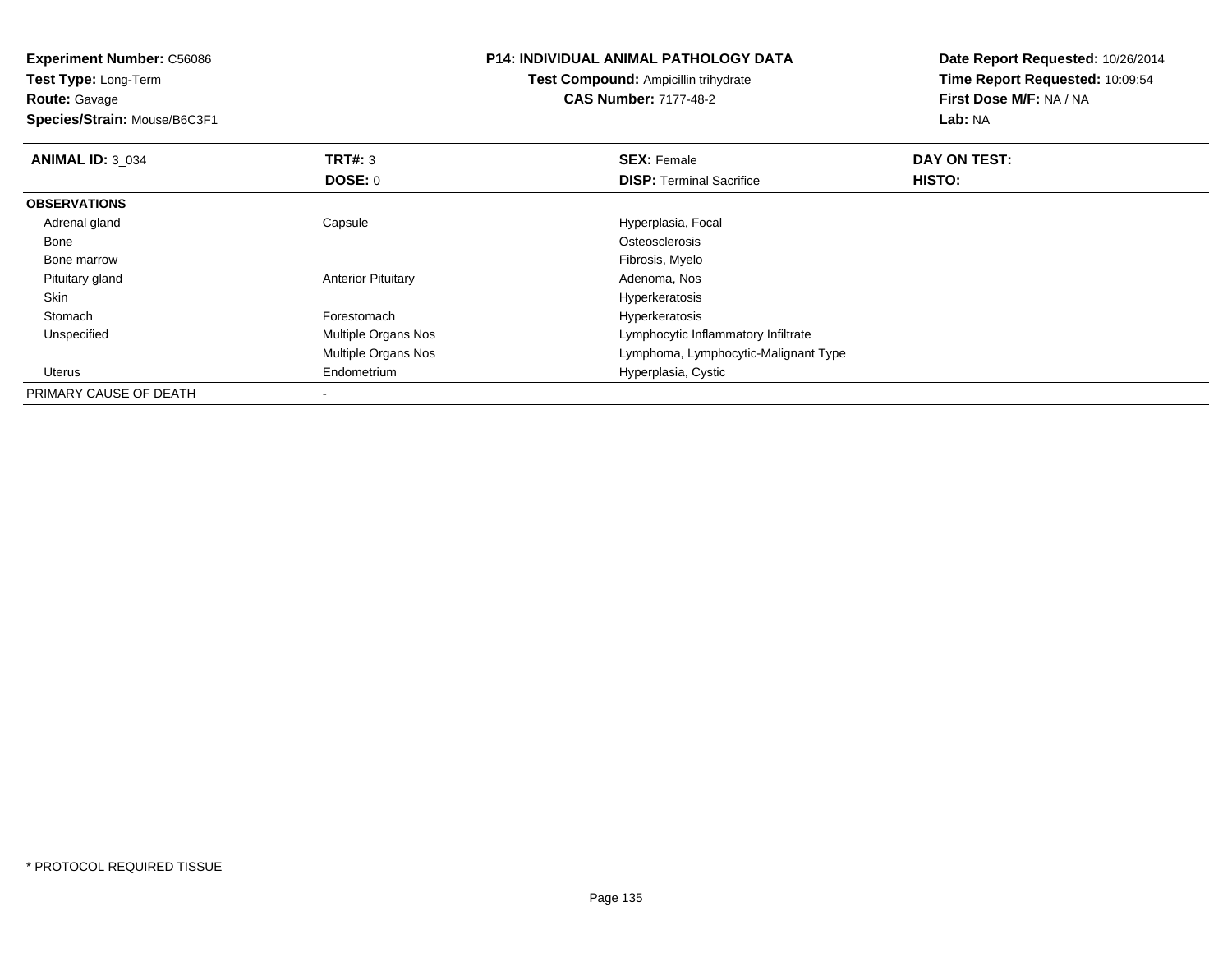**Test Type:** Long-Term**Route:** Gavage

**Species/Strain:** Mouse/B6C3F1

## **P14: INDIVIDUAL ANIMAL PATHOLOGY DATA**

**Test Compound:** Ampicillin trihydrate**CAS Number:** 7177-48-2

| <b>ANIMAL ID: 3 035</b> | TRT#: 3             | <b>SEX: Female</b>                  | DAY ON TEST: |  |
|-------------------------|---------------------|-------------------------------------|--------------|--|
|                         | DOSE: 0             | <b>DISP: Terminal Sacrifice</b>     | HISTO:       |  |
| <b>OBSERVATIONS</b>     |                     |                                     |              |  |
| Adrenal gland           | Capsule             | Hyperplasia, Diffuse                |              |  |
|                         | Cortex Nos          | Hyperplasia, Focal                  |              |  |
| Liver                   |                     | Hematopoiesis                       |              |  |
| Ovary                   |                     | Inflammation, Suppurative           |              |  |
| Skin                    |                     | Hyperkeratosis                      |              |  |
| Spleen                  |                     | Hyperplasia, Lymphoid               |              |  |
| Stomach                 | Forestomach         | Hyperkeratosis                      |              |  |
| Unspecified             | Multiple Organs Nos | Lymphocytic Inflammatory Infiltrate |              |  |
| Uterus                  | Endometrium         | Hyperplasia, Cystic                 |              |  |
|                         | Endometrium         | Inflammation, Suppurative           |              |  |
| PRIMARY CAUSE OF DEATH  | -                   |                                     |              |  |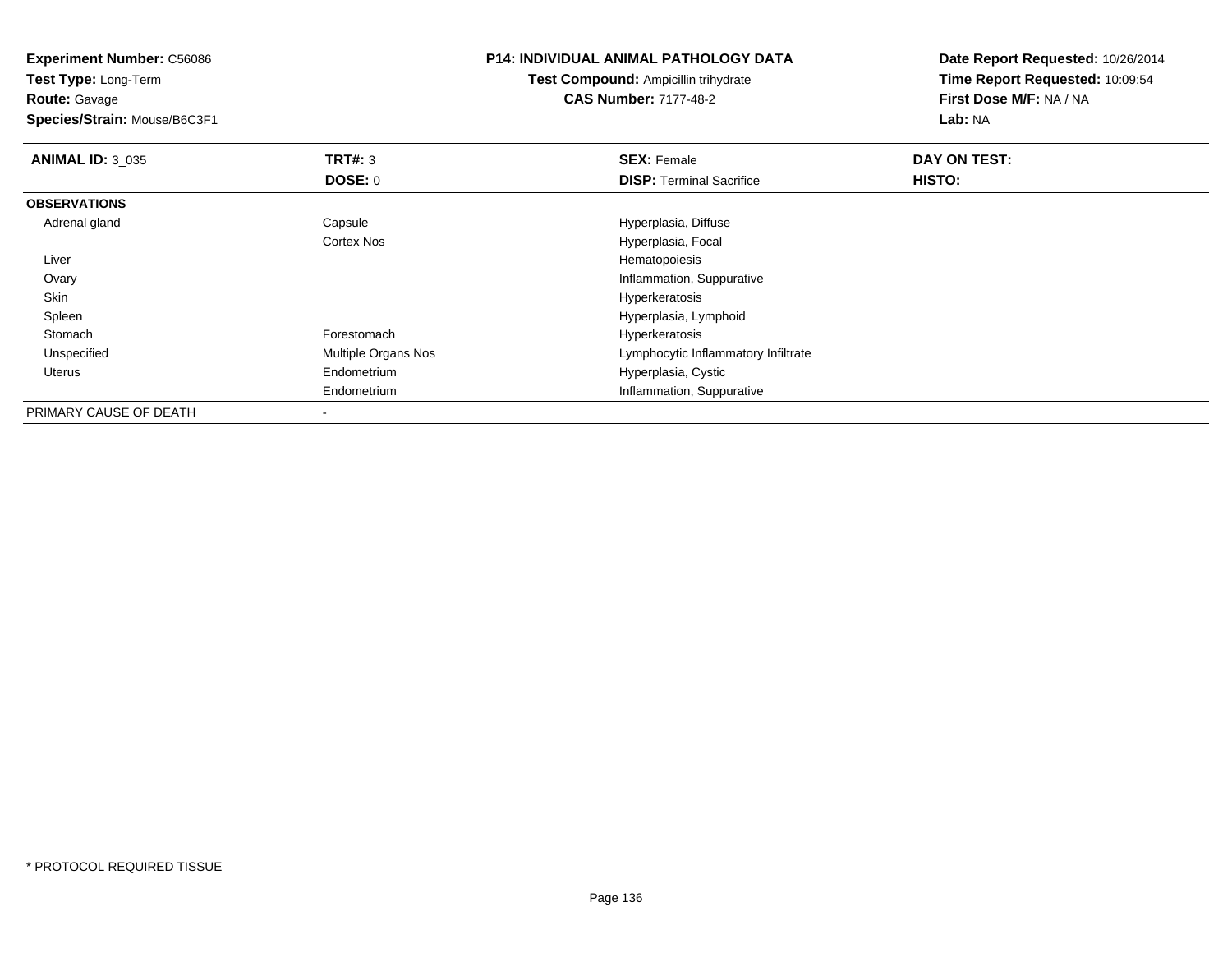| <b>Experiment Number: C56086</b><br><b>Test Type: Long-Term</b><br><b>Route: Gavage</b><br>Species/Strain: Mouse/B6C3F1 |                           | <b>P14: INDIVIDUAL ANIMAL PATHOLOGY DATA</b><br>Test Compound: Ampicillin trihydrate<br><b>CAS Number: 7177-48-2</b> | Date Report Requested: 10/26/2014<br>Time Report Requested: 10:09:54<br>First Dose M/F: NA / NA<br>Lab: NA |  |
|-------------------------------------------------------------------------------------------------------------------------|---------------------------|----------------------------------------------------------------------------------------------------------------------|------------------------------------------------------------------------------------------------------------|--|
| <b>ANIMAL ID: 3 036</b>                                                                                                 | <b>TRT#: 3</b><br>DOSE: 0 | <b>SEX: Female</b><br><b>DISP:</b> Terminal Sacrifice                                                                | DAY ON TEST:<br><b>HISTO:</b>                                                                              |  |
| <b>OBSERVATIONS</b>                                                                                                     |                           |                                                                                                                      |                                                                                                            |  |
| Adrenal gland                                                                                                           | Capsule                   | Hyperplasia, Focal                                                                                                   |                                                                                                            |  |
| Bone marrow                                                                                                             |                           | Fibrosis, Myelo                                                                                                      |                                                                                                            |  |
| Liver                                                                                                                   |                           | Hematopoiesis                                                                                                        |                                                                                                            |  |
| Ovary                                                                                                                   |                           | Cyst, Nos                                                                                                            |                                                                                                            |  |
| Spleen                                                                                                                  |                           | Hyperplasia, Lymphoid                                                                                                |                                                                                                            |  |
| Unspecified                                                                                                             | Multiple Organs Nos       | Lymphocytic Inflammatory Infiltrate                                                                                  |                                                                                                            |  |
| Uterus                                                                                                                  | Endometrium               | Hyperplasia, Cystic                                                                                                  |                                                                                                            |  |
| PRIMARY CAUSE OF DEATH                                                                                                  |                           |                                                                                                                      |                                                                                                            |  |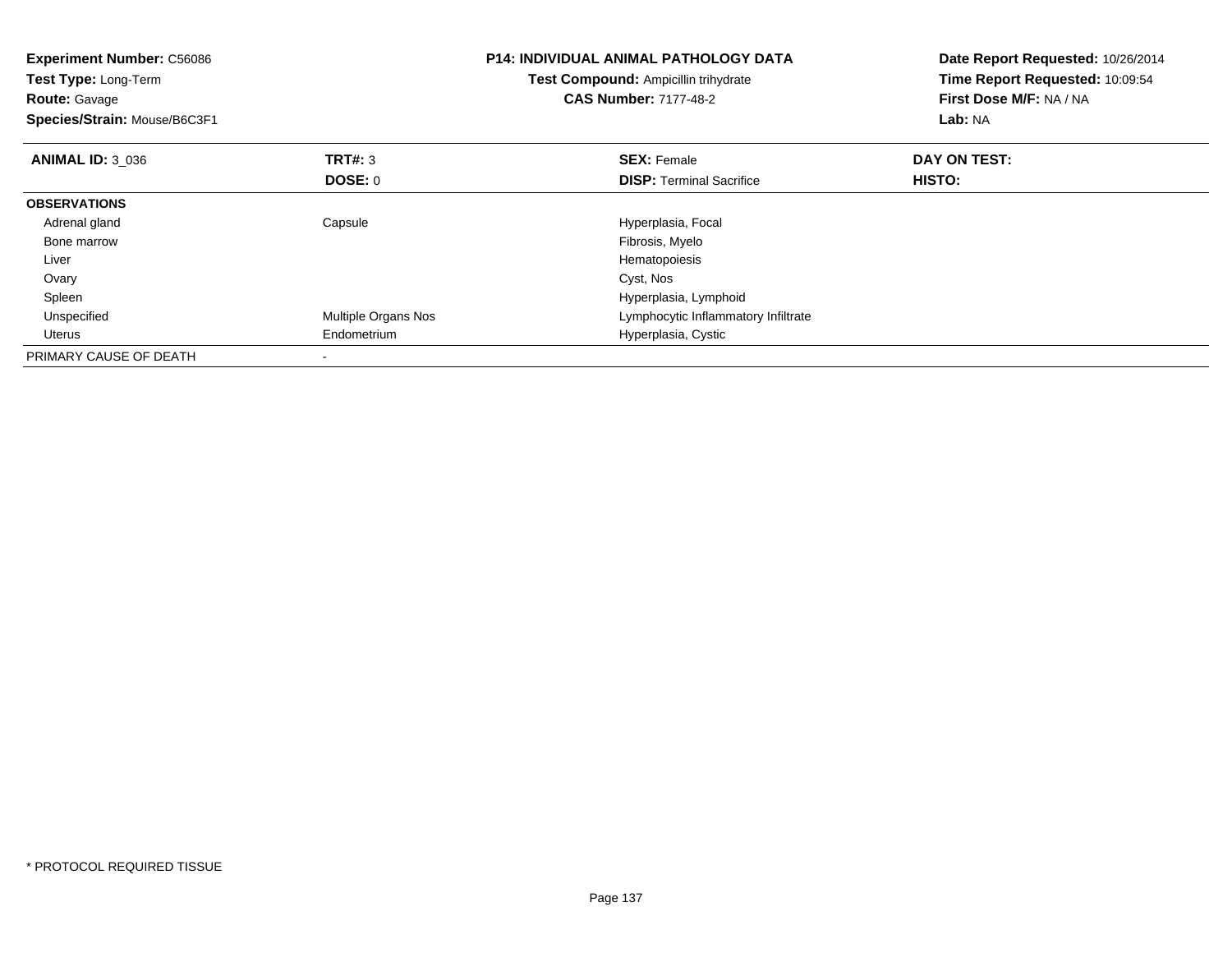**Test Type:** Long-Term**Route:** Gavage

**Species/Strain:** Mouse/B6C3F1

## **P14: INDIVIDUAL ANIMAL PATHOLOGY DATA**

**Test Compound:** Ampicillin trihydrate**CAS Number:** 7177-48-2

| <b>ANIMAL ID: 3 037</b> | TRT#: 3                   | <b>SEX: Female</b>                  | DAY ON TEST: |  |
|-------------------------|---------------------------|-------------------------------------|--------------|--|
|                         | DOSE: 0                   | <b>DISP: Terminal Sacrifice</b>     | HISTO:       |  |
| <b>OBSERVATIONS</b>     |                           |                                     |              |  |
| Adrenal gland           | Capsule                   | Hyperplasia, Focal                  |              |  |
| Bone marrow             |                           | Hyperplasia, Granulocytic           |              |  |
| Liver                   |                           | Hematopoiesis                       |              |  |
| Pituitary gland         | <b>Anterior Pituitary</b> | Hyperplasia, Focal                  |              |  |
| Spleen                  | Red Pulp                  | Hematopoiesis                       |              |  |
|                         |                           | Hyperplasia, Lymphoid               |              |  |
| Thyroid                 |                           | Hyperplasia, Follicular Cell        |              |  |
| Unspecified             | Multiple Organs Nos       | Lymphocytic Inflammatory Infiltrate |              |  |
| Uterus                  | Endometrium               | Hyperplasia, Cystic                 |              |  |
|                         | <b>Endometrial Stroma</b> | Hyperplasia, Focal                  |              |  |
| PRIMARY CAUSE OF DEATH  |                           |                                     |              |  |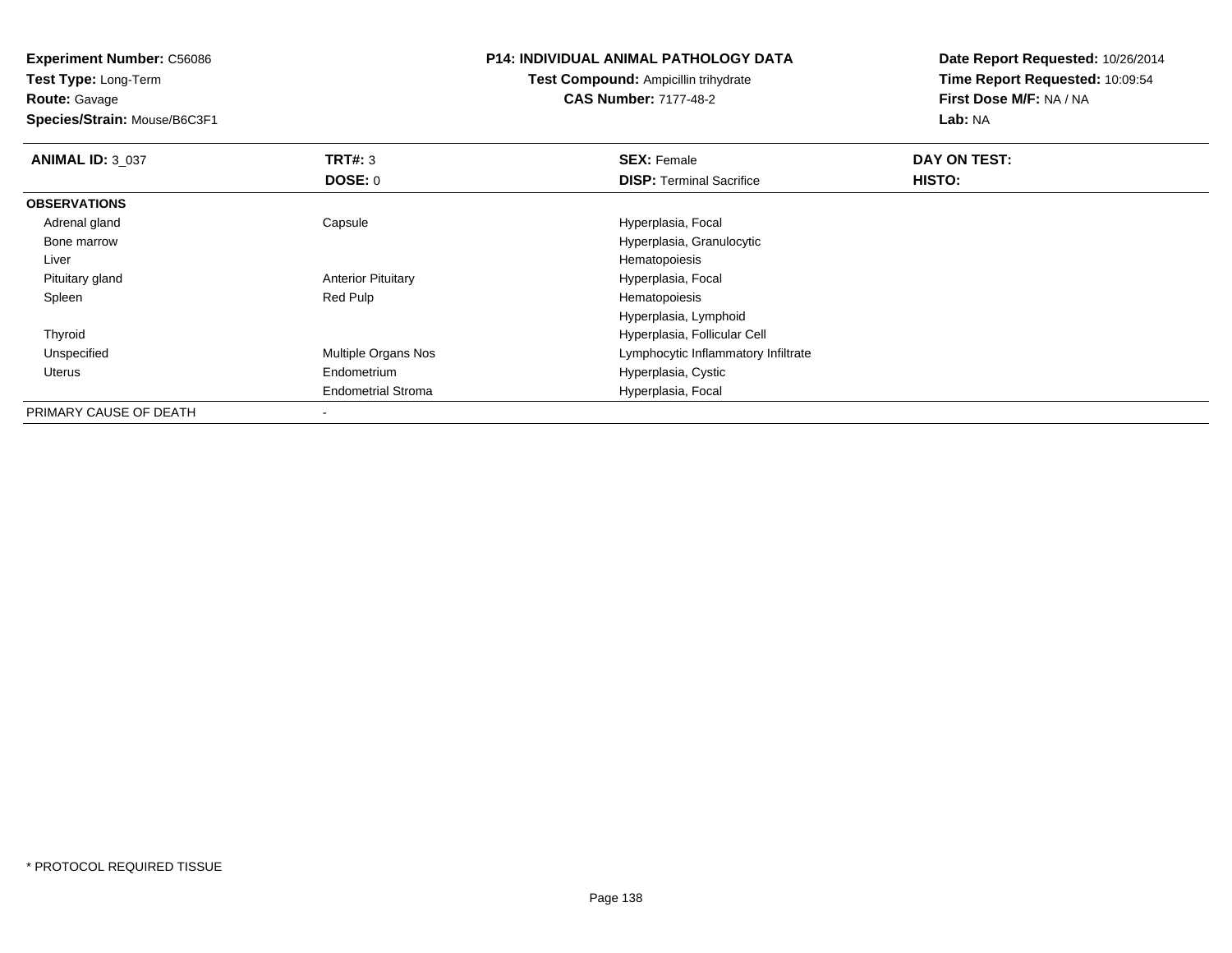**Experiment Number:** C56086**Test Type:** Long-Term**Route:** Gavage **Species/Strain:** Mouse/B6C3F1**P14: INDIVIDUAL ANIMAL PATHOLOGY DATATest Compound:** Ampicillin trihydrate**CAS Number:** 7177-48-2**Date Report Requested:** 10/26/2014**Time Report Requested:** 10:09:54**First Dose M/F:** NA / NA**Lab:** NA**ANIMAL ID:** 3\_038**REX:** Female **DAY ON TEST: SEX:** Female **SEX:** Female **DOSE:** 0**DISP:** Natural Death **HISTO: OBSERVATIONS** Adrenal glandCapsule **Capsule Capsule Capsule** Hyperplasia, Diffuse **Capsule 1, 2016**<br>
Mineralization Brainn and the control of the control of the control of the control of the control of the control of the control of the control of the control of the control of the control of the control of the control of the control of the co Lymph nodee and the state of the state of the state of the state of the state of the state of the state of the state of the state of the state of the state of the state of the state of the state of the state of the state of the stat Spleenn and the control of the control of the control of the control of the control of the control of the control of the control of the control of the control of the control of the control of the control of the control of the co Red Pulp Hematopoiesis Stomachh anns an t-India anns an t-India anns an t-India anns an t-India anns an t-India anns an t-India anns an t-In Forestomach Hyperkeratosis Forestomach Inflammation, Suppurative Unspecifiedd and the control of the control of the control of the control of the control of the control of the control of the control of the control of the control of the control of the control of the control of the control of the co Multiple Organs Nos Lymphocytic Inflammatory InfiltratePRIMARY CAUSE OF DEATH-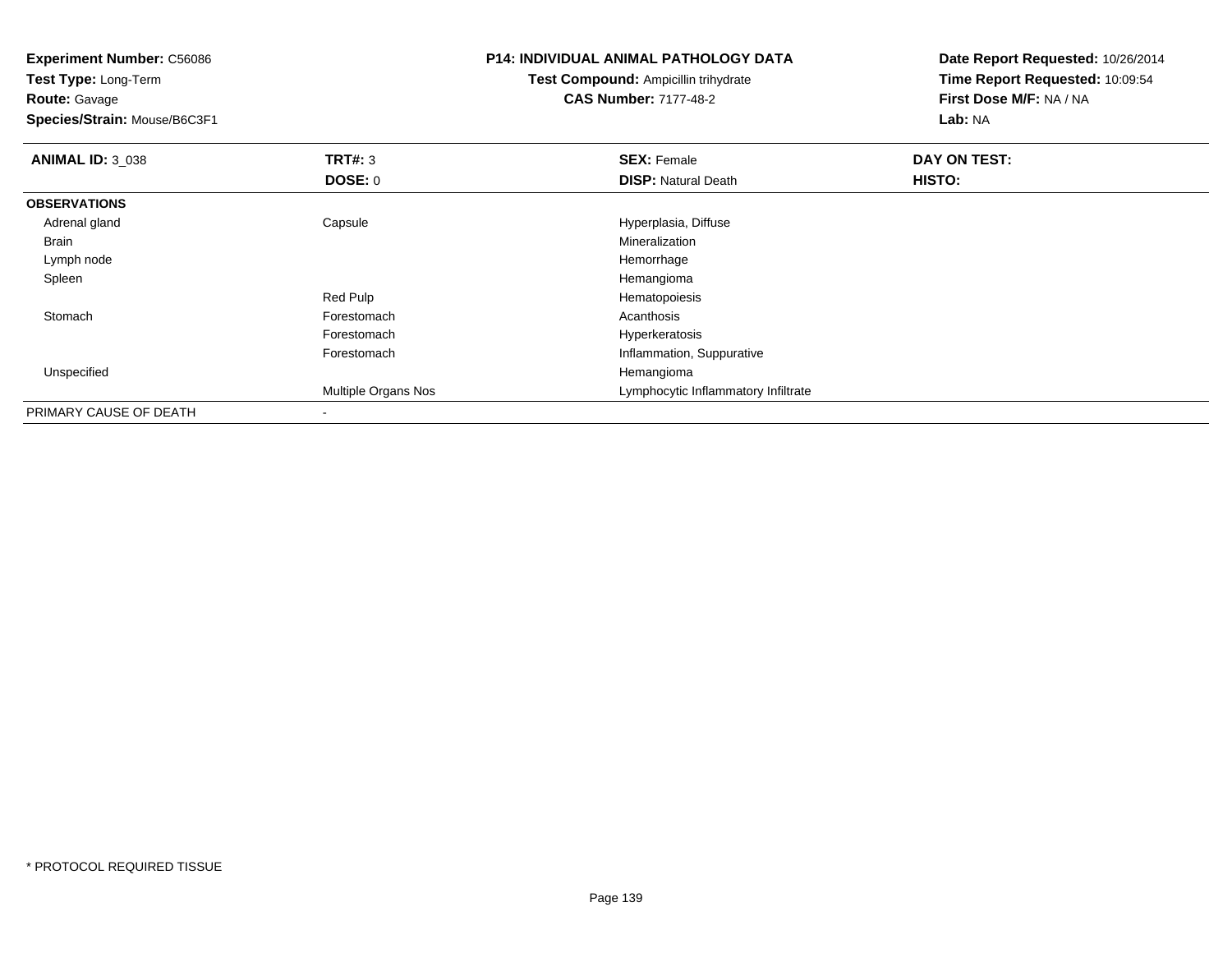**Test Type:** Long-Term**Route:** Gavage

**Species/Strain:** Mouse/B6C3F1

## **P14: INDIVIDUAL ANIMAL PATHOLOGY DATA**

**Test Compound:** Ampicillin trihydrate**CAS Number:** 7177-48-2

| <b>ANIMAL ID: 3_039</b> | TRT#: 3                  | <b>SEX: Female</b>                   | DAY ON TEST: |  |
|-------------------------|--------------------------|--------------------------------------|--------------|--|
|                         | <b>DOSE: 0</b>           | <b>DISP: Terminal Sacrifice</b>      | HISTO:       |  |
| <b>OBSERVATIONS</b>     |                          |                                      |              |  |
| Adrenal gland           | Capsule                  | Adenoma, Nos                         |              |  |
|                         | Capsule                  | Hyperplasia, Focal                   |              |  |
| Bone marrow             |                          | Fibrosis, Myelo                      |              |  |
| Brain                   |                          | Mineralization                       |              |  |
| Spleen                  |                          | Hyperplasia, Lymphoid                |              |  |
| Stomach                 | Forestomach              | Acanthosis                           |              |  |
|                         | Forestomach              | Hyperkeratosis                       |              |  |
|                         | Forestomach              | Inflammation, Suppurative            |              |  |
| Thymus                  |                          | Lymphoma, Lymphocytic-Malignant Type |              |  |
| Unspecified             | Multiple Organs Nos      | Lymphocytic Inflammatory Infiltrate  |              |  |
| Uterus                  | Endometrium              | Hyperplasia, Cystic                  |              |  |
| PRIMARY CAUSE OF DEATH  | $\overline{\phantom{a}}$ |                                      |              |  |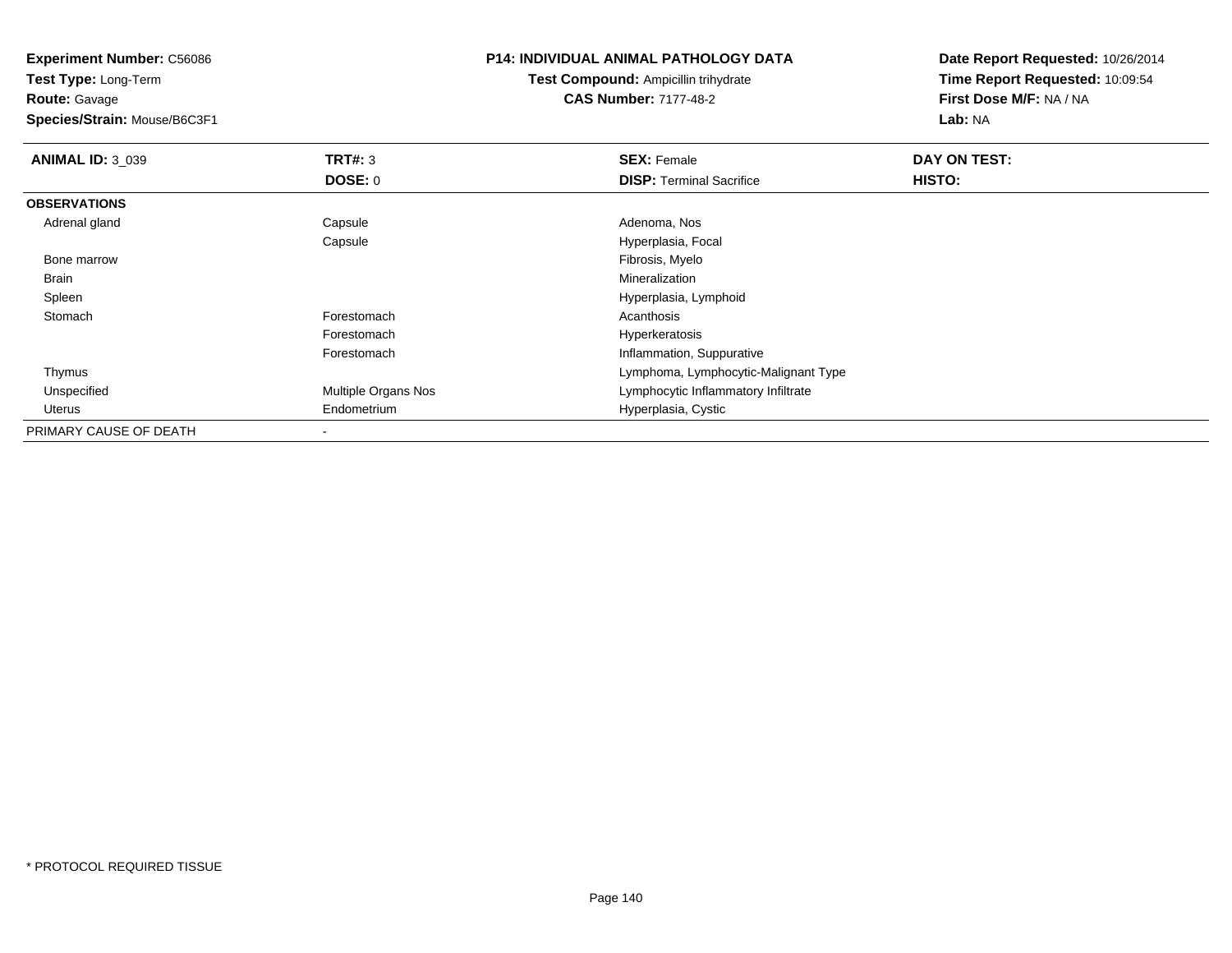**Experiment Number:** C56086**Test Type:** Long-Term**Route:** Gavage **Species/Strain:** Mouse/B6C3F1**P14: INDIVIDUAL ANIMAL PATHOLOGY DATATest Compound:** Ampicillin trihydrate**CAS Number:** 7177-48-2**Date Report Requested:** 10/26/2014**Time Report Requested:** 10:09:54**First Dose M/F:** NA / NA**Lab:** NA**ANIMAL ID: 3 040 C SEX:** Female **DAY ON TEST: DAY ON TEST: DOSE:** 0**DISP:** Terminal Sacrifice **HISTO: OBSERVATIONS** Adrenal glandCapsule **Capsule Capsule Capsule**<br>
Capsule Capsulate Content Content Content Content Content Content Content Content Content Content Content Conte<br>
Content Content Content Content Content Content Content Content Content Co Bonee de la constitución de la constitución de la constitución de la constitución de la constitución de la constitución<br>En el constitución de la constitución de la constitución de la constitución de la constitución de la const Brainn and the control of the control of the control of the control of the control of the control of the control of the control of the control of the control of the control of the control of the control of the control of the co **Stomach** h anns an t-India anns an t-India anns an t-India anns an t-India anns an t-India anns an t-India anns an t-In Fundal Gland Dilatation, Nos Forestomach Hyperkeratosis Forestomach Infection, Fungal ForestomachForestomach **Inflammation, Suppurative**<br>
Multiple Organs Nos **Inflammation** Lymphocytic Inflammatory UnspecifiedLymphocytic Inflammatory Infiltrate Multiple Organs Nos Lymphoma, Lymphocytic-Malignant Type Uterus Endometrium Hyperplasia, Cystic PRIMARY CAUSE OF DEATH

-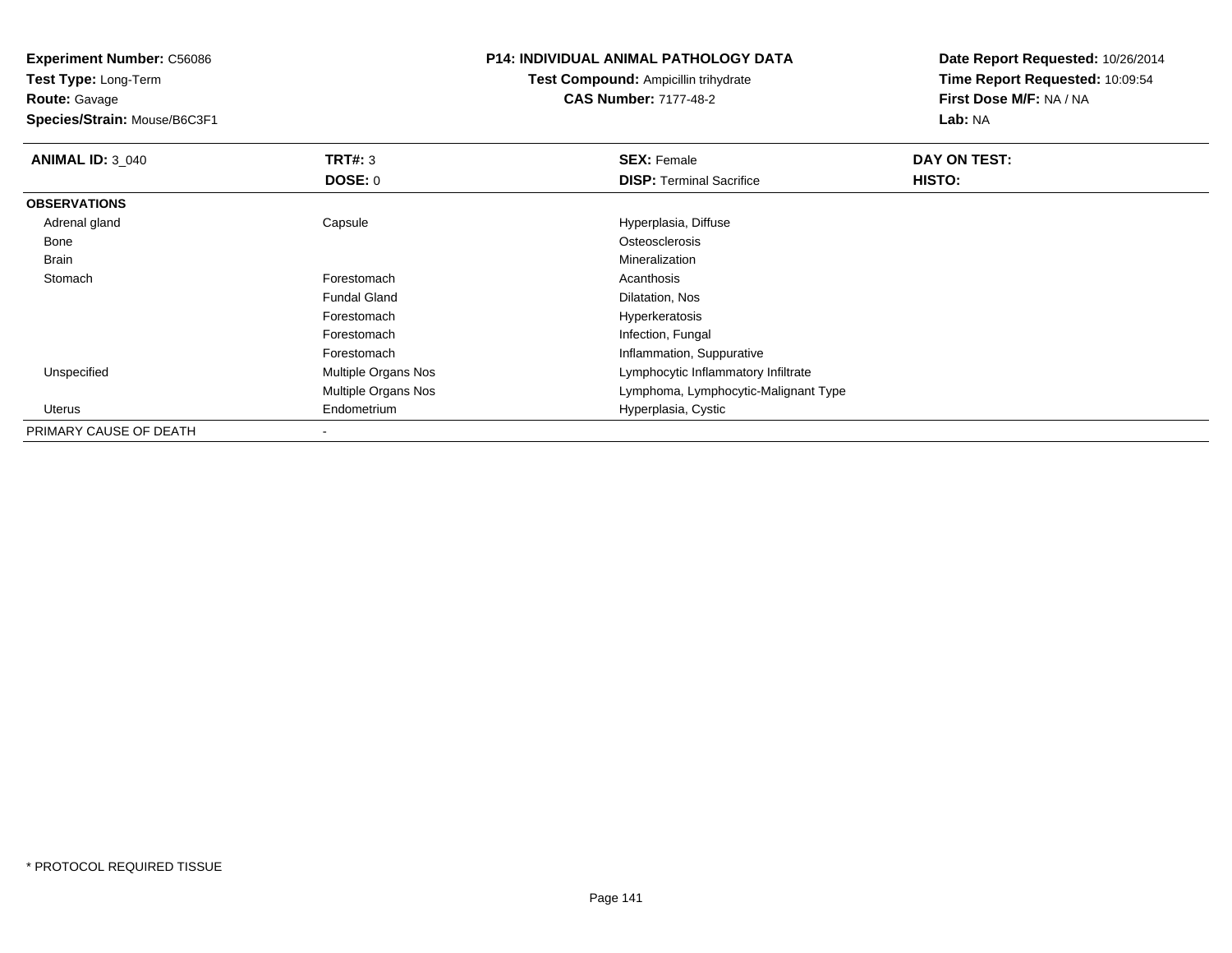**Experiment Number:** C56086**Test Type:** Long-Term

**Route:** Gavage

**Species/Strain:** Mouse/B6C3F1

# **P14: INDIVIDUAL ANIMAL PATHOLOGY DATA**

**Test Compound:** Ampicillin trihydrate**CAS Number:** 7177-48-2

| <b>ANIMAL ID: 3_041</b> | <b>TRT#: 3</b>        | <b>SEX: Female</b>                  | DAY ON TEST: |
|-------------------------|-----------------------|-------------------------------------|--------------|
|                         | <b>DOSE: 0</b>        | <b>DISP: Natural Death</b>          | HISTO:       |
| <b>OBSERVATIONS</b>     |                       |                                     |              |
| Adrenal gland           | Cortex Nos            | Hematopoiesis                       |              |
|                         | Capsule               | Hyperplasia, Focal                  |              |
| Bone marrow             |                       | Hyperplasia, Granulocytic           |              |
| <b>Intestine Small</b>  | <b>Mesentery Nos</b>  | Lipoma                              |              |
|                         | Mesentery Nos         | Plasma-Cell Infiltrate              |              |
| Kidney                  | Glomerulus            | Inflammation, Suppurative           |              |
|                         |                       | Lymphocytic Inflammatory Infiltrate |              |
| Liver                   |                       | Hematopoiesis                       |              |
| Lung                    |                       | Inflammation, Suppurative           |              |
| Lymph node              | Mesenteric Lymph Node | Inflammation, Suppurative           |              |
| Salivary gland          |                       | Lymphocytic Inflammatory Infiltrate |              |
| Spleen                  |                       | Depletion, Lymphoid                 |              |
|                         | Red Pulp              | Hematopoiesis                       |              |
| Stomach                 | Forestomach           | Hyperkeratosis                      |              |
| Urinary bladder         |                       | Lymphocytic Inflammatory Infiltrate |              |
| Uterus                  |                       | Inflammation, Chronic Suppurative   |              |
| PRIMARY CAUSE OF DEATH  |                       |                                     |              |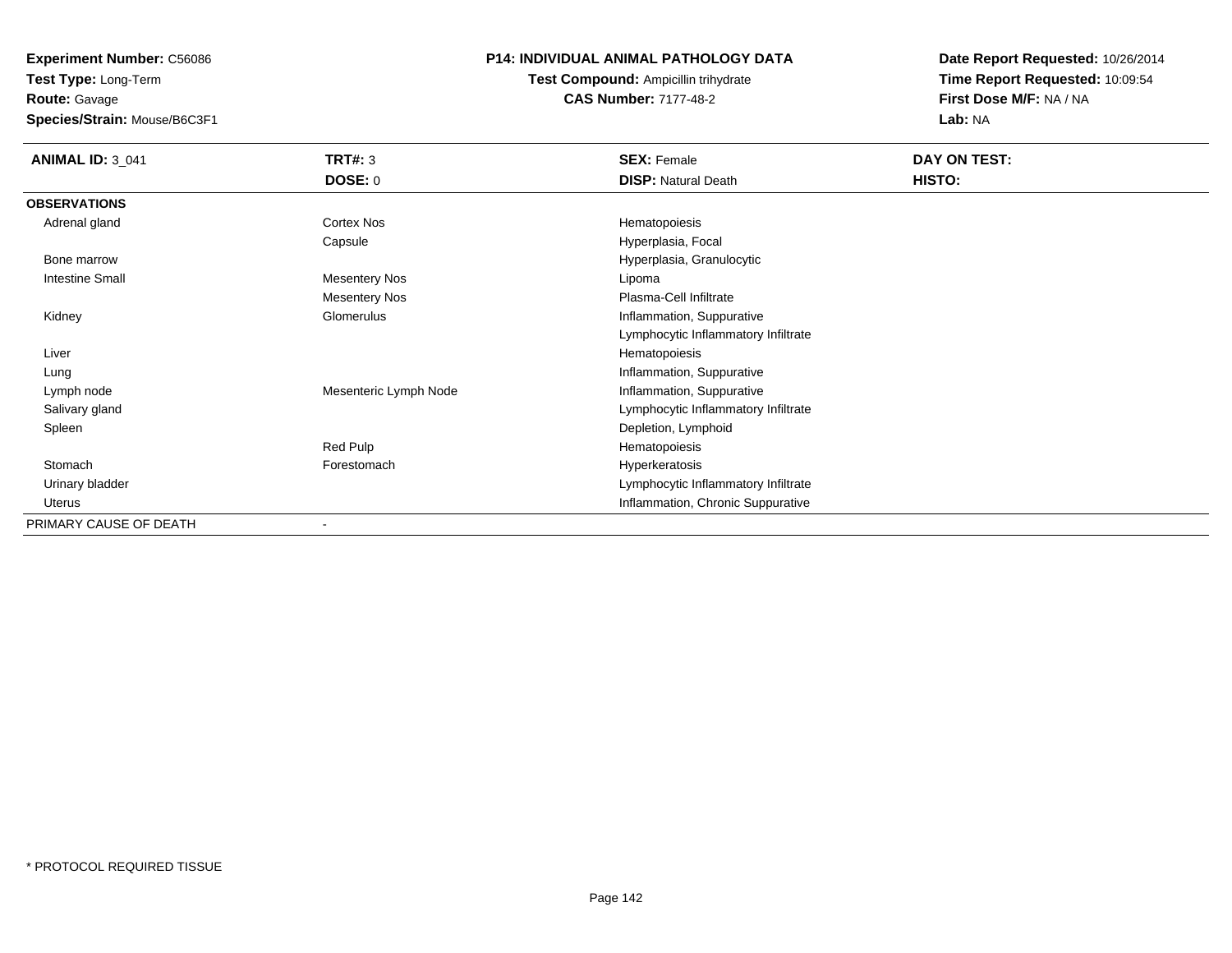**Test Type:** Long-Term**Route:** Gavage

**Species/Strain:** Mouse/B6C3F1

## **P14: INDIVIDUAL ANIMAL PATHOLOGY DATA**

**Test Compound:** Ampicillin trihydrate**CAS Number:** 7177-48-2

| <b>ANIMAL ID: 3 042</b> | TRT#: 3  | <b>SEX: Female</b>                  | DAY ON TEST: |
|-------------------------|----------|-------------------------------------|--------------|
|                         | DOSE: 0  | <b>DISP: Natural Death</b>          | HISTO:       |
| <b>OBSERVATIONS</b>     |          |                                     |              |
| Adrenal gland           | Capsule  | Hyperplasia, Focal                  |              |
| Kidney                  |          | Glomerulonephritis, Subacute        |              |
| Liver                   |          | Hematopoiesis                       |              |
| Mammary gland           |          | Lymphocytic Inflammatory Infiltrate |              |
| Ovary                   |          | Abscess, Chronic                    |              |
| Salivary gland          |          | Lymphocytic Inflammatory Infiltrate |              |
| Skin                    |          | Hyperkeratosis                      |              |
| Spleen                  | Red Pulp | Hematopoiesis                       |              |
| Thymus                  |          | Plasma-Cell Infiltrate              |              |
| Urinary bladder         |          | Lymphocytic Inflammatory Infiltrate |              |
| PRIMARY CAUSE OF DEATH  |          |                                     |              |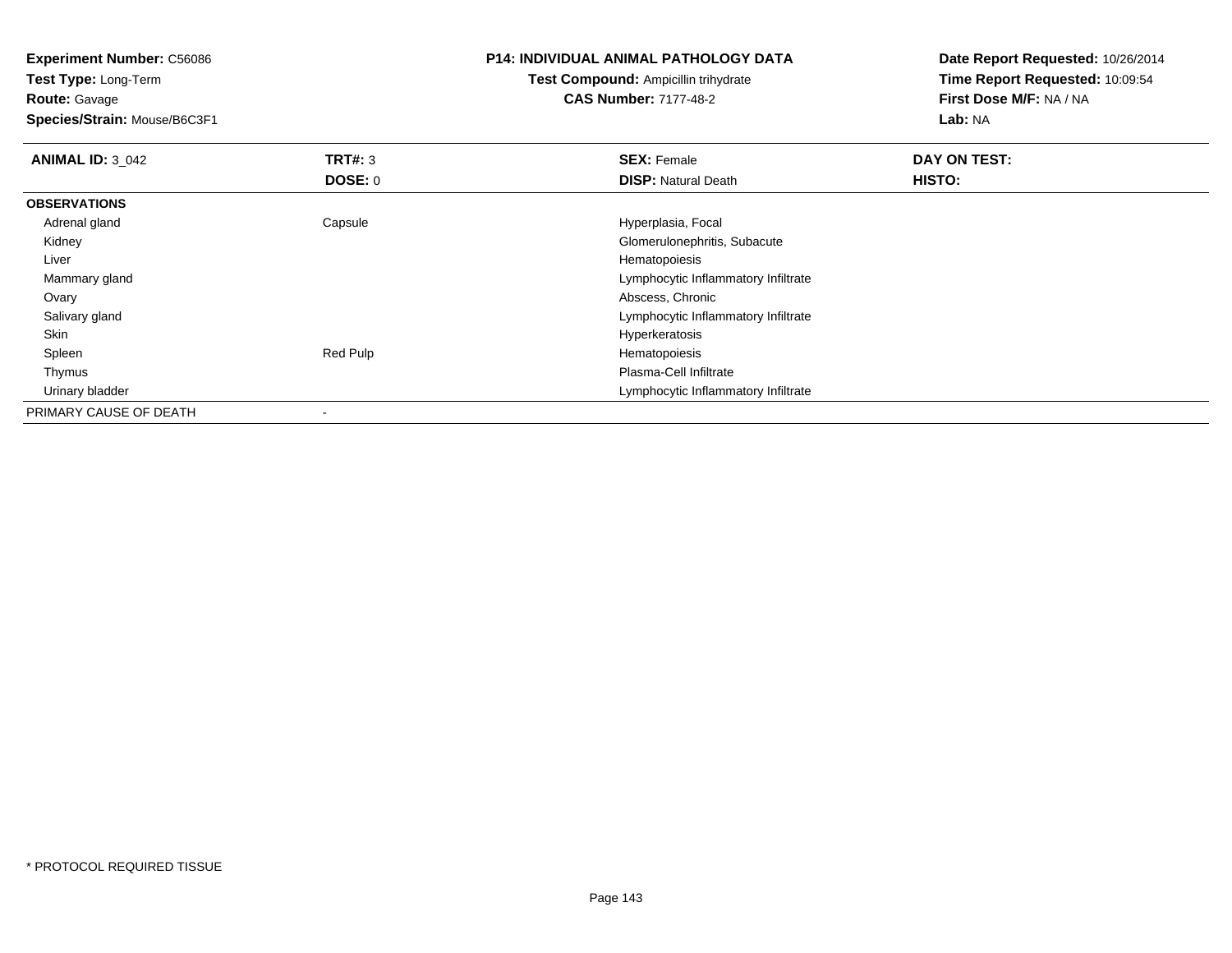**Test Type:** Long-Term**Route:** Gavage

**Species/Strain:** Mouse/B6C3F1

## **P14: INDIVIDUAL ANIMAL PATHOLOGY DATA**

**Test Compound:** Ampicillin trihydrate**CAS Number:** 7177-48-2

| <b>ANIMAL ID: 3_043</b> | <b>TRT#: 3</b>   | <b>SEX: Female</b>                  | DAY ON TEST: |
|-------------------------|------------------|-------------------------------------|--------------|
|                         | <b>DOSE: 0</b>   | <b>DISP: Natural Death</b>          | HISTO:       |
| <b>OBSERVATIONS</b>     |                  |                                     |              |
| Adrenal gland           | Capsule          | Hyperplasia, Focal                  |              |
|                         | Capsule          | Plasma-Cell Infiltrate              |              |
| Bone marrow             |                  | Hyperplasia, Granulocytic           |              |
| <b>Brain</b>            |                  | Mineralization                      |              |
| Kidney                  |                  | Glomerulonephritis, Subacute        |              |
|                         |                  | Lymphocytic Inflammatory Infiltrate |              |
| Liver                   |                  | Hematopoiesis                       |              |
| Lymph node              | Renal Lymph Node | Plasma-Cell Infiltrate              |              |
| Ovary                   |                  | Abscess, Chronic                    |              |
| Skin                    |                  | Hyperkeratosis                      |              |
| Spleen                  |                  | Depletion, Lymphoid                 |              |
|                         | Red Pulp         | Hematopoiesis                       |              |
| Uterus                  |                  | Inflammation, Suppurative           |              |
| PRIMARY CAUSE OF DEATH  |                  |                                     |              |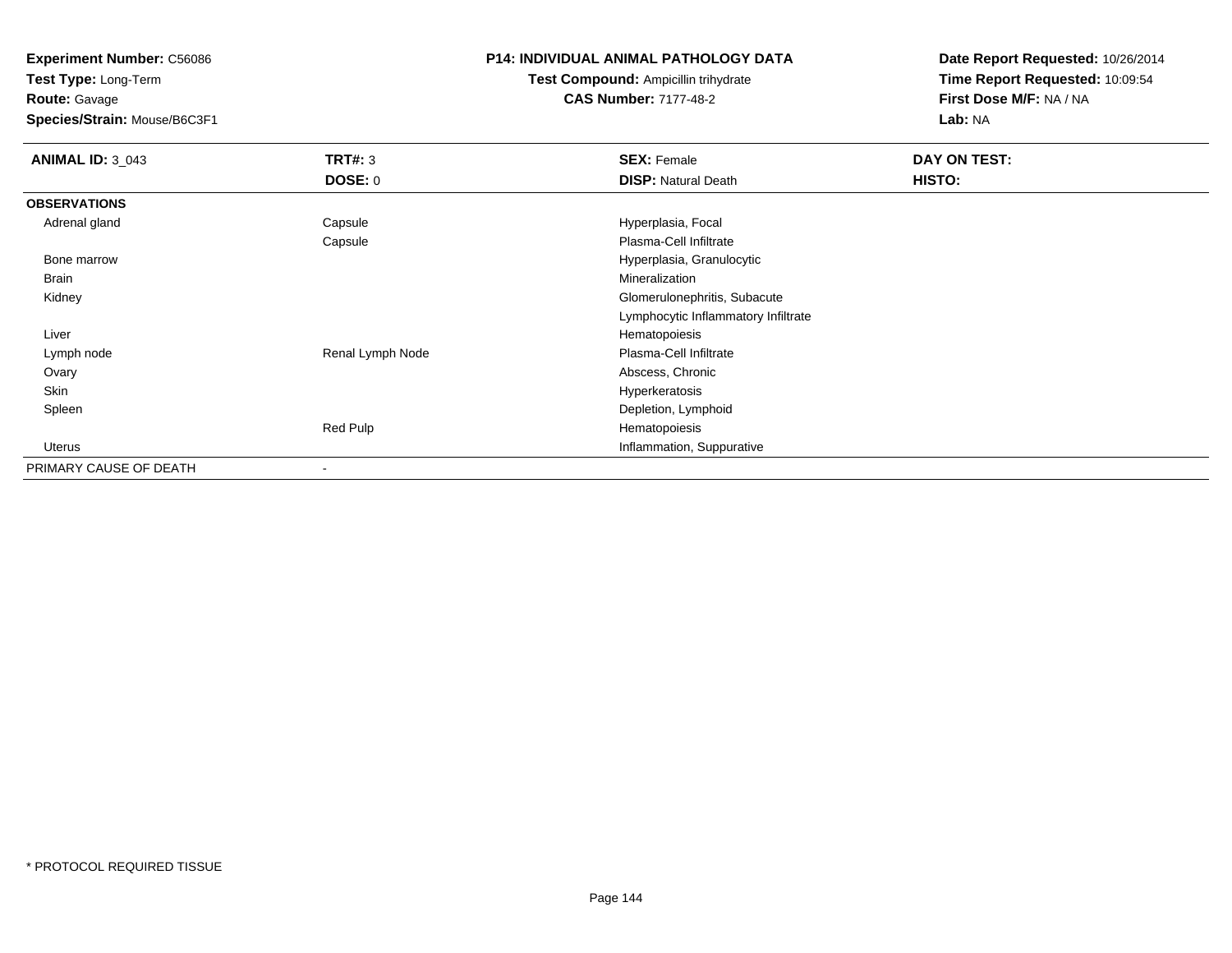**Experiment Number:** C56086

**Test Type:** Long-Term**Route:** Gavage

**Species/Strain:** Mouse/B6C3F1

## **P14: INDIVIDUAL ANIMAL PATHOLOGY DATA**

**Test Compound:** Ampicillin trihydrate**CAS Number:** 7177-48-2

**Date Report Requested:** 10/26/2014**Time Report Requested:** 10:09:54**First Dose M/F:** NA / NA**Lab:** NA

| <b>ANIMAL ID: 3_044</b> | <b>TRT#: 3</b>             | <b>SEX: Female</b>                        | DAY ON TEST: |
|-------------------------|----------------------------|-------------------------------------------|--------------|
|                         | <b>DOSE: 0</b>             | <b>DISP: Terminal Sacrifice</b>           | HISTO:       |
| <b>OBSERVATIONS</b>     |                            |                                           |              |
| Bone marrow             |                            | Hyperplasia, Granulocytic                 |              |
| Brain                   |                            | Mineralization                            |              |
| Kidney                  |                            | Glomerulonephritis, Subacute              |              |
|                         |                            | Lymphocytic Inflammatory Infiltrate       |              |
| Liver                   |                            | Hematopoiesis                             |              |
| Lung                    |                            | <b>Bronchiectasis</b>                     |              |
|                         |                            | Lymphocytic Inflammatory Infiltrate       |              |
| Mammary gland           |                            | Adenocarcinoma, Nos                       |              |
| Ovary                   |                            | Abscess, Chronic                          |              |
| Skin                    |                            | Hyperkeratosis                            |              |
| Spleen                  | Red Pulp                   | Hematopoiesis                             |              |
| Stomach                 | Forestomach                | Acanthosis                                |              |
|                         | Forestomach                | Hyperkeratosis                            |              |
| Unspecified             | <b>Multiple Organs Nos</b> | Lymphoma, Undifferentiated-Malignant Type |              |
| Urinary bladder         |                            | Lymphocytic Inflammatory Infiltrate       |              |
| Uterus                  | Endometrium                | Hyperplasia, Cystic                       |              |
|                         | Endometrium                | Inflammation, Suppurative                 |              |
| PRIMARY CAUSE OF DEATH  |                            |                                           |              |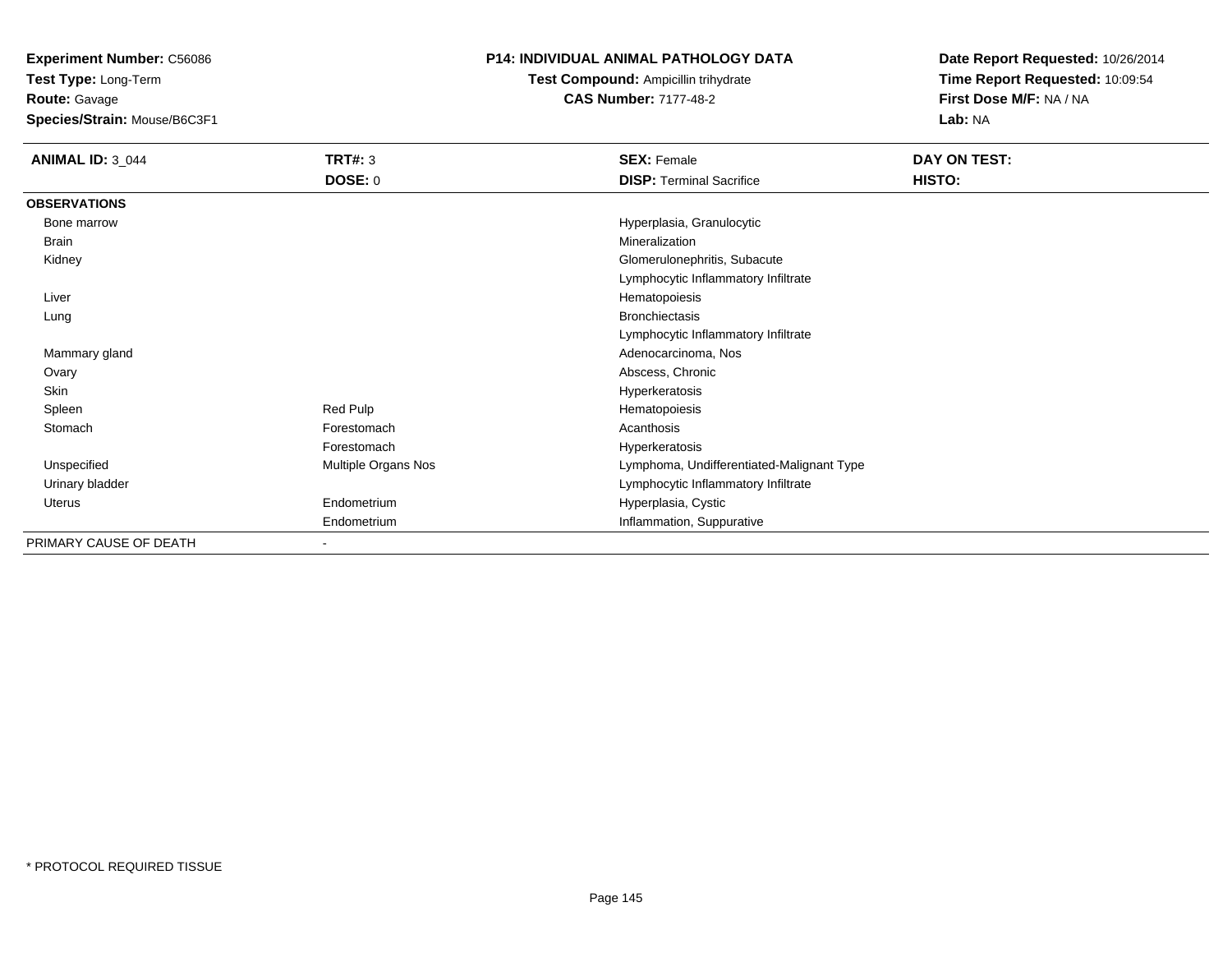| <b>Experiment Number: C56086</b><br>Test Type: Long-Term<br><b>Route: Gavage</b><br>Species/Strain: Mouse/B6C3F1 |                        | <b>P14: INDIVIDUAL ANIMAL PATHOLOGY DATA</b><br>Test Compound: Ampicillin trihydrate<br><b>CAS Number: 7177-48-2</b> | Date Report Requested: 10/26/2014<br>Time Report Requested: 10:09:54<br>First Dose M/F: NA / NA<br>Lab: NA |  |
|------------------------------------------------------------------------------------------------------------------|------------------------|----------------------------------------------------------------------------------------------------------------------|------------------------------------------------------------------------------------------------------------|--|
| <b>ANIMAL ID: 3 045</b>                                                                                          | TRT#: 3                | <b>SEX: Female</b>                                                                                                   | DAY ON TEST:                                                                                               |  |
|                                                                                                                  | <b>DOSE: 0</b>         | <b>DISP:</b> Natural Death                                                                                           | HISTO:                                                                                                     |  |
| <b>OBSERVATIONS</b>                                                                                              |                        |                                                                                                                      |                                                                                                            |  |
| Adrenal gland                                                                                                    | Capsule                | Hyperplasia, Focal                                                                                                   |                                                                                                            |  |
| Liver                                                                                                            |                        | Cytoplasmic Vacuolization                                                                                            |                                                                                                            |  |
| Lymph node                                                                                                       | Mediastinal Lymph Node | Hemorrhage                                                                                                           |                                                                                                            |  |
| Salivary gland                                                                                                   |                        | Lymphocytic Inflammatory Infiltrate                                                                                  |                                                                                                            |  |
| Stomach                                                                                                          | Forestomach            | Hyperkeratosis                                                                                                       |                                                                                                            |  |
| PRIMARY CAUSE OF DEATH                                                                                           |                        |                                                                                                                      |                                                                                                            |  |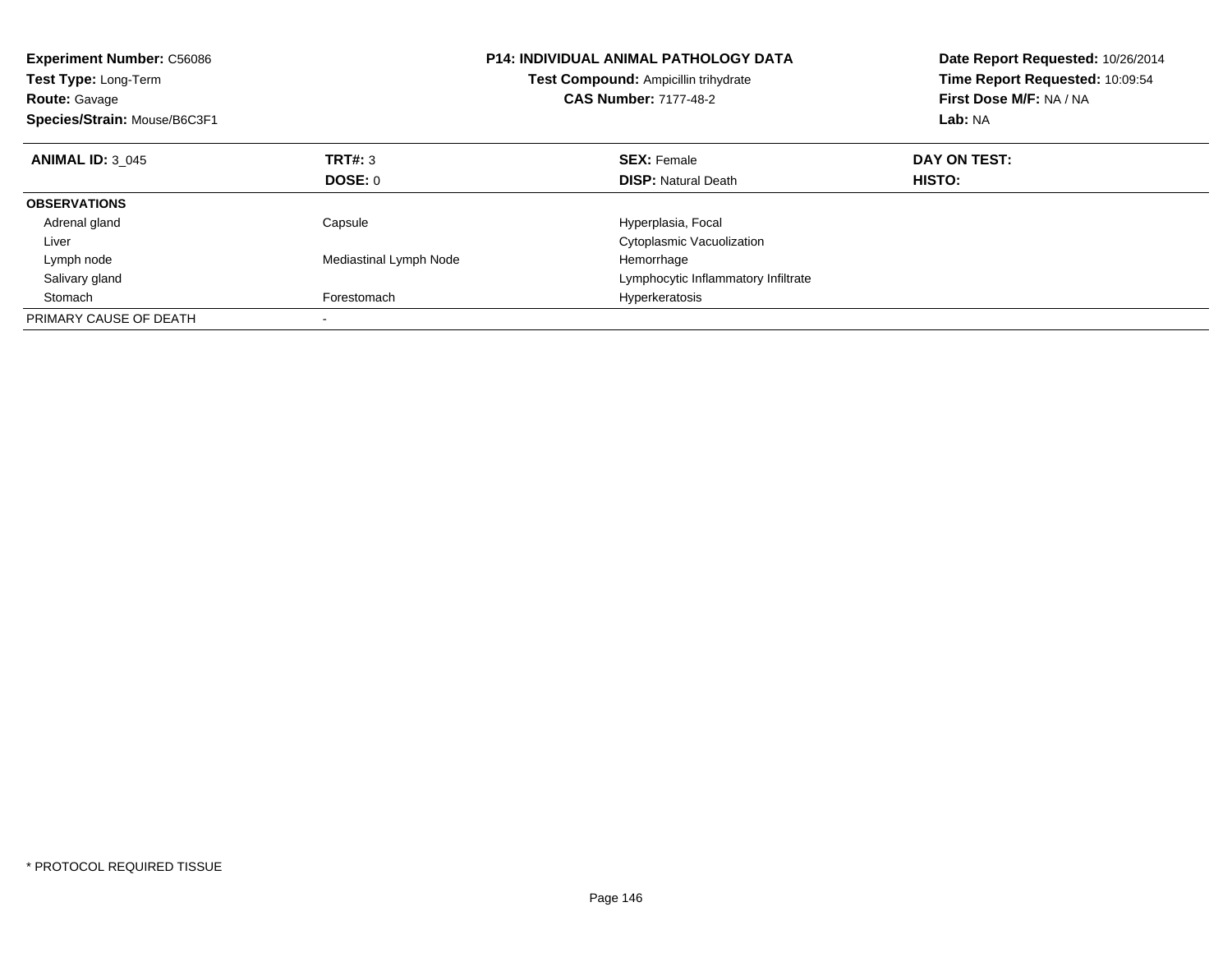| <b>Experiment Number: C56086</b><br>Test Type: Long-Term<br><b>Route: Gavage</b><br>Species/Strain: Mouse/B6C3F1 |                | <b>P14: INDIVIDUAL ANIMAL PATHOLOGY DATA</b><br>Test Compound: Ampicillin trihydrate<br><b>CAS Number: 7177-48-2</b> | Date Report Requested: 10/26/2014<br>Time Report Requested: 10:09:54<br>First Dose M/F: NA / NA<br>Lab: NA |  |
|------------------------------------------------------------------------------------------------------------------|----------------|----------------------------------------------------------------------------------------------------------------------|------------------------------------------------------------------------------------------------------------|--|
| <b>ANIMAL ID: 3 046</b>                                                                                          | <b>TRT#: 3</b> | <b>SEX:</b> Female                                                                                                   | DAY ON TEST:                                                                                               |  |
|                                                                                                                  | DOSE: 0        | <b>DISP:</b> Moribund Sacrifice                                                                                      | HISTO:                                                                                                     |  |
| <b>OBSERVATIONS</b>                                                                                              |                |                                                                                                                      |                                                                                                            |  |
| Adrenal gland                                                                                                    | Capsule        | Hyperplasia, Diffuse                                                                                                 |                                                                                                            |  |
| Bone marrow                                                                                                      |                | Hyperplasia, Granulocytic                                                                                            |                                                                                                            |  |
| Salivary gland                                                                                                   |                | Lymphocytic Inflammatory Infiltrate                                                                                  |                                                                                                            |  |
| Urinary bladder                                                                                                  |                | Lymphocytic Inflammatory Infiltrate                                                                                  |                                                                                                            |  |
| Uterus                                                                                                           | Endometrium    | Hyperplasia, Cystic                                                                                                  |                                                                                                            |  |
| PRIMARY CAUSE OF DEATH                                                                                           |                |                                                                                                                      |                                                                                                            |  |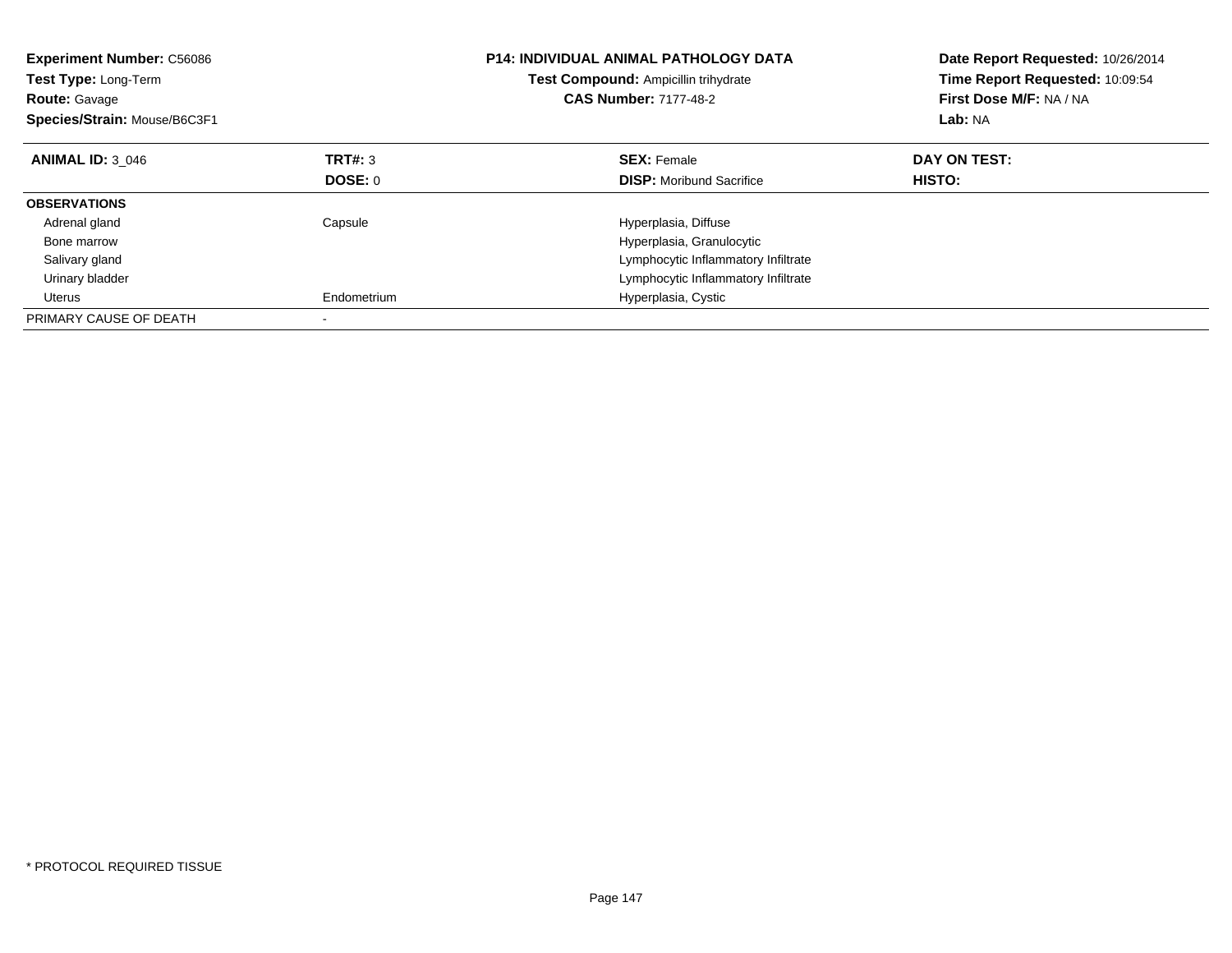**Experiment Number:** C56086**Test Type:** Long-Term**Route:** Gavage **Species/Strain:** Mouse/B6C3F1**P14: INDIVIDUAL ANIMAL PATHOLOGY DATATest Compound:** Ampicillin trihydrate**CAS Number:** 7177-48-2**Date Report Requested:** 10/26/2014**Time Report Requested:** 10:09:54**First Dose M/F:** NA / NA**Lab:** NA**ANIMAL ID: 3 047 TRT#:** <sup>3</sup> **SEX:** Female **DAY ON TEST: DOSE:** 0**DISP:** Moribund Sacrifice **HISTO: OBSERVATIONS** Adrenal glandCapsule **Capsule Hyperplasia**, Focal Heart AtriumAtrium **Inflammation, Chronic Focal**<br>
Inflammation, Chronic Focal<br>
Atrophy, Focal Kidneyy the contract of the contract of the contract of the contract of the contract of the contract of the contract of the contract of the contract of the contract of the contract of the contract of the contract of the contract Atrophy, Focal Spleen Hyperplasia, Lymphoid **Stomach** h anns an t-India anns an t-India anns an t-India anns an t-India anns an t-India anns an t-India anns an t-In Forestomach Hyperkeratosis Thymus Depletion, Lymphoidd **Example 20 and 10 and 10 and 10 and 10 and 10 and 10 and 10 and 10 and 10 and 10 and 10 and 10 and 10 and 10**  Unspecified Uterus Endometrium Hyperplasia, Cystic PRIMARY CAUSE OF DEATH-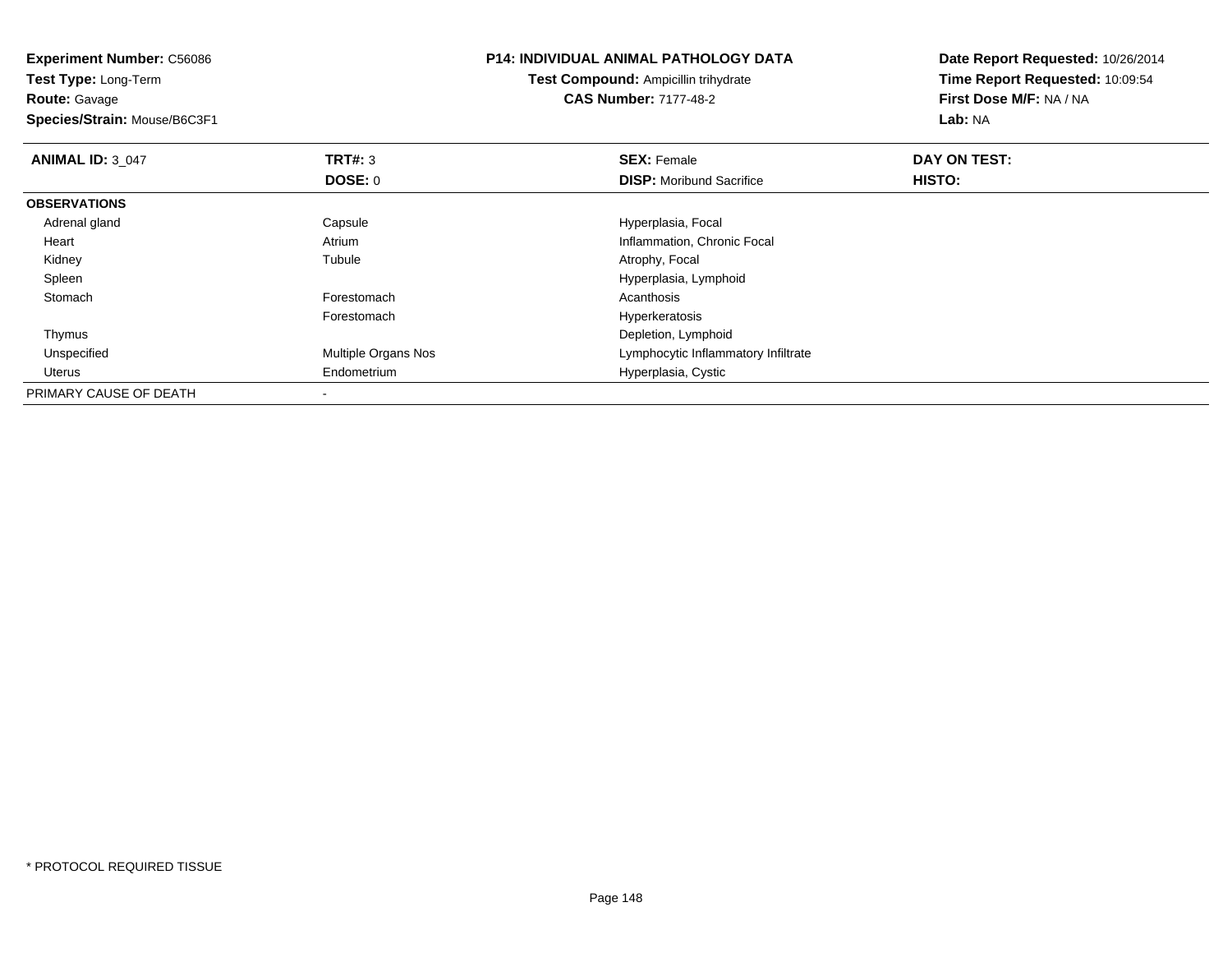| <b>Experiment Number: C56086</b><br><b>Test Type: Long-Term</b><br><b>Route: Gavage</b><br>Species/Strain: Mouse/B6C3F1 |                     | <b>P14: INDIVIDUAL ANIMAL PATHOLOGY DATA</b><br>Test Compound: Ampicillin trihydrate<br><b>CAS Number: 7177-48-2</b> | Date Report Requested: 10/26/2014<br>Time Report Requested: 10:09:54<br>First Dose M/F: NA / NA<br>Lab: NA |
|-------------------------------------------------------------------------------------------------------------------------|---------------------|----------------------------------------------------------------------------------------------------------------------|------------------------------------------------------------------------------------------------------------|
| <b>ANIMAL ID: 3 048</b>                                                                                                 | TRT#: 3             | <b>SEX: Female</b>                                                                                                   | DAY ON TEST:                                                                                               |
|                                                                                                                         | DOSE: 0             | <b>DISP:</b> Terminal Sacrifice                                                                                      | HISTO:                                                                                                     |
| <b>OBSERVATIONS</b>                                                                                                     |                     |                                                                                                                      |                                                                                                            |
| Adrenal gland                                                                                                           | Capsule             | Hyperplasia, Focal                                                                                                   |                                                                                                            |
| <b>Brain</b>                                                                                                            |                     | Mineralization                                                                                                       |                                                                                                            |
| Liver                                                                                                                   |                     | Hematopoiesis                                                                                                        |                                                                                                            |
| Unspecified                                                                                                             | Multiple Organs Nos | Lymphocytic Inflammatory Infiltrate                                                                                  |                                                                                                            |
|                                                                                                                         | Multiple Organs Nos | Lymphoma, Lymphocytic-Malignant Type                                                                                 |                                                                                                            |
| Uterus                                                                                                                  | Endometrium         | Hyperplasia, Cystic                                                                                                  |                                                                                                            |
| PRIMARY CAUSE OF DEATH                                                                                                  |                     |                                                                                                                      |                                                                                                            |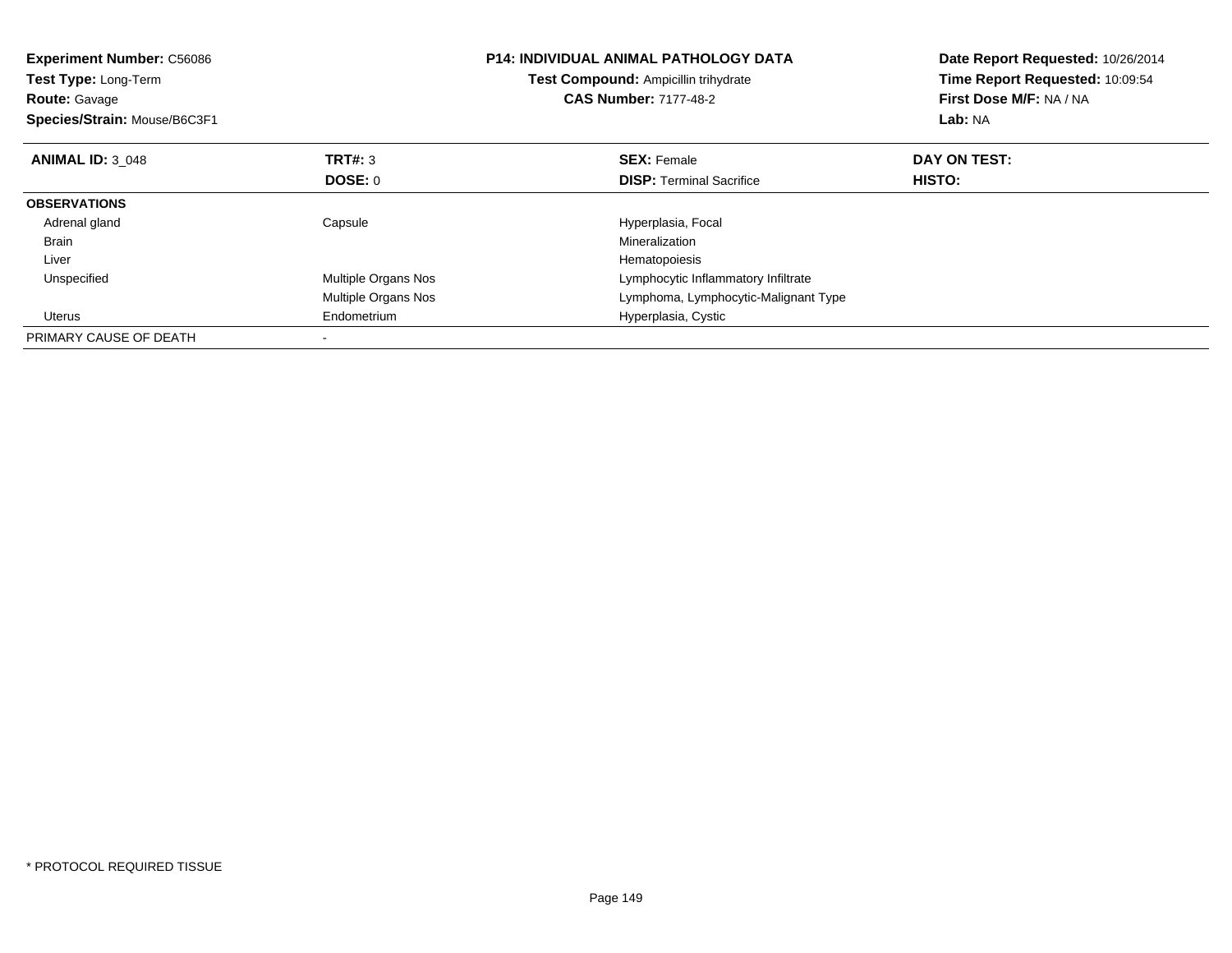**Experiment Number:** C56086

**Test Type:** Long-Term**Route:** Gavage

**Species/Strain:** Mouse/B6C3F1

## **P14: INDIVIDUAL ANIMAL PATHOLOGY DATA**

**Test Compound:** Ampicillin trihydrate**CAS Number:** 7177-48-2

**Date Report Requested:** 10/26/2014**Time Report Requested:** 10:09:54**First Dose M/F:** NA / NA**Lab:** NA

| <b>ANIMAL ID: 3 049</b> | TRT#: 3                   | <b>SEX: Female</b>                  | DAY ON TEST: |  |
|-------------------------|---------------------------|-------------------------------------|--------------|--|
|                         | DOSE: 0                   | <b>DISP:</b> Terminal Sacrifice     | HISTO:       |  |
| <b>OBSERVATIONS</b>     |                           |                                     |              |  |
| Adrenal gland           | Capsule                   | Hyperplasia, Diffuse                |              |  |
|                         | <b>Cortex Nos</b>         | Inflammation, Suppurative           |              |  |
| Bone marrow             |                           | Fibrosis, Myelo                     |              |  |
| Brain                   |                           | Mineralization                      |              |  |
| Lymph node              | Mesenteric Lymph Node     | Hyperplasia, Lymphoid               |              |  |
| Pituitary gland         | <b>Anterior Pituitary</b> | Adenoma, Nos                        |              |  |
| Spleen                  |                           | Hyperplasia, Lymphoid               |              |  |
| Thyroid                 |                           | Hyperplasia, Follicular Cell        |              |  |
| Unspecified             | Multiple Organs Nos       | Lymphocytic Inflammatory Infiltrate |              |  |
| Uterus                  | Endometrium               | Hyperplasia, Cystic                 |              |  |
| PRIMARY CAUSE OF DEATH  |                           |                                     |              |  |